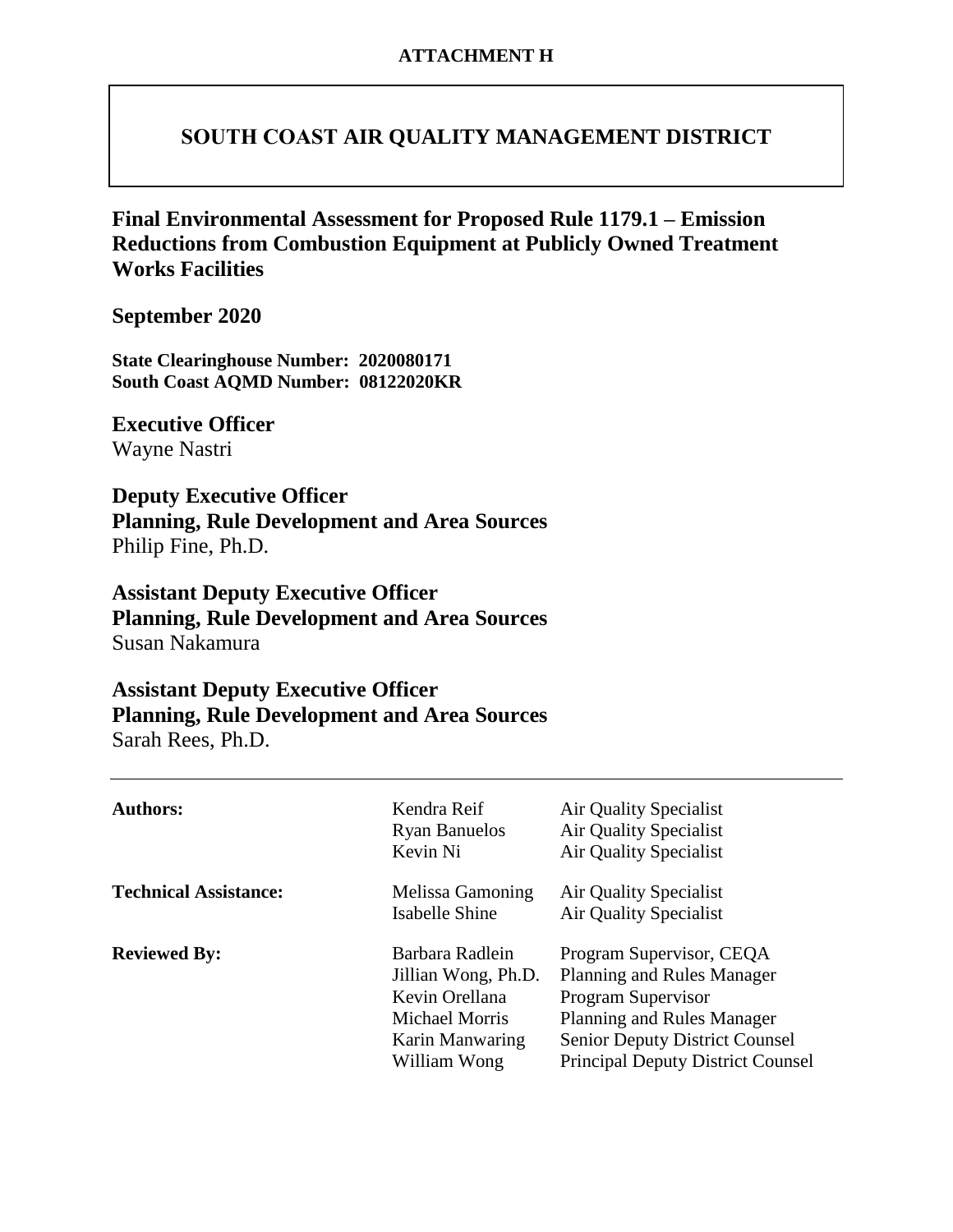#### **ATTACHMENT H**

#### **SOUTH COAST AIR QUALITY MANAGEMENT DISTRICT GOVERNING BOARD**

| <b>CHAIRMAN:</b> | DR. WILLIAM A. BURKE              |
|------------------|-----------------------------------|
|                  | Speaker of the Assembly Appointee |

**VICE CHAIR**: BEN BENOIT Council Member, Wildomar Cities of Riverside County

#### **MEMBERS:**

KATHRYN BARGER Supervisor, Fifth District County of Los Angeles

LISA BARTLETT Supervisor, Fifth District County of Orange

JOE BUSCAINO Council Member, 15th District City of Los Angeles Representative

MICHAEL A. CACCIOTTI Council Member, South Pasadena Cities of Los Angeles County/Eastern Region

VANESSA DELGADO Senate Rules Committee Appointee

GIDEON KRACOV Governor's Appointee

LARRY MCCALLON Mayor, Highland Cities of San Bernardino County

JUDITH MITCHELL Council Member, Rolling Hills Estates Cities of Los Angeles County/Western Region

V. MANUEL PEREZ Supervisor, Fourth District County of Riverside

CARLOS RODRIGUEZ Council Member, Yorba Linda Cities of Orange County

JANICE RUTHERFORD Supervisor, Second District County of San Bernardino

**EXECUTIVE OFFICER:** WAYNE NASTRI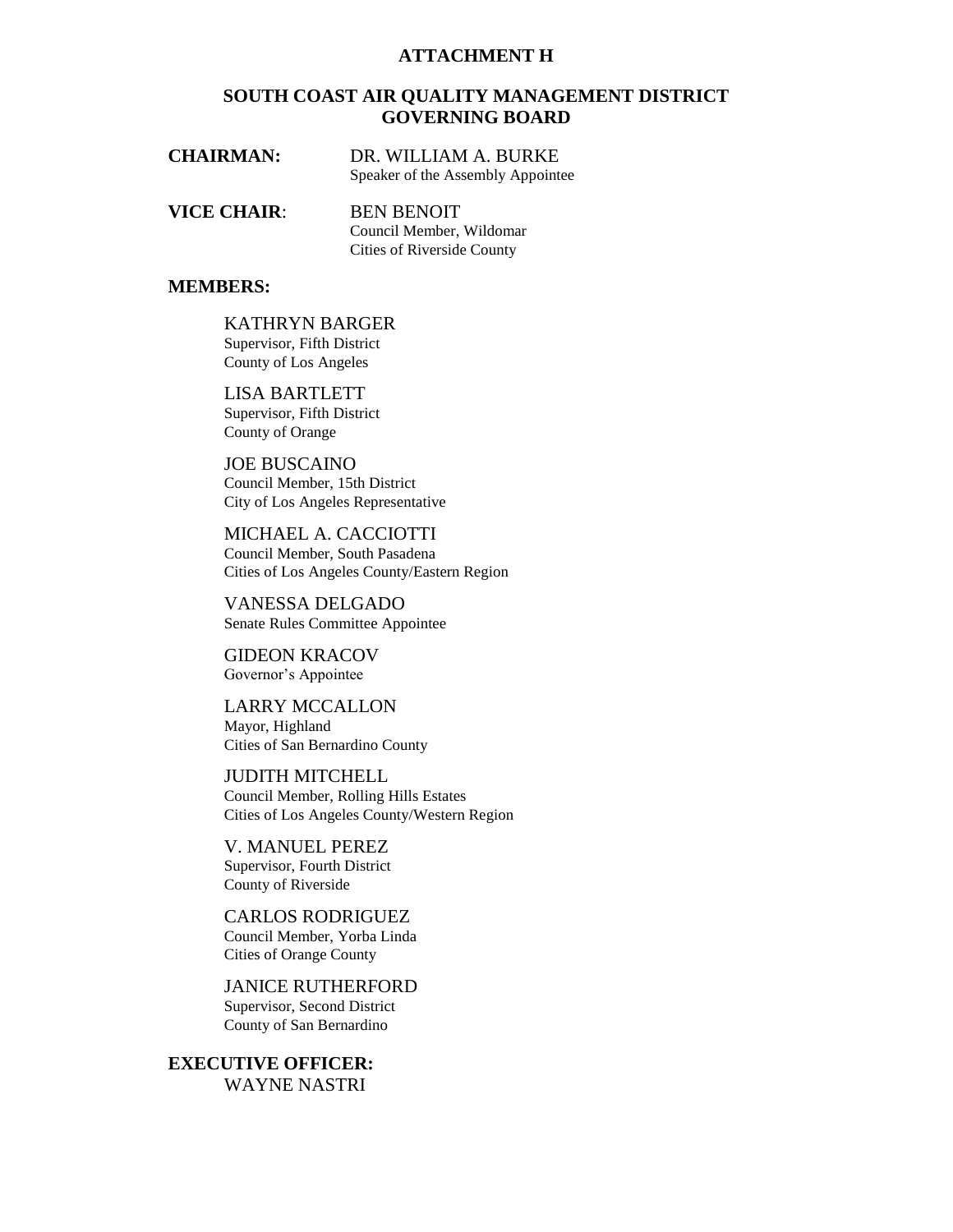### **PREFACE**

This document constitutes the Final Environmental Assessment (EA) for Proposed Rule 1179.1 **–** Emission Reductions from Combustion Equipment at Publicly Owned Treatment Works Facilities. A Draft EA was circulated for a 30-day public review and comment period from August 12, 2020 to September 11, 2020 and one comment letter was received. The comment letter and response relative to the Draft EA have been included in Appendix D of this Final EA.

Analysis of PR 1179.1 in the Draft EA indicated that reducing NOx emissions is a direct environmental benefit, and furthermore, no secondary significant adverse environmental impacts were expected for any environmental topic areas. Since no significant adverse impacts were identified, an alternatives analysis and mitigation measures are not required. [CEQA Guidelines Section 15252].

To facilitate identification of the changes between the Draft EA and the Final EA, modifications to the document were included as underlined text and text removed from the document was indicated by strikethrough. Subsequent to the release of the Draft EA for public review and comment, modifications were made to PR 1179.1 and some of the revisions were made in response to verbal and written comments received during the rule development process. The modifications include: 1) rewording rule title language and 2) including other minor edits and clarifications. To avoid confusion, minor formatting changes are not shown in underline or strikethrough mode.

South Coast AQMD staff has reviewed the modifications to PR 1179.1 after the release of the Draft EA for the 30-day public review and comment period, updated the CEQA analysis accordingly and concluded that none of the revisions: 1) constitute significant new information; 2) constitute a substantial increase in the severity of an environmental impact; or, 3) provide new information of substantial importance relative to the Draft EA. In addition, revisions to the proposed project in response to verbal or written comments during the rule development process would not create new, avoidable significant effects. As a result, these revisions do not require recirculation of the Draft EA pursuant to CEQA Guidelines Sections 15073.5 and 15088.5. Therefore, the Draft EA has been revised to include the aforementioned modifications such that is now the Final EA for PR 1179.1.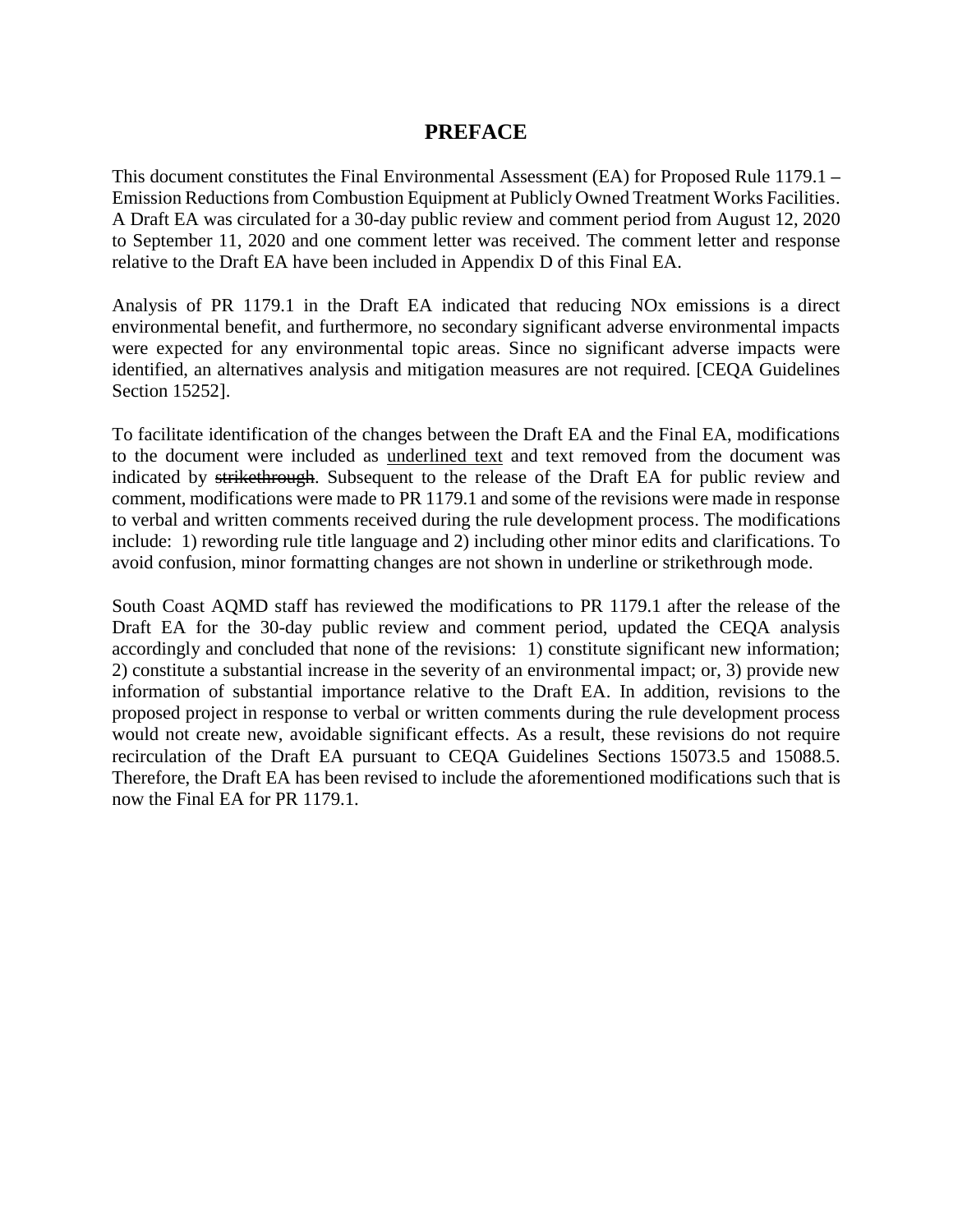### **TABLE OF CONTENTS**

Page No.

## **CHAPTER 1 – PROJECT DESCRIPTION**

### **CHAPTER 2 – ENVIRONMENTAL CHECKLIST**

### **APPENDICES**

| Appendix A: Proposed Rule 1179.1 - NO <sub>x</sub> Emission Reductions from Combustion |
|----------------------------------------------------------------------------------------|
| <b>Equipment at Publicly Owned Treatment Works Facilities</b>                          |
| Appendix B: Operational Emissions Assumptions and Calculations                         |
| Appendix C: PR 1179.1 List of Affected Facilities and Affected Industry                |
| Appendix D: Comment Letter Received on the Draft EA and Response                       |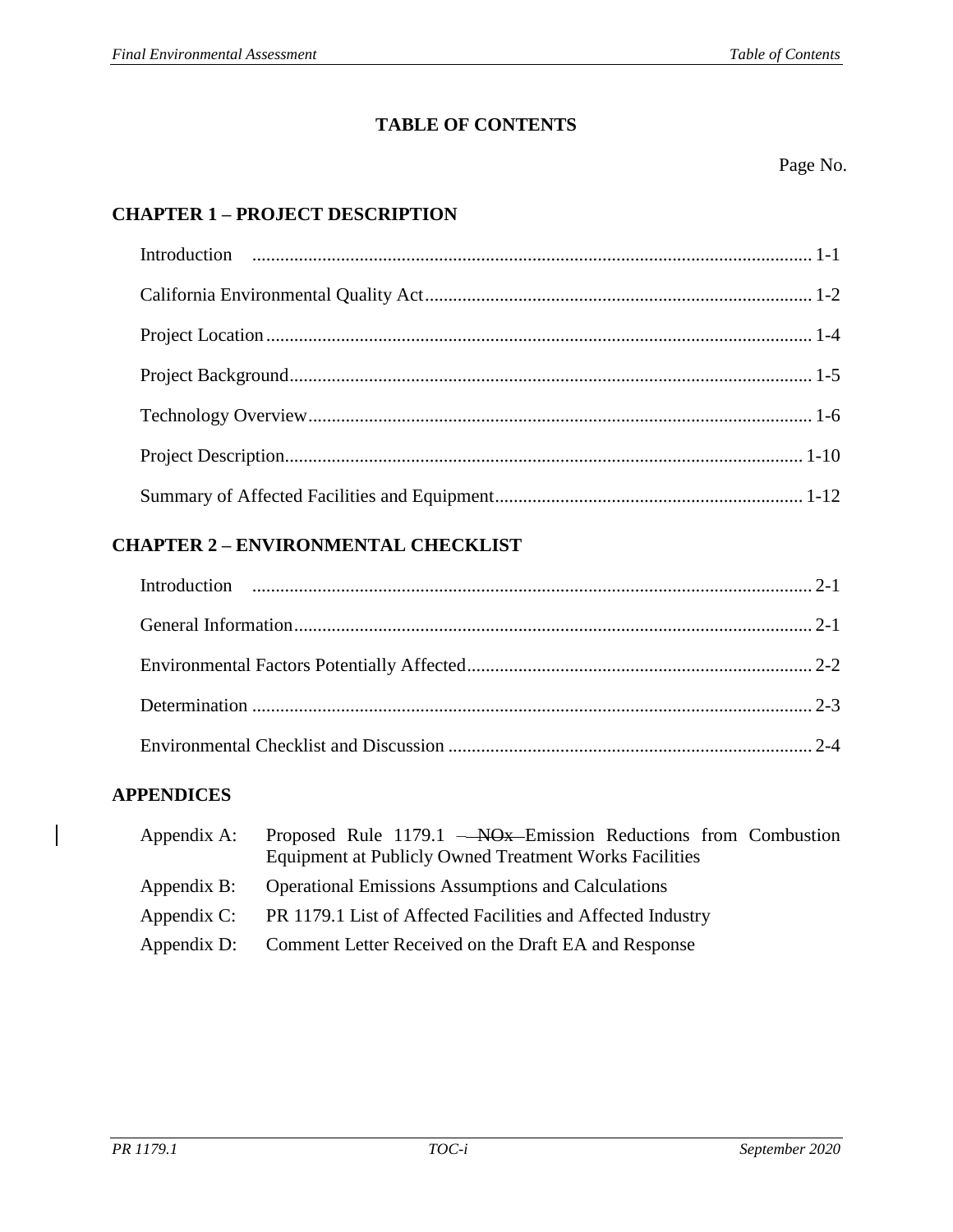| <b>LIST OF FIGURES</b> | Page No. |
|------------------------|----------|
|                        |          |
| <b>LIST OF TABLES</b>  |          |
|                        |          |
|                        |          |
|                        |          |
|                        |          |
| Table $2-4$ :          |          |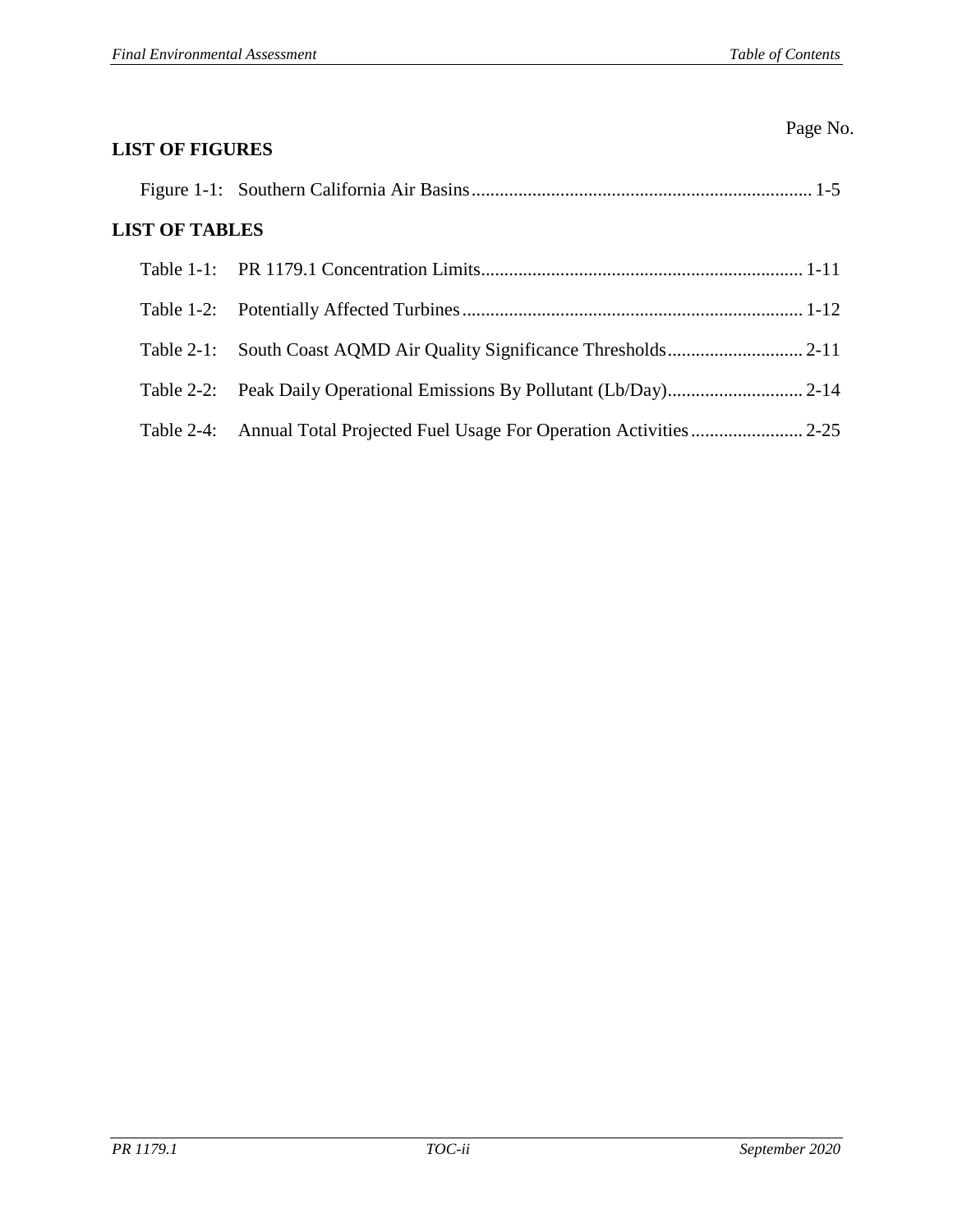## **CHAPTER 1**

# **PROJECT DESCRIPTION**

**Introduction**

**California Environmental Quality Act**

**Project Location**

**Project Background**

**Technology Overview**

**Project Description**

**Summary of Affected Facilities and Equipment**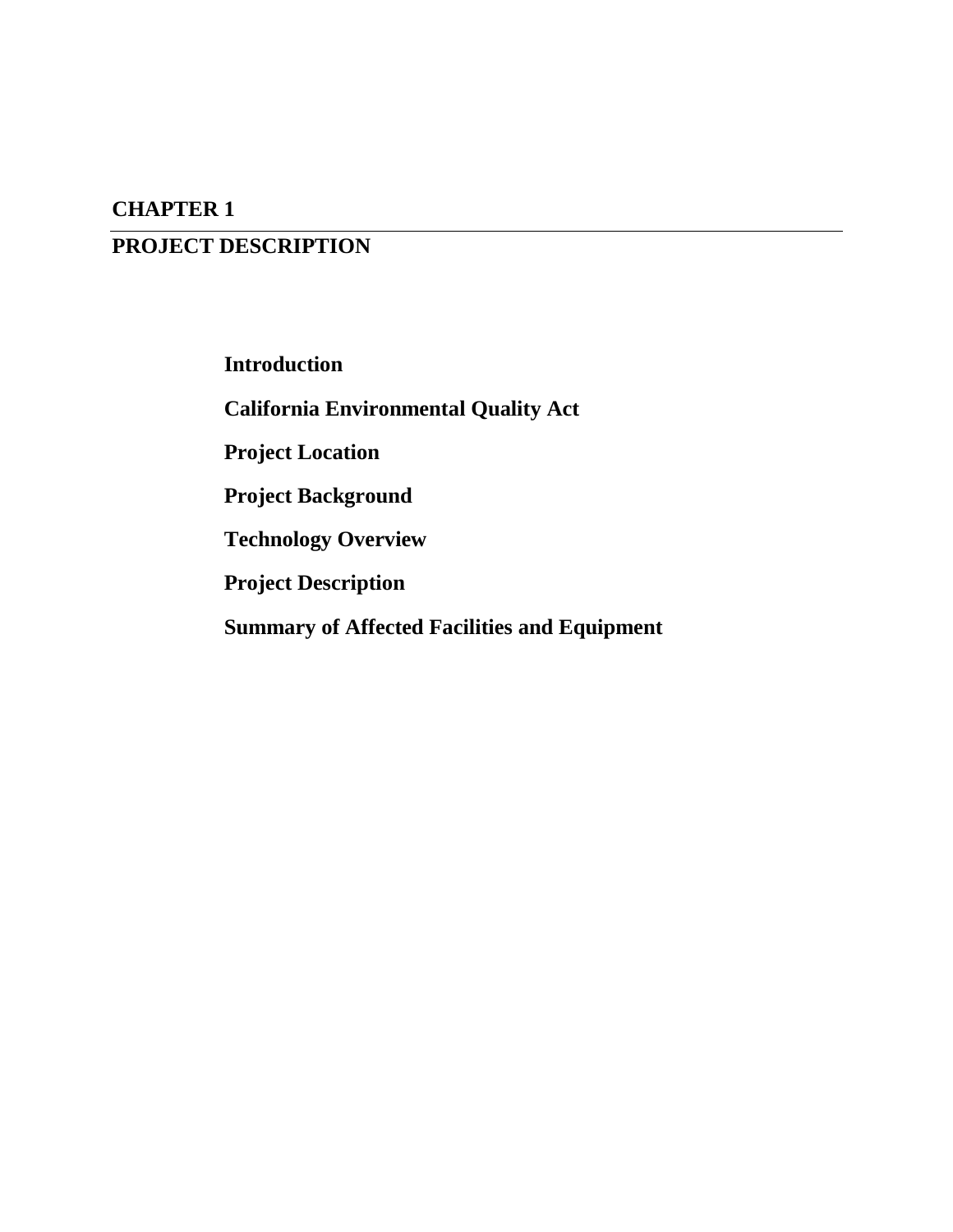## <span id="page-6-0"></span>**INTRODUCTION**

The California Legislature created the South Coast Air Quality Management District (South Coast  $AQMD$ ) in 1977<sup>1</sup> as the agency responsible for developing and enforcing emission control rules and regulations in the South Coast Air Basin (Basin) and portions of the Salton Sea Air Basin and Mojave Desert Air Basin. In 1977, amendments to the federal Clean Air Act (CAA) included requirements for submitting State Implementation Plans (SIPs) for nonattainment areas that fail to meet all federal ambient air quality standards (CAA Section 172), and similar requirements exist in state law (Health and Safety Code Section 40462). The federal CAA was amended in 1990 to specify attainment dates and SIP requirements for ozone, carbon monoxide (CO), nitrogen dioxide (NO2), and particulate matter with an aerodynamic diameter of less than 10 microns (PM10). In 1997, the United States Environmental Protection Agency (U.S. EPA) promulgated ambient air quality standards for particulate matter with an aerodynamic diameter less than 2.5 microns (PM2.5). The U.S. EPA is required to periodically update the national ambient air quality standards (NAAQS).

In addition, the California Clean Air Act (CCAA), adopted in 1988, requires the South Coast AQMD to achieve and maintain state ambient air quality standards for ozone, CO, sulfur dioxide (SO2), and NO2 by the earliest practicable date. [Health and Safety Code Section 40910]. The CCAA also requires a three-year plan review, and, if necessary, an update to the SIP. The CCAA requires air districts to achieve and maintain state standards by the earliest practicable date and for extreme non-attainment areas, to include all feasible measures pursuant to Health and Safety Code Sections 40913, 40914, and 40920.5. The term "feasible" is defined in the California Environmental Quality Act (CEQA) Guidelines<sup>2</sup> Section 15364, as a measure "capable of being accomplished in a successful manner within a reasonable period of time, taking into account economic, environmental, legal, social, and technological factors."

By statute, the South Coast AQMD is required to adopt an air quality management plan (AQMP) demonstrating compliance with all federal and state ambient air quality standards for the areas under the jurisdiction of the South Coast AQMD<sup>3</sup>. Furthermore, the South Coast AQMD must adopt rules and regulations that carry out the  $AQMP<sup>4</sup>$ . The  $AQMP$  is a regional blueprint for how the South Coast AQMD will achieve air quality standards and healthful air and the 2016 AQMP<sup>5</sup> contains multiple goals promoting reductions of criteria air pollutants, greenhouse gases (GHGs), and toxic air contaminants (TACs). In particular, the 2016 AQMP states that both oxides of nitrogen (NOx) and volatile organic compounds (VOC) emissions need to be addressed, with the emphasis that NOx emission reductions are more effective to reduce the formation of ozone and PM2.5. Ozone is a criteria pollutant shown to adversely affect human health and is formed when VOCs react with NOx in the atmosphere. NOx is a precursor to the formation of ozone and PM2.5, and NOx emission reductions are necessary to achieve the ozone standard attainment. NOx emission reductions also contribute to attainment of PM2.5 standards.

During the rulemaking for the December 2018 amendments for Rule 1146 – Emissions of Oxides of Nitrogen from Industrial, Institutional, and Commercial Boilers, Steam Generators, and Process

 $\overline{a}$ <sup>1</sup> The Lewis-Presley Air Quality Management Act, 1976 Cal. Stats., ch. 324 (codified at Health and Safety Code Section 40400-40540).

<sup>2</sup> The CEQA Guidelines are codified at Title 14 California Code of Regulations Section 15000 *et seq.*

Health and Safety Code Section 40460(a).

Health and Safety Code Section 40440(a).

<sup>5</sup> South Coast AQMD, Final 2016 Air Quality Management Plan, March 2017. [https://www.aqmd.gov/home/air-quality/clean](https://www.aqmd.gov/home/air-quality/clean-air-plans/air-quality-mgt-plan/final-2016-aqmp)[air-plans/air-quality-mgt-plan/final-2016-aqmp](https://www.aqmd.gov/home/air-quality/clean-air-plans/air-quality-mgt-plan/final-2016-aqmp)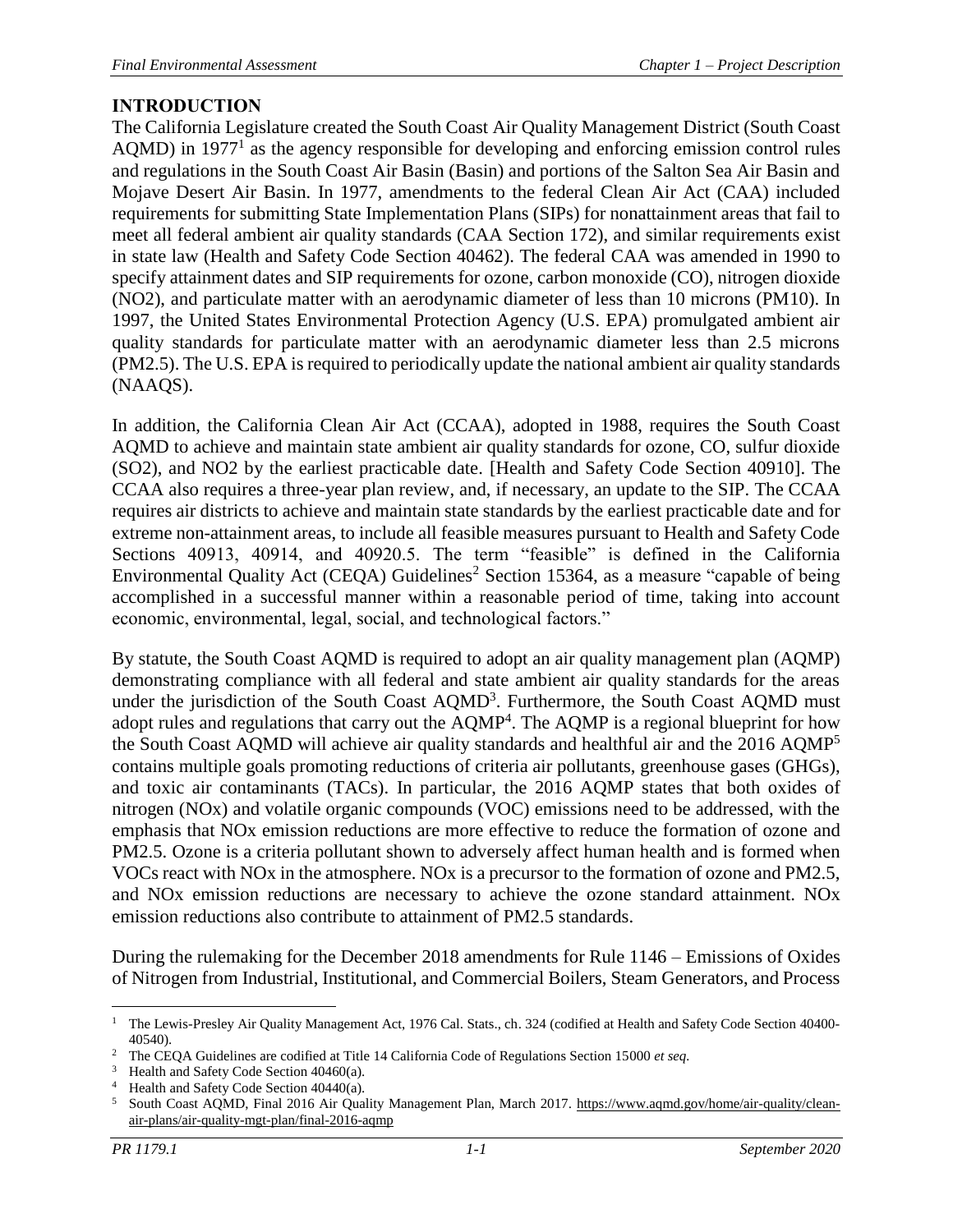Heaters (Rule 1146), Rule 1146.1 – Emissions of Oxides of Nitrogen from Small Industrial, Institutional, and Commercial Boilers, Steam Generators, and Process Heaters (Rule 1146.1), and Rule 1146.2 – Emissions of Oxides of Nitrogen from Large Water Heaters and Small Boilers and Process Heaters (Rule 1146.2), the South Coast AQMD received comments describing unique challenges faced by operators of publicly owned treatment works (POTW) facilities that treat municipal wastewater, especially regarding the combustion of digester gas or digester gas blends and the manner in which POTWs provide essential public services. In addition, Rule 1134 – Emissions of Oxides of Nitrogen from Stationary Gas Turbines (Rule 1134) previously contained emission limits for all fuels combusted in turbines that were in operation at POTWs prior to 1989. Further, NOx, VOC, and CO emissions from engines combusting all gaseous and liquid fuels, including digester gas, are regulated by Rule 1110.2 – Emissions from Gaseous- and Liquid-Fueled Engines (Rule 1110.2). To streamline and update the multiple rule requirements applicable to POTWs, South Coast AQMD recommended developing a separate rule to specifically address combustion equipment operating at POTWs. As such, Proposed Rule (PR) 1179.1 – NOx Emission Reductions from Combustion Equipment at Publicly Owned Treatment Works Facilities was developed to establish Best Available Retrofit Control Technology (BARCT) requirements for combustion equipment operated at POTWs and to consolidate and migrate applicable requirements from Rules 1146, 1146.1 and 1146.2, Rule 1134, and 1110.2.

Specifically, PR 1179.1 is designed to reduce emissions of: 1) NOx and CO from boilers, steam generators and process heaters rated greater than 400,000 British thermal units (Btu) per hour and fueled by digester gas or a digester gas blend; 2) NOx and CO from turbines rated less than 0.3 megawatt (MW) fueled by digester gas or a digester gas blend; 3) NOx and CO from turbines rated at greater than or equal to 0.3 MW fueled by natural gas, digester gas, or a digester gas blend; and 4) NOx, CO and VOC from engines rated at greater than 50 brake horsepower (bhp) fueled by digester gas or a digester gas blend. In addition, PR 1179.1 also establishes requirements for POTWs to conduct source tests and monitoring, keep records, and prepare reports. PR 1179.1 is estimated to reduce up to 0.05 ton per day of NOx emissions.

## <span id="page-7-0"></span>**CALIFORNIA ENVIRONMENTAL QUALITY ACT**

The California Environmental Quality Act (CEQA), California Public Resources Code Section 21000 *et seq.*, requires environmental impacts of proposed projects to be evaluated and feasible methods to reduce, avoid or eliminate significant adverse impacts of these projects to be identified and implemented. The lead agency is the "public agency that has the principal responsibility for carrying out or approving a project that may have a significant effect upon the environment." [Public Resources Code Section 21067]. Since PR 1179.1 is a South Coast AQMD-proposed rule, the South Coast AQMD has the primary responsibility for supervising or approving the entire project as a whole and is the most appropriate public agency to act as lead agency. [CEQA Guidelines<sup>6</sup> Section  $15051(b)$ ].

CEQA requires that all potential adverse environmental impacts of proposed projects be evaluated and that methods to reduce or avoid identified significant adverse environmental impacts of these projects be implemented if feasible. The purpose of the CEQA process is to inform the lead agency, responsible agencies, decision makers and the general public of potential adverse environmental

 $\overline{a}$ <sup>6</sup> The CEQA Guidelines are codified at Title 14 California Code of Regulations Section 15000 *et seq.*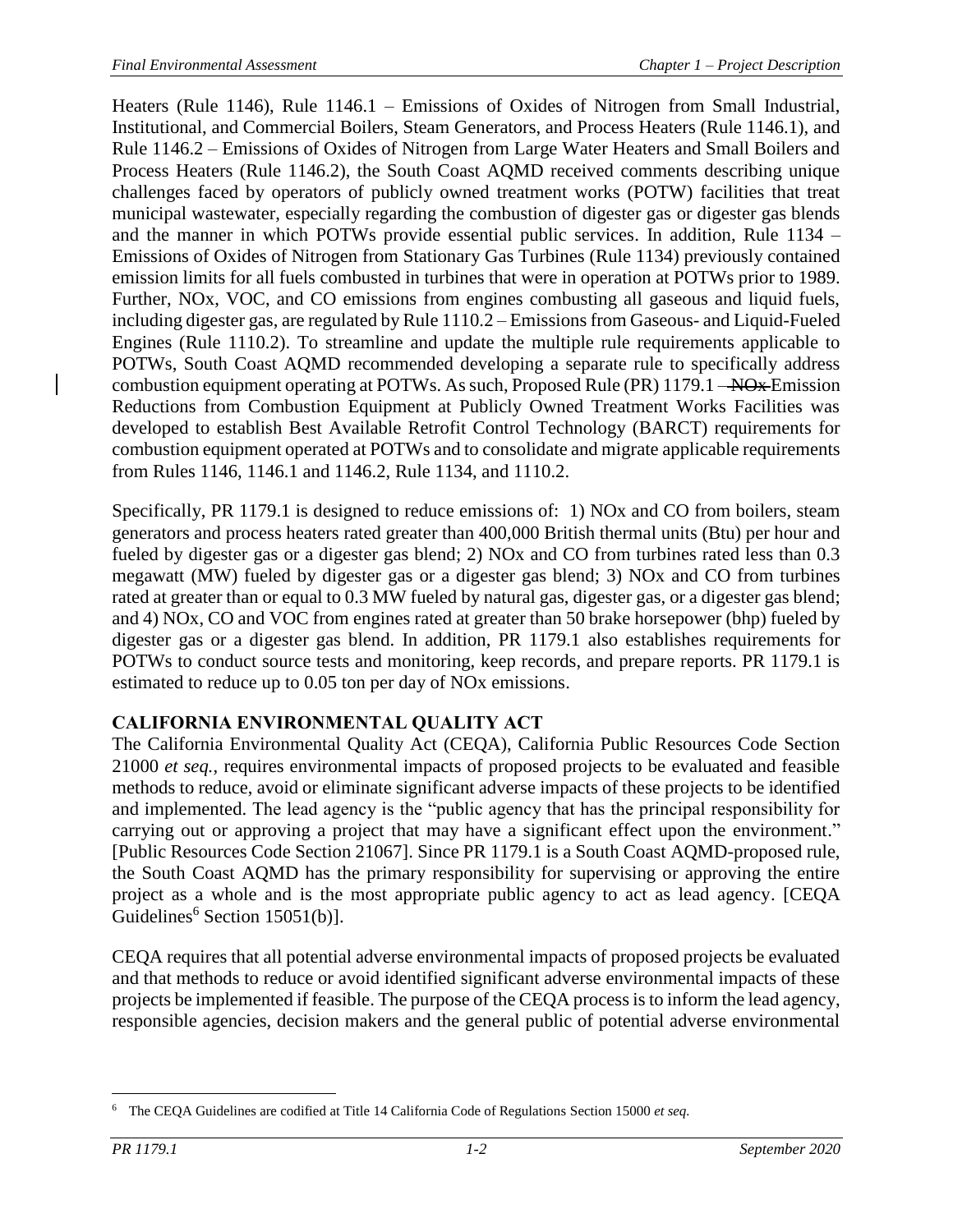impacts that could result from implementing PR 1179.1 (the proposed project) and to identify feasible mitigation measures or alternatives, when an impact is significant.

Public Resources Code Section 21080.5 allows public agencies with regulatory programs to prepare a plan or other written documents in lieu of an environmental impact report once the Secretary of the Resources Agency has certified the regulatory program. The South Coast AQMD's regulatory program was certified by the Secretary of Resources Agency on March 1, 1989 per CEQA Guidelines Section 15251(l), and has been adopted as South Coast AQMD Rule 110 – Rule Adoption Procedures to Assure Protection and Enhancement of the Environment.

Because PR 1179.1 requires discretionary approval by a public agency, it is a "project" as defined by CEQA<sup>7</sup>. The proposed project will reduce NOx, CO, and VOC emissions for engines; and NOx and CO emissions for boilers and turbines located at POTWs; and will provide an overall environmental benefit to air quality. However, South Coast AQMD's review of the proposed project also shows that the activities that facility operators may undertake to comply with PR 1179.1 may also create secondary adverse environmental impacts that would not result in significant impacts for any environmental topic area. Thus, the analysis of PR 1179.1 indicates that the type of CEQA document appropriate for the proposed project is an Environmental Assessment (EA). The EA is a substitute CEQA document, which the South Coast AQMD, as lead agency for the proposed project, prepared in lieu of a Negative Declaration with no significant impacts (CEQA Guidelines Section 15252), pursuant to the South Coast AQMD's Certified Regulatory Program (Public Resources Code Section 21080.5, CEQA Guidelines Section 15251(l); South Coast AQMD Rule 110). The EA is also a public disclosure document intended to: 1) provide the lead agency, responsible agencies, decision makers and the general public with information on the environmental impacts of the proposed project; and, 2) be used as a tool by decision makers to facilitate decision making on the proposed project.

The Draft EA includeds a project description in Chapter 1 and an Environmental Checklist in Chapter 2. The Environmental Checklist provides a standard tool to identify and evaluate a project's adverse environmental impacts and the analysis concluded that no significant adverse impacts would be expected to occur if PR 1179.1 is implemented. Because PR 1179.1 will have no statewide, regional or areawide significance, no CEQA scoping meeting is required to be held for the proposed project pursuant to Public Resources Code Section 21083.9(a)(2). Further, pursuant to CEQA Guidelines Section 15252, since no significant adverse impacts were identified, no alternatives or mitigation measures are required.

The Draft EA was is being-released for a 30-day public review and comment period from August 12, 2020 to September 11, 2020. One All comments letter was received during the public comment period on the analysis presented in the Draft EA; the comment letter and will be responseded to and is included in an-Appendix D of this to the Final EA.

Subsequent to the release of the Draft EA for public review and comment, modifications were made to PR 1179.1 and some of the revisions were made in response to verbal and written comments received during the rule development process. South Coast AQMD staff has reviewed the modifications to PR 1179.1 after the release of the Draft EA for the 30-day public review and comment period, updated the CEQA analysis accordingly and concluded that none of the revisions:

 $\overline{a}$ <sup>7</sup> CEQA Guidelines Section 15378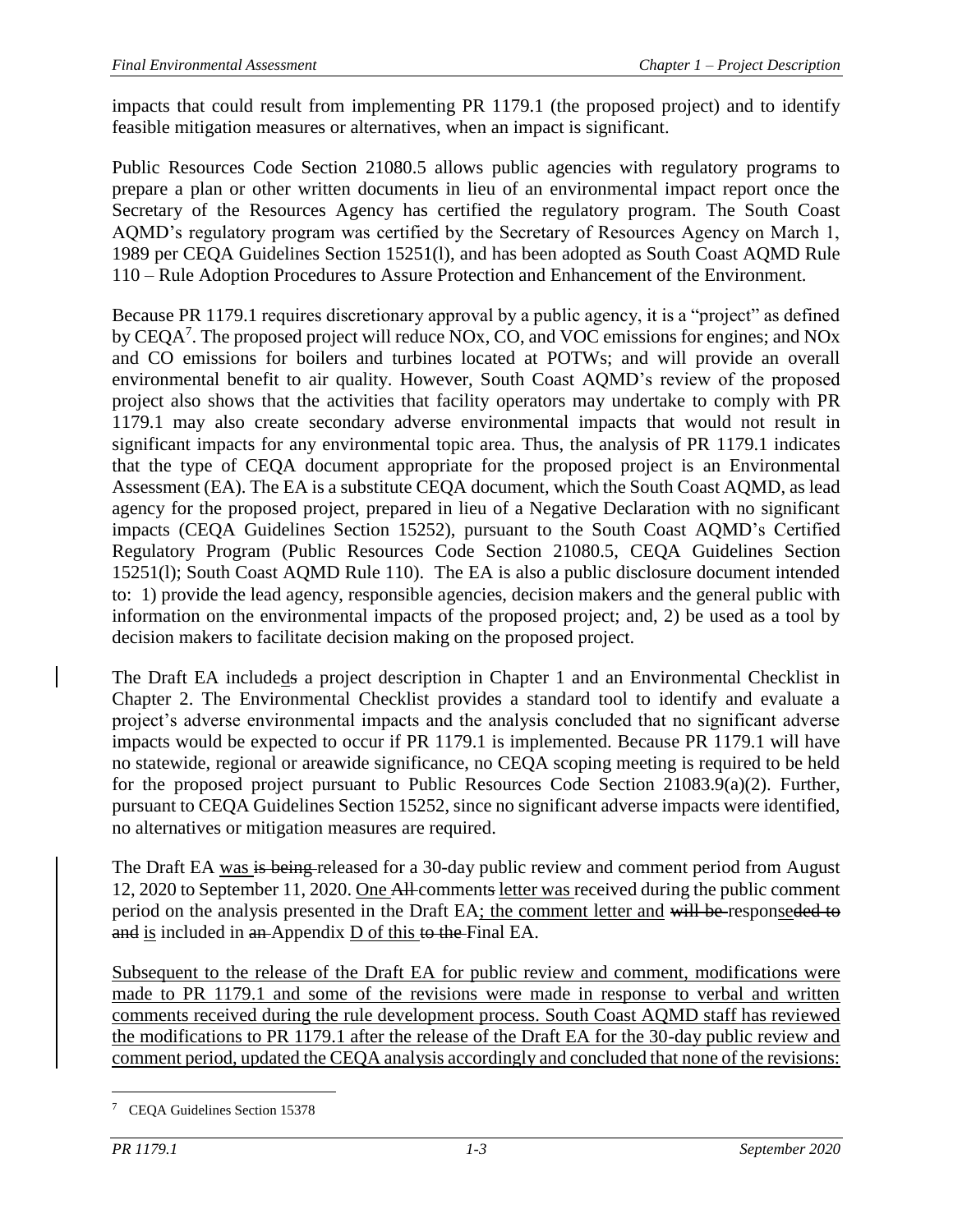1) constitute significant new information; 2) constitute a substantial increase in the severity of an environmental impact; or, 3) provide new information of substantial importance relative to the Draft EA. In addition, revisions to the proposed project in response to verbal or written comments during the rule development process would not create new, avoidable significant effects. As a result, these revisions do not require recirculation of the Draft EA pursuant to CEQA Guidelines Sections 15073.5 and 15088.5. Therefore, the Draft EA has been revised to include the aforementioned modifications such that is now the Final EA for PR 1179.1.

Prior to making a decision on the adoption of PR 1179.1, the South Coast AQMD Governing Board must review and certify the Final EA as providing adequate information on the potential adverse environmental impacts that may occur as a result of adopting PR 1179.1.

### <span id="page-9-0"></span>**PROJECT LOCATION**

PR 1179.1 applies to certain combustion equipment (e.g., boilers, steam generators, process heaters, turbines, and engines) operated at POTWs located within the South Coast AQMD jurisdiction which covers an area of approximately 10,743 square miles, consisting of the fourcounty South Coast Air Basin (Basin) as defined in the California Code of Regulations, Title 17, Section 60104, and the non Palo Verde, Riverside County portions of the Salton Sea Air Basin (SSAB) and Mojave Desert Air Basin (MDAB). The Basin, which is a subarea of South Coast AQMD's jurisdiction, is bounded by the Pacific Ocean to the west and the San Gabriel, San Bernardino, and San Jacinto mountains to the north and east. It includes all of Orange County and the non-desert portions of Los Angeles, Riverside, and San Bernardino counties. The Riverside County portion of the SSAB is bounded by the San Jacinto Mountains in the west and spans eastward up to the Palo Verde Valley. A federal non-attainment area (known as the Coachella Valley Planning Area) is a subregion of Riverside County and the SSAB that is bounded by the San Jacinto Mountains to the west and the eastern boundary of the Coachella Valley to the east (see Figure 1-1).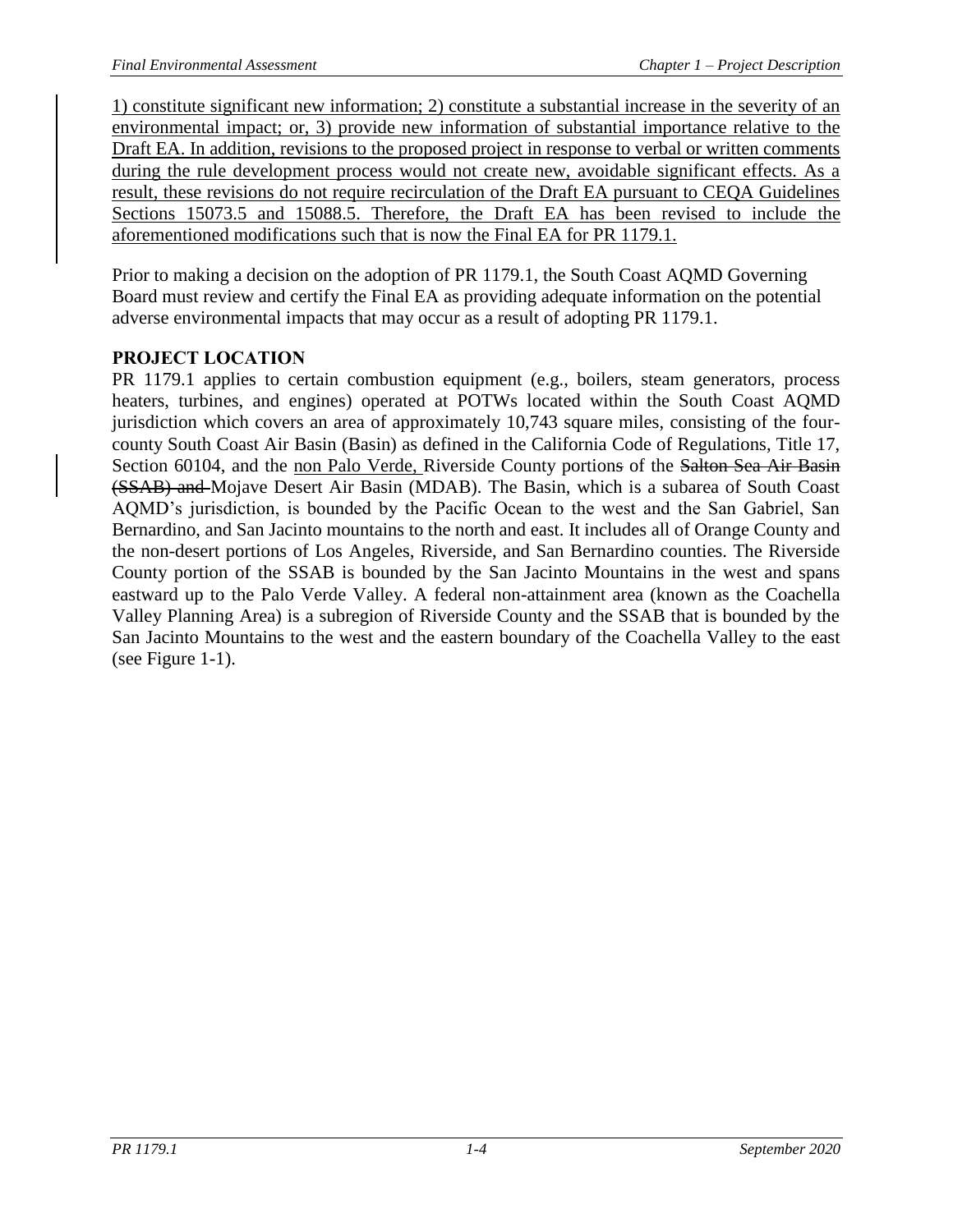

**Figure 1-1 Southern California Air Basins**

### <span id="page-10-1"></span><span id="page-10-0"></span>**PROJECT BACKGROUND**

POTWs, also known as wastewater treatment or reclamation plants, process and treat municipal wastewater and sewage, and are either owned or operated by a public entity. POTWs treat sewage and wastewater via a multi-stage process before discharging treated water from the facility. The multi-staged treatment process involves anaerobic digestion during which micro-organisms decompose organic solids in the absence of oxygen to produce a by-product, referred to as digester gas or biogas, which can be used as a viable source of fuel. Digester gas is typically utilized by combustion equipment to provide heat or power for multiple processes at the POTW. In the event excess digester gas is produced at the POTW and equipment that ordinarily utilizes digester gas is either operating at its maximum capacity or is otherwise unavailable, the excess digester gas is routed to and combusted in a flare. Due to a potential cost savings, utilizing digester gas that is produced on-site as a fuel source for combustion equipment is considered a beneficial use and is preferred over flaring, especially if relying on purchased natural gas provided by a local a utility to provide fuel for POTW combustion equipment could potentially be avoided.

Combustion equipment operated at POTWs include boilers, steam generators, process heaters, engines and turbines which are currently regulated by source-specific South Coast AQMD rules or by permit conditions. For example, NOx and CO emissions from the combustion of all fuel types, including digester gas, in boilers, process heaters and steam generators are regulated by Rules 1146 and 1146.1.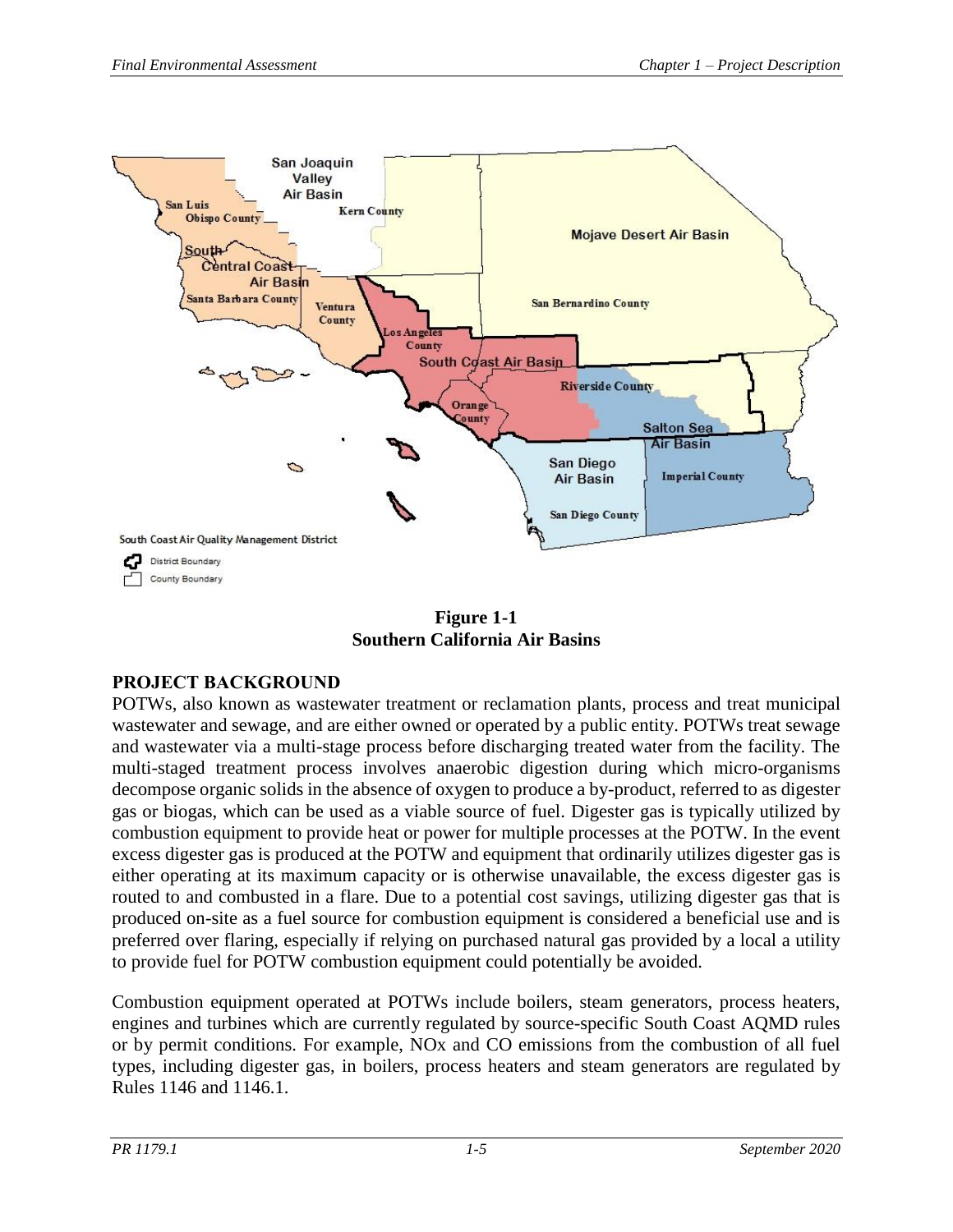In addition, Rule 1134 previously contained emission limits for all fuels combusted in turbines that were in operation at POTWs prior to 1989. However, while there are six turbines currently operated at POTWs, none were operating prior to 1989. Rule 1134 was amended on April 5, 2019 to specifically exclude turbines located at POTWs because PR 1179.1 was undergoing rule development. Also, NOx, VOC, and CO emissions from engines combusting all gaseous and liquid fuels, including digester gas, are regulated by Rule 1110.2.

During the rule development for the December 2018 amendments to Rules 1146, 1146.1, and 1146.2, the South Coast AQMD received comments describing unique challenges faced by POTW operators that treat municipal wastewater, especially regarding the combustion of digester gas and the manner in which POTWs provide essential public services. In response to these comments, South Coast AQMD recommended developing a separate rule to specifically address combustion equipment operating at POTWs. As such, PR 1179.1 was developed to establish BARCT requirements for combustion equipment operated at POTWs and to consolidate and migrate applicable requirements from Rules 1146, 1146.1 and 1146.2, Rule 1134, and Rule 1110.2. Specifically, PR 1179.1 is designed to reduce emissions of: 1) NOx and CO from boilers, steam generators and process heaters rated greater than 400,000 Btu per hour and fueled by digester gas or a digester gas blend; 2) NOx and CO from turbines rated less than 0.3 MW fueled by digester gas or a digester gas blend; 3) NOx and CO from turbines rated at greater than or equal to 0.3 MW fueled by natural gas, digester gas, or a digester gas blend; and 4) NOx, CO and VOC from engines rated at greater than 50 bhp fueled by digester gas or a digester gas blend. In addition, PR 1179.1 also establishes requirements for POTWs to conduct source tests and monitoring, keep records, and prepare reports. PR 1179.1 is estimated to reduce up to 0.05 ton per day of NOx emissions.

### <span id="page-11-0"></span>**TECHNOLOGY OVERVIEW**

Combustion is a high temperature chemical reaction resulting from burning a gas, liquid, or solid fuel (e.g., natural gas, digester gas, diesel, fuel oil, gasoline, propane, and coal) in the presence of air (oxygen and nitrogen) to produce: 1) heat energy; and 2) water vapor or steam. An ideal combustion reaction is when the entire amount of fuel needed is completely combusted in the presence of air so that only carbon dioxide (CO2) and water are produced as by-products. However, since fuel contains other components such as nitrogen and sulfur and the amount of air mixed with the fuel can vary, in practice, fuel is not completely combusted whereby smog-forming by-products such as NOx, oxides of sulfur (SOx), CO, and soot (solid carbon) are produced and discharged into the atmosphere.

Of the total NOx emissions that can be generated during combustion, there are two types of NOx formed: 1) thermal NOx; and 2) fuel NOx. Thermal NOx is produced from the reaction between the nitrogen and oxygen from air in the combustion chamber at high temperatures while fuel NOx is formed during the reaction between the nitrogen contained in the fuel and the available oxygen from air in the combustion chamber. The amount of fuel NOx generated is dependent on fuel type and not the equipment per se; boilers, steam generators, process heaters, engines, and gas turbines all generate thermal NOx during combustion.

The following describes the various types of existing combustion equipment that may be affected by PR 1179.1 and the type of NOx emission control techniques that are typically employed.

### **Boilers, Steam Generators and Process Heaters**

Boilers and steam generators use energy from a fuel source to heat water into steam which is then directed for usable work. There are two main types of boilers: water-tube and fire-tube. Water-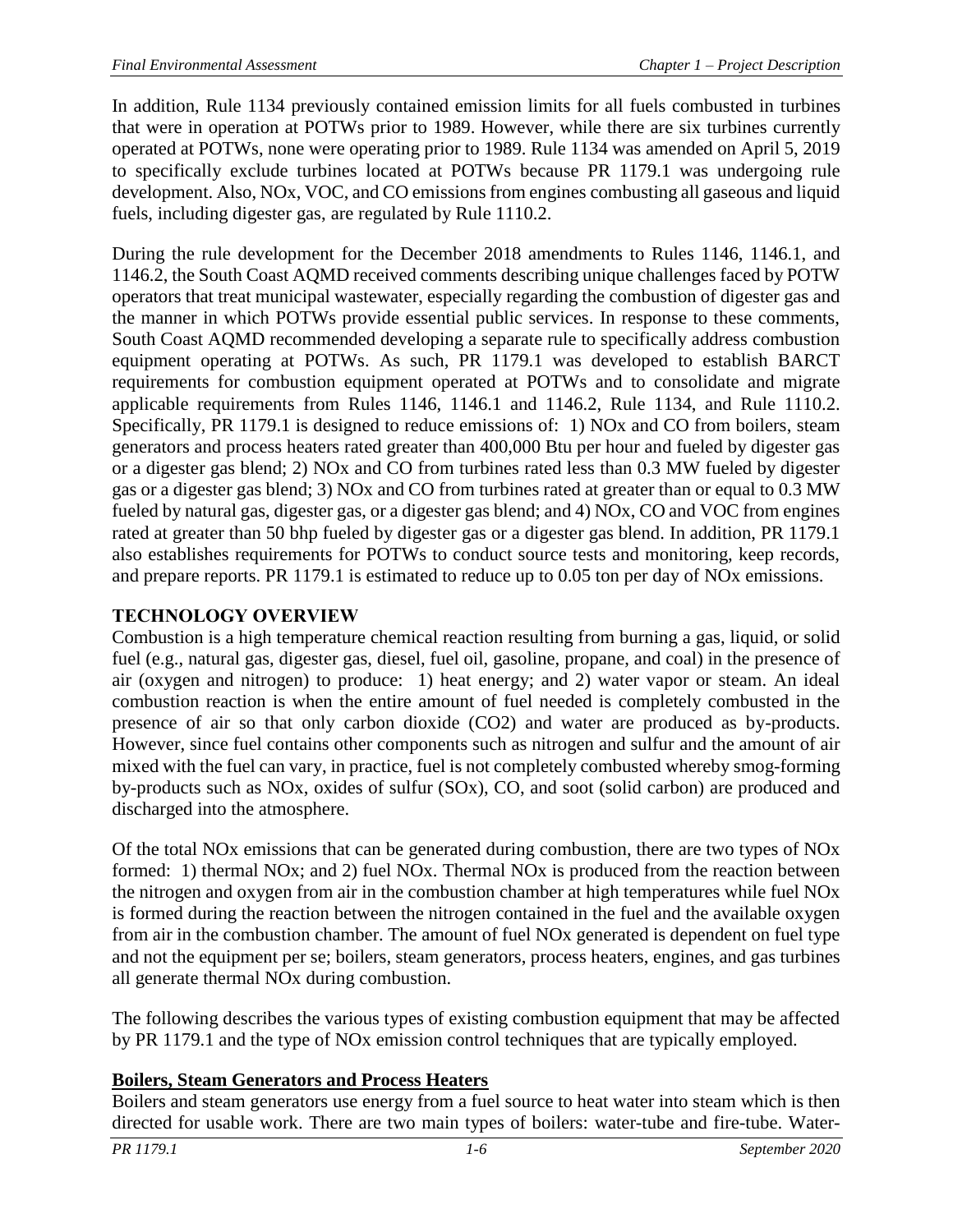tube boilers circulate water through a series of tubes, the tubes are heated externally by the combustion gas, and the surrounding hot gases heat the water in the steam-generating tubes. Firetube boilers pass combustion gases inside a series of tubes that are surrounded by a closed vessel of water that is heated to produce steam. Process heaters use liquid or gaseous fuel (including landfill and digester gas) and/or solid fossil fuel to transfer heat from the combustion gases to water or process streams.

NOx emissions from boilers fitted with low NOx burners typically minimize the amount of NOx emissions generated during combustion. Low NOx burners differ from traditional burners by controlling the fuel-to-air mixing ratio in the combustion chamber at each burner in order to lower the peak flame temperature and reduce the amount of NOx created. All boilers that use digester gas as a fuel currently have South Coast AQMD permits. In addition, Rules 1146 and 1146.1 require that boilers rated greater than two million Btu per hour are required to achieve a NOx emission limit of either 15 ppm (corrected to three percent oxygen on a dry basis) when fueled by digester gas or 9 ppm (corrected to three percent oxygen on a dry basis) when fueled by natural gas. All the existing boilers subject to PR 1179.1 have South Coast AQMD Permits to Operate which contain the applicable NO<sub>x</sub> emission limits, so no physical modifications to the boilers are expected to be necessary in order to comply with the requirements in PR 1179.1.

### **Turbines**

Gas turbines combust either gaseous fuel (e.g., natural gas, digester gas or a blend) or liquid fuel (e.g., diesel) to produce electricity. Turbines can be used in combined-cycle and simple-cycle arrangements. Combined-cycle turbines are cogeneration units designed to generate electricity and heat at the same time as they are able to recover heat from the exhaust to heat up water or to produce steam. Combined-cycle turbines are typically used for very large systems such as POTWs. Simple-cycle gas turbines produce electricity but do not recover heat from the exhaust. Controlling NOx emissions from turbines can be accomplished pre-combustion with lean pre-mix emission combustors (dry-low NOx) or injecting water or steam in the combustion chamber of the turbine. Controlling NOx emissions post-combustion can be accomplished with selective catalytic reduction (SCR) technology and requires a fuel gas treatment system to remove contaminants from gas streams prior to combustion. Newly manufactured turbines available on the market are capable of achieving low NOx emission levels without the need for post-combustion control technology such as SCR. The following provides a brief summary of each of these NOx control methods:

### *Fuel Gas Treatment*

Fuel Gas Treatment can be employed to remove undesirable compounds from gaseous fuel supplies prior to combustion. For example, digester gas, contains contaminants such as siloxanes and sulfur compounds such as hydrogen sulfide (H2S), which, if combusted, can cause mechanical problems in the equipment, limit the effectiveness of other NOx control equipment, as well as produce contaminants in the exhaust stream. The following three types of fuel gas treatment approaches can be utilized for removing contaminants in the fuel gas and can be applied individually or in combination: consumable media, regenerative media and chiller/adsorption refrigeration.

The effectiveness of contaminant removal depends on the contaminants in the fuel and the selection of media appropriate for the contaminants. The three most common types of media that are used in the South Coast AQMD at POTWs are activated carbon, molecular sieves, and silica gel. Activated carbon is a versatile adsorbent because it is highly porous, suitable to adsorb organic contaminants. A molecular sieve has pores of uniform size and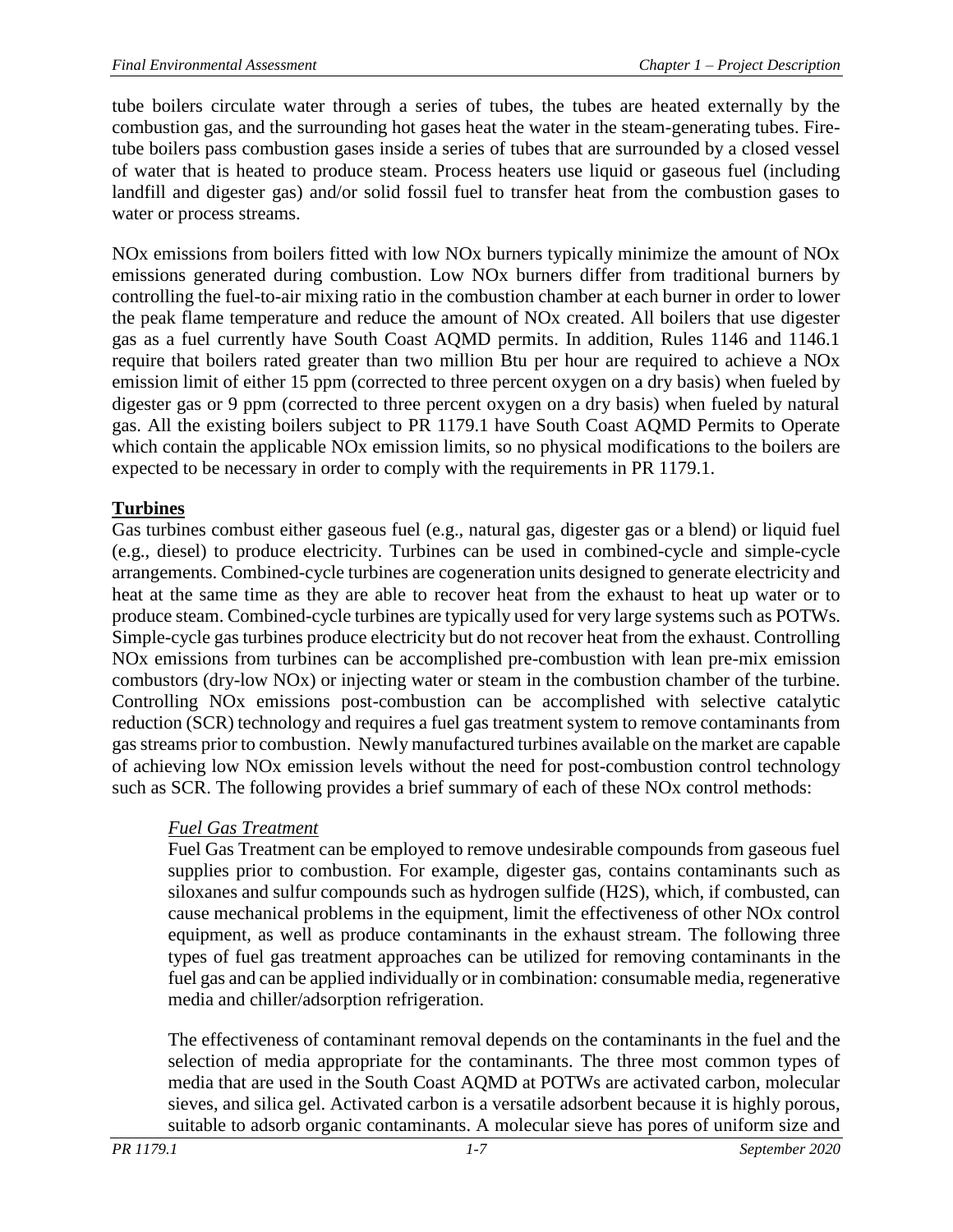is capable of performing selective removal of contaminants at low concentrations. Silica gel is a shapeless and porous adsorbent that has a greater capacity than activated carbon to adsorb siloxanes and has a high affinity for water that aids in moisture removal.

Consumable media systems are commonly used with activated carbon. This type of removal system requires saturated media to be changed out with fresh media.

Regenerative media systems are commonly used with molecular sieve, silica gel, clay and zeolite. These systems consist of at least two media canisters. One canister filled with fresh media processes the gaseous fuel while the other canister regenerates the spent media by purging with hot air. Regenerative media types require smaller canisters and less quantities of media when compared to consumable media systems. Regenerative media function can be enhanced by applying polymeric resins which increase service life, increase adsorbent capacity, and remove contaminants quicker and at a lower temperature during the regeneration process.

Chiller/adsorption refrigeration is capable of removing contaminants by reducing the temperature of the gaseous fuel such as digester gas to remove moisture and contaminants via condensation. Chiller/adsorption refrigeration can also be used in combination with consumable media whereby the consumable media step serves as a polishing stage to remove trace amounts of siloxanes or other contaminants. Wastewater treatment facilities have reported 50 percent removal efficiency of siloxanes and 32 percent long-term removal efficiency of siloxanes, via chiller/adsorption refrigeration.

### *Lean Pre-mixed Combustion or Dry Low Emissions*

Prior to combustion, gaseous fuel and compressed air are pre-mixed, minimizing localized hot spots or spikes that produce elevated combustion temperatures and in turn, minimize the formation of NOx. Atmospheric nitrogen from the combustion air is mixed with additional excess air upstream of the combustor at deliberately fuel-lean conditions. By supplying approximately twice as much air as what is actually needed to burn the limited amount of fuel in the combustion chamber, the amount of NOx that can be formed is limited since very lean fuel conditions cannot produce the high temperatures that create thermal NOx. By utilizing this technology, NOx emissions have been demonstrated at less than nine parts per million by volume (ppmv), corrected to 15% oxygen, dry basis. The technology is engineered into the combustor as an intrinsic part of the turbine design. Fuel staging or air staging is utilized to keep the flame within its operating temperature range. It is not available as a "retrofit" technology and must be designed for each turbine application.

### *Water or Steam Injection*

Water or steam injection is when demineralized water is injected into the combustor through the fuel nozzles to cool the flame temperature and thereby, reduce the amount of NOx produced. For example, NOx emission levels from natural gas turbines can be reduced via water or steam injection by 80%, corrected to 15% oxygen on a dry basis. Addition of water or steam increases mass flow through the turbine and creates a small amount of additional power. The addition of water or steam increases CO emissions. and there is added cost to demineralize the water. Turbines using water or steam injection have increased maintenance due to erosion and wear.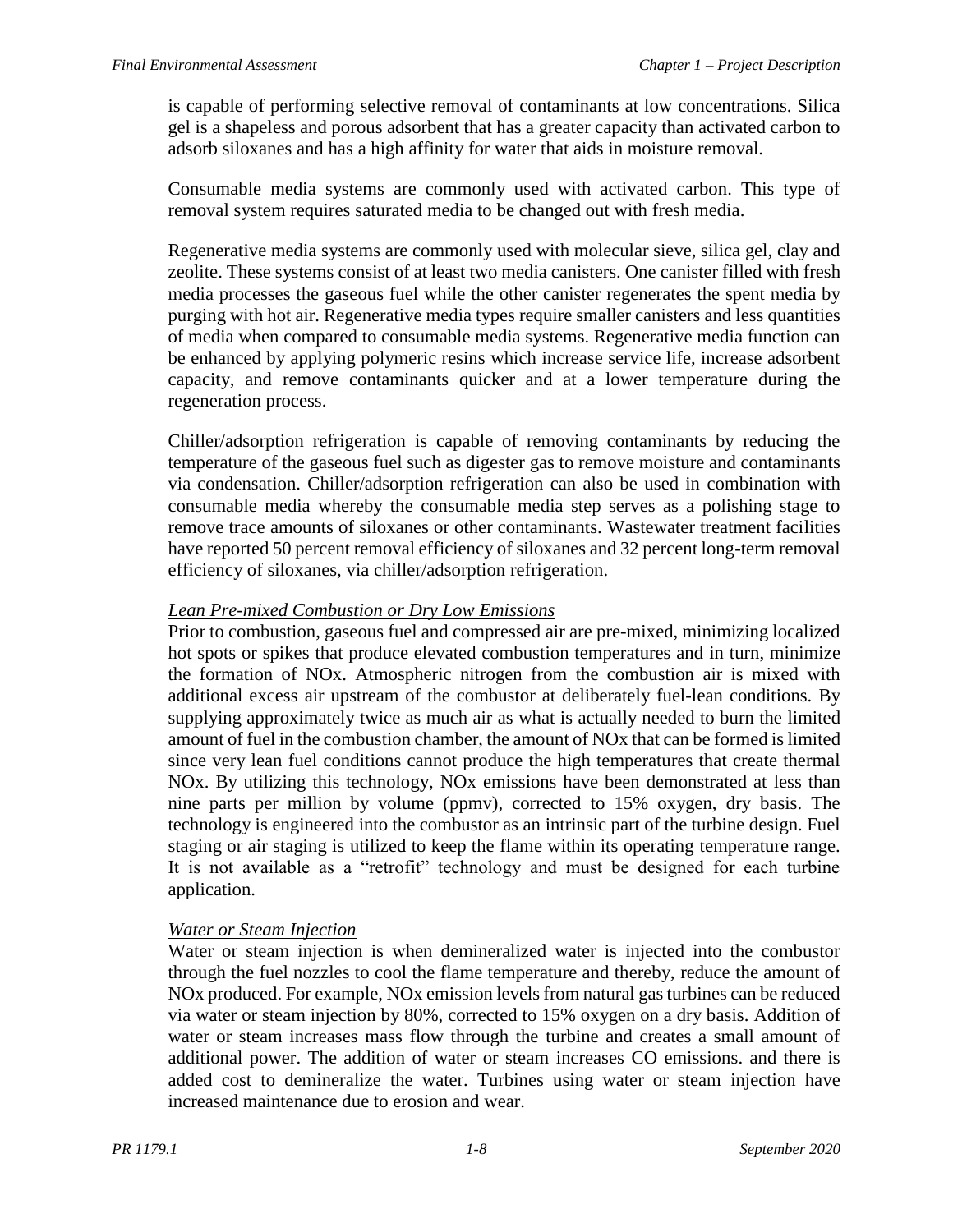#### *Selective Catalytic Reduction*

Selective Catalytic Reduction (SCR) technology is widely used for gas turbines as the primary post-combustion approach for achieving additional NOx reductions because it is capable of reducing NOx emissions from the turbine exhaust by 90 to 95 percent.

With SCRs, ammonia is injected into the flue gas and reacts with NOx to form nitrogen and water in the presence of catalyst. SCR catalysts are made from ceramic materials and active catalytic components of base metals, zeolites, or precious metals. The catalyst may be configured into plates but many new systems are configured into honeycomb structure to ensure uniform dispersion and to reduce ammonia slip emissions to less than five ppmv. The reductant, ammonia, is available as anhydrous ammonia, aqueous ammonia, or urea. However, because anhydrous ammonia is an acutely hazardous material which poses safety risks, South Coast AQMD does not permit new installations of anhydrous ammonia storage tanks for air pollution control purposes. Urea pellets is a safer alternative to anhydrous ammonia but requires conversion to aqueous ammonia in order to be used in SCRs. Most new SCRs installations utilize aqueous ammonia in a 19 percent solution.

To perform optimally, the temperature of the exhaust gas as it is routed through the SCR needs to be between 400 degrees Fahrenheit and 800 degrees Fahrenheit in order for the SCR catalyst to be fully activated. During start-up and shutdown of the turbine, the temperature of the exhaust will be below optimal range greatly reducing the effectiveness of the SCR's ability to reduce NOx emissions. For this reason, NOx concentration limits are generally not applicable during start-up or shutdown.

The catalyst is susceptible to "poisoning" if the flue gas contains contaminants including sulfur compounds, particulates, reagent salts, or siloxanes. Because these contaminants are readily found in digester gas, and other biogas, gas treatment of the fuel to remove these contaminants may be necessary to prevent the poisoning catalysts requiring the unit to be shut down for cleaning or replacement.

### *Replacement with New Turbines*

Newer gas turbines are capable of achieving low NOx emission levels between four and 25 ppm when firing natural gas without SCR. Achievable NOx emission levels while firing digester gas vary and depend on the chemical composition of the digester gas. Dry low NOx systems are incompatible with digester gas due to the low Wobbe index number for digester gas, but there is one commercially available 4.6 MW recuperative turbine that incorporates a dry low NOx system compatible with biogas. There is one turbine on the market whose manufacturer guarantees NOx emission levels at 25 ppm, corrected at 15 percent oxygen on a dry basis, for digester gas. Two other turbine manufacturers produce turbines with estimated NOx emission levels of 15 ppm and 25 ppm when firing digester gas with the latter for the larger sized turbines in the 10 MW range. Another turbine manufacturer has claimed to be able to guarantee NOx emissions levels of 15 ppm and 25 ppm, corrected at 15 percent oxygen on a dry basis, depending on the model, for turbines fueled by digester gas, without requiring SCR technology.

### **Internal Combustion Engines using Gaseous Fuel**

Internal combustion engines create power by mixing fuel in a cylinder controlled by valves in a timed cycle. The cylinder contains a piston which compresses the fuel igniting it by either a spark (spark ignition) or until the fuel ignites from pressure (compression ignition). The expansive force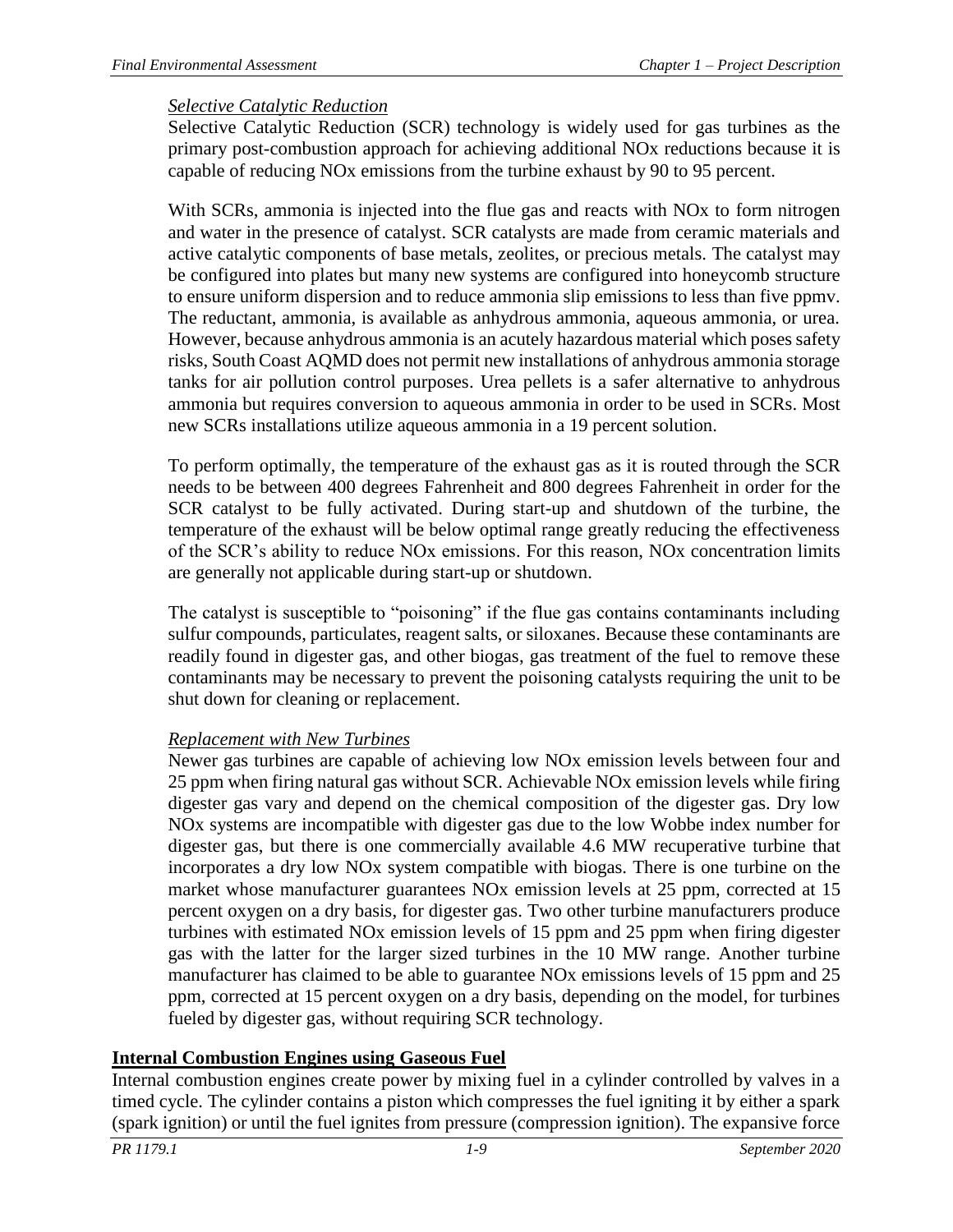created by the ignited fuel is transferred by the piston through a connecting rod to a crankshaft which transfers the resulting power to useable work. The power created can generate electricity or, by an external shaft, propulsion. The extreme heat created by the combustion of the fuel exits the engine through the exhaust system at a temperature sufficient to create undesirable pollutants such as NOx and greenhouse gases such as CO2, methane and nitrous oxide (N2O). The emissions are often controlled by complex catalyst systems for compression ignition engines, or a single simple catalyst for spark ignited engines.

PR 1179.1 applies to engines at POTWs, but these engines will continue to be subject to the same permitted emission limits as contained in Rule 1110.2.

### <span id="page-15-0"></span>**PROJECT DESCRIPTION**

This section provides a general summary of the key elements contained in PR 1179.1. Additional information about A preliminary draft of PR 1179.1 can be found in Appendix A.

PR 1179.1 establishes emission limits for boilers (which include steam generators and process heaters) rated greater than 400,000 Btu per hour, turbines rated at less than 0.3 MW, and engines operated at POTWs, that either use digester gas or a blend of digester gas and natural gas as fuel, and turbines rated at 0.3 MW and larger. PR 1179.1 excludes boilers (as well as steam generators and process heaters) that use natural gas as the exclusive fuel type because these equipment categories are subject to the requirements in Rule 1146 series. PR 1179.1 also excludes engines that use exclusively natural gas or diesel fuel because these equipment categories are subject to the requirements in Rule 1110.2. Lastly, PR 1179.1 establishes BARCT for all turbines rated at greater than or equal to 0.3 MW operated at POTWs, irrespective of whether digester gas, natural gas, or digester gas that is blended with natural gas is used as a fuel, since Rule 1134 (which regulates turbines) specifically excludes turbines located at POTW facilities in the rule applicability. Table 1-1 summarizes the emission limits for the affected equipment.

The applicable emission limits in PR 1179.1 for engines, boilers and turbines operated at POTWs will go into effect the date the rule is adopted.

In addition, the proposed project also includes source testing, as well as monitoring, recordkeeping, and reporting requirements. Further, PR 1179.1 provides the following limited exemptions from the emission limits in Table 1-1 for the following equipment categories: 1) low-use boilers subject applicable requirements in Rule 1146; 2) special use turbines such as for the purpose of flood control and providing emergency backup power; 3) natural gas boilers and engines subject to the requirements in either the Rule 1146 series or Rule 1110.2, as applicable; 4) low-use engines that operate less than 200 hours or less per year; 5) turbines rated less than 0.3 MW and in operation prior to May 3, 2013; and 6) existing small boilers rated at less than or equal to two million Btu per hour without NOx concentration limits specified in the permits.

Subsequent to the circulation of the Draft EA for public comment and review, the following modifications were made to PR 1179.1: 1) revising the rule title; and 2) incorporating other minor edits and clarifications. These changes are considered to be administrative in nature with no potential to create new or modify the environmental impacts previously analyzed. As such, no revisions to analysis and the conclusions reached were necessary. Thus, staff's review of the modifications to PR 1179.1 since the Draft EA was released indicate that none of the resulting revisions to the Draft EA: 1) constitute significant new information; 2) constitute a substantial increase in the severity of an environmental impact; or, 3) provide new information of substantial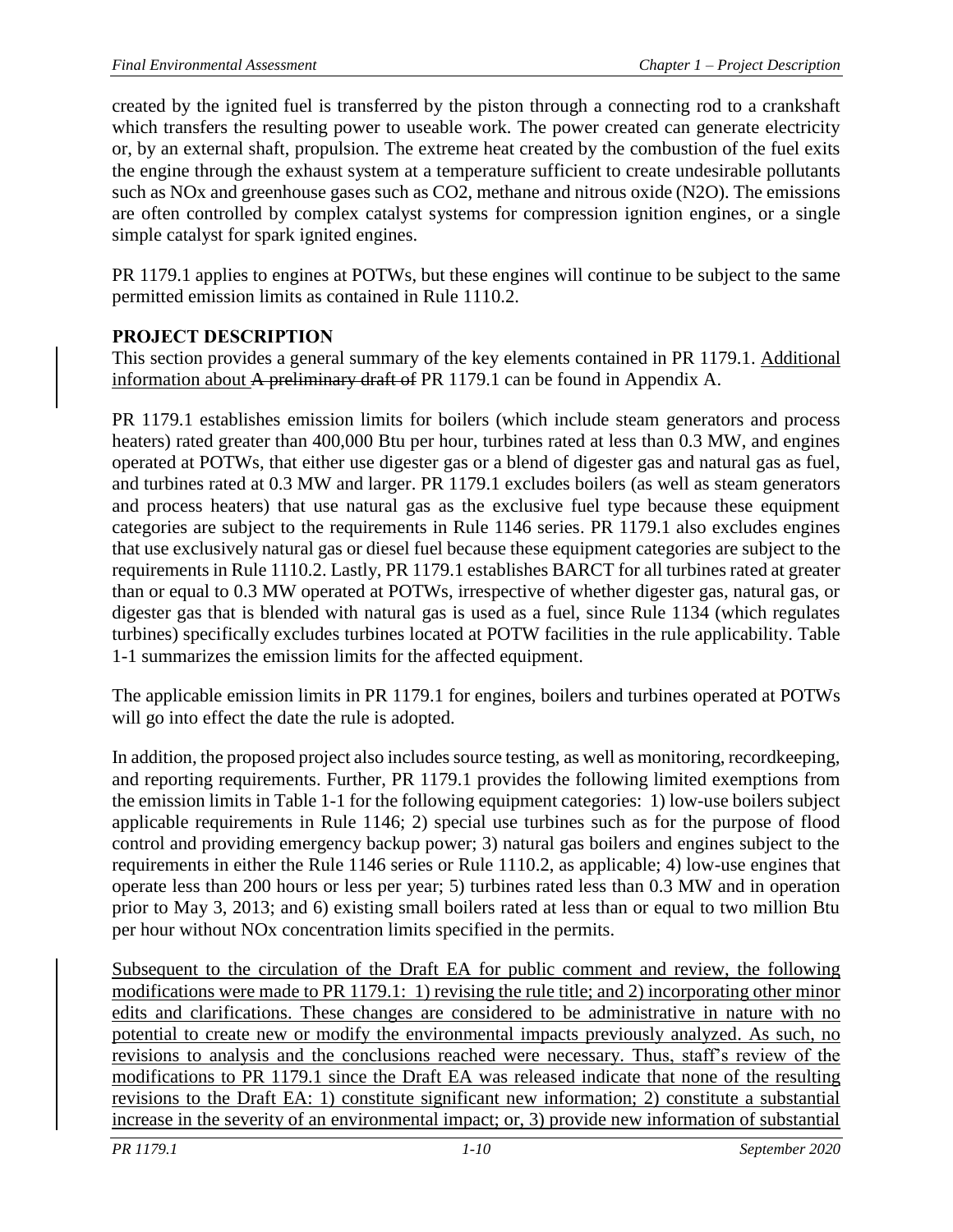importance relative to the Draft EA. In addition, revisions to the proposed project in response to verbal or written comments during the rule development process would not create new, avoidable significant effects. As a result, these revisions do not require recirculation of the Draft EA pursuant to CEQA Guidelines Sections 15073.5 and 15088.5.

Implementation of the proposed project is expected to reduce NOx emissions by 0.05 ton per day and will provide an overall environmental benefit to air quality.

<span id="page-16-1"></span>

|                                                                               |                                    |                 |                                             | BOILERS, STEAM GENERATORS, AND PROCESS HEATERS                     |
|-------------------------------------------------------------------------------|------------------------------------|-----------------|---------------------------------------------|--------------------------------------------------------------------|
|                                                                               |                                    |                 | FIRED ON DIGESTER GAS OR DIGESTER GAS BLEND |                                                                    |
| EQUIPMENT CATEGORY                                                            | NOx<br>$(ppm)^1$                   | CO<br>$(ppm)^1$ | <b>VOC</b><br>(ppm)                         | <b>COMPLIANCE DATE</b>                                             |
| Rated heat input capacity<br>$> 2$ MMBtu/hr                                   | 15                                 |                 |                                             | On or before [ <i>Date of Adoption</i> ]                           |
| Rated heat input capacity<br>$\leq$ 2 MMBtu/hr                                | 30                                 | 400             | N/A                                         | On or before [ <i>Date of Adoption</i> ]                           |
|                                                                               |                                    |                 |                                             | TURBINES FIRED ON DIGESTER GAS, DIGESTER GAS BLEND, OR NATURAL GAS |
| <b>EQUIPMENT CATEGORY</b>                                                     | <b>NO<sub>x</sub></b><br>$(ppm)^2$ | CO<br>$(ppm)^2$ | <b>VOC</b><br>(ppm)                         | <b>COMPLIANCE DATE</b>                                             |
| Rating $\geq$ 0.3 MW firing 40% natural<br>gas or less                        | 18.8                               |                 |                                             | On or before [Date of Adoption]                                    |
| Simple cycle with rating<br>$\geq$ 0.3 MW firing more than 40% natural<br>gas | 5                                  | 130             | N/A                                         | On or before [ <i>Date of Adoption</i> ]                           |
| Combined cycle with rating $\geq 0.3$ MW<br>firing more than 40% natural gas  | 2                                  |                 |                                             | On or before [ <i>Date of Adoption</i> ]                           |
| Rating $< 0.3$ MW firing digester gas or<br>digester gas with natural gas     | 9                                  |                 |                                             | On or before [ <i>Date of Adoption</i> ]                           |
|                                                                               |                                    |                 |                                             | <b>ENGINES FIRED ON DIGESTER GAS OR DIGESTER GAS BLEND</b>         |
| <b>EQUIPMENT CATEGORY</b>                                                     | NOx<br>$(ppm)^2$                   | CO<br>$(ppm)^2$ | <b>VOC</b><br>(ppm) <sup>3</sup>            | <b>COMPLIANCE DATE</b>                                             |
| Engines $> 50$ bhp                                                            | 11                                 | 250             | 30                                          | On or before [Date of Adoption]                                    |

**Table 1-1 PR 1179.1 Concentration Limits**

All parts per million (ppm) emission limits are referenced at 3% volume stack gas oxygen on a dry basis.

<sup>2</sup> All parts per million (ppm) emission limits are referenced at 15% volume stack gas oxygen on a dry basis.

<span id="page-16-0"></span><sup>3</sup> Parts per million (ppm) by volume, measured as carbon, corrected to 15% oxygen on a dry basis.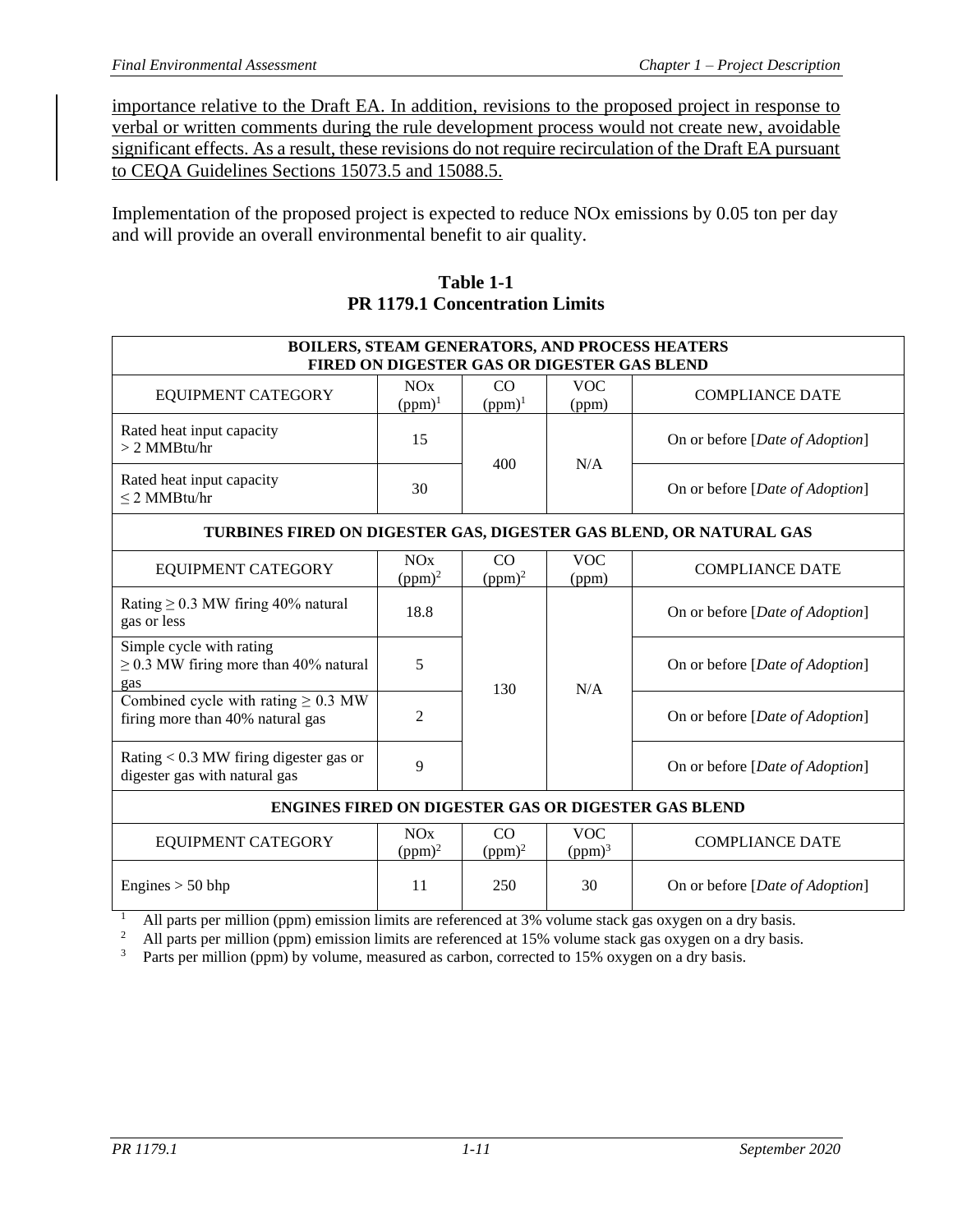## **SUMMARY OF AFFECTED FACILITIES AND EQUIPMENT**

Implementation of PR 1179.1 will apply to 30 POTW facilities operating 82 pieces of equipment that include boilers, turbines, and engines. A list of these facilities is provided in Appendix B of this EA. Each facility subject to PR 1179.1 is classified by the North American Industry Classification System (NAICS) code, as 221320 – Sewage Treatment Facilities.

Of the 30 facilities in South Coast AQMD's jurisdiction that are subject to PR 1179.1, no physical modifications to any combustion equipment are anticipated to be necessary in order to comply with the proposed emission limits in PR 1179.1. Most turbines subject to PR 1179.1 currently operate pursuant to South Coast AQMD permits which contain the emission limits proposed in PR 1179.1. Only one POTW facility that operates three turbines that are each rated greater than 0.3 MW would be expected to make some operational changes in order to achieve the proposed NOx emission limit proposed in PR 1179.1. That facility has indicated that they can achieve this NOx emission limit by increasing the amount of water that is currently injected into the combustion chamber as a NOx emission reduction measure and this operational change can be accomplished without the need to either install additional NOx emission control equipment such as SCR or replace their turbines. The facility estimated that an additional 8,000 gallons per day per turbine for a total of 24,000 gallons per day would be needed to supplement their existing water injection activities. Because this is an operational change that does not require any physical modifications to existing piping to supply the additional water, no construction activities are expected to occur at this facility.

The remaining POTW boilers, turbines, and engines are not expected to undergo any physical modifications because they are currently achieving the applicable emission limits that are being migrated from Rules 1146, 1146.1 and 1146.2, Rule 1110.2 or existing permit limits for incorporation into PR 1179.1. Table 1-2 identifies the POTW with the potentially affected turbines.

<span id="page-17-0"></span>

| <b>Facility ID</b><br><b>Facility Name</b> |                                                         | <b>Type of Equipment</b>      | <b>Number of Affected</b><br>Equipment |  |  |  |  |
|--------------------------------------------|---------------------------------------------------------|-------------------------------|----------------------------------------|--|--|--|--|
| 800236                                     | LA County Joint Water Pollution<br><b>Control Plant</b> | Digester Gas-Fired<br>Turbine |                                        |  |  |  |  |

**Table 1-2 Potentially Affected Turbines**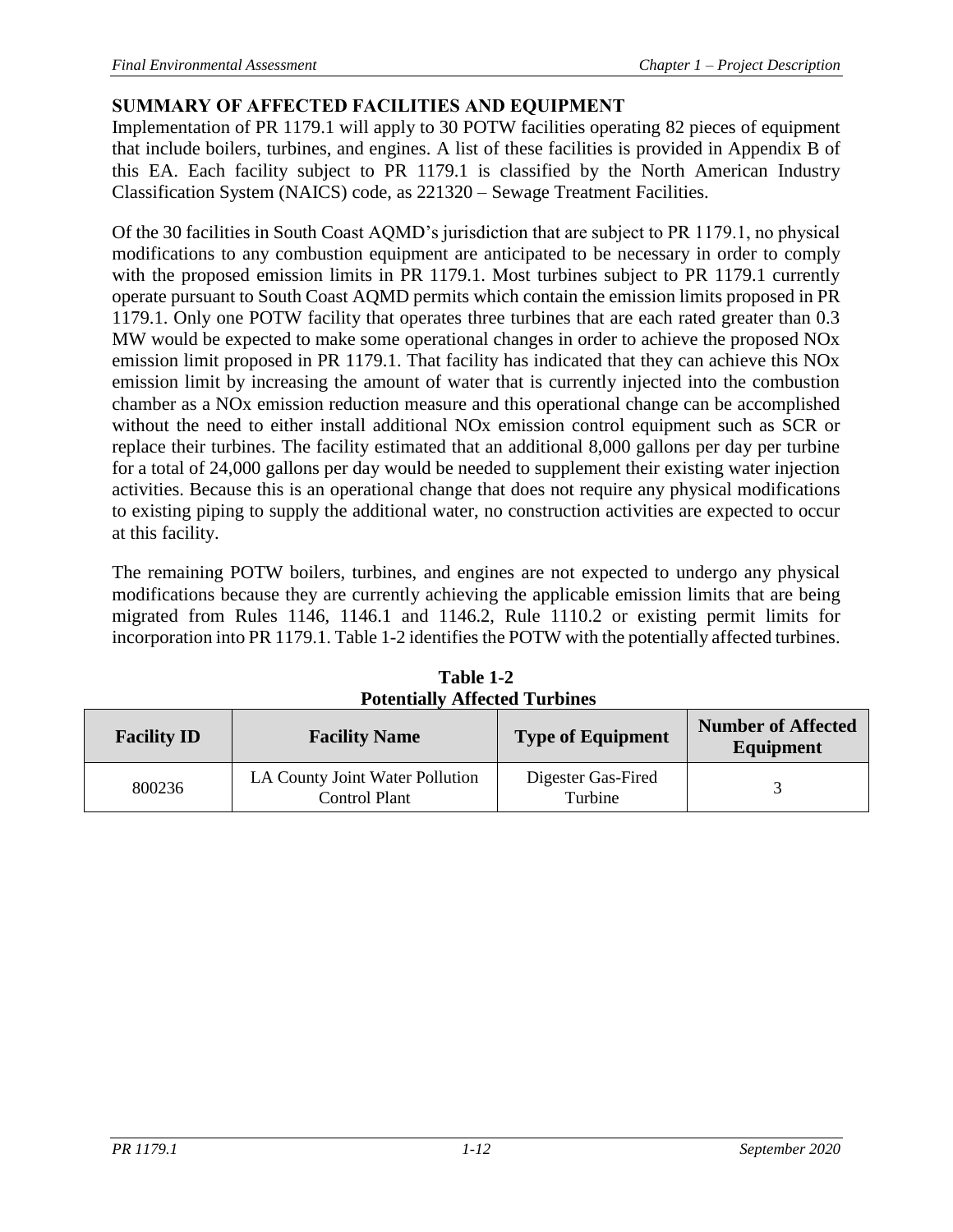## **CHAPTER 2**

# **ENVIRONMENTAL CHECKLIST**

**Introduction**

**General Information**

**Environmental Factors Potentially Affected**

**Determination**

**Environmental Checklist and Discussion**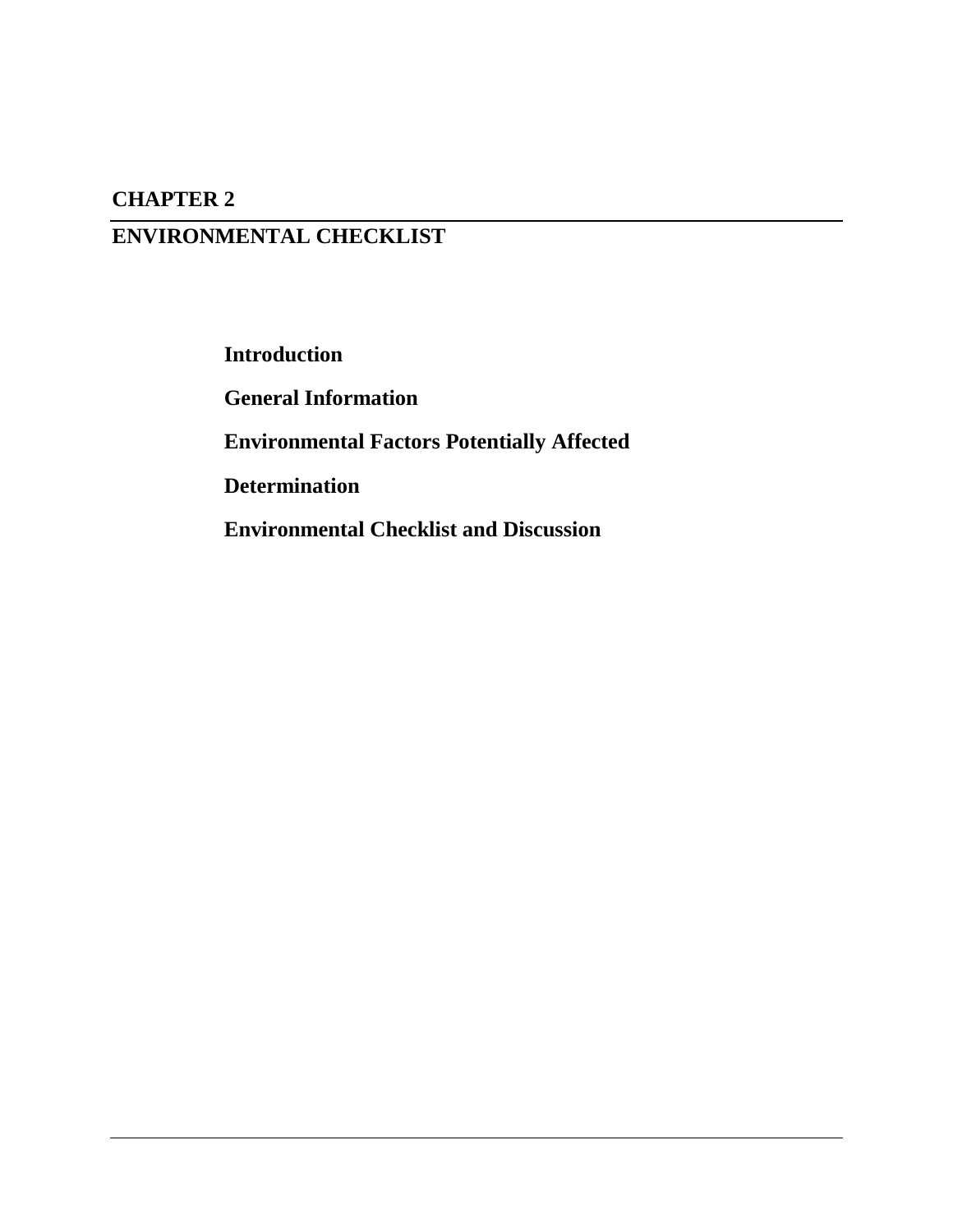### <span id="page-19-0"></span>**INTRODUCTION**

The environmental checklist provides a standard evaluation tool to identify a project's potential adverse environmental impacts. This checklist identifies and evaluates potential adverse environmental impacts that may be created by the proposed project.

#### <span id="page-19-1"></span>**GENERAL INFORMATION**

| Project Title:                                          | Proposed Rule $1179.1$ – NO <sub>x</sub> Emissions Reductions from<br>Combustion Equipment at Publicly Owned Treatment Works<br>Facilities                                                                                                                                                                                                                                                                                                                                                                                                                                                                                                                                                                                                                                                                                                                                                                                                                                                                                                                                                                                                                                                                                                                               |
|---------------------------------------------------------|--------------------------------------------------------------------------------------------------------------------------------------------------------------------------------------------------------------------------------------------------------------------------------------------------------------------------------------------------------------------------------------------------------------------------------------------------------------------------------------------------------------------------------------------------------------------------------------------------------------------------------------------------------------------------------------------------------------------------------------------------------------------------------------------------------------------------------------------------------------------------------------------------------------------------------------------------------------------------------------------------------------------------------------------------------------------------------------------------------------------------------------------------------------------------------------------------------------------------------------------------------------------------|
| Lead Agency Name:                                       | South Coast Air Quality Management District                                                                                                                                                                                                                                                                                                                                                                                                                                                                                                                                                                                                                                                                                                                                                                                                                                                                                                                                                                                                                                                                                                                                                                                                                              |
| Lead Agency Address:                                    | 21865 Copley Drive<br>Diamond Bar, CA 91765                                                                                                                                                                                                                                                                                                                                                                                                                                                                                                                                                                                                                                                                                                                                                                                                                                                                                                                                                                                                                                                                                                                                                                                                                              |
| <b>CEQA Contact Person:</b>                             | Ms. Kendra Reif, (909) 396-2492                                                                                                                                                                                                                                                                                                                                                                                                                                                                                                                                                                                                                                                                                                                                                                                                                                                                                                                                                                                                                                                                                                                                                                                                                                          |
| PR 1179.1 Contact Person:                               | Ms. Melissa Gamoning, (909) 396-3115                                                                                                                                                                                                                                                                                                                                                                                                                                                                                                                                                                                                                                                                                                                                                                                                                                                                                                                                                                                                                                                                                                                                                                                                                                     |
| Project Sponsor's Name:                                 | South Coast Air Quality Management District                                                                                                                                                                                                                                                                                                                                                                                                                                                                                                                                                                                                                                                                                                                                                                                                                                                                                                                                                                                                                                                                                                                                                                                                                              |
| Project Sponsor's Address:                              | 21865 Copley Drive<br>Diamond Bar, CA 91765                                                                                                                                                                                                                                                                                                                                                                                                                                                                                                                                                                                                                                                                                                                                                                                                                                                                                                                                                                                                                                                                                                                                                                                                                              |
| General Plan Designation:                               | Not applicable                                                                                                                                                                                                                                                                                                                                                                                                                                                                                                                                                                                                                                                                                                                                                                                                                                                                                                                                                                                                                                                                                                                                                                                                                                                           |
| Zoning:                                                 | Not applicable                                                                                                                                                                                                                                                                                                                                                                                                                                                                                                                                                                                                                                                                                                                                                                                                                                                                                                                                                                                                                                                                                                                                                                                                                                                           |
| Description of Project:                                 | PR 1179.1 proposes to establish BARCT requirements for<br>combustion equipment operated at POTW facilities to reduce<br>emissions of: 1) NOx and CO from boilers, steam generators and<br>process heaters rated greater than 400,000 Btu per hour fueled by<br>digester gas or a digester gas blend; 2) NOx and CO from turbines<br>rated less than 0.3 MW fueled by digester gas or a digester gas<br>blend; 3) NO <sub>x</sub> and CO from turbines rated at greater than or equal<br>to 0.3 MW fueled by natural gas, digester gas, or a digester gas<br>blend; and 4) NOx, CO, and VOC from engines rated at greater<br>than 50 bhp fueled by digester gas or a digester gas blend. In<br>addition, PR 1179.1 establishes requirements for POTWs to<br>conduct source tests and monitoring, keep records, and prepare<br>reports. PR 1179.1 is estimated to reduce up to 0.05 ton per day<br>of NO <sub>x</sub> emissions. The Final Draft–EA did not result in the<br>identification of any environmental topic areas that would be<br>significantly adversely affected by PR 1179.1. Two facilities<br>affected by PR 1179.1 were identified on lists compiled by the<br>California Department of Toxic Substances Control per<br>Government Code Section 65962.5. |
| Surrounding Land Uses and<br>Setting:                   | Various                                                                                                                                                                                                                                                                                                                                                                                                                                                                                                                                                                                                                                                                                                                                                                                                                                                                                                                                                                                                                                                                                                                                                                                                                                                                  |
| Other Public Agencies<br>Whose Approval is<br>Required: | Not applicable                                                                                                                                                                                                                                                                                                                                                                                                                                                                                                                                                                                                                                                                                                                                                                                                                                                                                                                                                                                                                                                                                                                                                                                                                                                           |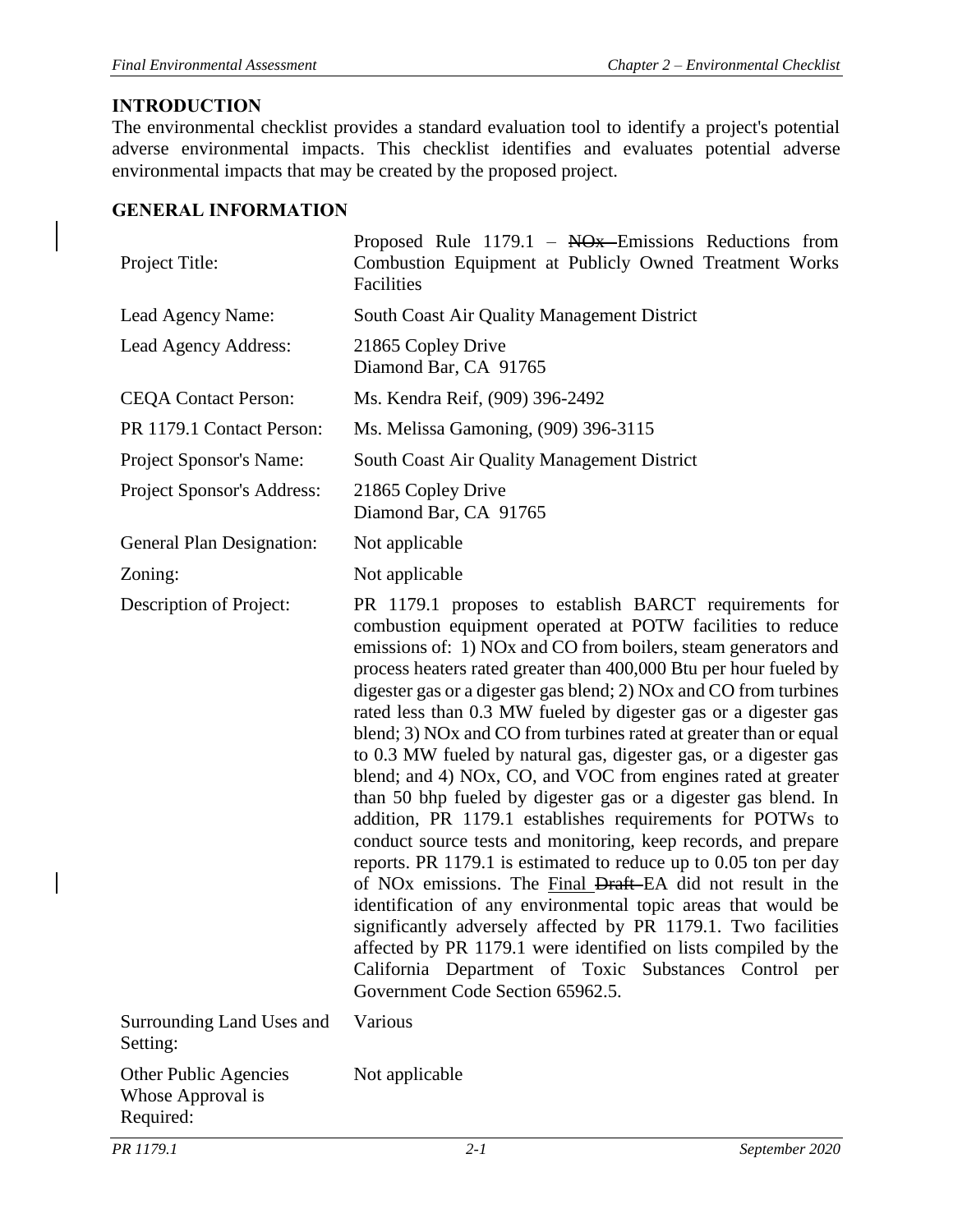### <span id="page-20-0"></span>**ENVIRONMENTAL FACTORS POTENTIALLY AFFECTED**

The following environmental impact areas have been assessed to determine their potential to be affected by the proposed project. As indicated by the checklist on the following pages, environmental topics marked with an "✓"involve at least one impact that is a "Potentially Significant Impact". An explanation relative to the determination of impacts can be found following the checklist for each area.

|        | Aesthetics                                              |   | Geology and Soils                         |              | Population and<br>Housing    |
|--------|---------------------------------------------------------|---|-------------------------------------------|--------------|------------------------------|
| $\Box$ | Agriculture and<br><b>Forestry Resources</b>            | П | Hazards and<br><b>Hazardous Materials</b> | $\mathbf{I}$ | <b>Public Services</b>       |
| □      | Air Quality and<br>Greenhouse Gas<br>Emissions          |   | Hydrology and Water<br>Quality            | $\mathsf{L}$ | Recreation                   |
| □      | <b>Biological Resources</b>                             | П | Land Use and<br>Planning                  |              | Solid and Hazardous<br>Waste |
| $\Box$ | <b>Cultural and Tribal</b><br><b>Cultural Resources</b> | П | <b>Mineral Resources</b>                  | $\mathbf{I}$ | Transportation               |
|        | Energy                                                  |   | <b>Noise</b>                              | ΙI           | Wildfire                     |
| □      | <b>Mandatory Findings of</b><br>Significance            |   |                                           |              |                              |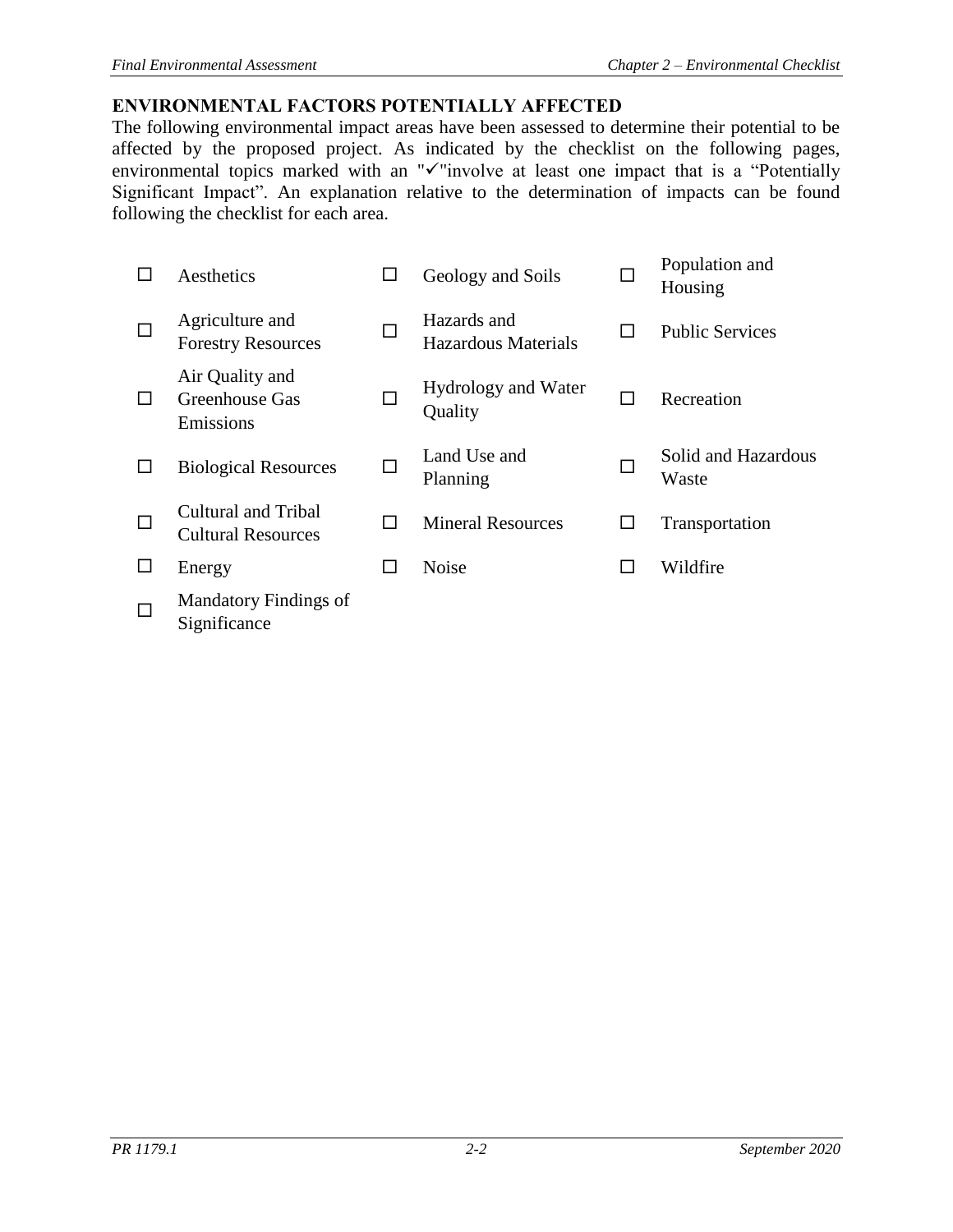#### <span id="page-21-0"></span>**DETERMINATION**

On the basis of this initial evaluation:

- $\overline{\mathbf{y}}$  I find the proposed project, in accordance with those findings made pursuant to CEQA Guidelines Section 15252, COULD NOT have a significant effect on the environment, and that an ENVIRONMENTAL ASSESSMENT with no significant impacts has been prepared.
- $\Box$  I find that although the proposed project could have a significant effect on the environment, there will NOT be significant effects in this case because revisions in the project have been made by or agreed to by the project proponent. An ENVIRONMENTAL ASSESSMENT with no significant impacts will be prepared.
- $\Box$  I find that the proposed project MAY have a significant effect(s) on the environment, and an ENVIRONMENTAL ASSESSMENT will be prepared.
- $\Box$  I find that the proposed project MAY have a "potentially significant impact" on the environment, but at least one effect: 1) has been adequately analyzed in an earlier document pursuant to applicable legal standards; and, 2) has been addressed by mitigation measures based on the earlier analysis as described on attached sheets. An ENVIRONMENTAL ASSESSMENT is required, but it must analyze only the effects that remain to be addressed.
- $\Box$  I find that although the proposed project could have a significant effect on the environment, because all potentially significant effects: 1) have been analyzed adequately in an earlier ENVIRONMENTAL ASSESSMENT pursuant to applicable standards; and, 2) have been avoided or mitigated pursuant to that earlier ENVIRONMENTAL ASSESSMENT, including revisions or mitigation measures that are imposed upon the proposed project, nothing further is required.

**Date:** August 7, 2020 **Signature:**

Subr Rall -

Barbara Radlein Program Supervisor, CEQA Planning, Rule Development and Area Sources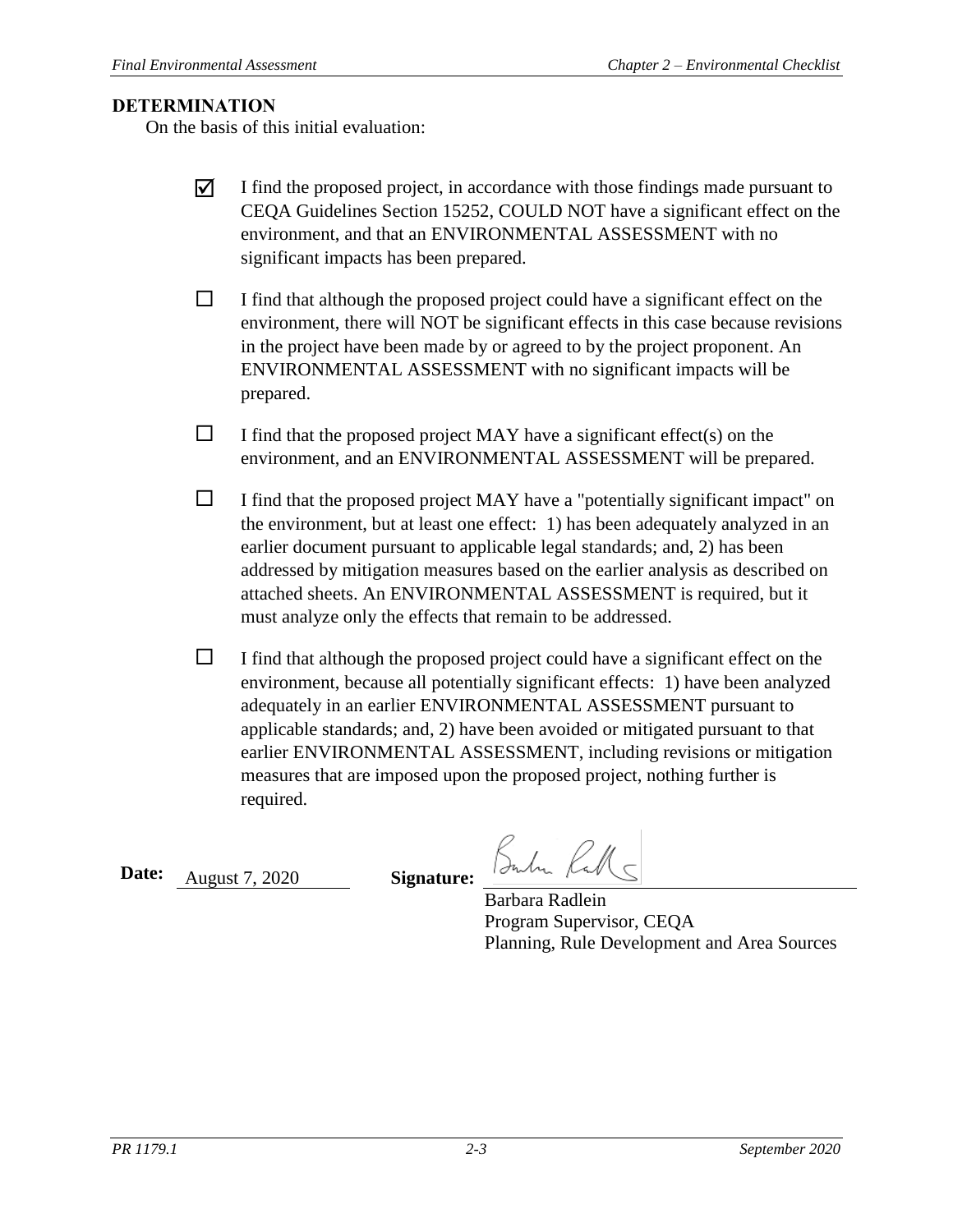## <span id="page-22-0"></span>**ENVIRONMENTAL CHECKLIST AND DISCUSSION**

As explained in Chapter 1, the main focus of PR 1179.1 is to establish BARCT requirements for combustion equipment operated at POTWs and to consolidate and migrate all POTW-applicable requirements from Rules 1146, 1146.1 and 1146.2, Rule 1134, and Rule 1110.2 in order to consolidate all of these requirements into one rule. Specifically, the BARCT requirements are designed to reduce emissions of: 1) NOx and CO from boilers, steam generators and process heaters rated greater than 400,000 Btu per hour and fueled by digester gas or a digester gas blend; 2) NOx and CO from turbines rated less than 0.3 MW fueled by digester gas or a digester gas blend; 3) NOx and CO from turbines rated at greater than or equal to 0.3 MW fueled by natural gas, digester gas, or a digester gas blend; and 4) NOx, CO and VOC from engines greater than 50 bhp fueled by digester gas or a digester gas blend. PR 1179.1 also establishes requirements for POTWs to conduct source tests and monitoring, keep records, and prepare reports.

Of the 30 facilities in South Coast AQMD's jurisdiction that are subject to PR 1179.1, no physical modifications to any combustion equipment are anticipated to be necessary in order to comply with the proposed emission limits in PR 1179.1 because they currently operate pursuant to South Coast AQMD permits which contain the applicable emission limits. Only one POTW facility that operates three turbines that are each rated greater than 0.3 MW would be expected to make some relatively minor operational changes in order to achieve the 18.8 ppm NOx emission limit to comply with PR 1179.1. The facility has indicated that they can achieve this NOx emission limit by increasing the amount of water that is currently injected into the combustion chamber as a NOx emission reduction measure and this operational change can be accomplished without the need to either install additional NOx emission control equipment such as SCR or replace their turbines. The facility estimated that an additional 8,000 gallons per day per turbine for a total of 24,000 gallons per day would be needed to supplement their existing water injection activities. Because this is an operational change that does not require any physical modifications to existing piping to supply the additional water, no construction activities are expected to occur at this facility. The following components of PR 1179.1 are administrative or procedural in nature and as such, would not be expected to cause any physical modifications at affected facilities: conducting monitoring, keeping records, and preparing reports. As such, these components of PR 1179.1 would not be expected to create any secondary adverse environmental impacts.

Also, PR 1179.1 contains requirements for POTW facilities to conduct source tests. Wastewater treatment plants are already required by other existing rules to conduct periodic source tests for most combustion equipment subject to this rule. However, POTW operators of turbines rated at less than 0.3 MW are not currently subject to any existing South Coast AQMD rule but would be required to conduct source tests under PR 1179.1.

PR 1179.1 is estimated to reduce up to 0.05 ton per day of NOx emissions, as a result of one facility increasing the quantity of water injected into the three turbines in order to achieve NOx emissions at a concentration of less than 18.8 ppm. For these reasons, the analysis in this EA focuses on the potential secondary adverse environmental impacts associated with the increased amount of water injection. The effects of the potential increased water usage have been evaluated relative to the environmental topics identified in the following environmental checklist (e.g., aesthetics, agriculture and forestry resources, biological resources, etc.).

*PR 1179.1 2-4 September 2020* Subsequent to the circulation of the Draft EA for public comment and review, the following modifications were made to PR 1179.1: 1) revising the rule title; and 2) incorporating other minor edits and clarifications. These changes are considered to be administrative in nature with no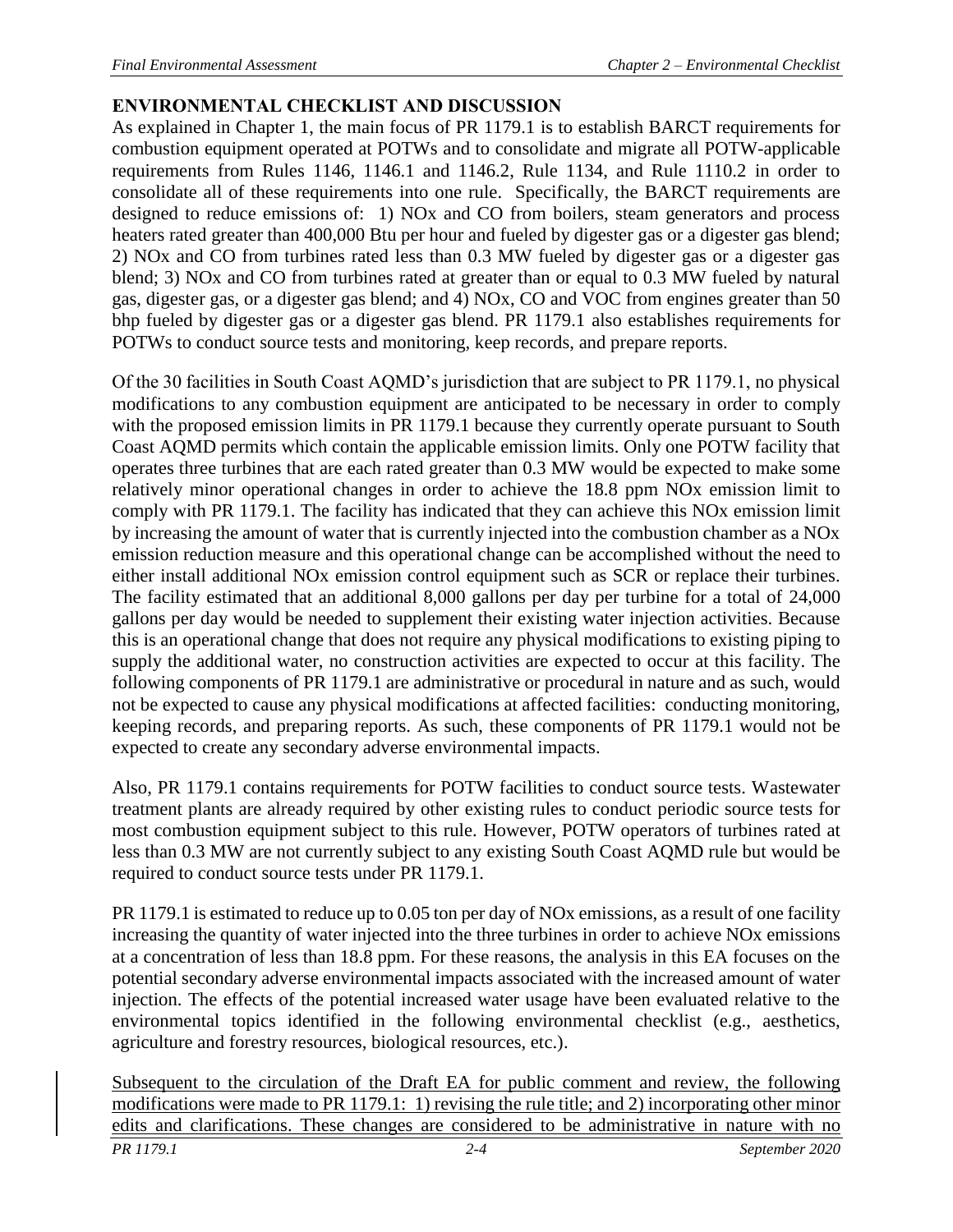potential to create new or modify the environmental impacts previously analyzed. As such, no revisions to analysis and the conclusions reached were necessary. Thus, staff's review of the modifications to PR 1179.1 since the Draft EA was released indicate that none of the resulting revisions to the Draft EA: 1) constitute significant new information; 2) constitute a substantial increase in the severity of an environmental impact; or, 3) provide new information of substantial importance relative to the Draft EA. In addition, revisions to the proposed project in response to verbal or written comments during the rule development process would not create new, avoidable significant effects. As a result, these revisions do not require recirculation of the Draft EA pursuant to CEQA Guidelines Sections 15073.5 and 15088.5.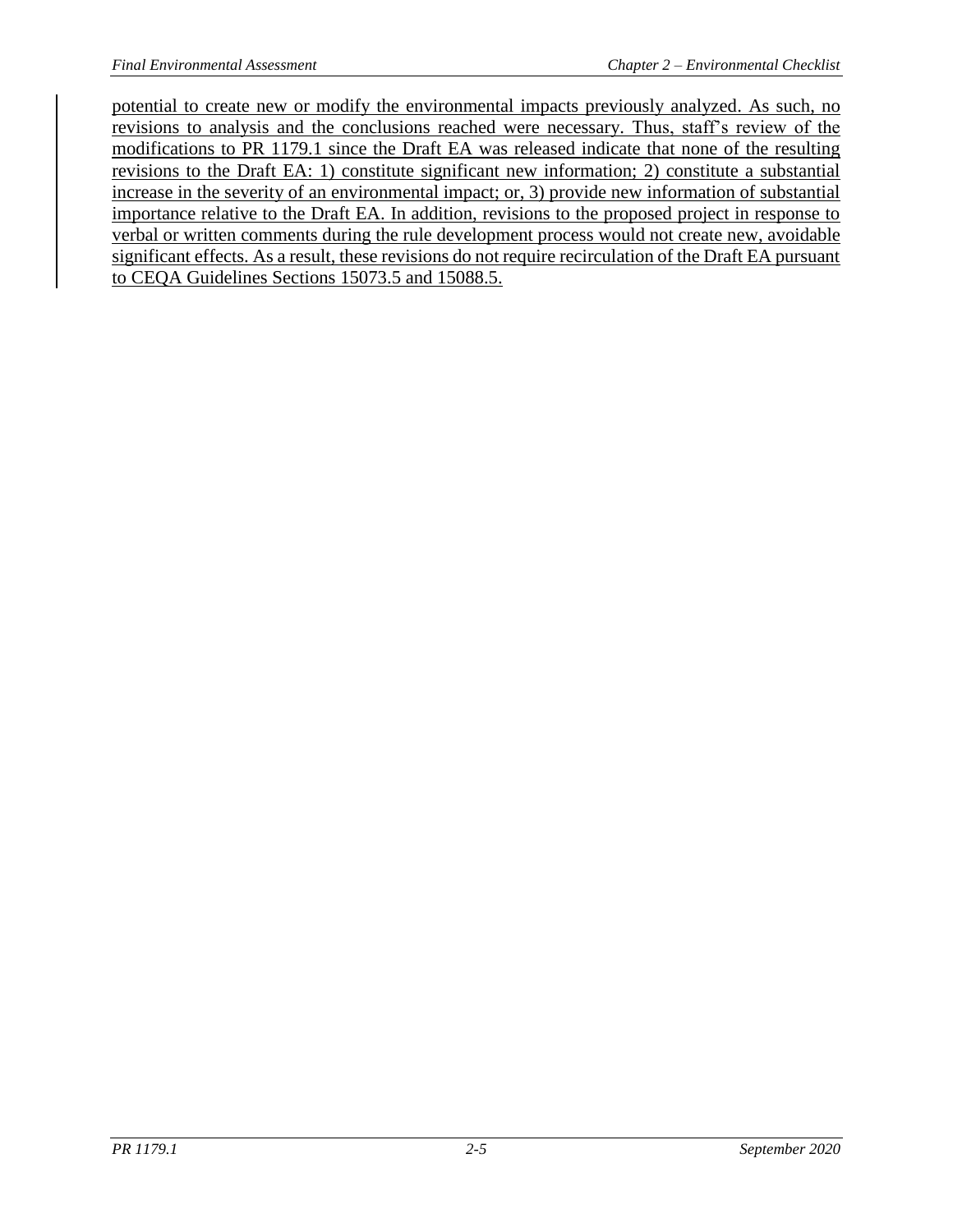|         |                                                                                                                                                                                                                                                                                                                                                                                                             | <b>Potentially</b><br><b>Significant</b><br><b>Impact</b> | <b>Less Than</b><br><b>Significant</b><br>With<br><b>Mitigation</b> | <b>Less Than</b><br><b>Significant</b><br><b>Impact</b> | N <sub>0</sub><br><b>Impact</b> |
|---------|-------------------------------------------------------------------------------------------------------------------------------------------------------------------------------------------------------------------------------------------------------------------------------------------------------------------------------------------------------------------------------------------------------------|-----------------------------------------------------------|---------------------------------------------------------------------|---------------------------------------------------------|---------------------------------|
| I.      | <b>AESTHETICS.</b> Would the project:                                                                                                                                                                                                                                                                                                                                                                       |                                                           |                                                                     |                                                         |                                 |
| a)      | Have a substantial adverse effect on a<br>scenic vista?                                                                                                                                                                                                                                                                                                                                                     | П                                                         |                                                                     | П                                                       | ☑                               |
| b)      | Substantially damage scenic resources,<br>including, but not limited to, trees, rock<br>outcroppings, and historic buildings<br>within a state scenic highway?                                                                                                                                                                                                                                              | П                                                         |                                                                     |                                                         | ☑                               |
| c)      | In non-urbanized areas, substantially<br>degrade the existing visual character or<br>quality of public views of the site and<br>its surroundings?<br>(Public views are<br>those that are experienced from<br>publicly accessible vantage $point(s)$ .)<br>If the project is in an urbanized area,<br>would the project conflict with<br>applicable zoning or other regulations<br>governing scenic quality? | n l                                                       |                                                                     |                                                         | ⋈                               |
| $\rm d$ | Create a new source of substantial light<br>or glare which would adversely affect                                                                                                                                                                                                                                                                                                                           |                                                           |                                                                     |                                                         | ☑                               |

### **Significance Criteria**

day or nighttime views in the area?

The proposed project impacts on aesthetics will be considered significant if:

- The project will block views from a scenic highway or corridor.
- The project will adversely affect the visual continuity of the surrounding area.
- The impacts on light and glare will be considered significant if the project adds lighting which would add glare to residential areas or sensitive receptors.

#### **Discussion**

PR 1179.1 establishes BARCT emission limits for 82 boilers, steam generators, process heaters, turbines and engines which operate at 30 POTW facilities. Most of the affected combustion equipment are fueled by digester gas or a digester gas blend, except for large turbines rated at greater than 0.3 MW which may also be fueled by natural gas. PR 1179.1 also establishes requirements for POTWs to conduct source tests and monitoring, keep records, and prepare reports. All but one POTW facility, which operates three large turbines, currently operate their affected equipment pursuant to South Coast AQMD permits which contain the BARCT emission limits that will be memorialized in PR 1179.1. In order to reduce NOx emissions to meet BARCT (e.g., 18 ppm NOx), the remaining facility indicated that no additional air pollution control equipment will need to be installed and no replacement or retrofit of their existing turbines will be necessary. Instead, the POTW facility indicated that further NOx emission reductions can be achieved by increasing the quantity of water currently injected into combustion chamber for each of the three turbines by approximately 8,000 gallons per day per turbine for a total daily increase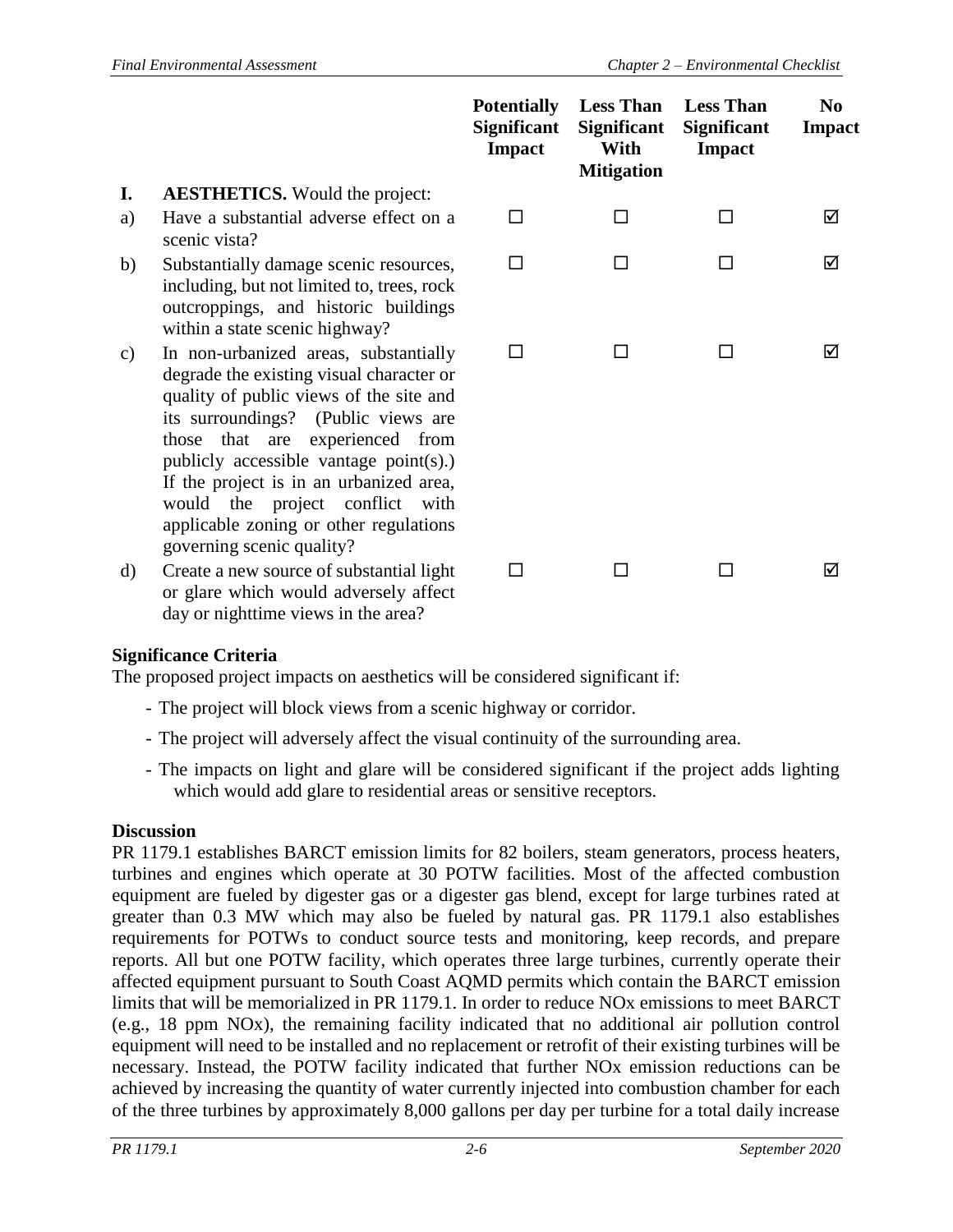of 24,000 gallons. As such, the responses to the environmental checklist questions focus on the potential secondary adverse environmental impacts associated with the increased amount of water injection that is expected to occur in order to attain the desired NOx emission reductions.

**I. a), b), c) & d) No Impact.** Of the 30 facilities in South Coast AQMD's jurisdiction that are subject to PR 1179.1, none of the facilities will need to make any physical modifications to comply with the emission reduction requirements in PR 1179.1 because their combustion equipment currently operate pursuant to South Coast AQMD permits which contain applicable emission limits. Only one POTW facility that operates three turbines rated greater than 0.3 MW would be expected to make some relatively minor operational changes in order to achieve the 18.8 ppm NOx emission limit to comply with PR 1179.1. To specifically reduce NOx emissions, one facility would need to increase their total water usage by 24,000 gallons per day as part of their existing water injection process for their three turbines. The additional water usage would not require physical modifications to existing piping or water pumping systems. Thus, no additional construction at the facility would be expected.

Because the increased water injection activities will occur within the boundaries of the affected facility and none of the affected facilities will be expected to make physical modifications in order to comply with PR 1179.1, views of any scenic vistas or state scenic highways will not be obstructed. For the same reasons, implementation of PR 1179.1 would have no substantial adverse effect on scenic vistas or other scenic resources, including, but not limited to, trees, rock outcroppings, and historic buildings within a state scenic highway.

Similarly, PR 1179.1 would not require the alteration of buildings or other equipment. The potential increased quantity of water injection that may occur at one POTW would not require any approvals from the local city or county planning departments. Therefore, PR 1179.1 would not be expected to conflict with applicable zoning or other regulations governing scenic quality.

Since PR 1179.1 does not include any components that would involve construction activities or additional physical modifications to the facility requiring supplemental lighting, no additional temporary construction lighting or permanent lighting at any of the facilities subject to PR 1179.1 would be expected. For these reasons, the proposed project would not create a new source of substantial light or glare.

### **Conclusion**

Based upon these considerations, significant adverse aesthetics impacts are not expected from implementing PR 1179.1. Since no significant aesthetics impacts were identified, no mitigation measures are necessary or required.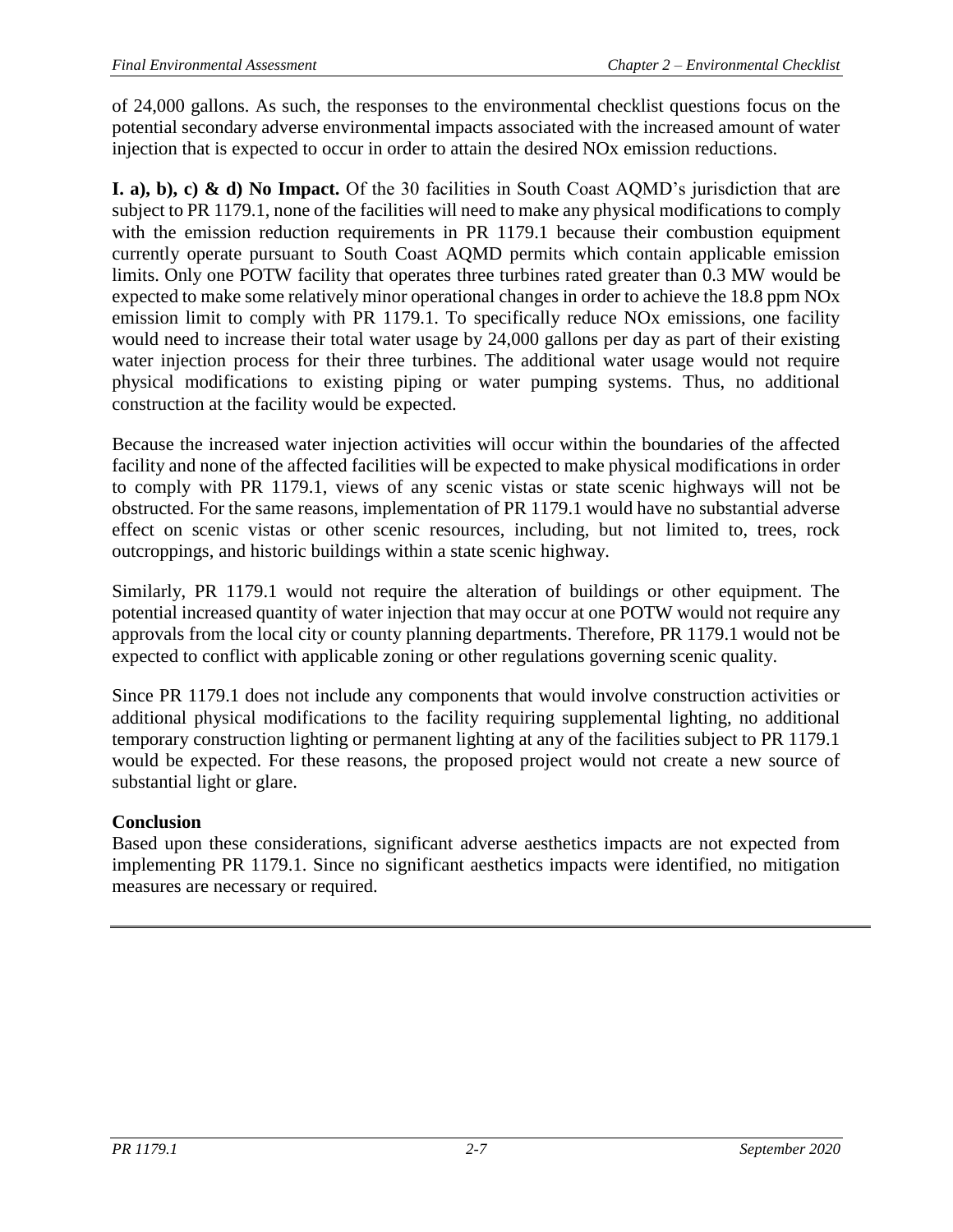|              |                                                                                                                                                                                                                                                                                               | <b>Potentially</b><br><b>Significant</b><br><b>Impact</b> | <b>Less Than</b><br><b>Significant</b><br>With<br><b>Mitigation</b> | <b>Less Than</b><br><b>Significant</b><br>Impact | N <sub>0</sub><br><b>Impact</b> |
|--------------|-----------------------------------------------------------------------------------------------------------------------------------------------------------------------------------------------------------------------------------------------------------------------------------------------|-----------------------------------------------------------|---------------------------------------------------------------------|--------------------------------------------------|---------------------------------|
| II.          | <b>AGRICULTURE AND FORESTRY</b><br><b>RESOURCES.</b> Would the project:                                                                                                                                                                                                                       |                                                           |                                                                     |                                                  |                                 |
| a)           | Convert Prime Farmland, Unique<br>Farmland, or Farmland of Statewide<br>Importance (Farmland), as shown on<br>the maps prepared pursuant to the<br>Farmland mapping and Monitoring<br>Program of the California Resources<br>Agency, to non-agricultural use?                                 | □                                                         | П                                                                   | П                                                | ☑                               |
| b)           | Conflict with existing zoning for<br>agricultural use, or a Williamson Act<br>contract?                                                                                                                                                                                                       | $\Box$                                                    | □                                                                   | $\Box$                                           | ☑                               |
| c)           | Conflict with existing zoning for, or<br>cause rezoning of, forest land (as<br>defined in Public Resources Code<br>$\S 12220(g)$ , timberland (as defined by<br>Public Resources Code §4526), or<br>timberland zoned Timberland<br>Production (as defined by Government<br>Code $$51104(g)$ ? | $\Box$                                                    | □                                                                   | □                                                | ☑                               |
| $\mathbf{d}$ | Result in the loss of forest land or<br>conversion of forest land to non-forest<br>use?                                                                                                                                                                                                       | □                                                         | П                                                                   | П                                                | ☑                               |
| e)           | Involve other changes in the existing<br>environment which, due to their<br>location or nature, could result in the<br>conversion of Farmland, to non-<br>agricultural use or conversion of forest<br>land to non-forest use?                                                                 | □                                                         | □                                                                   | П                                                | ☑                               |

#### **Significance Criteria**

Project-related impacts on agriculture and forest resources will be considered significant if any of the following conditions are met:

- The proposed project conflicts with existing zoning or agricultural use or Williamson Act contracts.
- The proposed project will convert prime farmland, unique farmland or farmland of statewide importance as shown on the maps prepared pursuant to the farmland mapping and monitoring program of the California Resources Agency, to non-agricultural use.
- The proposed project conflicts with existing zoning for, or causes rezoning of, forest land (as defined in Public Resources Code §12220(g)), timberland (as defined in Public Resources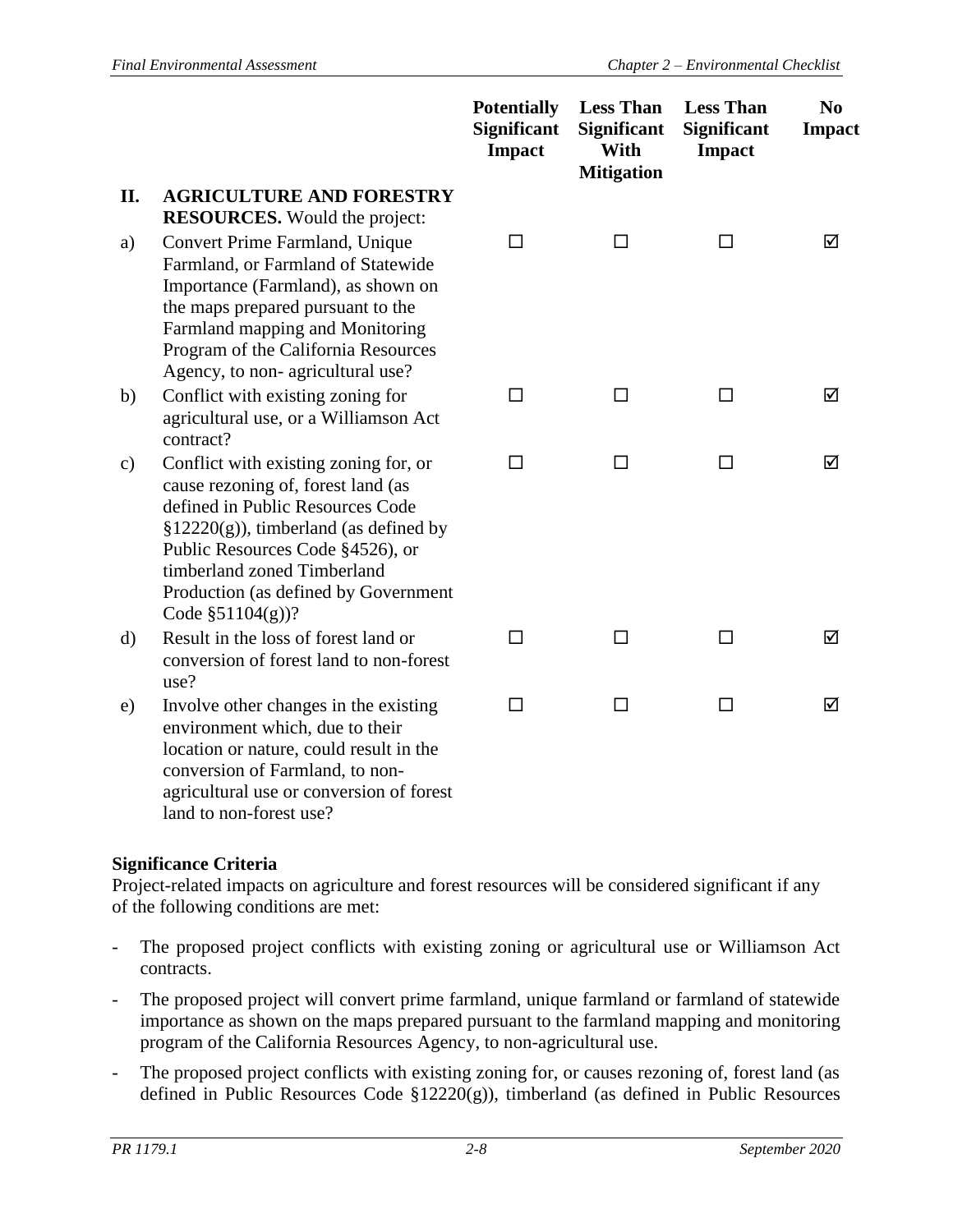Code §4526), or timberland zoned Timberland Production (as defined by Government Code §51104(g)).

The proposed project would involve changes in the existing environment, which due to their location or nature, could result in conversion of Farmland to non-agricultural use or conversion of forest land to non-forest use.

### **Discussion**

PR 1179.1 establishes BARCT emission limits for 82 boilers, steam generators, process heaters, turbines and engines which operate at 30 POTW facilities. Most of the affected combustion equipment are fueled by digester gas or a digester gas blend, except for large turbines rated at greater than 0.3 MW which may also be fueled by natural gas. PR 1179.1 also establishes requirements for POTWs to conduct source tests and monitoring, keep records, and prepare reports. All but one POTW facility, which operates three large turbines, currently operate their affected equipment pursuant to South Coast AQMD permits which contain the BARCT emission limits that will be memorialized in PR 1179.1. In order to reduce NOx emissions to meet BARCT (e.g., 18 ppm NOx), the remaining facility indicated that no additional air pollution control equipment will need to be installed and no replacement or retrofit of their existing turbines will be necessary. Instead, the POTW facility indicated that further NOx emission reductions can be achieved by increasing the quantity of water currently injected into combustion chamber for each of the three turbines by approximately 8,000 gallons per day per turbine for a total daily increase of 24,000 gallons. As such, the responses to the environmental checklist questions focus on the potential secondary adverse environmental impacts associated with the increased amount of water injection that is expected to occur in order to attain the desired NOx emission reductions.

**II. a), b), c), d), & e) No Impact.** No locations of the 30 facilities subject to PR 1179.1 or their immediately surrounding areas are on or near areas zoned for agricultural use, Prime Farmland, Unique Farmland, or Farmland of Statewide Importance (Farmland), as shown on the maps prepared pursuant to the Farmland Mapping and Monitoring Program of the California Resources Agency. Further, the proposed project would not require any construction or alterations to any of the facilities subject to PR 1179.1 and it would not require the conversion of farmland to nonagricultural use or conflict with zoning for agriculture use or a Williamson Act contract.

The locations of the facilities subject to PR 1179.1 are sited in industrial use zones in urbanized areas that are not located near forest land. Therefore, the proposed project is not expected to conflict with existing zoning for, or cause rezoning of, forest land (as defined in Public Resources Code Section  $12220(g)$ , timberland (as defined by Public Resources Code Section 4526), or timberland zoned Timberland Production (as defined by Government Code Section 51104(g)) or result in the loss of forest land or conversion of forest land to non-forest use.

### **Conclusion**

Based upon these considerations, significant adverse agriculture and forestry resources impacts are not expected from implementing PR 1179.1. Since no significant agriculture and forestry resources impacts were identified, no mitigation measures are necessary or required.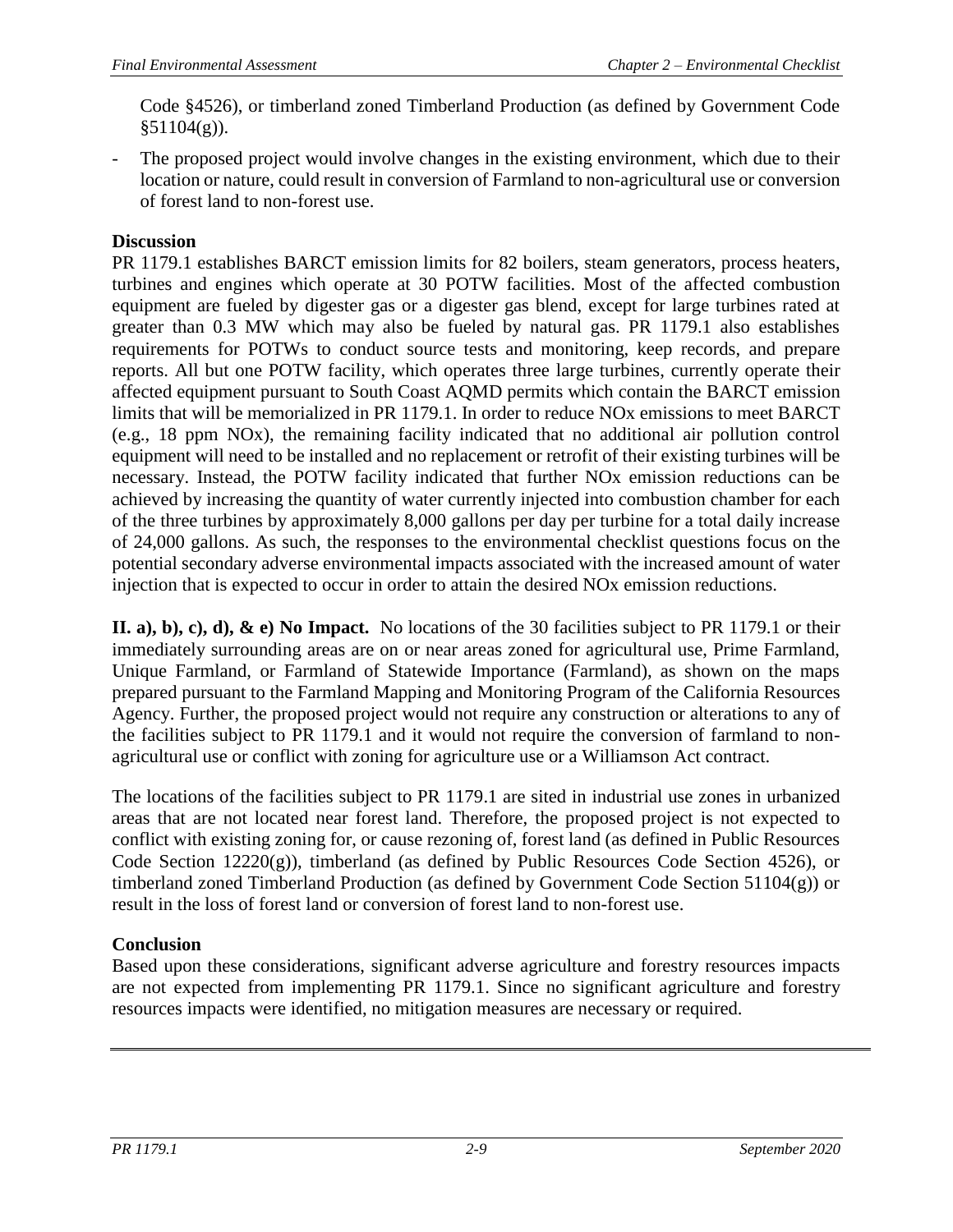|              |                                                                                                                                                                                                                | <b>Potentially</b><br><b>Significant</b><br><b>Impact</b> | <b>Less Than</b><br><b>Significant</b><br>With<br><b>Mitigation</b> | <b>Less Than</b><br><b>Significant</b><br><b>Impact</b> | N <sub>0</sub><br><b>Impact</b> |
|--------------|----------------------------------------------------------------------------------------------------------------------------------------------------------------------------------------------------------------|-----------------------------------------------------------|---------------------------------------------------------------------|---------------------------------------------------------|---------------------------------|
|              | <b>III. AIR QUALITY AND</b><br><b>GREENHOUSE GAS EMISSIONS.</b>                                                                                                                                                |                                                           |                                                                     |                                                         |                                 |
|              | Would the project:                                                                                                                                                                                             |                                                           |                                                                     |                                                         |                                 |
| a)           | Conflict with or obstruct implementation<br>of the applicable air quality plan?                                                                                                                                | □                                                         | □                                                                   | П                                                       | ☑                               |
|              | b) Result in a cumulatively considerable net<br>increase of any criteria pollutant for<br>which the project region is non-<br>attainment under an applicable federal or<br>state ambient air quality standard? | П                                                         | п                                                                   | ☑                                                       |                                 |
|              | c) Expose sensitive receptors to substantial<br>pollutant concentrations?                                                                                                                                      | □                                                         | П                                                                   | ☑                                                       | l l                             |
| $\mathbf{d}$ | Create objectionable odors affecting a<br>substantial number of people?                                                                                                                                        | □                                                         | п                                                                   | ☑                                                       | □                               |
| e)           | Diminish an existing air quality rule or<br>future compliance requirement resulting<br>significant<br>increase<br>in<br>air<br>in<br>a<br>pollutant(s)?                                                        | □                                                         | п                                                                   | ☑                                                       |                                 |
| f)           | Generate greenhouse gas emissions,<br>either directly or indirectly, that may<br>have a significant impact on the<br>environment?                                                                              | □                                                         | П                                                                   | ☑                                                       |                                 |
| g)           | Conflict with an applicable plan, policy<br>or regulation adopted for the purpose of<br>reducing the emissions of greenhouse                                                                                   | П                                                         | П                                                                   | ☑                                                       |                                 |

#### **Significance Criteria**

gases?

To determine whether or not air quality and greenhouse gas impacts from implementing PR 1179.1 are significant, impacts will be evaluated and compared to the criteria in Table 2-1 PR 1179.1 will be considered to have significant adverse impacts if any one of the thresholds in Table 2-1 are equaled or exceeded.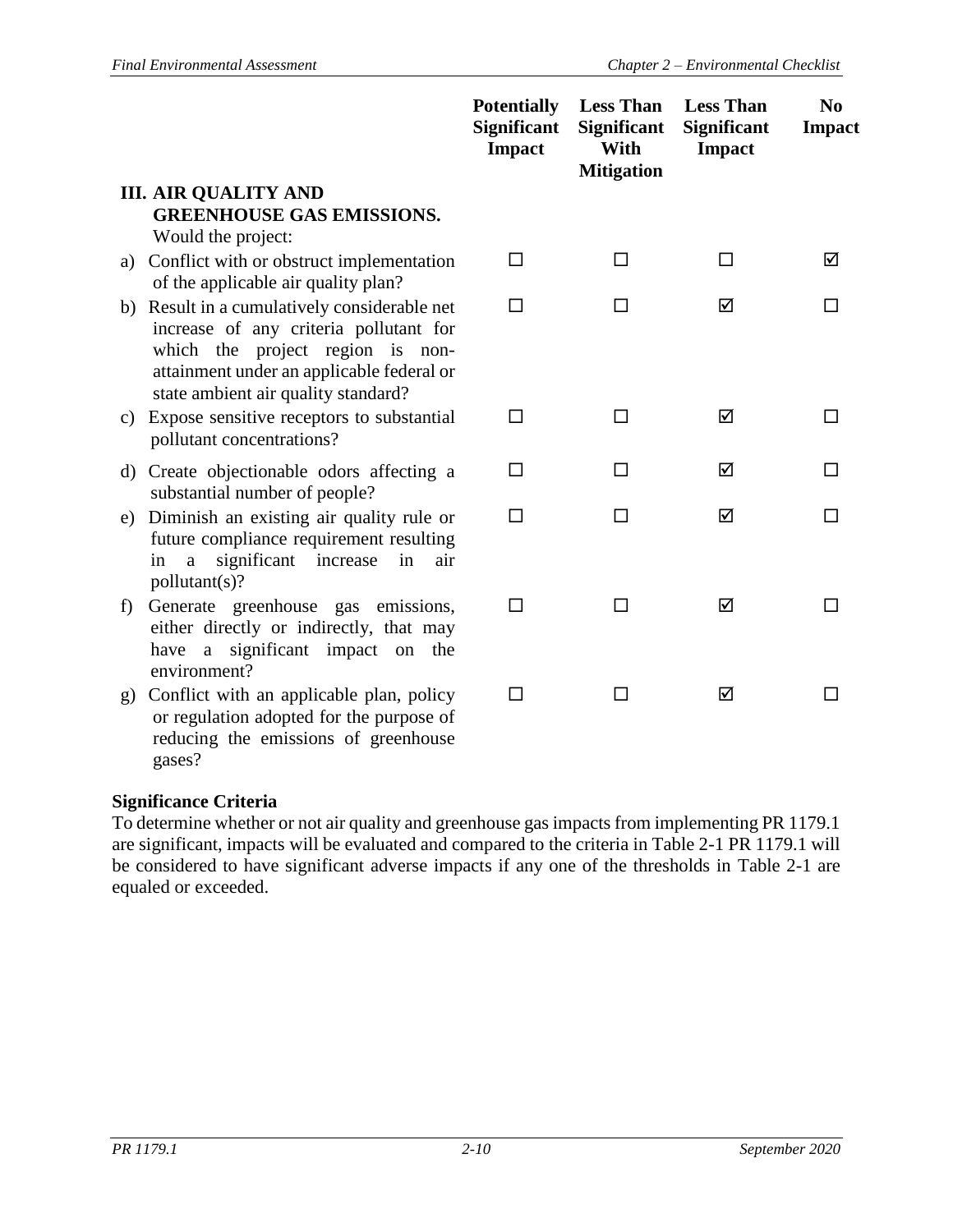<span id="page-29-0"></span>

| Mass Daily Thresholds <sup>a</sup>                                     |                                                                                                                                                                                                                                                                             |                                                                                                                                                                                                                                               |  |  |  |
|------------------------------------------------------------------------|-----------------------------------------------------------------------------------------------------------------------------------------------------------------------------------------------------------------------------------------------------------------------------|-----------------------------------------------------------------------------------------------------------------------------------------------------------------------------------------------------------------------------------------------|--|--|--|
| <b>Pollutant</b>                                                       | Construction <sup>b</sup>                                                                                                                                                                                                                                                   | Operation <sup>c</sup>                                                                                                                                                                                                                        |  |  |  |
| NO <sub>x</sub>                                                        | 100 lbs/day                                                                                                                                                                                                                                                                 | 55 lbs/day                                                                                                                                                                                                                                    |  |  |  |
| <b>VOC</b>                                                             | 75 lbs/day                                                                                                                                                                                                                                                                  | 55 lbs/day                                                                                                                                                                                                                                    |  |  |  |
| $PM_{10}$                                                              | 150 lbs/day                                                                                                                                                                                                                                                                 | 150 lbs/day                                                                                                                                                                                                                                   |  |  |  |
| PM <sub>2.5</sub>                                                      | 55 lbs/day                                                                                                                                                                                                                                                                  | 55 lbs/day                                                                                                                                                                                                                                    |  |  |  |
| SO <sub>x</sub>                                                        | 150 lbs/day                                                                                                                                                                                                                                                                 | 150 lbs/day                                                                                                                                                                                                                                   |  |  |  |
| CO                                                                     | 550 lbs/day                                                                                                                                                                                                                                                                 | 550 lbs/day                                                                                                                                                                                                                                   |  |  |  |
| <b>Lead</b>                                                            | 3 lbs/day                                                                                                                                                                                                                                                                   | 3 lbs/day                                                                                                                                                                                                                                     |  |  |  |
| Toxic Air Contaminants (TACs), Odor, and GHG Thresholds                |                                                                                                                                                                                                                                                                             |                                                                                                                                                                                                                                               |  |  |  |
| <b>TACs</b><br>(including carcinogens and non-<br>carcinogens)<br>Odor | Maximum Incremental Cancer Risk $\geq 10$ in 1 million<br>Cancer Burden > 0.5 excess cancer cases (in areas $\geq 1$ in 1 million)<br>Chronic & Acute Hazard Index $\geq 1.0$ (project increment)<br>Project creates an odor nuisance pursuant to South Coast AQMD Rule 402 |                                                                                                                                                                                                                                               |  |  |  |
| <b>GHG</b>                                                             | 10,000 MT/yr CO <sub>2</sub> eq for industrial facilities                                                                                                                                                                                                                   |                                                                                                                                                                                                                                               |  |  |  |
| Ambient Air Quality Standards for Criteria Pollutants <sup>d</sup>     |                                                                                                                                                                                                                                                                             |                                                                                                                                                                                                                                               |  |  |  |
| NO <sub>2</sub><br>1-hour average<br>annual arithmetic mean            | South Coast AQMD is in attainment; project is significant if it causes or<br>contributes to an exceedance of the following attainment standards:<br>$0.18$ ppm (state)<br>0.03 ppm (state) and 0.0534 ppm (federal)                                                         |                                                                                                                                                                                                                                               |  |  |  |
| $PM_{10}$<br>24-hour average<br>annual average                         |                                                                                                                                                                                                                                                                             | 10.4 $\mu$ g/m <sup>3</sup> (construction) <sup>e</sup> & 2.5 $\mu$ g/m <sup>3</sup> (operation)<br>$1.0 \mu g/m^3$                                                                                                                           |  |  |  |
| PM <sub>2.5</sub><br>24-hour average                                   |                                                                                                                                                                                                                                                                             | 10.4 $\mu$ g/m <sup>3</sup> (construction) <sup>e</sup> & 2.5 $\mu$ g/m <sup>3</sup> (operation)                                                                                                                                              |  |  |  |
| SO <sub>2</sub><br>1-hour average<br>24-hour average                   |                                                                                                                                                                                                                                                                             | 0.25 ppm (state) & 0.075 ppm (federal $-99th$ percentile)<br>$0.04$ ppm (state)                                                                                                                                                               |  |  |  |
| <b>Sulfate</b><br>24-hour average                                      | $25 \mu g/m^3$ (state)                                                                                                                                                                                                                                                      |                                                                                                                                                                                                                                               |  |  |  |
| $\bf CO$<br>1-hour average<br>8-hour average<br>Lead<br>30-day Average |                                                                                                                                                                                                                                                                             | South Coast AQMD is in attainment; project is significant if it causes or<br>contributes to an exceedance of the following attainment standards:<br>20 ppm (state) and 35 ppm (federal)<br>9.0 ppm (state/federal)<br>$1.5 \mu g/m^3$ (state) |  |  |  |
| Rolling 3-month average                                                | $0.15 \mu g/m^3$ (federal)                                                                                                                                                                                                                                                  |                                                                                                                                                                                                                                               |  |  |  |

| Table 2-1                                                   |  |  |  |  |  |
|-------------------------------------------------------------|--|--|--|--|--|
| <b>South Coast AQMD Air Quality Significance Thresholds</b> |  |  |  |  |  |

<sup>a</sup> Source: South Coast AQMD CEQA Handbook (South Coast AQMD, 1993)

**b** Construction thresholds apply to both the South Coast Air Basin and Coachella Valley (Salton Sea and Mojave Desert Air Basins).

<sup>d</sup> Ambient air quality thresholds for criteria pollutants based on South Coast AQMD Rule 1303, Table A-2 unless otherwise stated.

<sup>e</sup> Ambient air quality threshold based on South Coast AQMD Rule 403.

KEY: lbs/day = pounds per day ppm = parts per million  $\mu g/m^3$  = microgram per cubic meter  $\ge$  = greater than or equal to MT/yr  $CO_2$ eq = metric tons per year of  $CO_2$  equivalents  $>$  = greater than

Revision: April 2019

<sup>c</sup> For Coachella Valley, the mass daily thresholds for operation are the same as the construction thresholds.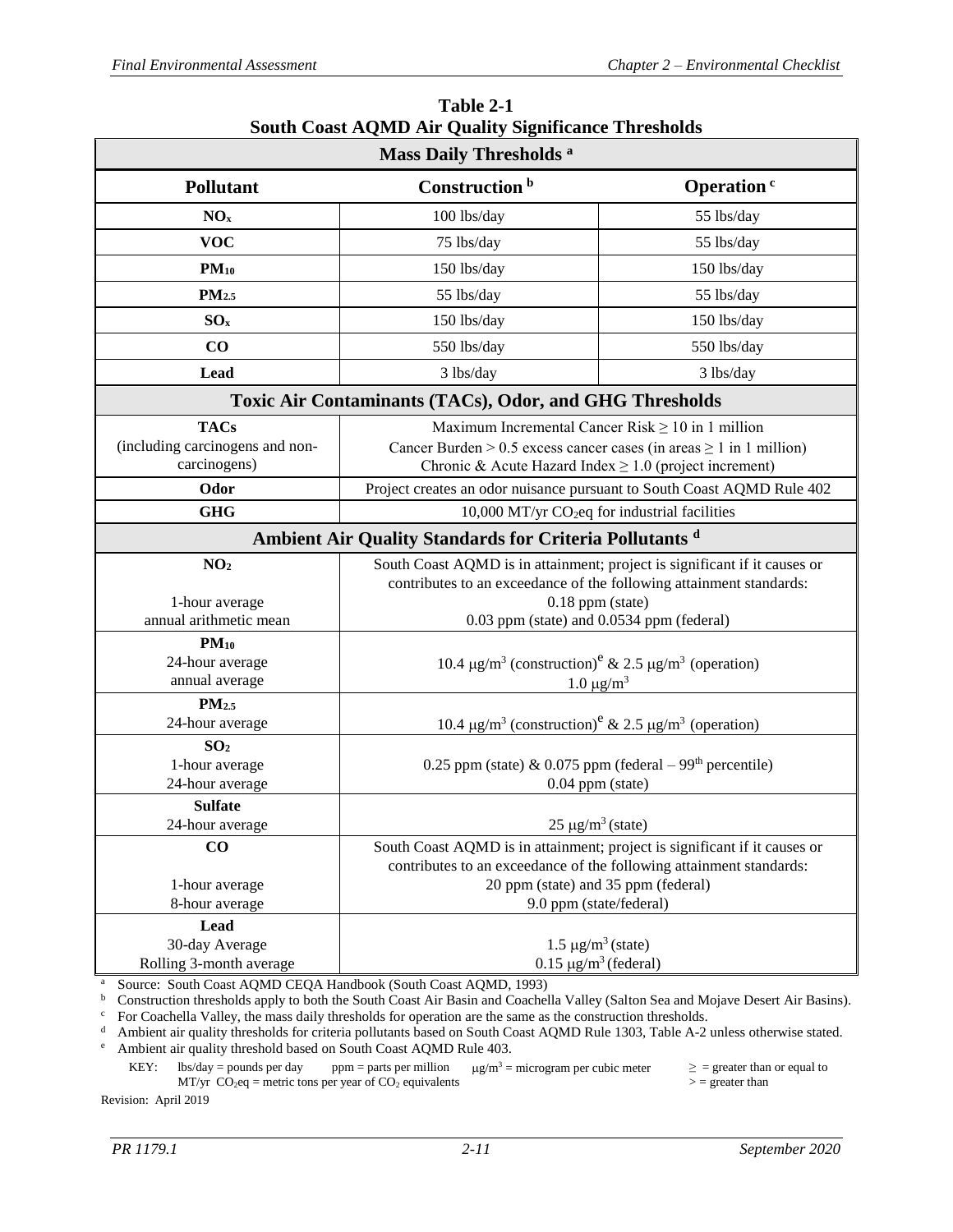### **Discussion**

PR 1179.1 establishes BARCT emission limits for 82 boilers, steam generators, process heaters, turbines and engines which operate at 30 POTW facilities. Most of the affected combustion equipment are fueled by digester gas or a digester gas blend, except for large turbines rated at greater than 0.3 MW which may also be fueled by natural gas. Two facilities that contain five turbines less than 0.3 MW each are expected to require new periodic source testing pursuant to subdivision (e) of the proposed rule. PR 1179.1 also establishes requirements for POTWs to conduct source tests and monitoring, keep records, and prepare reports. All but one POTW facility, which operates three large turbines, currently operate their affected equipment pursuant to South Coast AQMD permits which contain the BARCT emission limits that will be memorialized in PR 1179.1. In order to reduce NOx emissions to meet BARCT (e.g., 18 ppm NOx), the remaining facility indicated that no additional air pollution control equipment will need to be installed and no replacement or retrofit of their existing turbines will be necessary. Instead, the POTW facility indicated that further NOx emission reductions can be achieved by increasing the quantity of water currently injected into combustion chamber for each of the three turbines by approximately 8,000 gallons per day per turbine for a total daily increase of 24,000 gallons. As such, the responses to the environmental checklist questions focus on the potential secondary adverse environmental impacts associated with the increased amount of water injection that is expected to occur in order to attain the desired NOx emission reductions.

**a) No Impact.** The South Coast AQMD is required by law to prepare a comprehensive districtwide Air Quality Management Plan (AQMP) which includes strategies (e.g., control measures) to reduce emission levels to achieve and maintain state and federal ambient air quality standards, and to ensure that new sources of emissions are planned and operated to be consistent with the SCAQMD's air quality goals. The AQMP's air pollution reduction strategies include control measures which target stationary, area, mobile and indirect sources. These control measures are based on feasible methods of attaining ambient air quality standards. Pursuant to the provisions of both the state and federal Clean Air Acts, the South Coast AQMD is also required to attain the state and federal ambient air quality standards for all criteria pollutants.

The most recent regional blueprint for how the South Coast will achieve air quality standards and healthful air is outlined in the 2016 AQMP<sup>8</sup> which contains multiple goals of promoting reductions of criteria air pollutants, greenhouse gases, and toxics. In particular, the 2016 AQMP includes control measure CMB-05 which committed to additional NOx emission reductions of five tons per day to occur by 2025. PR 1179.1 proposes to establish BARCT limits for equipment operated at POTWs to reduce NOx and CO from certain boilers, steam generators and process heaters, turbines and engines. In addition, PR 1179.1 will regulate emissions of VOC from certain engines.

For these reasons, PR 1179.1 is not expected to obstruct or conflict with the implementation of the 2016 AQMP because the emission reductions from implementing PR 1179.1 are in accordance with the overall emission reduction goals in the 2016 AQMP. Thus, implementing PR 1179.1 to reduce emissions from equipment located at POTWs would not conflict with or obstruct implementation of the applicable air quality plans.

 $\overline{a}$ <sup>8</sup> South Coast AQMD, Final 2016 Air Quality Management Plan, March, 2017. [http://www.aqmd.gov/docs/default-source/clean](http://www.aqmd.gov/docs/default-source/clean-air-plans/air-quality-management-plans/2016-air-quality-management-plan/final-2016-aqmp/final2016aqmp.pdf)[air-plans/air-quality-management-plans/2016-air-quality-management-plan/final-2016-aqmp/final2016aqmp.pdf](http://www.aqmd.gov/docs/default-source/clean-air-plans/air-quality-management-plans/2016-air-quality-management-plan/final-2016-aqmp/final2016aqmp.pdf)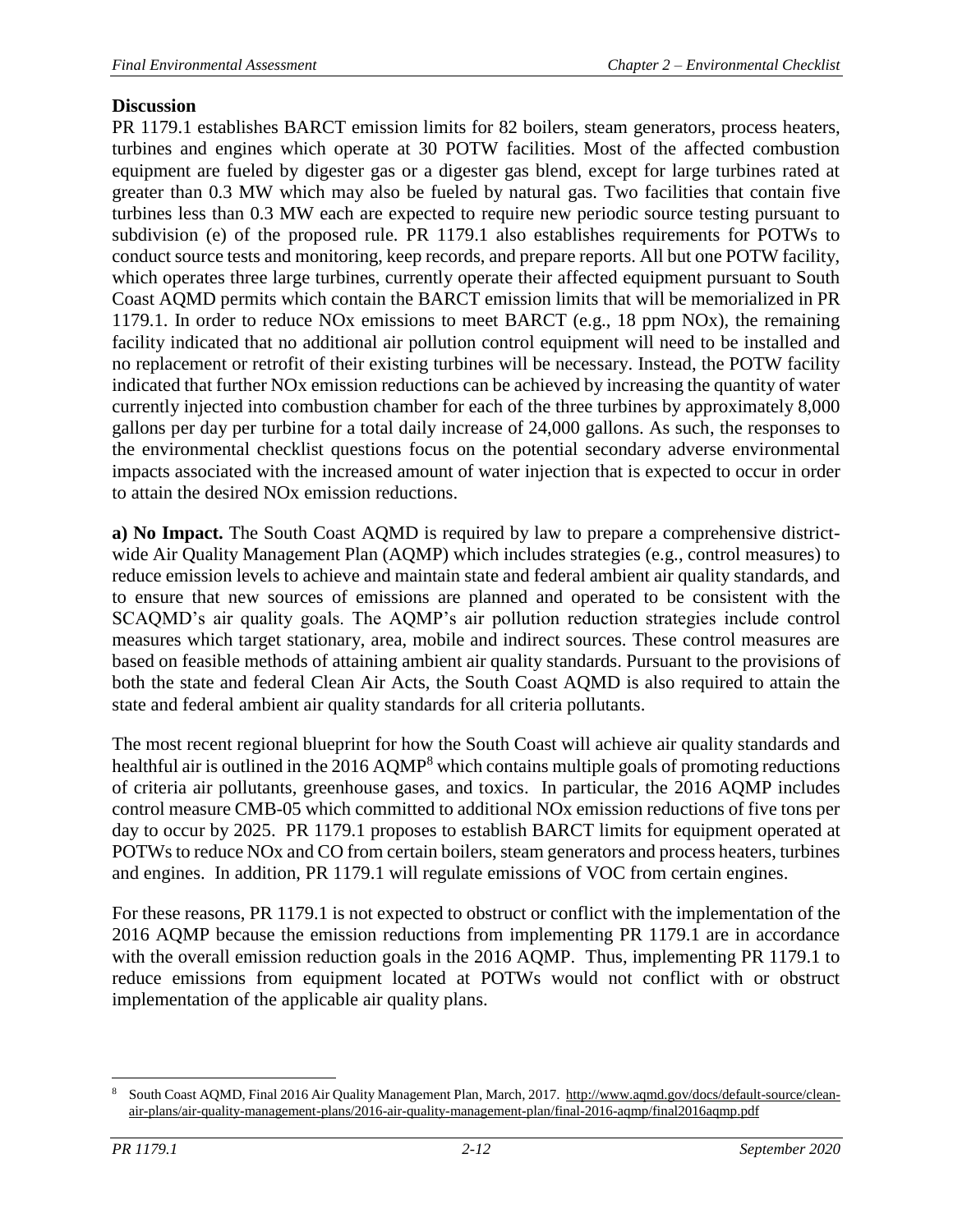**b) and e) Less Than Significant Impact.** PR 1179.1 is designed to establish emission limits that are representative of BARCT for NOx, CO, and VOC emissions from engines and BARCT for NOx and CO emissions from boilers/steam generators, process heaters, and turbines located at POTWs that were not addressed in other source-specific rules. Of the 30 facilities that will be subject to PR 1179.1 after adoption, none of the facilities will need to make any physical modifications to comply with the emission reduction requirements in PR 1179.1 because their combustion equipment currently operate pursuant to South Coast AQMD permits which contain applicable emission limits. Only one POTW facility that operates three large turbines (each are rated greater than 0.3 MW) is expected to make an operational change related to increasing the amount of water injected into the combustion chambers in order to achieve the 18.8 ppm NOx emission limit to comply with PR 1179.1. The facility has indicated that they can achieve this NOx emission limit by increasing the amount of water that is currently injected into the combustion chamber as a NOx emission reduction measure without having to either install additional NOx emission control equipment such as SCR or replace or retrofit their turbines. The facility estimated that an additional 8,000 gallons per day per turbine for a total of 24,000 gallons per day would be needed to supplement their existing water injection activities. Increasing the amount of demineralized water needed for water injection purposes is not change that would require physical modifications to the existing plumbing. Thus, no construction activities are expected to occur.

Since the turbines currently employ water injection for NOx emission control purposes, increasing the amount of water injected into the turbines is a matter of adjusting the flow rate and is expected to occur as part of normal day-to-day operations of the turbines. The facility has provided the following additional information regarding the anticipated increase in water injected into the turbines:

- The facility has its own supply of water and the increase in water injection can be employed immediately by adjusting the water input flow rate;
- Negligible changes to CO emissions from the turbines are expected based on monitoring data; and
- Injecting additional water may require increased maintenance due to erosion and wear on turbine equipment but the maintenance can be conducted by existing employees so no additional workers or vendors will be needed.

Two facilities, each with five turbines (less than 0.3 MW), will be required to conduct source tests on each turbine. Owners/operators of affected facilities would be expected to hire a contractor to conduct the source tests. Since the turbines are relatively small, one crew (comprised of two workers) is capable of source testing all turbines at one facility on a single day.

For a worst-case scenario, this analysis assumes that both facilities will be conducting source tests on the same day. Each source testing crew is assumed to drive one light-duty gasoline-fueled truck with a fuel economy rating averaging 21 miles per gallon (mpg) and one medium-duty dieselfueled maintenance truck with a fuel economy rating averaging 10 mpg. Each vehicle is assumed to drive approximately 40 miles round trip to conduct the source tests at each facility.

### *Operational Impacts*

Total operational emissions were estimated using emission factors for on-road vehicles from CARB's EMFAC2017<sup>1</sup> for the following mobile sources: medium-duty diesel fueled trucks used to provide source testing support; light duty gasoline-fueled passenger vehicles used for transporting workers to facilities in order to conduct source tests.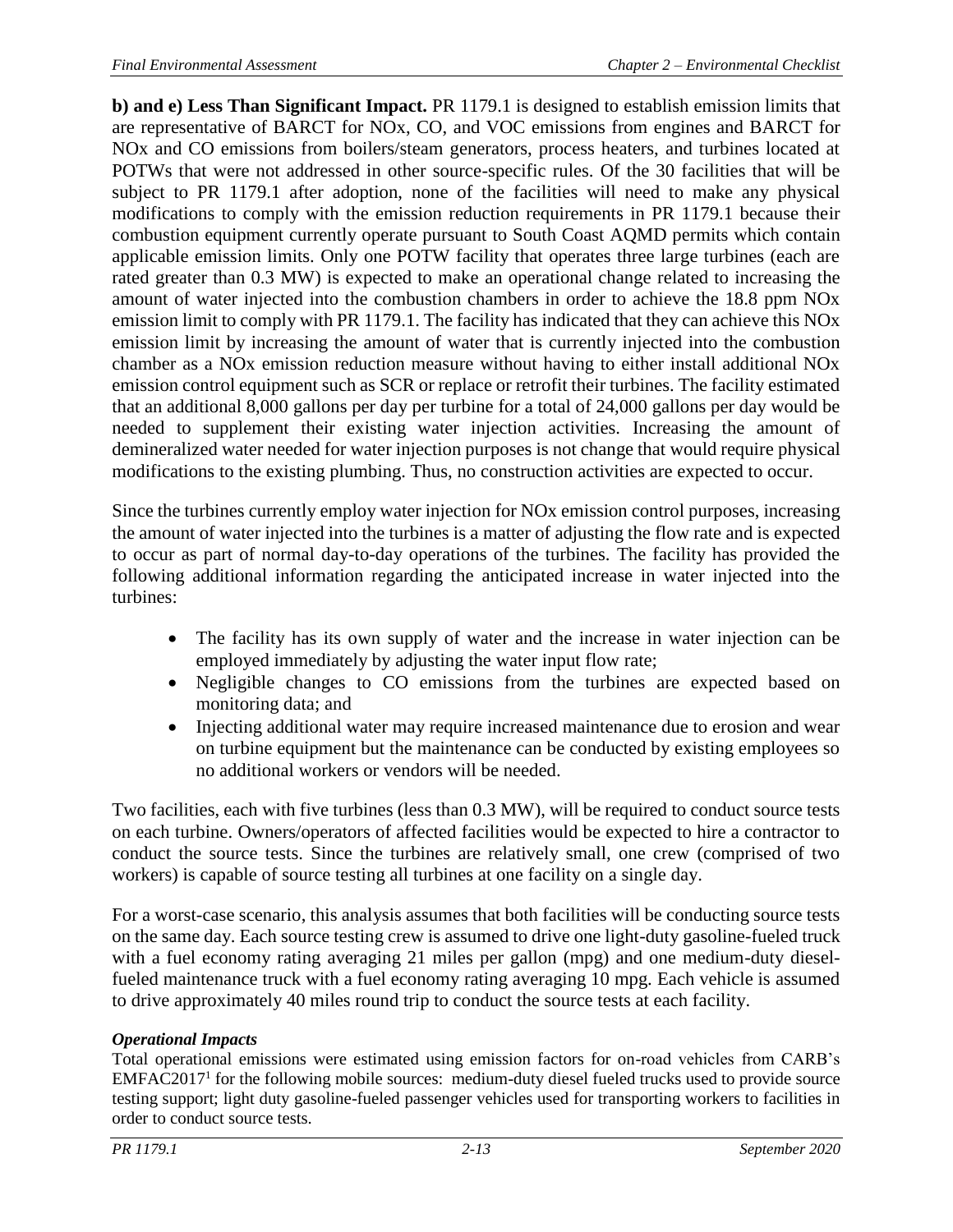Table 2-2 summarizes the peak daily emissions associated with operation. A peak day of operation is assumed to consist of source testing at two facilities on the same day. Additional details of the assumptions and calculations can be found in Appendix B.

<span id="page-32-0"></span>

| <b>Activity</b>                                                     | <b>VOC</b>     | <b>NOx</b>     | CO             | <b>SOx</b>     | <b>PM10</b>    | <b>PM2.5</b>   |
|---------------------------------------------------------------------|----------------|----------------|----------------|----------------|----------------|----------------|
| One Light Duty Auto Worker Trip to<br><b>Conduct Source Testing</b> | 0.02           | 0.19           | 0.10           | 0.00           | 0.02           | 0.01           |
| One Medium Duty Truck Trip to Conduct<br><b>Source Testing</b>      | 0.02           | 0.01           | 0.15           | 0.00           | 0.00           | 0.00           |
| <b>One Source Test</b>                                              | 0.03           | 0.20           | 0.24           | 0.00           | 0.02           | 0.01           |
| <b>Two Source Tests</b>                                             | 0.07           | 0.40           | 0.49           | 0.00           | 0.04           | 0.02           |
| <b>Significance Threshold</b>                                       | 55             | 55             | 550            | 150            | 150            | 55             |
| Significant?                                                        | N <sub>0</sub> | N <sub>0</sub> | N <sub>0</sub> | N <sub>0</sub> | N <sub>0</sub> | N <sub>0</sub> |

**Table 2-2 Peak Daily Operational Emissions by Pollutant (lb/day)**

Assumptions: Though unlikely, a peak day is assumed to include source testing at two facilities. See Appendix B for additional assumptions and calculations.

The air quality analysis indicates that the peak daily emissions do not exceed the South Coast AQMD's air quality significance thresholds for any pollutant during operation; Therefore, the physical activities that are expected to occur as a result of implementing PR 1179.1 are not expected to cause any air quality impacts either during construction or operation.

### **Construction and Operational Impacts**

In conclusion, the air quality analysis indicates that no increase in peak daily emissions during construction is expected to occur and a less than significant increase in peak daily emissions during operation is expected to occur; thus, the proposed project is not expected to result in significant adverse air quality impacts.

### **Cumulatively Considerable Impacts**

Based on the foregoing analysis, there will be no criteria pollutant project-specific air quality impacts from implementing PR 1179.1 during construction or operation. Therefore, cumulative air quality impacts are also not expected to occur since South Coast AQMD's cumulative significance thresholds are the same as project-specific significance thresholds. Potential adverse impacts from implementing PR 1179.1 would not be "cumulatively considerable" as defined by CEQA Guidelines Section 15064(h)(1) for air quality impacts. Per CEQA Guidelines Section 15064(h)(4), the mere existence of significant cumulative impacts caused by other projects alone shall not constitute substantial evidence that the proposed project's incremental effects are cumulatively considerable.

The South Coast AQMD's guidance on addressing cumulative impacts for air quality is as follows: "As Lead Agency, the South Coast AQMD uses the same significance thresholds for project specific and cumulative impacts for all environmental topics analyzed in an Environmental Assessment or EIR." "Projects that exceed the project-specific significance thresholds are considered by the South Coast AQMD to be cumulatively considerable. This is the reason projectspecific and cumulative significance thresholds are the same. Conversely, projects that do not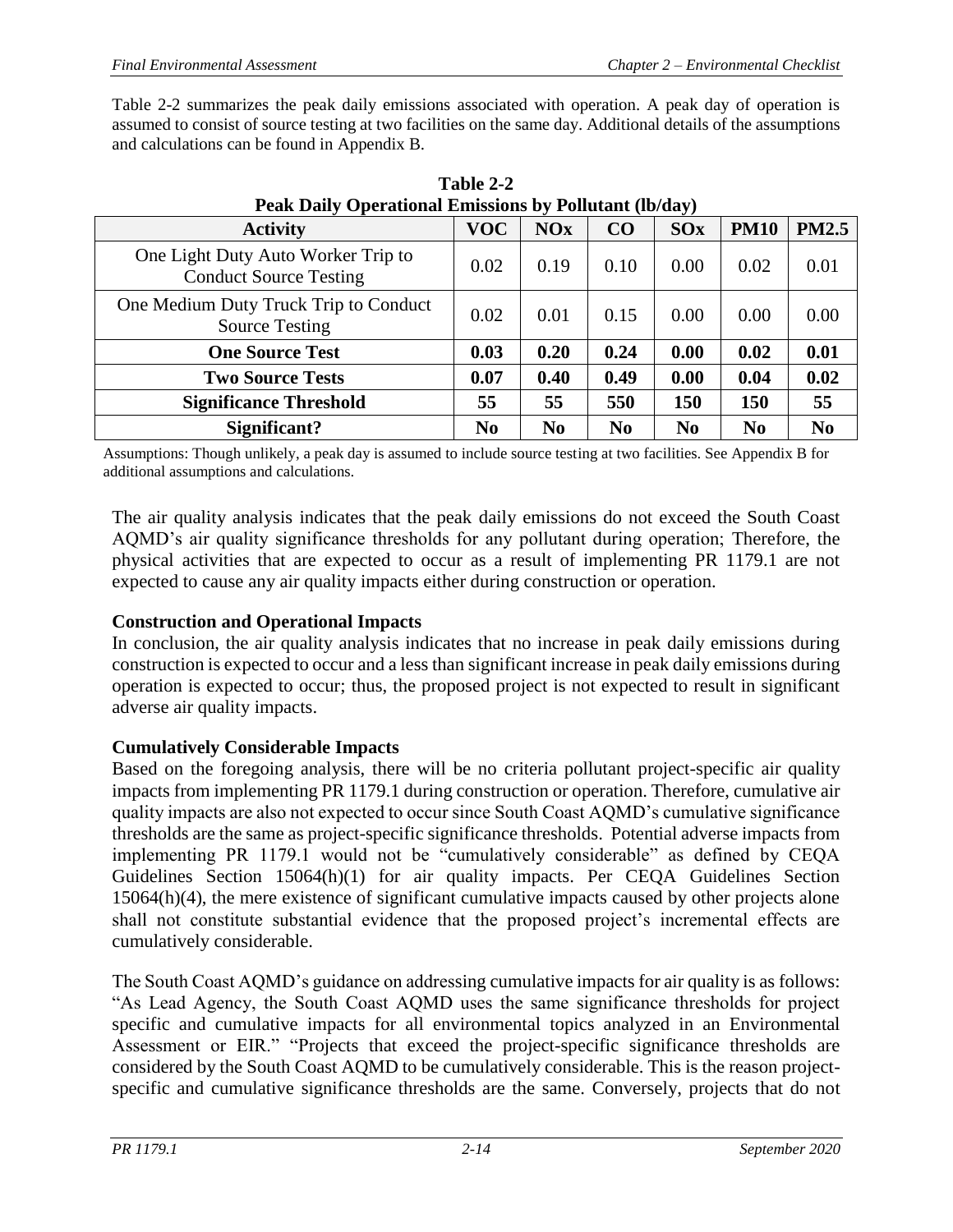exceed the project-specific thresholds are generally not considered to be cumulatively significant."9

This approach was upheld by the Court in Citizens for Responsible Equitable Environmental Development v. City of Chula Vista (2011) 197 Cal. App. 4th 327, 334. The Court determined that where it can be found that a project did not exceed the South Coast AQMD's established air quality significance thresholds, the City of Chula Vista properly concluded that the project would not cause a significant environmental effect, nor result in a cumulatively considerable increase in these pollutants. The court found this determination to be consistent with CEQA Guidelines Section 15064.7, stating, "The lead agency may rely on a threshold of significance standard to determine whether a project will cause a significant environmental effect." The court found that, "Although the project will contribute additional air pollutants to an existing non-attainment area, these increases are below the significance criteria…" "Thus, we conclude that no fair argument exists that the Project will cause a significant unavoidable cumulative contribution to an air quality impact." As in Chula Vista, here the South Coast AQMD has demonstrated, when using accurate and appropriate data and assumptions, that the project will not exceed the established South Coast AQMD significance thresholds. See also, Rialto Citizens for Responsible Growth v. City of Rialto (2012) 208 Cal. App. 4th 899. Here again the court upheld the South Coast AQMD's approach to utilizing the established air quality significance thresholds to determine whether the impacts of a project would be cumulatively considerable. Thus, it may be concluded that the proposed project will not contribute to a significant unavoidable cumulative air quality impact.

**c) Less than Significant Impact.** Since no physical modifications are expected to occur as a result of compliance with PR 1179.1 that would cause construction or operation air quality emission impacts, the effects of implementing PR 1179.1 would not be expected to adversely affect sensitive receptors located near any of the facilities subject to PR 1179.1. Further, the proposed project will require equipment located at POTW facilities to achieve BARCT emission levels which will result in NOx emission reductions, an air quality benefit. Therefore, PR 1179.1 is not expected to expose sensitive receptors to substantial pollutant concentrations.

**d) Less Than Significant Impact.** Odor problems depend on individual circumstances. For example, individuals can differ quite markedly from the populated average in their sensitivity to odor due to any variety of innate, chronic or acute physiological conditions. This includes olfactory adaptation or smell fatigue (i.e., continuing exposure to an odor usually results in a gradual diminution or even disappearance of the small sensation).

Implementation of PR 1179.1 will only require a physical change at one POTW to inject increased amounts of demineralized water into the three existing turbines and demineralized water does not have a perceptible odor. Further, no additional worker or vendor trips are expected to be needed during maintenance or source testing activities that would require the additional use of dieselfueled vehicles capable of generating diesel exhaust odor greater than what is already typically present at the affected facilities. Thus, PR 1179.1 is not expected to create significant adverse

 $\overline{a}$ 

South Coast AQMD Cumulative Impacts Working Group White Paper on Potential Control Strategies to Address Cumulative Impacts From Air Pollution, August 2003, Appendix D, Cumulative Impact Analysis Requirements Pursuant to CEQA, at D-3. [http://www.aqmd.gov/docs/default-source/Agendas/Environmental-Justice/cumulative-impacts-working-group/cumulative](http://www.aqmd.gov/docs/default-source/Agendas/Environmental-Justice/cumulative-impacts-working-group/cumulative-impacts-white-paper-appendix.pdf?sfvrsn=4)[impacts-white-paper-appendix.pdf](http://www.aqmd.gov/docs/default-source/Agendas/Environmental-Justice/cumulative-impacts-working-group/cumulative-impacts-white-paper-appendix.pdf?sfvrsn=4)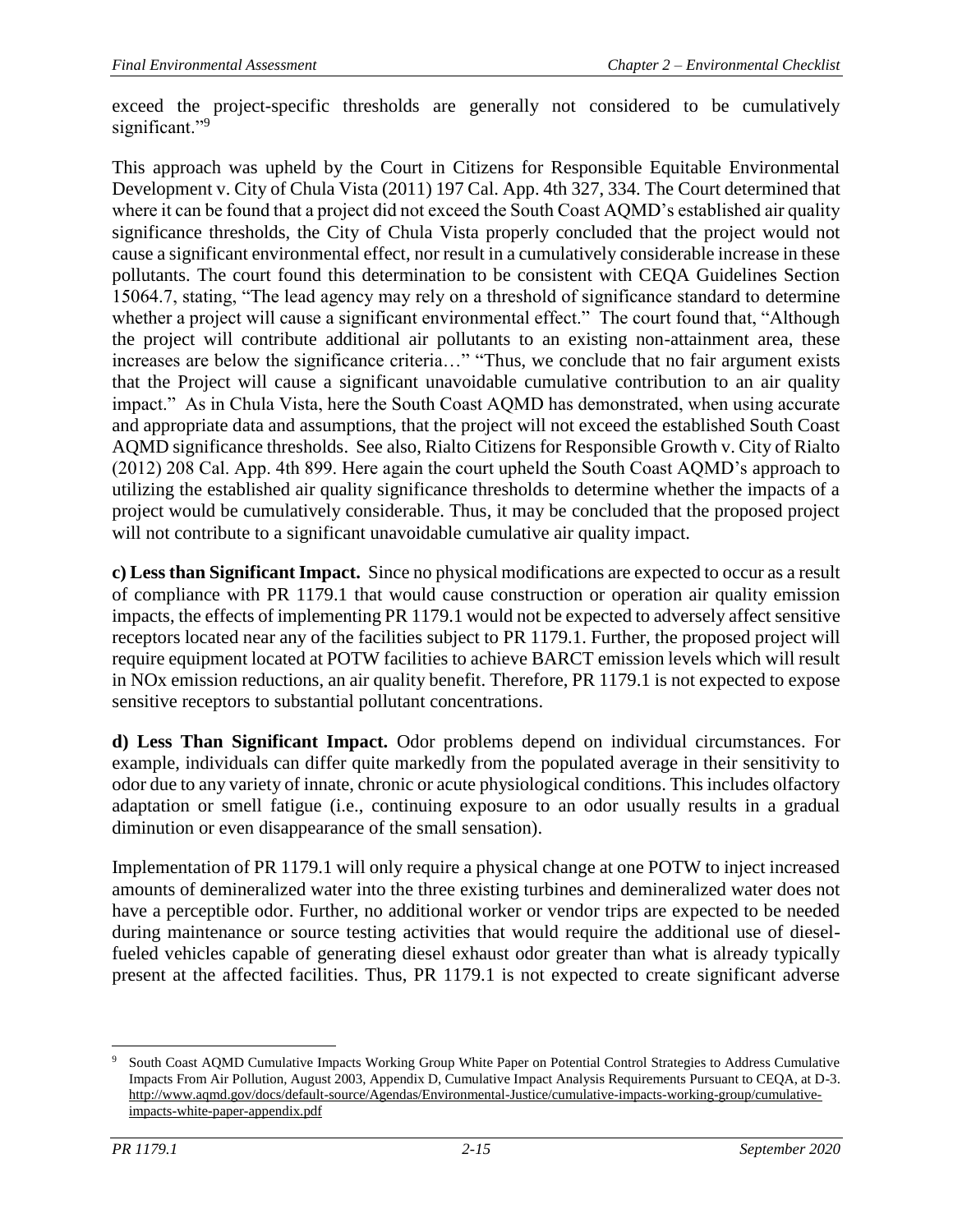objectionable odors during construction or operation. Since no significant air quality impacts were identified for odors, no mitigation measures for odors are necessary or required.

**III. f) and g) Less Than Significant Impact.** Significant changes in global climate patterns have recently been associated contributing to an average increase in the temperature of the atmosphere near the Earth's surface, attributed to accumulation of greenhouse gas (GHG) emissions in the atmosphere. GHGs trap heat in the atmosphere, which in turn heats the surface of the Earth. Some GHGs occur naturally and are emitted to the atmosphere through natural processes, while others are created and emitted solely through human activities. The emission of GHGs through the combustion of fossil fuels (i.e., fuels containing carbon) in conjunction with other human activities, appears to be closely associated with global warming. State law defines GHG to include the following: carbon dioxide (CO2), methane (CH4), nitrous oxide (N2O), hydrofluorocarbons (HFCs), perfluorocarbons (PFCs), and sulfur hexafluoride (SF6) (Health and Safety Code Section  $38505(g)$ ). The most common GHG that results from human activity is CO2, followed by CH4 and N2O.

As previously explained in Section III. b) and e), implementation of PR 1179.1 is not expected to cause an adverse increase of criteria air pollutants, including CO2, which is a GHG. Table 2-3 summarizes the GHG analysis which shows that PR 1179.1 may result in the generation of 0.10 MT per year of CO2eq, which is less than the South Coast AQMD's air quality significance threshold for GHGs. The detailed calculations of project GHG emissions can be found in Appendix B.

| <b>Phase</b> | <b>Activity</b>          | <b>CO2</b> Emissions<br>(MT/yr) |  |  |
|--------------|--------------------------|---------------------------------|--|--|
|              | <b>Source Test Trips</b> | 0.10                            |  |  |
|              | Subtotal                 | 0.10                            |  |  |
| Operation    | <b>Total Emissions</b>   | 0.10                            |  |  |
|              | Significance Threshold   | 10,000                          |  |  |
|              | Significant?             | N <sub>0</sub>                  |  |  |

**Summary of GHG Emissions from Affected Facilities**

As shown in Table 2-3, the South Coast AQMD air quality significance threshold for GHGs would not be exceeded. For this reason, implementing the proposed project would not be expected to generate significant adverse cumulative GHG air quality impacts. Further, as noted in Section III. a), implementation of PR 1179.1 would not be expected to conflict with an applicable plan, policy or regulation adopted for the purpose of reducing criteria pollutants and the same is true for GHG emissions since GHG emissions would not be impacted in any way by PR 1179.1. Therefore, GHG impacts are not considered significant. Since no significant air quality impacts were identified for GHGs, no mitigation measures are necessary or required

## **Conclusion**

Based upon these considerations, significant air quality and GHG emissions impacts are not expected from implementing PR 1179.1. Since no significant air quality and GHG emissions impacts were identified, no mitigation measures are necessary or required.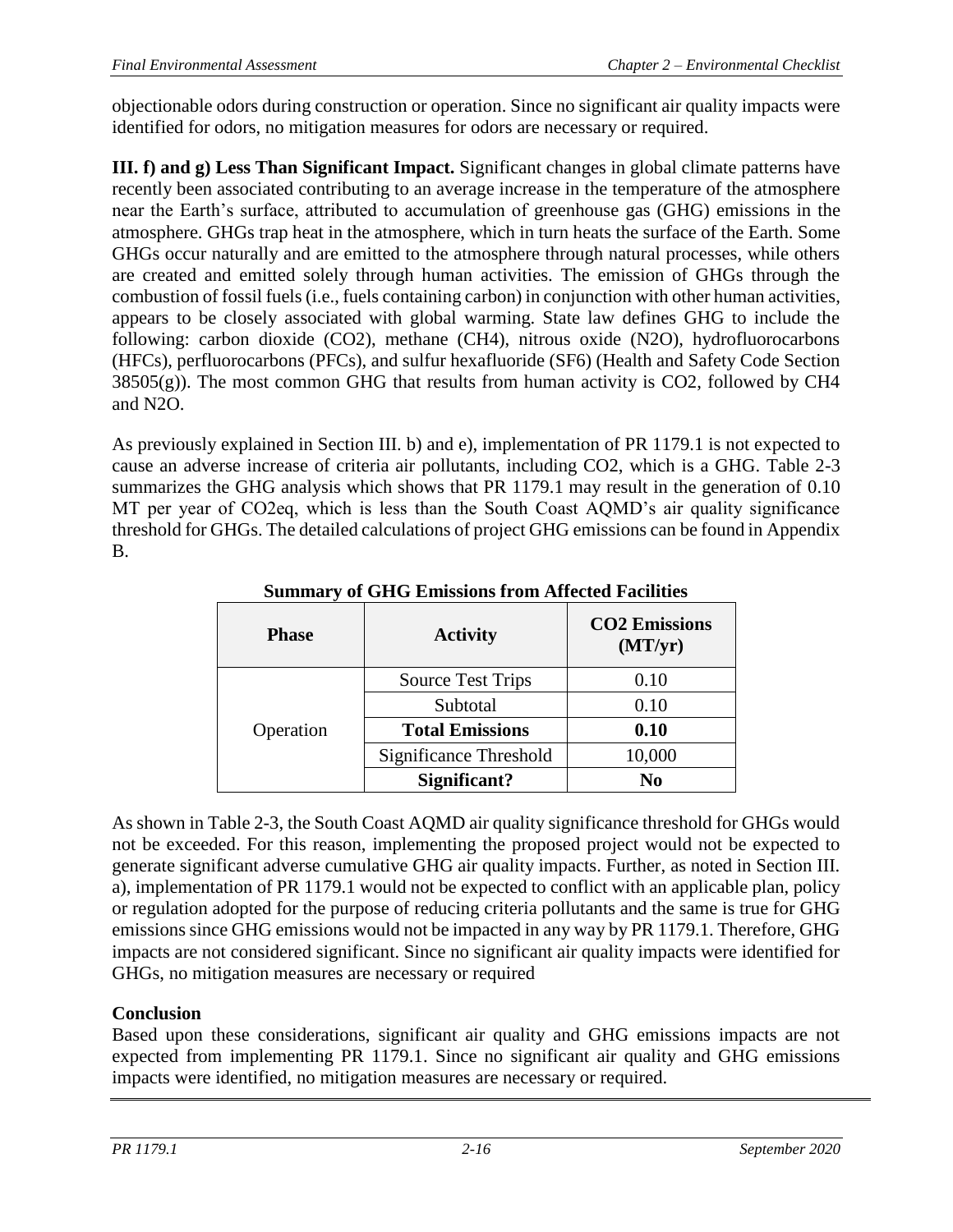|     |                                                                                                                                                                                                                                                                                                                                       | <b>Potentially</b><br><b>Significant</b><br><b>Impact</b> | <b>Less Than</b><br><b>Significant</b><br>With<br><b>Mitigation</b> | <b>Less Than</b><br><b>Significant</b><br><b>Impact</b> | N <sub>0</sub><br><b>Impact</b> |
|-----|---------------------------------------------------------------------------------------------------------------------------------------------------------------------------------------------------------------------------------------------------------------------------------------------------------------------------------------|-----------------------------------------------------------|---------------------------------------------------------------------|---------------------------------------------------------|---------------------------------|
| IV. | <b>BIOLOGICAL RESOURCES.</b><br>Would the project:                                                                                                                                                                                                                                                                                    |                                                           |                                                                     |                                                         |                                 |
| a)  | Have a substantial adverse effect,<br>either directly or through habitat<br>modifications, on any species<br>identified as a candidate, sensitive, or<br>special status species in local or<br>regional plans, policies, or regulations,<br>or by the California Department of<br>Fish and Game or U.S. Fish and<br>Wildlife Service? | П                                                         | ΙI                                                                  | □                                                       | ☑                               |
| b)  | Have a substantial adverse effect on<br>any riparian habitat or other sensitive<br>natural community identified in local<br>or regional plans, policies, or<br>regulations, or by the California<br>Department of Fish and Game or U.S.<br>Fish and Wildlife Service?                                                                 | ΙI                                                        | ΙI                                                                  | $\sqcup$                                                | ☑                               |
| c)  | Have a substantial adverse effect on<br>federally protected wetlands as<br>defined by Section 404 of the Clean<br>Water Act (including, but not limited<br>to, marsh, vernal pool, coastal, etc.)<br>through direct removal, filling,<br>hydrological interruption, or other<br>means?                                                | □                                                         | П                                                                   | □                                                       | ☑                               |
| d)  | Interfere substantially with the<br>movement of any native resident or<br>migratory fish or wildlife species or<br>with established native resident or<br>migratory wildlife corridors, or<br>impede the use of native wildlife<br>nursery sites?                                                                                     | $\Box$                                                    | ΙI                                                                  | ப                                                       | ☑                               |
| e)  | Conflict with any local policies or<br>ordinances protecting biological<br>resources, such as a tree preservation<br>policy or ordinance?                                                                                                                                                                                             | □                                                         | ΙI                                                                  | $\perp$                                                 | ☑                               |
| f)  | Conflict with the provisions of an<br>adopted Habitat Conservation plan,<br><b>Natural Community Conservation</b><br>Plan, or other approved local, regional,                                                                                                                                                                         | □                                                         | ΙI                                                                  | ΙI                                                      | ☑                               |

or state habitat conservation plan?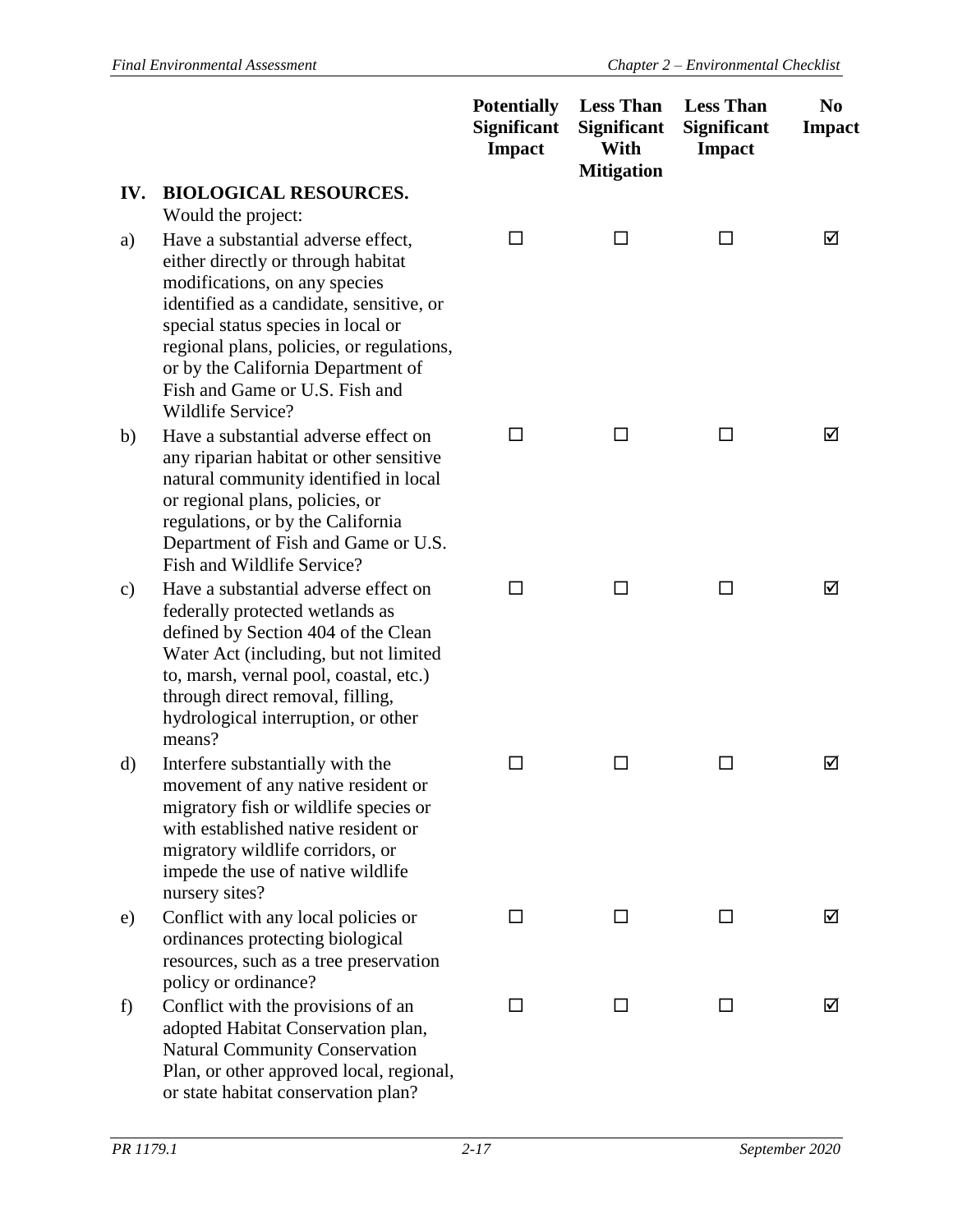Impacts on biological resources will be considered significant if any of the following criteria apply:

- The project results in a loss of plant communities or animal habitat considered to be rare, threatened or endangered by federal, state or local agencies.
- The project interferes substantially with the movement of any resident or migratory wildlife species.
- The project adversely affects aquatic communities through construction or operation of the project.

### **Discussion**

PR 1179.1 establishes BARCT emission limits for 82 boilers, steam generators, process heaters, turbines and engines which operate at 30 POTW facilities. Most of the affected combustion equipment are fueled by digester gas or a digester gas blend, except for large turbines rated at greater than 0.3 MW which may also be fueled by natural gas. PR 1179.1 also establishes requirements for POTWs to conduct source tests and monitoring, keep records, and prepare reports. All but one POTW facility, which operates three large turbines, currently operate their affected equipment pursuant to South Coast AQMD permits which contain the BARCT emission limits that will be memorialized in PR 1179.1. In order to reduce NOx emissions to meet BARCT (e.g., 18.8 ppm NOx), the remaining facility indicated that no additional air pollution control equipment will need to be installed and no replacement or retrofit of their existing turbines will be necessary. Instead, the POTW facility indicated that further NOx emission reductions can be achieved by increasing the quantity of water currently injected into combustion chamber for each of the three turbines by approximately 8,000 gallons per day per turbine for a total daily increase of 24,000 gallons. As such, the responses to the environmental checklist questions focus on the potential secondary adverse environmental impacts associated with the increased amount of water injection that is expected to occur in order to attain the desired NOx emission reductions.

**IV. a), b), c), & d) No Impact.** All 30 POTWs are existing facilities located industrial areas and none will need to make any physical modifications to comply with the emission reduction requirements in PR 1179.1 because they currently operate pursuant to South Coast AQMD permits which contain applicable emission limits. Only one POTW facility that operates three turbines which are each rated greater than 0.3 MW would be expected to make some relatively minor operational changes in order to achieve the 18.8 ppm NOx emission limit to comply with PR 1179.1. To specifically reduce NOx emissions, one facility would need to increase their total water usage by 24,000 gallons per day as part of their existing water injection process for their three turbines. The additional water usage would not require physical modifications to existing piping or water pumping systems. Thus, no additional construction at the facility would be expected. Further, because the increased water injection activities will occur within the boundaries of the affected facility and no other facilities will be expected to make physical modifications in order to comply with PR 1179.1, the proposed project is not expected to adversely affect in any way habitats that support riparian habitat, federally protected wetlands, or migratory corridors. Similarly, special status plants, animals, or natural communities identified in local or regional plans, policies, or regulations, or by the California Department of Fish and Wildlife or U.S. Fish and Wildlife Service are not expected to disturb if PR 1179.1 is implemented. Therefore, PR 1179.1 would have no direct or indirect impacts that could adversely affect plant or animal species or the habitats on which they rely. PR 1179.1 does not require the acquisition of additional land or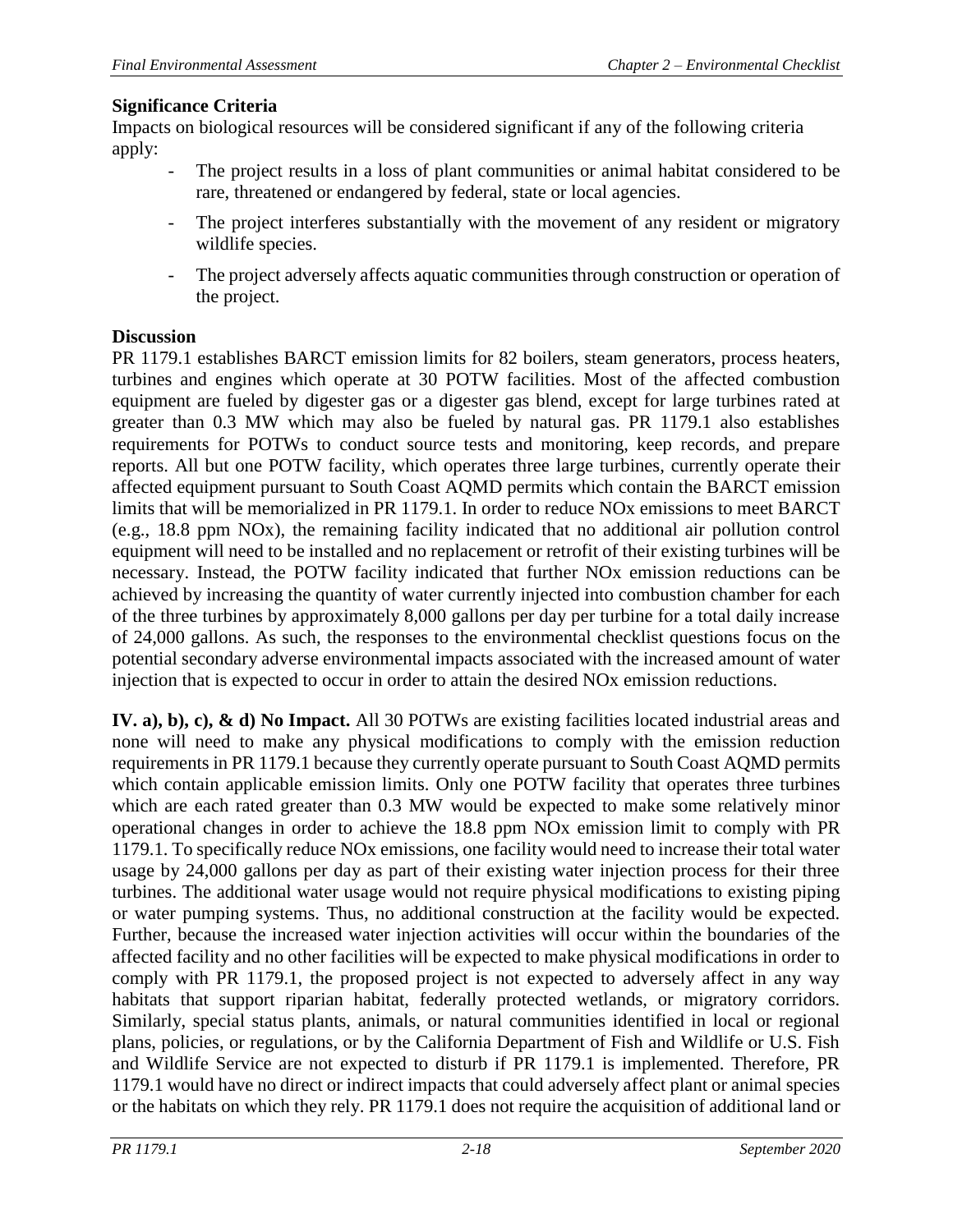further conversions of riparian habitats or sensitive natural communities where endangered or sensitive species may be found. In addition, the implementation of PR 1179.1 does not require any construction therefore, it would not affect any wetlands or impact the path of migratory bird species.

**IV. e) & f) No Impact.** The proposed project is not expected to conflict with local policies or ordinances protecting biological resources or local, regional, or state conservation plans, because land use and other planning considerations are determined by local governments and no land use or planning requirements would be altered by implementation of PR 1179.1. Additionally, PR 1179.1 would not conflict with any adopted Habitat Conservation Plan, Natural Community Conservation Plan, or any other relevant habitat conservation plan, and would not create divisions in any existing communities because compliance with PR 1179.1 would occur at an existing facility in a previously disturbed area which are not typically subject to Habitat or Natural Community Conservation Plans.

### **Conclusion**

Based upon these considerations, significant biological resource impacts are not expected from implementing PR 1179.1. Since no significant biological resource impacts were identified, no mitigation measures are necessary or required.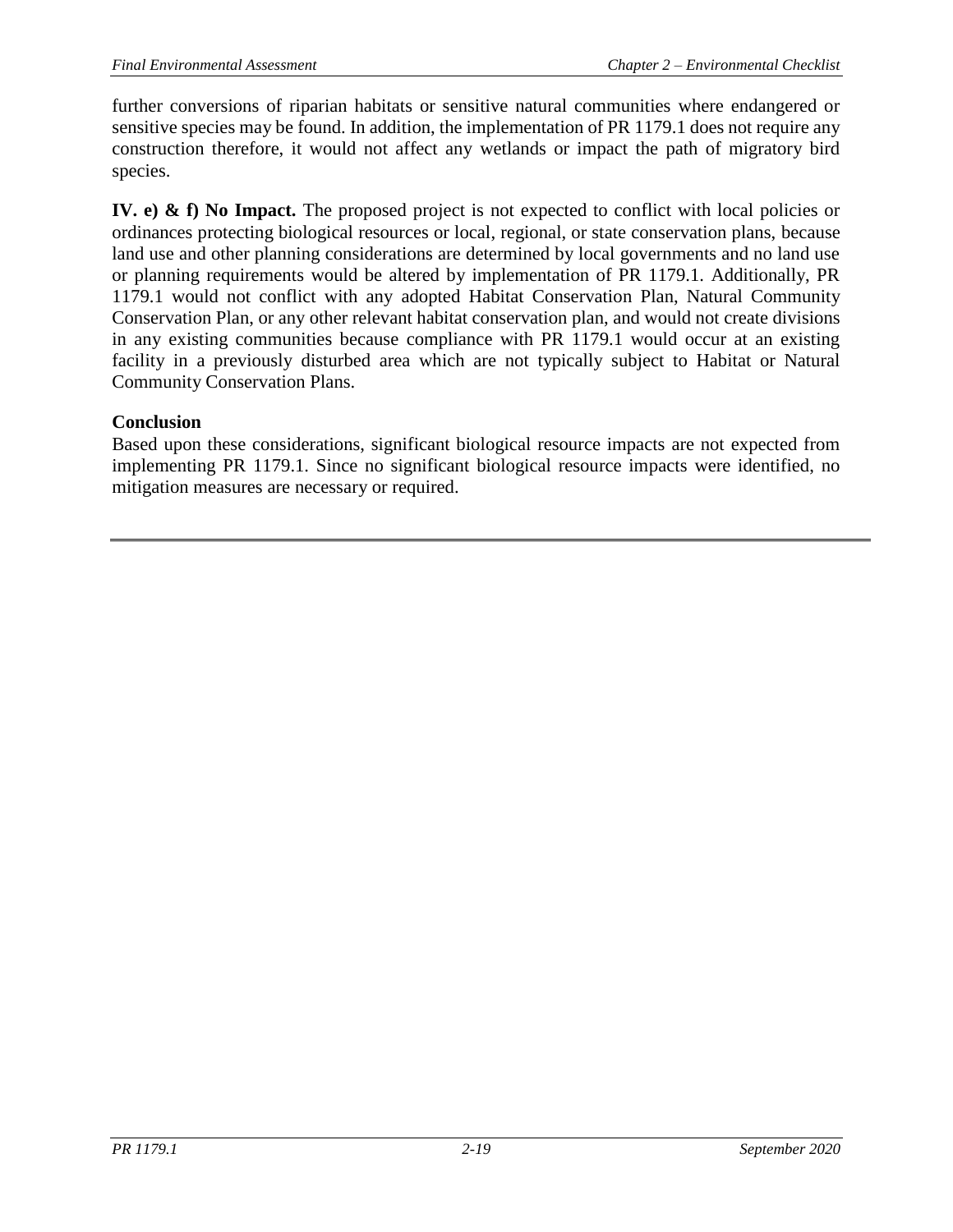|               |                                                                                                                                                                                                                                                                                                                                                                                                         | <b>Potentially</b><br><b>Significant</b><br><b>Impact</b> | <b>Less Than</b><br><b>Significant</b><br>With<br><b>Mitigation</b> | <b>Less Than</b><br><b>Significant</b><br><b>Impact</b> | N <sub>0</sub><br><b>Impact</b> |
|---------------|---------------------------------------------------------------------------------------------------------------------------------------------------------------------------------------------------------------------------------------------------------------------------------------------------------------------------------------------------------------------------------------------------------|-----------------------------------------------------------|---------------------------------------------------------------------|---------------------------------------------------------|---------------------------------|
| V.            | <b>CULTURAL AND TRIBAL</b><br><b>CULTURAL RESOURCES.</b><br>Would the project:                                                                                                                                                                                                                                                                                                                          |                                                           |                                                                     |                                                         |                                 |
| a)            | Cause a substantial adverse change in<br>the significance of a historical<br>resource pursuant to CEQA<br>Guidelines Section 15064.5?                                                                                                                                                                                                                                                                   | LΙ                                                        | □                                                                   | $\mathsf{L}$                                            | ☑                               |
| b)            | Cause a substantial adverse change in<br>the significance of an archaeological<br>resource pursuant to CEQA<br>Guidelines Section 15064.5?                                                                                                                                                                                                                                                              | □                                                         | □                                                                   | □                                                       | ☑                               |
| $\mathbf{c})$ | Disturb any human remains, including<br>those interred outside of dedicated<br>cemeteries?                                                                                                                                                                                                                                                                                                              | □                                                         | □                                                                   | □                                                       | ☑                               |
| d)            | Cause a substantial adverse change in<br>the significance of a tribal cultural<br>resource as defined in Public<br>Resources Code §21074, as either a<br>site, feature, place, cultural landscape<br>that is geographically defined in terms<br>of the size and scope of the landscape,<br>sacred place, or object with cultural<br>value to a California Native American<br>Tribe, and that is either: |                                                           |                                                                     |                                                         |                                 |
|               | Listed or eligible for listing in the<br>California Register of Historical<br>Resources, or in a local register of<br>historical resources as defined in<br>Public Resources Code $\S 5020.1(k)$ ?                                                                                                                                                                                                      | П                                                         | ΙI                                                                  | ΙI                                                      | ☑                               |
|               | A resource determined by the lead<br>discretion<br>in<br>its<br>and<br>agency,<br>supported by substantial evidence,<br>to be significant pursuant to criteria<br>set forth in Public Resources Code<br>§5024.1(c)?<br>(In applying the<br>criteria set forth in Public Resources<br>Code $$5024.1(c)$ , the lead agency<br>shall consider the significance of the                                      | □                                                         | ΙI                                                                  | ΙI                                                      | ⋈                               |

resource to a California Native

American tribe.)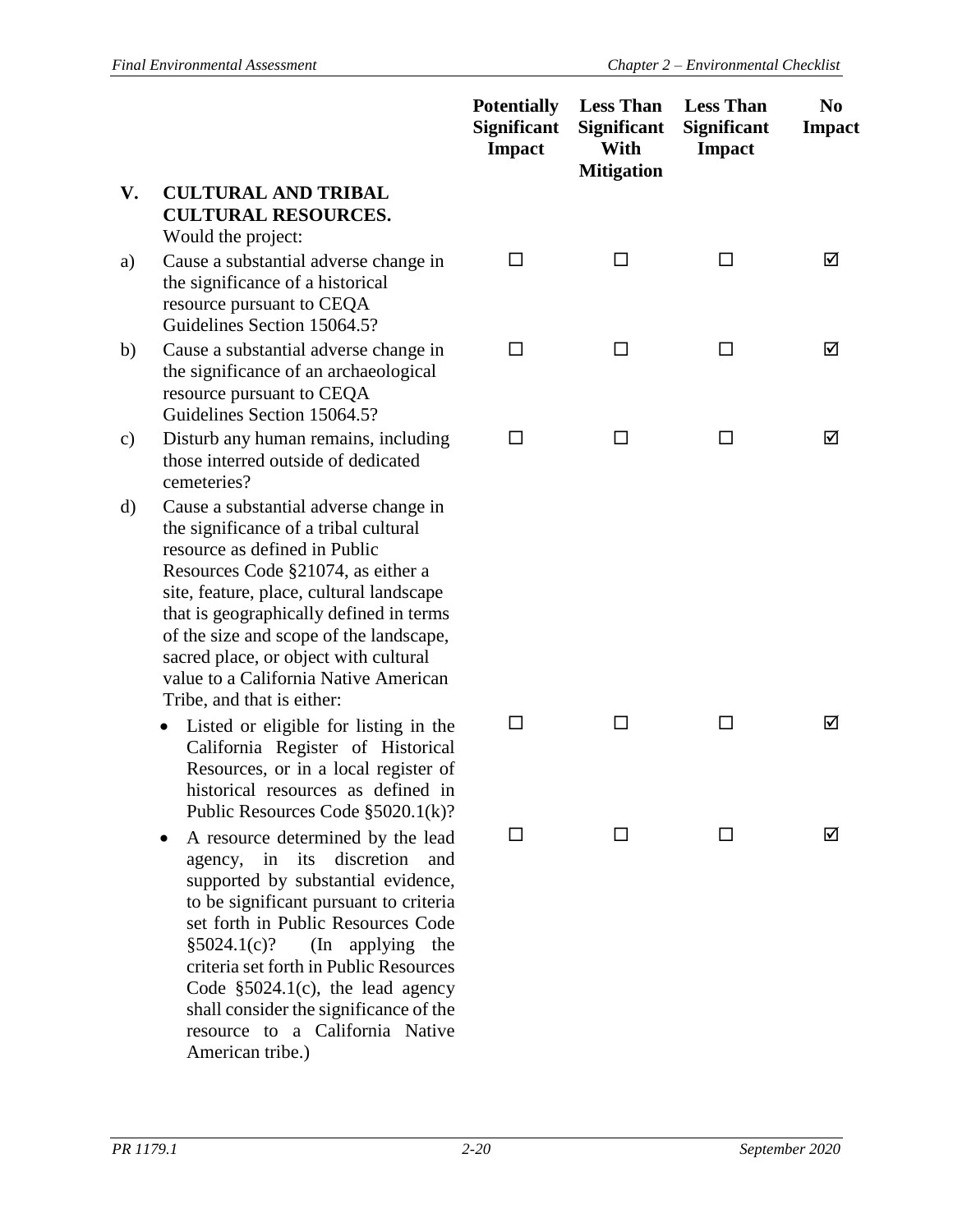Impacts to cultural resources will be considered significant if:

- The project results in the disturbance of a significant prehistoric or historic archaeological site or a property of historic or cultural significance, or tribal cultural significance to a community or ethnic or social group or a California Native American tribe.
- Unique resources or objects with cultural value to a California Native American tribe are present that could be disturbed by construction of the proposed project.
- The project would disturb human remains.

### **Discussion**

PR 1179.1 establishes BARCT emission limits for 82 boilers, steam generators, process heaters, turbines and engines which operate at 30 POTW facilities. Most of the affected combustion equipment are fueled by digester gas or a digester gas blend, except for large turbines rated at greater than 0.3 MW which may also be fueled by natural gas. PR 1179.1 also establishes requirements for POTWs to conduct source tests and monitoring, keep records, and prepare reports. All but one POTW facility, which operates three large turbines, currently operate their affected equipment pursuant to South Coast AQMD permits which contain the BARCT emission limits that will be memorialized in PR 1179.1. In order to reduce NOx emissions to meet BARCT (e.g., 18.8 ppm NOx), the remaining facility indicated that no additional air pollution control equipment will need to be installed and no replacement or retrofit of their existing turbines will be necessary. Instead, the POTW facility indicated that further NOx emission reductions can be achieved by increasing the quantity of water currently injected into combustion chamber for each of the three turbines by approximately 8,000 gallons per day per turbine for a total daily increase of 24,000 gallons. As such, the responses to the environmental checklist questions focus on the potential secondary adverse environmental impacts associated with the increased amount of water injection that is expected to occur in order to attain the desired NOx emission reductions.

**V. a), b), c), & d) No Impact.** There are existing laws in place that are designed to protect and mitigate potential impacts to cultural resources. For example, CEQA Guidelines state that generally, a resource shall be considered "historically significant" if the resource meets the criteria for listing in the California Register of Historical Resources, which include the following:

- Is associated with events that have made a significant contribution to the broad patterns of California's history and cultural heritage;
- Is associated with the lives of persons important in our past;
- Embodies the distinctive characteristics of a type, period, region, or method of construction, or represent the work of an important creative individual, or possesses high artistic values;
- Has yielded or may be likely to yield information important in prehistory or history (CEQA Guidelines Section 15064.5).

Buildings, structures, and other potential culturally significant resources that are less than 50 years old are generally excluded from listing in the National Register of Historic Places, unless they are shown to be exceptionally important. The implementation of the proposed project would not lead to construction or the alteration of buildings located at any of the POTW facilities subject to PR 1179.1 requirements. Therefore, PR 1179.1 has no potential to cause a substantial adverse change to a historical or archaeological resource, directly or indirectly to destroy a unique paleontological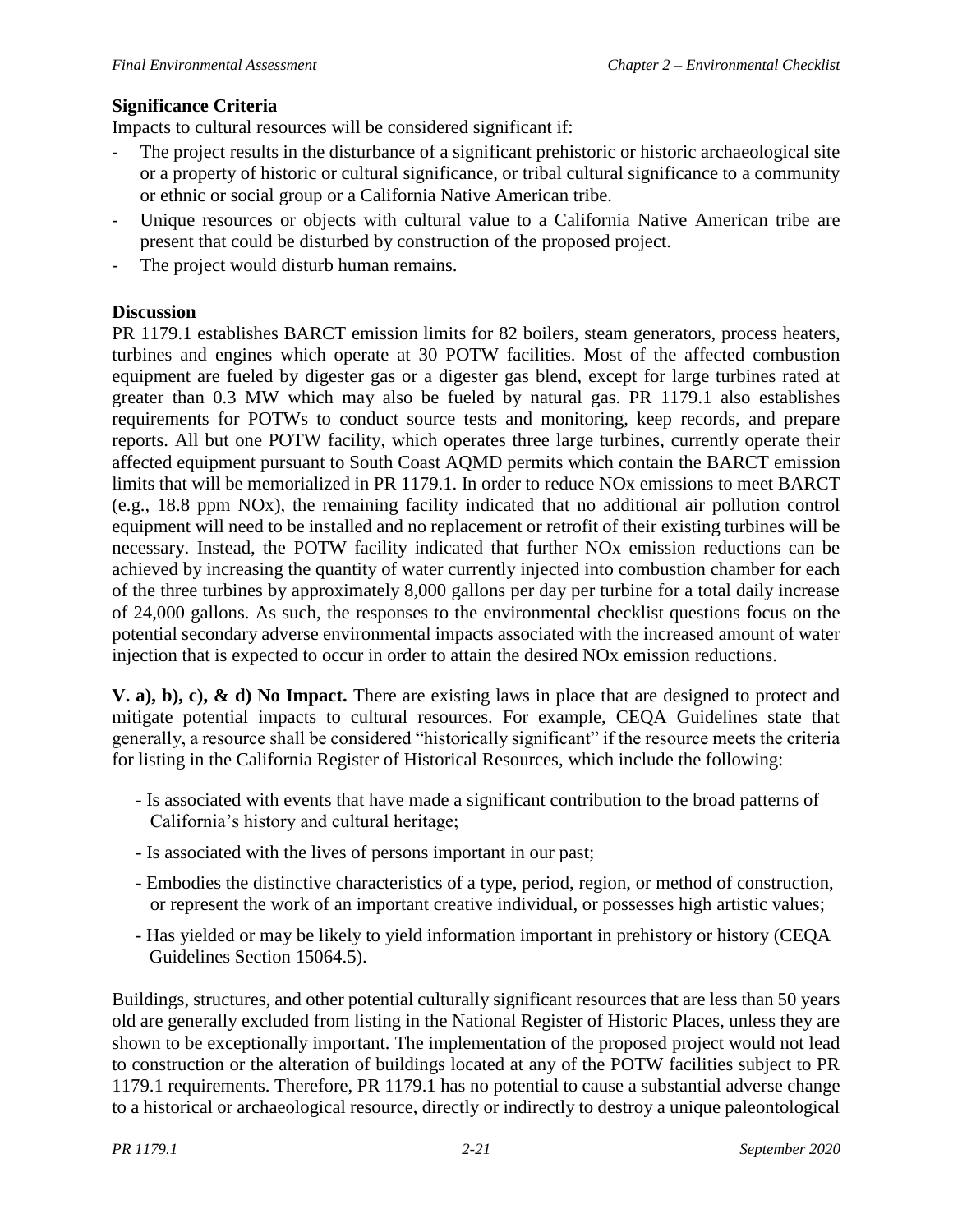resource or site or unique geologic feature, or to disturb any human remains, including those interred outside formal cemeteries. Implementing PR 1179.1 is, therefore, not anticipated to result in any activities or promote any programs that could have a significant adverse impact on cultural resources.

For the same reasons, PR 1179.1 is not expected to require physical modifications that would contribute to changes at a site, feature, place, cultural landscape, sacred place or object with cultural value to a California Native American Tribe. Furthermore, PR 1179.1 is not expected to result in a physical modification that would affect a resource determined to be eligible for inclusion or listed in the California Register of Historical Resources or included in a local register of historical resources. Similarly, PR 1179.1 is not expected to result in a physical change to a resource determined by the South Coast AQMD to be significant to any tribe. For these reasons, PR 1179.1 is not expected to cause any substantial adverse change in the significance of a tribal cultural resource as defined in Public Resources Code Section 21074.

As part of releasing this CEQA document for public review and comment, the South Coast AQMD also provided a formal notice of the proposed project to all California Native American Tribes (Tribes) that requested to be on the Native American Heritage Commission's (NAHC) notification list per Public Resources Code Section 21080.3.1(b)(1). The NAHC notification list provides a 30 day period during which a Tribe may respond to the formal notice, in writing, requesting consultation on the proposed project.

In the event that a Tribe submits a written request for consultation during this 30-day period, the South Coast AQMD will initiate a consultation with the Tribe within 30 days of receiving the request in accordance with Public Resources Code Section 21080.3.1(b). Consultation ends when either: 1) both parties agree to measures to avoid or mitigate a significant effect on a Tribal Cultural Resource and agreed upon mitigation measures shall be recommended for inclusion in the environmental document [see Public Resources Code Section 21082.3(a)]; or, 2) either party, acting in good faith and after reasonable effort, concludes that mutual agreement cannot be reached. [Public Resources Code Section 21080.3.2(b)(1)-(2) and Section 21080.3.1(b)(1)].

# **Conclusion**

Based upon these considerations, significant adverse cultural and tribal cultural resources impacts are not expected from implementing PR 1179.1. Since no significant cultural and tribal cultural resources impacts were identified, no mitigation measures are necessary or required.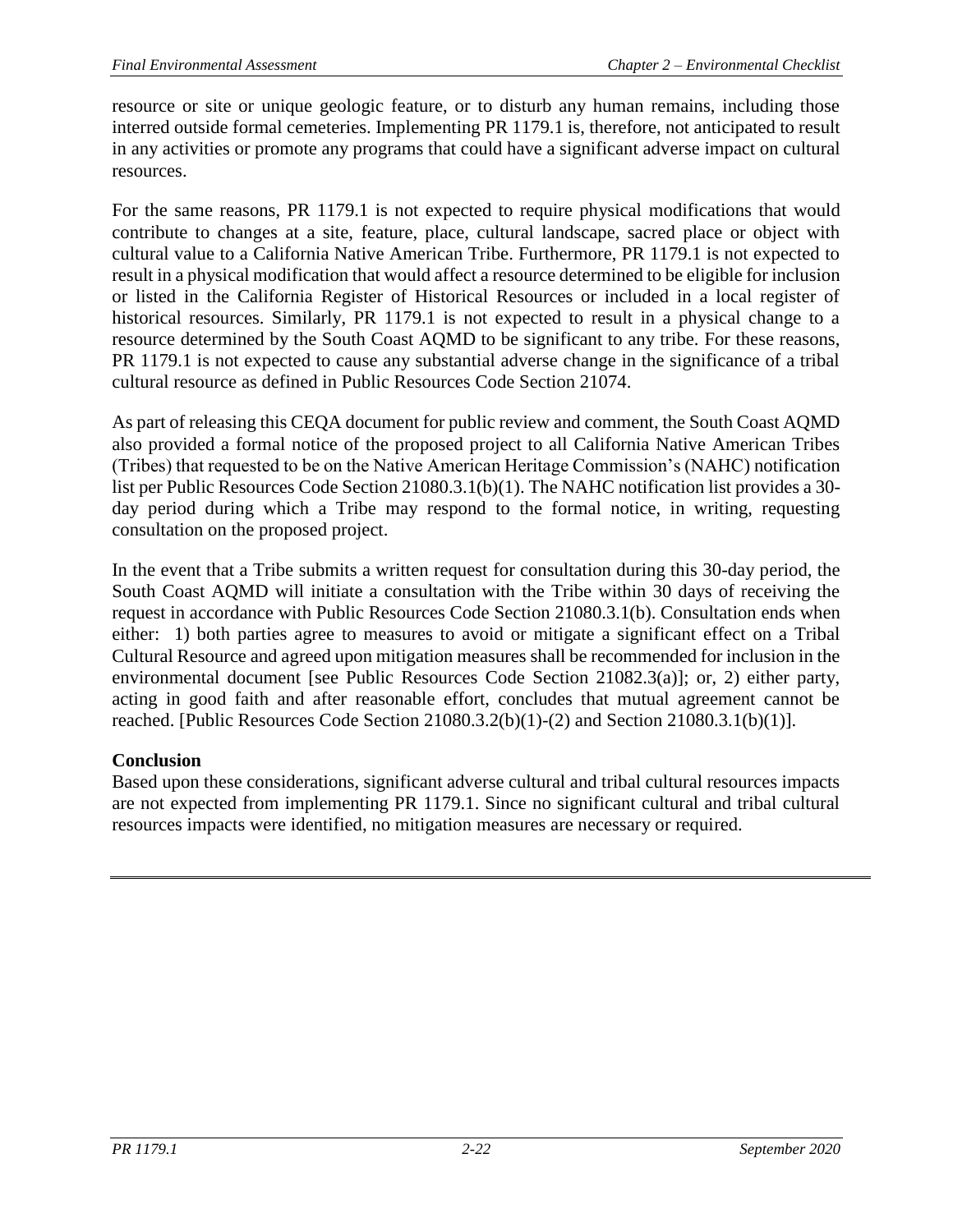|           |                                                                                                                                                                                                                                                               | <b>Potentially</b><br><b>Significant</b><br><b>Impact</b> | <b>Less Than</b><br><b>Significant</b><br>With<br><b>Mitigation</b> | <b>Less Than</b><br><b>Significant</b><br><b>Impact</b> | N <sub>0</sub><br><b>Impact</b> |
|-----------|---------------------------------------------------------------------------------------------------------------------------------------------------------------------------------------------------------------------------------------------------------------|-----------------------------------------------------------|---------------------------------------------------------------------|---------------------------------------------------------|---------------------------------|
| VI.<br>a) | <b>ENERGY.</b> Would the project:<br>Conflict with or obstruct adopted<br>energy conservation plans, a state or<br>local plan for renewable energy, or                                                                                                        | □                                                         | $\Box$                                                              | □                                                       | ☑                               |
| b)        | energy efficiency?<br>Result in the need for new or<br>substantially altered power or natural<br>gas utility systems?                                                                                                                                         | $\Box$                                                    | $\Box$                                                              | ☑                                                       | П                               |
| c)        | Create any significant effects on local<br>or regional energy supplies and on                                                                                                                                                                                 | □                                                         | □                                                                   | ☑                                                       | П                               |
| d)        | requirements for additional energy?<br>Create any significant effects on peak<br>and base period demands for electricity                                                                                                                                      | $\Box$                                                    | $\Box$                                                              | ☑                                                       | □                               |
| e)        | and other forms of energy?<br>Comply<br>with<br>existing<br>energy<br>standards?                                                                                                                                                                              | □                                                         | ப                                                                   | ப                                                       | ☑                               |
| f)        | in<br>potentially<br>Result<br>significant<br>environmental impact due to wasteful,<br>inefficient,<br><b>or</b><br>unnecessary<br>consumption of energy resources,<br>during<br>project<br>construction<br><sub>or</sub><br>operation?                       | $\Box$                                                    | П                                                                   | П                                                       | ☑                               |
| g)        | Require or result in the relocation or<br>construction of new or expanded<br>electric<br>natural<br>power,<br>gas<br><sub>or</sub><br>telecommunication<br>facilities,<br>the<br>construction or relocation of which<br>could cause significant environmental | П                                                         | П                                                                   | П                                                       | ☑                               |

effects?

Impacts to energy resources will be considered significant if any of the following criteria are met:

- The project conflicts with adopted energy conservation plans or standards.
- The project results in substantial depletion of existing energy resource supplies.
- An increase in demand for utilities impacts the current capacities of the electric and natural gas utilities.
- The project uses energy resources in a wasteful and/or inefficient manner.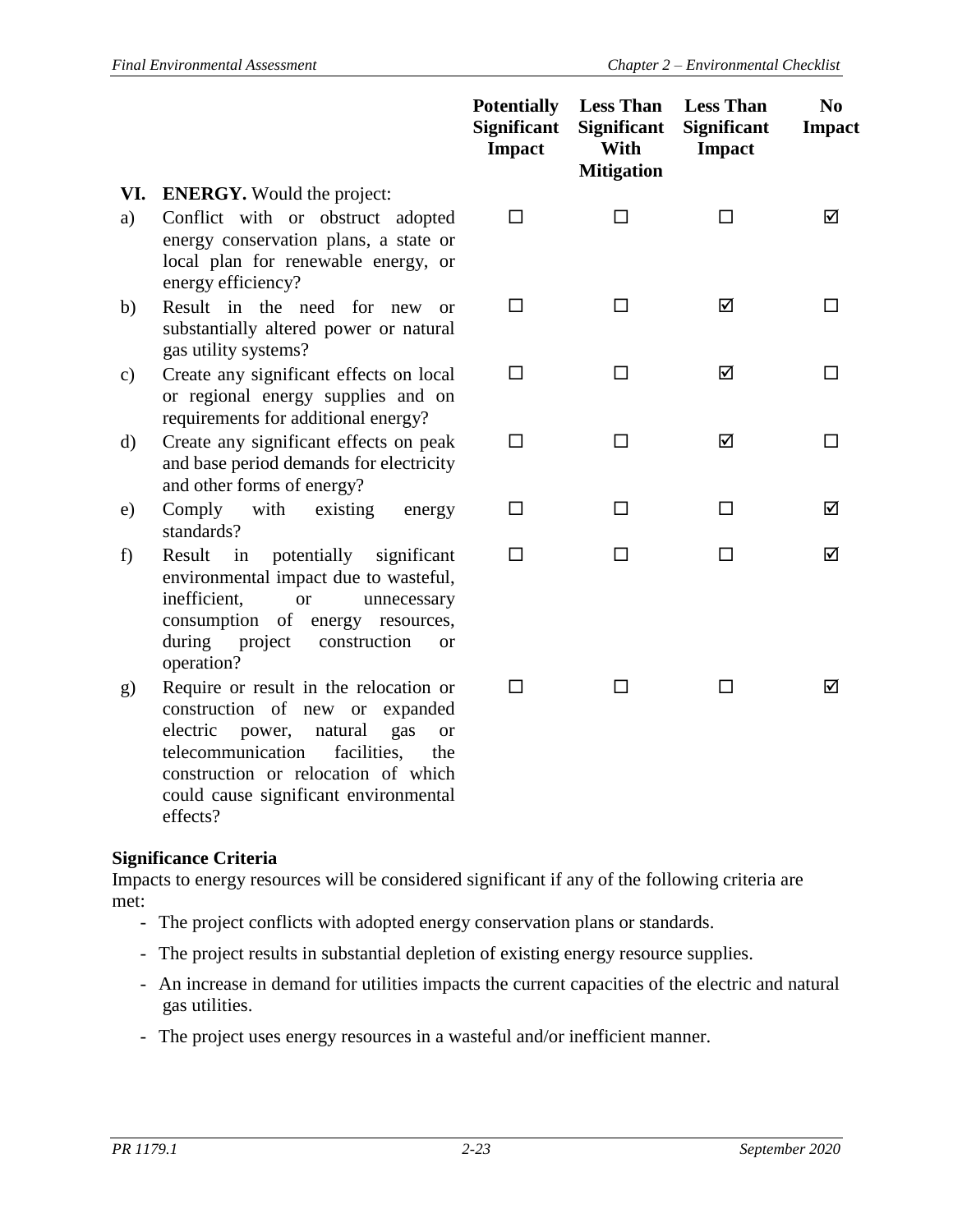# **Discussion**

PR 1179.1 establishes BARCT emission limits for 82 boilers, steam generators, process heaters, turbines and engines which operate at 30 POTW facilities. Most of the affected combustion equipment are fueled by digester gas or a digester gas blend, except for large turbines rated at greater than 0.3 MW which may also be fueled by natural gas. PR 1179.1 also establishes requirements for POTWs to conduct source tests and monitoring, keep records, and prepare reports. All but one POTW facility, which operates three large turbines, currently operate their affected equipment pursuant to South Coast AQMD permits which contain the BARCT emission limits that will be memorialized in PR 1179.1. In order to reduce NOx emissions to meet BARCT (e.g., 18 ppm NOx), the remaining facility indicated that no additional air pollution control equipment will need to be installed and no replacement or retrofit of their existing turbines will be necessary. Instead, the POTW facility indicated that further NOx emission reductions can be achieved by increasing the quantity of water currently injected into combustion chamber for each of the three turbines by approximately 8,000 gallons per day per turbine for a total daily increase of 24,000 gallons. As such, the responses to the environmental checklist questions focus on the potential secondary adverse environmental impacts associated with the increased amount of water injection that is expected to occur in order to attain the desired NOx emission reductions.

**VI. a), e) f) & g) No Impact.** All 30 POTW facilities subject to PR 1179 utilize digester gas or a blend of digester gas as fuel for operating various combustion equipment. The digester gas is produced from processing decomposing organic solids in sewage and wastewater. In the event excess digester gas is produced at the POTW and equipment that ordinarily utilizes digester gas is either operating at its maximum capacity or is otherwise unavailable, the excess digester gas is routed to and combusted in a flare. Due to a potential cost savings, utilizing digester gas that is produced on-site as a fuel source for combustion equipment is considered a beneficial use and is preferred over flaring, especially if relying on purchased natural gas provided by a local utility to provide fuel for POTW combustion equipment could potentially be avoided. Implementation of PR 1179.1 would not change the existing use of digester gas or digester gas blends as an energy source to fuel the various combustion equipment operating at POTW facilities. Further, PR 1179.1 will not change how facilities process and handle excess digester gas. For these reasons, PR 1179.1 is not expected to conflict with any adopted energy conservation plans or violate any energy conservation standards because the 30 POTW facilities subject to PR 1179.1 would be expected to continue implementing any existing energy conservation plans that are currently in place regardless of whether PR 1179.1 is implemented. For these reasons, PR 1179.1 is not expected to conflict with energy conservation plans or existing energy standards, or use non-renewable resources in a wasteful manner.

None of the POTW facilities subject to PR 1179.1 will need to make any physical modifications to comply with the emission reduction requirements in PR 1179.1 because they currently operate pursuant to South Coast AQMD permits which contain applicable emission limits. Only one POTW facility that operates three turbines rated greater than 0.3 MW would be expected to make some relatively minor operational changes in order to achieve the 18.8 ppm NOx emission limit to comply with PR 1179.1. To specifically reduce NOx emissions, one facility would need to increase their total water usage by 24,000 gallons per day as part of their existing water injection process for their three turbines. Since the facility has its own supply of water and the increase in water injection can be employed immediately by adjusting the water input flow rate, additional water usage would not require physical modifications to existing piping or water pumping systems. Thus, no additional construction at this facility would be expected. For these reasons,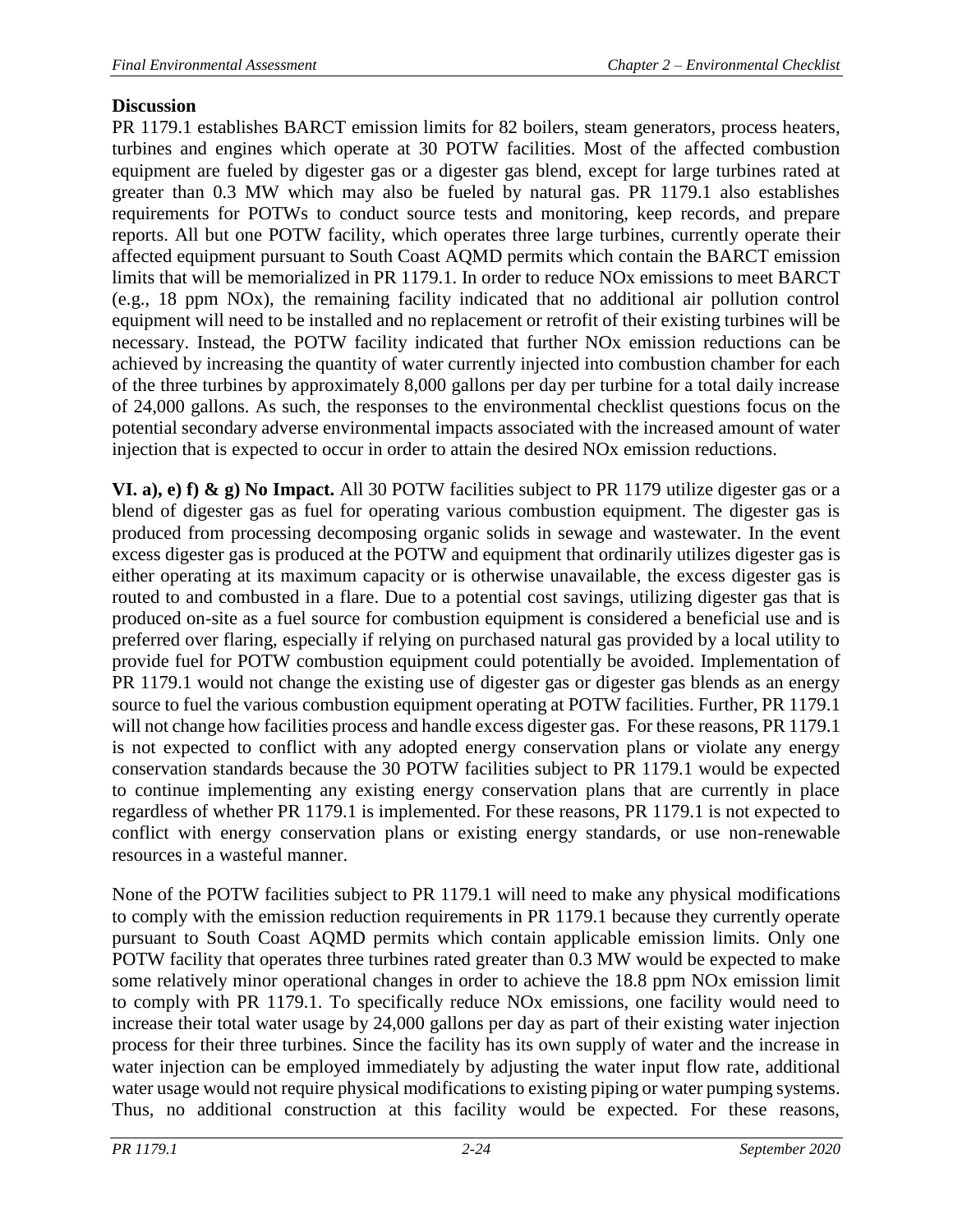implementation of PR 1179.1 would not require or result in the relocation or construction of new or expanded electric power, natural gas or telecommunication facilities, the construction or relocation of which could cause significant environmental effects.

**VI. b), c), & d) Less than Significant.** Of the 30 POTW facilities subject to PR 1179.1, none will need additional electricity or other forms of energy in order to implement the proposed project. Thus, PR 1179.1 will not be expected to create any significant effects on peak and base period demands for electricity and other forms of energy.

One POTW facility intends to increase the quantity of water injected into its three large turbines in order to meet the proposed NOx emission limit, and this will slightly reduce the energy output of the three turbines by 400 kilowatts (kW) per year. The average gross energy output from the existing turbines is 20.4 megawatts, but after injecting water, it'll reduce to 20.0 megawatts which would result in a 2% decrease in efficiency over the course of one year. Because the digester fuel combusted in the three large turbines is produced on-site and the turbines produce electricity which provide on-site power elsewhere within the facility, this minimal energy penalty would not trigger the need for a utility to provide additional electricity to the affected facility or require new or substantially altered power systems since any additional energy needed can be provided from existing supplies. Thus, implementation of PR 1179.1 would be expected to result in less than significant energy impacts.

Diesel-fueled source testing support trucks and gasoline-fueled source testing worker vehicles will travel to two facilities to conduct 10 source tests with a frequency pursuant to subdivision (e) in the proposed rule. The analysis assumes that on a peak day there will be two gasoline-fueled light duty work vehicles and two diesel-fueled medium duty support vehicles used to conduct source testing. The analysis assumes that each source testing trip will be 40 miles round trip. The analysis assumes an average fuel economy of 21 mpg for gasoline-fueled passenger vehicles and 10 mpg for diesel-fueled source testing trucks. The projected fuel demand during operation is presented in Table 2-4.

| Alliuai Tutai I Tujecteu Puel Osage ful Operation Activities                                   |                |                 |  |  |
|------------------------------------------------------------------------------------------------|----------------|-----------------|--|--|
|                                                                                                | <b>Diesel</b>  | <b>Gasoline</b> |  |  |
| <b>Projected Operational Energy Use</b><br>(gal/yr) <sup>a</sup>                               | 8              | 4               |  |  |
| <b>Year 2017 South Coast AQMD</b><br><b>Jurisdiction Estimated Fuel</b><br>Demand $(gal/yr)^b$ | 775,000,000    | 7,086,000,000   |  |  |
| <b>Total Increase Above Baseline</b>                                                           | 0.00000%       | 0.000000%       |  |  |
| <b>Significance Threshold</b>                                                                  | 1%             | 1%              |  |  |
| Significant?                                                                                   | N <sub>0</sub> | No              |  |  |

| Table 2-4                                                         |  |  |  |  |
|-------------------------------------------------------------------|--|--|--|--|
| <b>Annual Total Projected Fuel Usage for Operation Activities</b> |  |  |  |  |
|                                                                   |  |  |  |  |

Notes:

a) Estimated peak fuel usage from operational activities. Diesel usage estimates are based on source test trips. Gasoline usage estimates are derived from source test trips.

b) California Annual Retail Fuel Outlet Report Results (CEC-A15) Spreadsheets, 2017 California Energy Commission [\(http://www.energy.ca.gov/almanac/transportation\\_data/gasoline/piira\\_retail\\_survey.html\)](http://www.energy.ca.gov/almanac/transportation_data/gasoline/piira_retail_survey.html). [Accessed June 21, 2019.]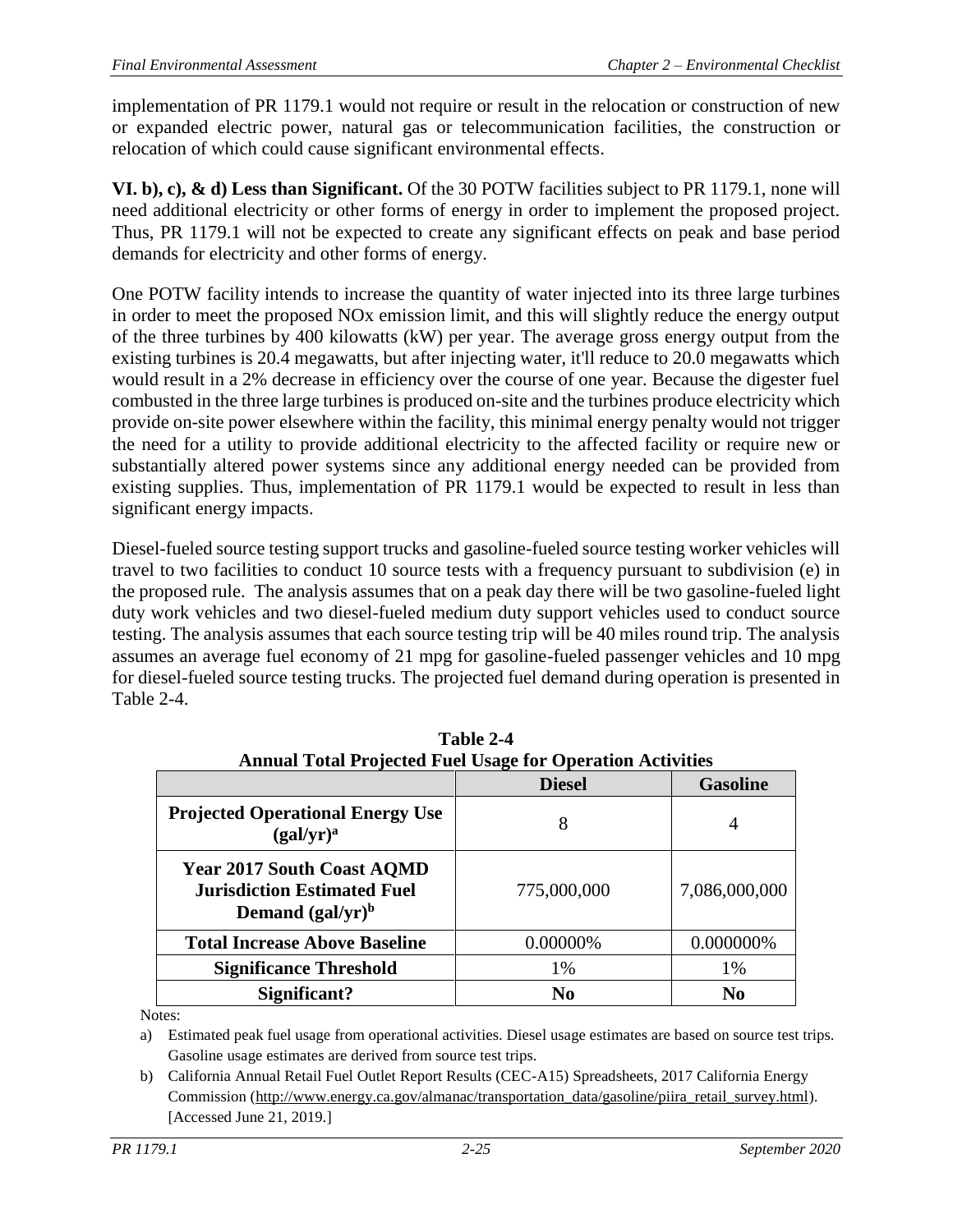Operational gasoline truck usage is only expected to consume about 4 gallons of gasoline, approximately 0.00000% of the annual gasoline supply. Diesel operated heavy duty truck usage could consume 8 gallons of diesel, which is only 0.00000% of the annual diesel supply. The projected increased use of gasoline and diesel fuels as a result of implementing PR 1179.1 are well below the South Coast AQMD significance threshold for fuel supply. Thus, no significant adverse impact on fuel supplies would be expected during operation.

Further, since minimal amounts of fuels such as natural gas, gasoline, and diesel would be needed to implement the operational changes that may occur as part of implementing PR 1179.1, no change to existing local or regional natural gas, gasoline, and diesel supplies and usage would be expected to occur and there would be no need for new or substantially altered natural gas utility systems.

### **Conclusion**

Based upon these considerations, significant adverse energy impacts are not expected from implementing PR 1179.1. Since no significant energy impacts were identified, no mitigation measures are necessary or required.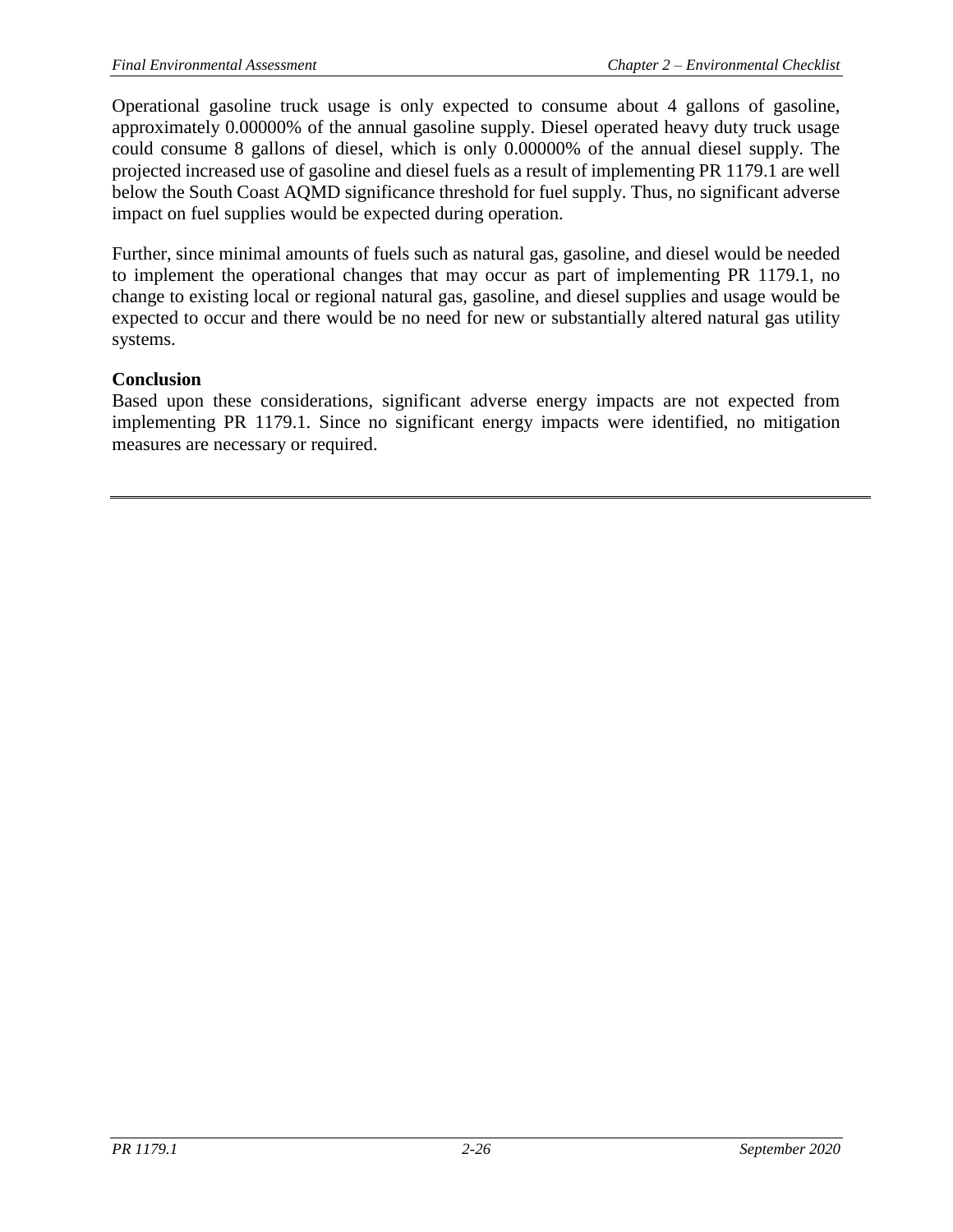|                 |                                                                                                                                                                                                                                                            | <b>Potentially</b><br><b>Significant</b><br><b>Impact</b> | <b>Less Than</b><br><b>Significant</b><br>With<br><b>Mitigation</b> | <b>Less Than</b><br><b>Significant</b><br><b>Impact</b> | N <sub>0</sub><br><b>Impact</b> |
|-----------------|------------------------------------------------------------------------------------------------------------------------------------------------------------------------------------------------------------------------------------------------------------|-----------------------------------------------------------|---------------------------------------------------------------------|---------------------------------------------------------|---------------------------------|
|                 | VII. GEOLOGY AND SOILS. Would the<br>project:                                                                                                                                                                                                              |                                                           |                                                                     |                                                         |                                 |
| a)              | Directly or indirectly cause potential<br>substantial adverse effects, including<br>the risk of loss, injury, or death<br>involving:                                                                                                                       |                                                           |                                                                     |                                                         |                                 |
|                 | Rupture of a known earthquake<br>fault, as delineated on the most<br>recent Alquist-Priolo Earthquake<br>Fault Zoning Map issued by the<br>State Geologist for the area or<br>other<br>substantial<br>based<br><sub>on</sub><br>evidence of a known fault? | □                                                         | □                                                                   | □                                                       | ☑                               |
|                 | Strong seismic ground shaking?<br>$\bullet$                                                                                                                                                                                                                | $\Box$                                                    | ப                                                                   | ΙI                                                      | ☑                               |
|                 | Seismic-related ground failure,<br>٠<br>including liquefaction?                                                                                                                                                                                            | П                                                         | П                                                                   | П                                                       | ☑                               |
|                 | Landslides?<br>٠                                                                                                                                                                                                                                           | H                                                         | ப                                                                   | ΙI                                                      | ☑                               |
| b)              | Result in substantial soil erosion or the<br>loss of topsoil?                                                                                                                                                                                              | П                                                         | П                                                                   | п                                                       | ☑                               |
| c)<br>collapse? | Be located on a geologic unit or soil<br>that is unstable or that would become<br>unstable as a result of the project, and<br>potentially result in on- or off-site landslide,<br>lateral spreading, subsidence, liquefaction or                           | □                                                         | □                                                                   | □                                                       | ☑                               |
| d)              | Be located on expansive soil, as<br>defined in Table 18-1-B of the<br>Uniform Building Code (1994),<br>creating substantial direct or indirect<br>risks to life or property?                                                                               | П                                                         | П                                                                   | П                                                       | ☑                               |
| e)              | Have soils incapable of adequately<br>supporting the use of septic tanks or<br>alternative wastewater disposal<br>systems where sewers are not<br>available for the disposal of<br>wastewater?                                                             | ΙI                                                        | $\mathsf{L}$                                                        | ΙI                                                      | ☑                               |
| f)              | Directly or indirectly destroy a unique<br>paleontological resource or site or<br>unique geological feature?                                                                                                                                               | ΙI                                                        | ΙI                                                                  |                                                         | M                               |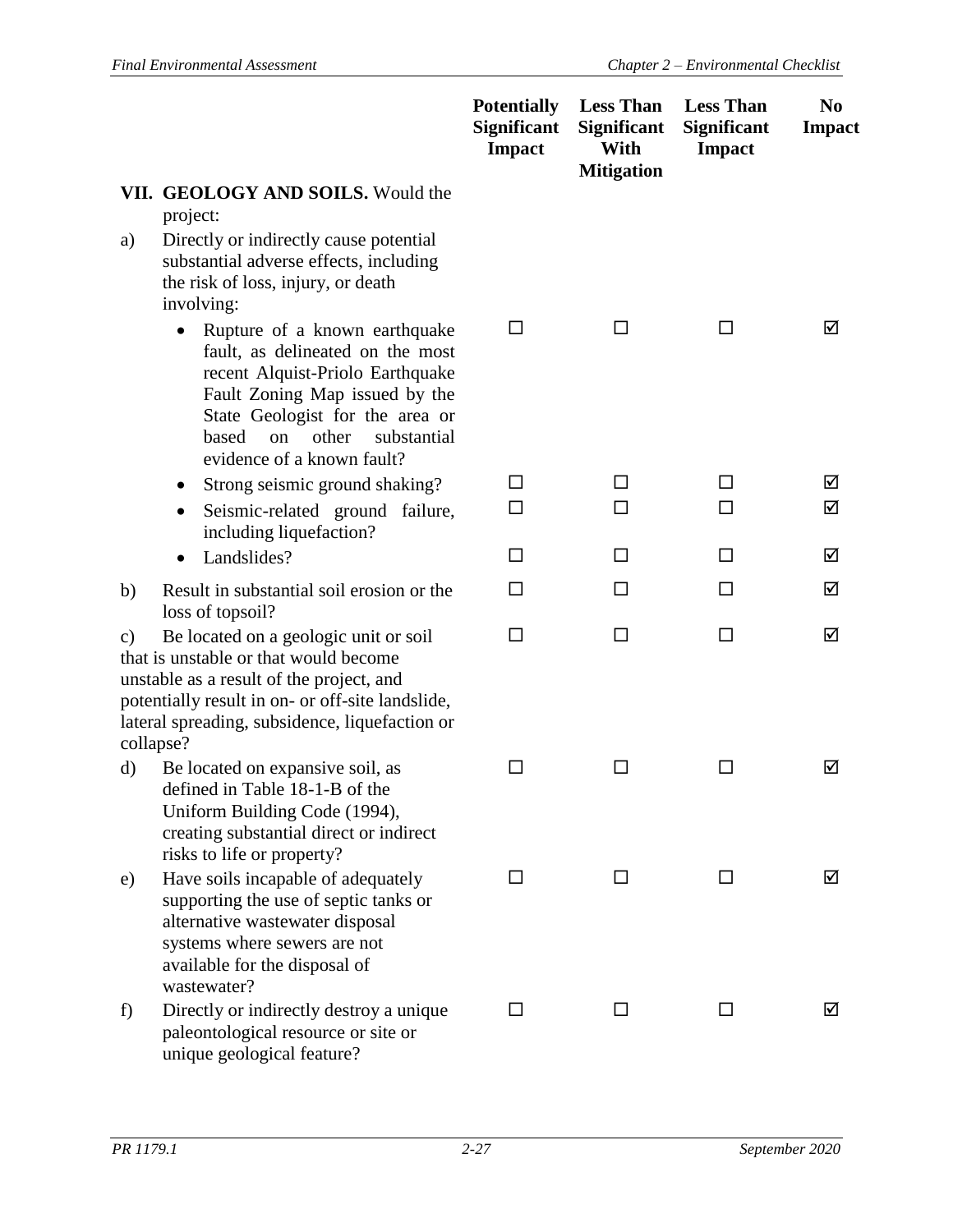Impacts on the geological environment will be considered significant if any of the following criteria apply:

- Topographic alterations would result in significant changes, disruptions, displacement, excavation, compaction or over covering of large amounts of soil.
- Unique geological resources (paleontological resources or unique outcrops) are present that could be disturbed by the construction of the proposed project.
- Exposure of people or structures to major geologic hazards such as earthquake surface rupture, ground shaking, liquefaction or landslides.
- Secondary seismic effects could occur which could damage facility structures, e.g., liquefaction.
- Other geological hazards exist which could adversely affect the facility, e.g., landslides, mudslides.
- Unique paleontological resources or sites or unique geologic features are present that could be directly or indirectly destroyed by the proposed project.

# **Discussion**

PR 1179.1 establishes BARCT emission limits for 82 boilers, steam generators, process heaters, turbines and engines which operate at 30 POTW facilities. Most of the affected combustion equipment are fueled by digester gas or a digester gas blend, except for large turbines rated at greater than 0.3 MW which may also be fueled by natural gas. PR 1179.1 also establishes requirements for POTWs to conduct source tests and monitoring, keep records, and prepare reports. All but one POTW facility, which operates three large turbines, currently operate their affected equipment pursuant to South Coast AQMD permits which contain the BARCT emission limits that will be memorialized in PR 1179.1. In order to reduce NOx emissions to meet BARCT (e.g., 18 ppm NOx), the remaining facility indicated that no additional air pollution control equipment will need to be installed and no replacement or retrofit of their existing turbines will be necessary. Instead, the POTW facility indicated that further NOx emission reductions can be achieved by increasing the quantity of water currently injected into combustion chamber for each of the three turbines by approximately 8,000 gallons per day per turbine for a total daily increase of 24,000 gallons. As such, the responses to the environmental checklist questions focus on the potential secondary adverse environmental impacts associated with the increased amount of water injection that is expected to occur in order to attain the desired NOx emission reductions.

**VII. a), b), c) and f) No Impact.** All 30 POTWs are existing facilities located industrial areas and none will need to make any physical modifications changes to comply with the emission reduction requirements in PR 1179.1 because they currently operate pursuant to South Coast AQMD permits which contain applicable emission limits. Only one POTW facility that operates three turbines rated greater than 0.3 MW would be expected to make some relatively minor operational changes in order to achieve the 18.8 ppm NOx emission limit to comply with PR 1179.1. To specifically reduce NOx emissions, one facility would need to increase their total water usage by 24,000 gallons per day as part of their existing water injection process for their three turbines. The additional water usage would not require physical modifications to existing piping or water pumping systems. Thus, no additional construction at the facility would be expected. Further, because the increased water injection activities will occur within equipment piping, all within the boundaries of the affected facility, and no other facilities will be expected to make any physical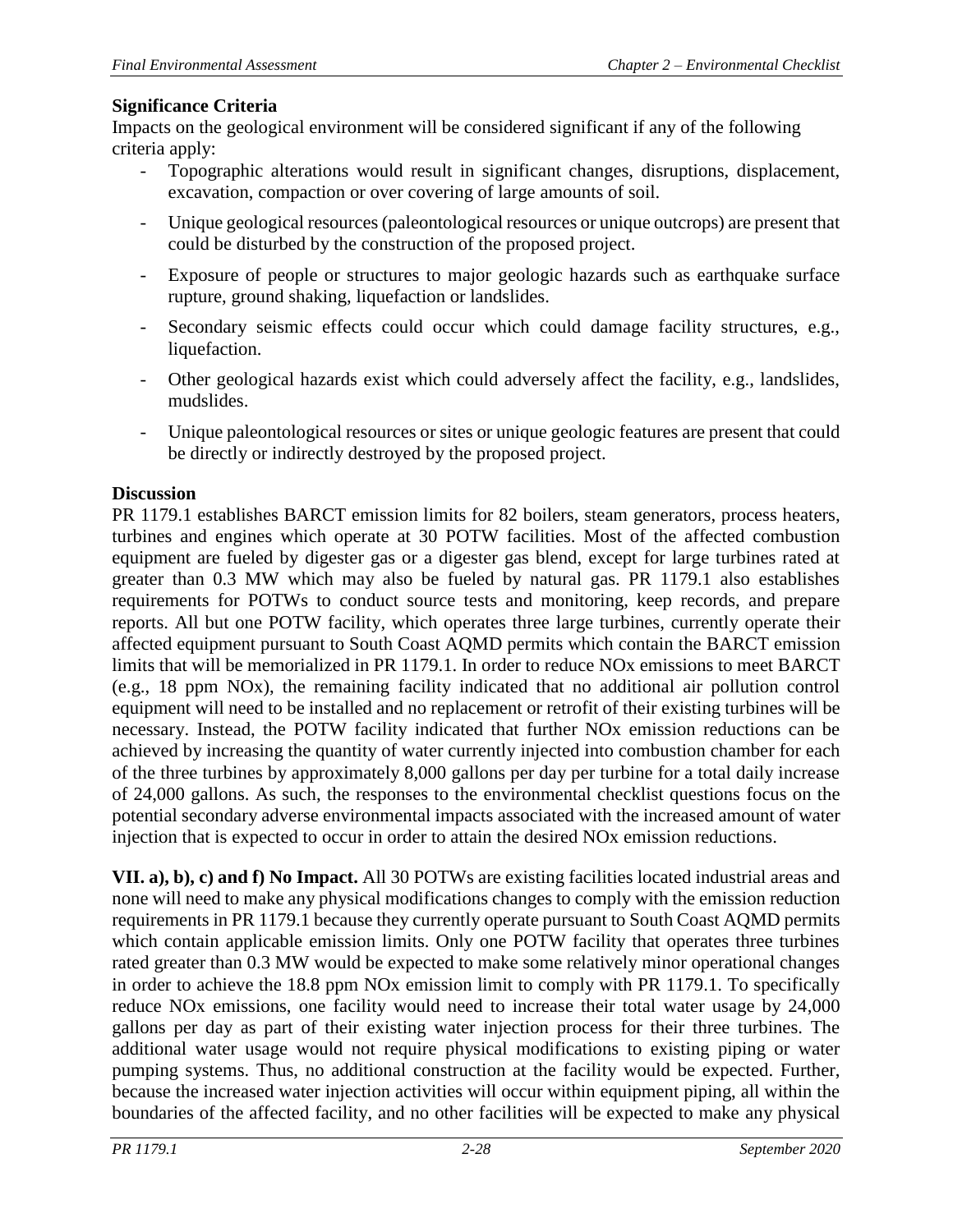modifications or operational changes in order to comply with PR 1179.1, implementation of the proposed project is not expected to disturb any soil or geological formations. Therefore, PR 1179.1 would not directly or indirectly cause potential adverse effects or result in the substantial erosion or loss of topsoil. Also, since implementation of PR 1179.1 will have no effect on the soil types present at the affected facilities, the existing soils will not be made further susceptible to expansion or liquefaction. Furthermore, PR 1179.1 will not create any new conditions that would cause subsidence landslides, or alter unique geologic features at any of the 30 POTW facilities. Thus, the proposed project would not be expected to increase or exacerbate any existing risks associated with soils at the affected facility locations. Implementation of PR 1179.1 would not involve relocating any facility onto a geologic unit or soil that is unstable or that would become unstable as a result of the project; therefore, it would not be expected to potentially result in on-or off-site landslide, lateral spreading, subsidence, liquefaction, or collapse. Finally, because PR 1179.1 is not expected to require soil to be disturbed, implementation of the proposed project is not expected to directly or indirectly destroy a unique paleontological resource or site or unique geological feature. No impacts are anticipated.

**VII. d) & e) No Impact.** The 30 facilities subject to PR 1179.1 are POTWs which treat sewage and wastewater and implementation of PR 1179.1 would not alter how these facilities conduct their existing operations. Further, PR 1179.1 does not contain any provision that would require the installation of septic tanks or other alternative wastewater disposal systems since all 30 facilities have existing sanitary systems that are connected to the local sewer systems. Therefore, no persons or property will be exposed to new impacts related to expansive soils or soils incapable of supporting water disposal. Thus, the implementation of PR 1179.1 will not adversely affect soils associated with a installing a new septic system or alternative wastewater disposal system or modifying an existing sewer.

# **Conclusion**

Based upon these considerations, significant adverse geology and soils impacts are not expected from the implementation of PR 1179.1. Since no significant geology and soils impacts were identified, no mitigation measures are necessary or required.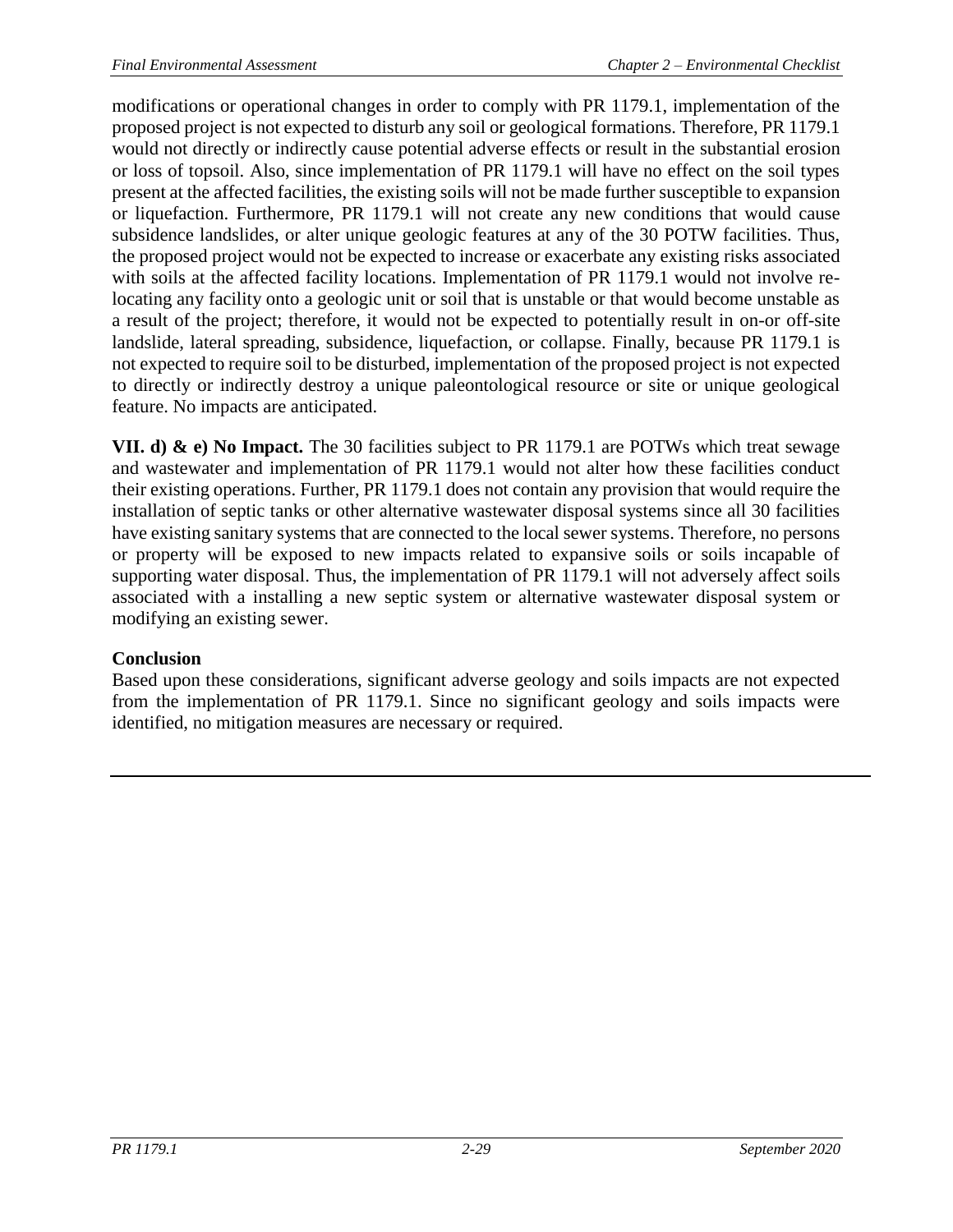|    |                                                                                                                                                                                                                                                                                 | <b>Potentially</b><br><b>Significant</b><br><b>Impact</b> | <b>Less Than</b><br><b>Significant</b><br>With<br><b>Mitigation</b> | <b>Less Than</b><br><b>Significant</b><br><b>Impact</b> | <b>No Impact</b> |
|----|---------------------------------------------------------------------------------------------------------------------------------------------------------------------------------------------------------------------------------------------------------------------------------|-----------------------------------------------------------|---------------------------------------------------------------------|---------------------------------------------------------|------------------|
|    | <b>VIII. HAZARDS AND HAZARDOUS</b><br><b>MATERIALS.</b> Would the project:                                                                                                                                                                                                      |                                                           |                                                                     |                                                         |                  |
| a) | Create a significant hazard to the<br>public or the environment through the<br>routine transport, use, or disposal of<br>hazardous materials?                                                                                                                                   | □                                                         | □                                                                   | ப                                                       | ☑                |
| b) | Create a significant hazard to the<br>public or the environment through<br>reasonably foreseeable upset and<br>accident conditions involving the<br>release of hazardous materials into the<br>environment?                                                                     | $\Box$                                                    | П                                                                   | П                                                       | ☑                |
| c) | Emit hazardous emissions, or handle<br>hazardous or acutely hazardous<br>materials, substances, or waste within<br>one-quarter mile of an existing or<br>proposed school?                                                                                                       | П                                                         | □                                                                   | □                                                       | ☑                |
| d) | Be located on a site which is included<br>on a list of hazardous materials sites<br>compiled pursuant to Government<br>Code §65962.5 and, as a result, would<br>create a significant hazard to the<br>public or the environment?                                                | П                                                         | П                                                                   | П                                                       | ☑                |
| e) | For a project located within an airport<br>land use plan or, where such a plan has<br>not been adopted, within two miles of<br>a public airport or public use airport,<br>would the project result in a safety<br>hazard for people residing or working<br>in the project area? | $\Box$                                                    | П                                                                   | ΙI                                                      | ☑                |
| f) | Impair implementation of or<br>physically interfere with an adopted<br>emergency response plan or<br>emergency evacuation plan?                                                                                                                                                 | □                                                         | □                                                                   | □                                                       | ☑                |
| g) | Significantly increased fire hazard in<br>areas with flammable materials?                                                                                                                                                                                                       | ΙI                                                        | П                                                                   | ☑                                                       |                  |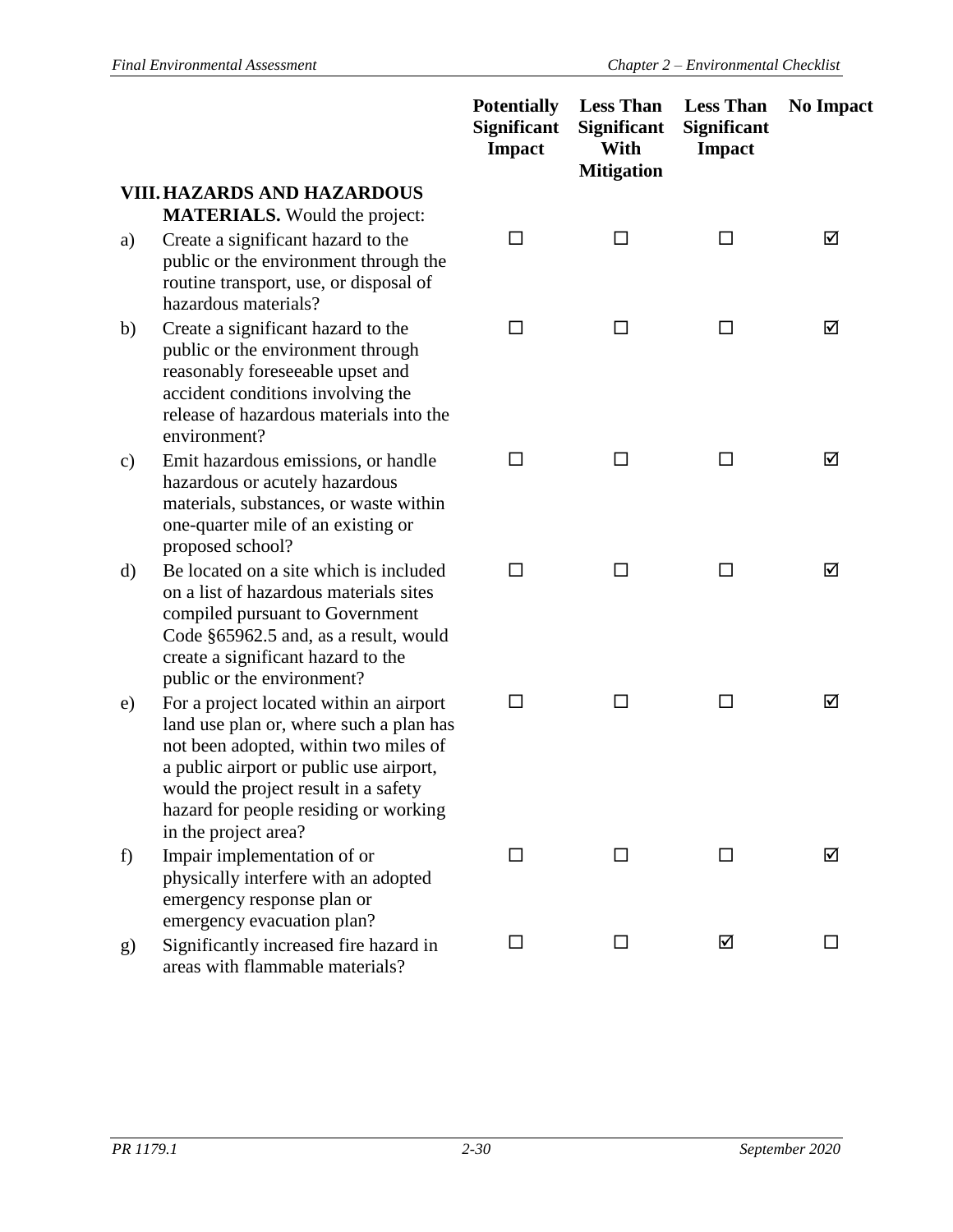Impacts associated with hazards will be considered significant if any of the following occur:

- Non-compliance with any applicable design code or regulation.
- Non-conformance to National Fire Protection Association standards.
- Non-conformance to regulations or generally accepted industry practices related to operating policy and procedures concerning the design, construction, security, leak detection, spill containment or fire protection.
- Exposure to hazardous chemicals in concentrations equal to or greater than the Emergency Response Planning Guideline (ERPG) 2 levels.

#### **Discussion**

PR 1179.1 establishes BARCT emission limits for 82 boilers, steam generators, process heaters, turbines and engines which operate at 30 POTW facilities. Most of the affected combustion equipment are fueled by digester gas or a digester gas blend, except for large turbines rated at greater than 0.3 MW which may also be fueled by natural gas. PR 1179.1 also establishes requirements for POTWs to conduct source tests and monitoring, keep records, and prepare reports. All but one POTW facility, which operates three large turbines, currently operate their affected equipment pursuant to South Coast AQMD permits which contain the BARCT emission limits that will be memorialized in PR 1179.1. In order to reduce NOx emissions to meet BARCT (e.g., 18 ppm NOx), the remaining facility indicated that no additional air pollution control equipment will need to be installed and no replacement or retrofit of their existing turbines will be necessary. Instead, the POTW facility indicated that further NOx emission reductions can be achieved by increasing the quantity of water currently injected into combustion chamber for each of the three turbines by approximately 8,000 gallons per day per turbine for a total daily increase of 24,000 gallons. As such, the responses to the environmental checklist questions focus on the potential secondary adverse environmental impacts associated with the increased amount of water injection that is expected to occur in order to attain the desired NOx emission reductions.

**VIII. a) & b) No Impact.** All 30 POTWs subject to PR 1179.1 are existing facilities located industrial areas and none will need to make any physical modifications to comply with the emission reduction requirements in PR 1179.1 because they currently operate pursuant to South Coast AQMD permits which contain applicable emission limits. Only one POTW facility that operates three turbines rated greater than 0.3 MW would be expected to make some relatively minor operational changes in order to achieve the 18.8 ppm NOx emission limit to comply with PR 1179.1. To specifically reduce NOx emissions, one facility would need to increase their total water usage by 24,000 gallons per day as part of their existing water injection process for their three turbines. The additional water usage would not require physical modifications to existing piping or water pumping systems and the water does not utilize any hazardous materials. Thus, no additional construction at the facility would be expected. Further, while the affected facilities may currently have existing activities that involve the routine transport, use, or disposal of hazardous materials, implementation of PR 1179.1 would not alter these existing activities or create a new significant hazard to the public or the environment through reasonably foreseeable upset and accident conditions involving the release of hazardous materials into the environment.

**VIII. c) No Impact.** As explained in Section VIII. a) and b), while the affected facilities may currently have existing activities that involve the routine transport, use, or disposal of hazardous materials, implementation of PR 1179.1 would not alter these existing activities or create a new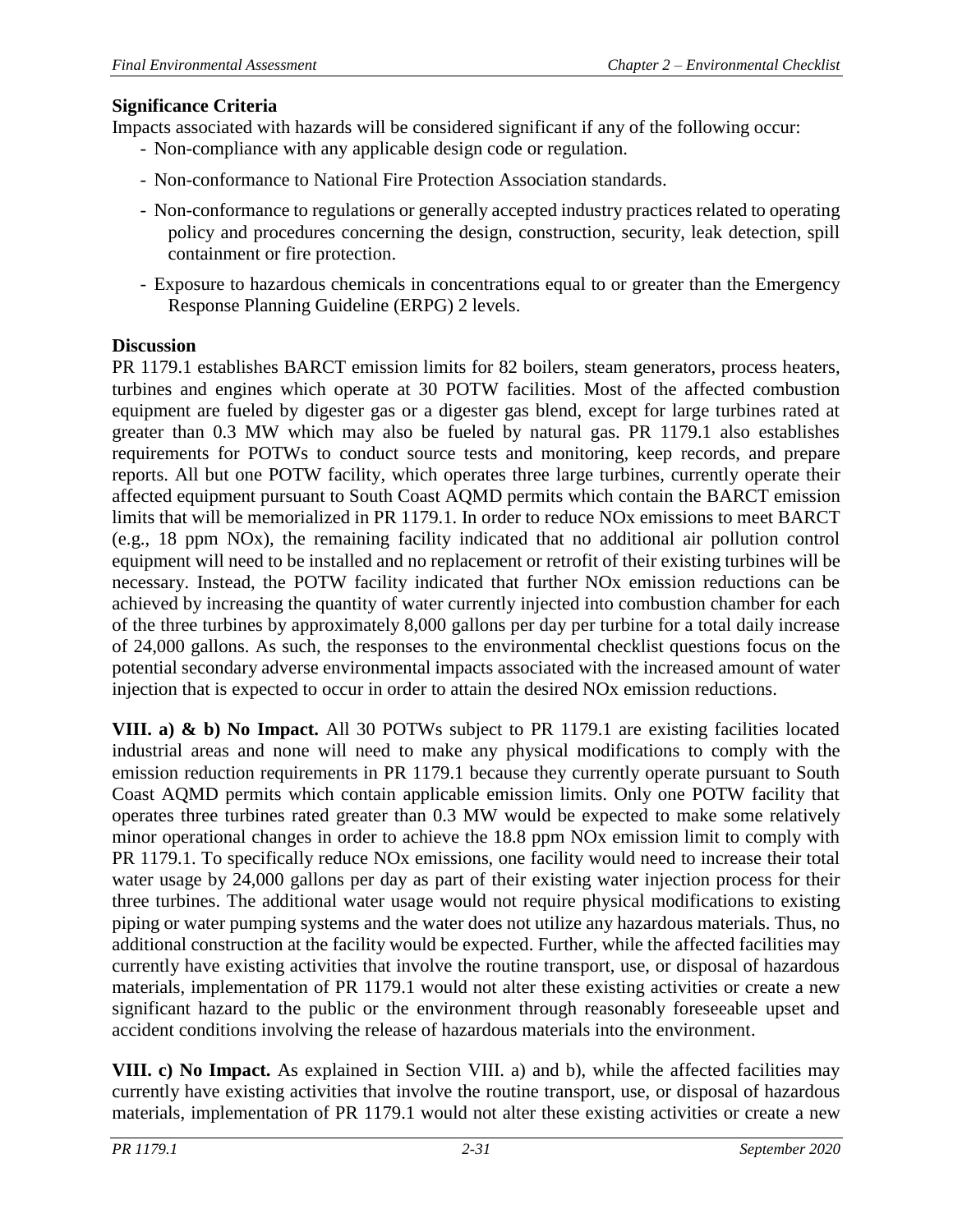significant hazard to the public or the environment through reasonably foreseeable upset and accident conditions involving the release of hazardous materials into the environment. Thus, even though some of the affected facilities may be located within one-quarter mile of an existing or newly proposed school, PR 1179.1 does not include new requirements that would cause any of the affected facilities to generate new hazardous emissions, or change how hazardous or acutely hazardous materials, substances, or waste is currently handled.

**VIII. d) No Impact.** Government Code Section 65962.5 refers to hazardous waste handling practices at facilities subject to the Resources Conservation and Recovery Act (RCRA). While two of the 30 facilities, presented in Appendix B are identified on lists of California Department of Toxics Substances Control hazardous waste facilities per Government Code Section 65962.5, PR 1179.1 contains no requirements that interfere with existing hazardous waste management programs since facilities handling hazardous waste would be expected to continue to manage any and all hazardous materials and hazardous waste, in accordance with applicable federal, state, and local rules and regulations. Therefore, compliance with PR 1179.1 would neither change any existing hazards to public or environment nor create any new significant hazards to the public or environment.

**VIII. e) No Impact.** Federal Aviation Administration regulation, 14 CFR Part 77 – Safe, Efficient Use and Preservation of the Navigable Airspace, provide information regarding the types of projects that may affect navigable airspace. Projects may adversely affect navigable airspace if they involve construction or alteration of structures greater than 200 feet above ground level within a specified distance from the nearest runway or objects within 20,000 feet of an airport or seaplane base with at least one runway more than 3,200 feet in length and the object would exceed a slope of 100:1 horizontally (100 feet horizontally for each one foot vertically from the nearest point of the runway). Even if any of the affected facilities are located within an airport land use plan or, within two miles of a public airport or public use airport, PR 1179.1 will not result in the alteration of any buildings or structures. Therefore, implementation of PR 1179.1 is not expected to increase or create any new safety hazards to peoples working or residing in the vicinity of public/private airports.

**VIII. f) No Impact.** Health and Safety Code Section 25506 specifically requires all businesses handling hazardous materials to submit a business emergency response plan to assist local administering agencies in the emergency release or threatened release of a hazardous material. Business emergency response plans generally require the following:

- Identification of individuals who are responsible for various actions, including reporting, assisting emergency response personnel and establishing an emergency response team;
- Procedures to notify the administering agency, the appropriate local emergency rescue personnel, and the California Office of Emergency Services;
- Procedures to mitigate a release or threatened release to minimize any potential harm or damage to persons, property or the environment;
- Procedures to notify the necessary persons who can respond to an emergency within the facility;
- Details of evacuation plans and procedures;
- Descriptions of the emergency equipment available in the facility;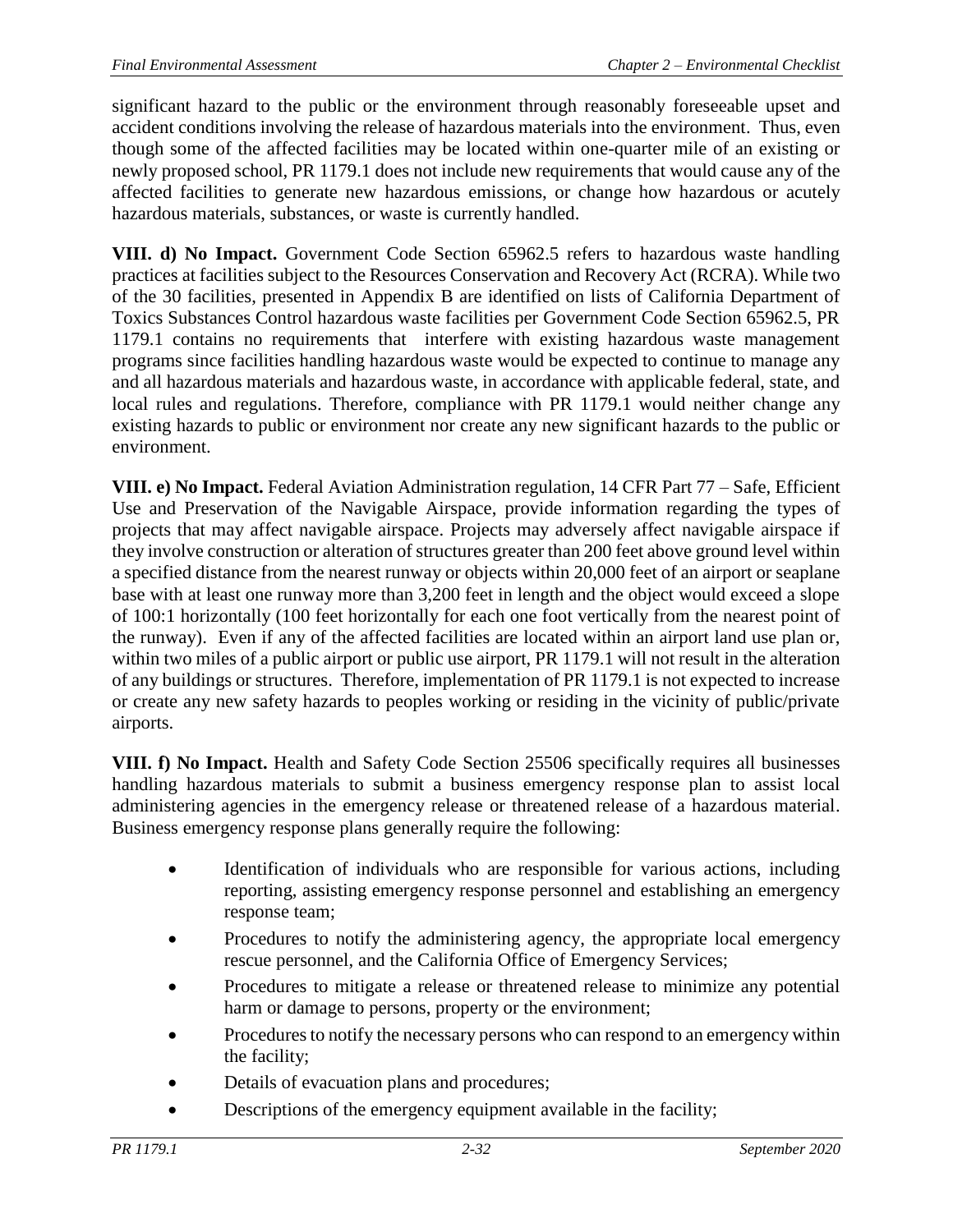- Identification of local emergency medical assistance; and,
	- Training (initial and refresher) programs for employees in:
		- 1. The safe handling of hazardous materials used by the business;
		- 2. Methods of working with the local public emergency response agencies;
		- 3. The use of emergency response resources under control of the handler;
		- 4. Other procedures and resources that will increase public safety and prevent or mitigate a release of hazardous materials.

In general, every county or city and all facilities using a minimum amount of hazardous materials are required to formulate detailed contingency plans to eliminate, or at least minimize, the possibility and effect of fires, explosion, or spills. In conjunction with the California Office of Emergency Services, local jurisdictions have enacted ordinances that set standards for area and business emergency response plans. These requirements include immediate notification, mitigation of an actual or threatened release of a hazardous material, and evacuation of the emergency area.

Emergency response plans are typically prepared in coordination with the local city or county emergency plans to ensure the safety of not only the public (surrounding local communities), but the facility employees as well. The proposed project would not impair the implementation of, or physically interfere with any adopted emergency response plans or emergency evacuation plans that may be in place at the existing facility because PR 1179.1 does not require the new or altered use of hazardous materials and would not involve any alterations to buildings or structures.

**VIII. g) Less Than Significant Impact.** The Uniform Fire Code and Uniform Building Code set standards intended to minimize risks from flammable or otherwise hazardous materials. Local jurisdictions are required to adopt the uniform codes or comparable regulations. Local fire agencies require permits for the use or storage of hazardous materials and permit modifications for proposed increases in their use. Permit conditions depend on the type and quantity of the hazardous materials at the facility. Permit conditions may include, but are not limited to, specifications for sprinkler systems, electrical systems, ventilation, and containment. The fire departments make annual business inspections to ensure compliance with permit conditions and other appropriate regulations. Further, businesses are required to report increases in the storage or use of flammable and otherwise hazardous materials to local fire departments. Local fire departments ensure that adequate permit conditions are in place to protect against the potential risk of upset. PR 1179.1 would not change the existing requirements and permit conditions for the proper handling of flammable materials at the affected facility. Further, PR 1179.1 does not contain any requirements that would prompt facility owners/operators to begin using new flammable materials. In addition, the National Fire Protection Association has special designations for deflagrations (e.g., explosion prevention) when using materials that may be explosive and PR 1179.1 would not alter how the affected facilities fire prevention plans.

# **Conclusion**

Based upon these considerations, significant adverse hazards and hazardous materials impacts are not expected from implementing PR 1179.1. Since no significant hazards and hazardous materials impacts were identified, no mitigation measures are necessary or required.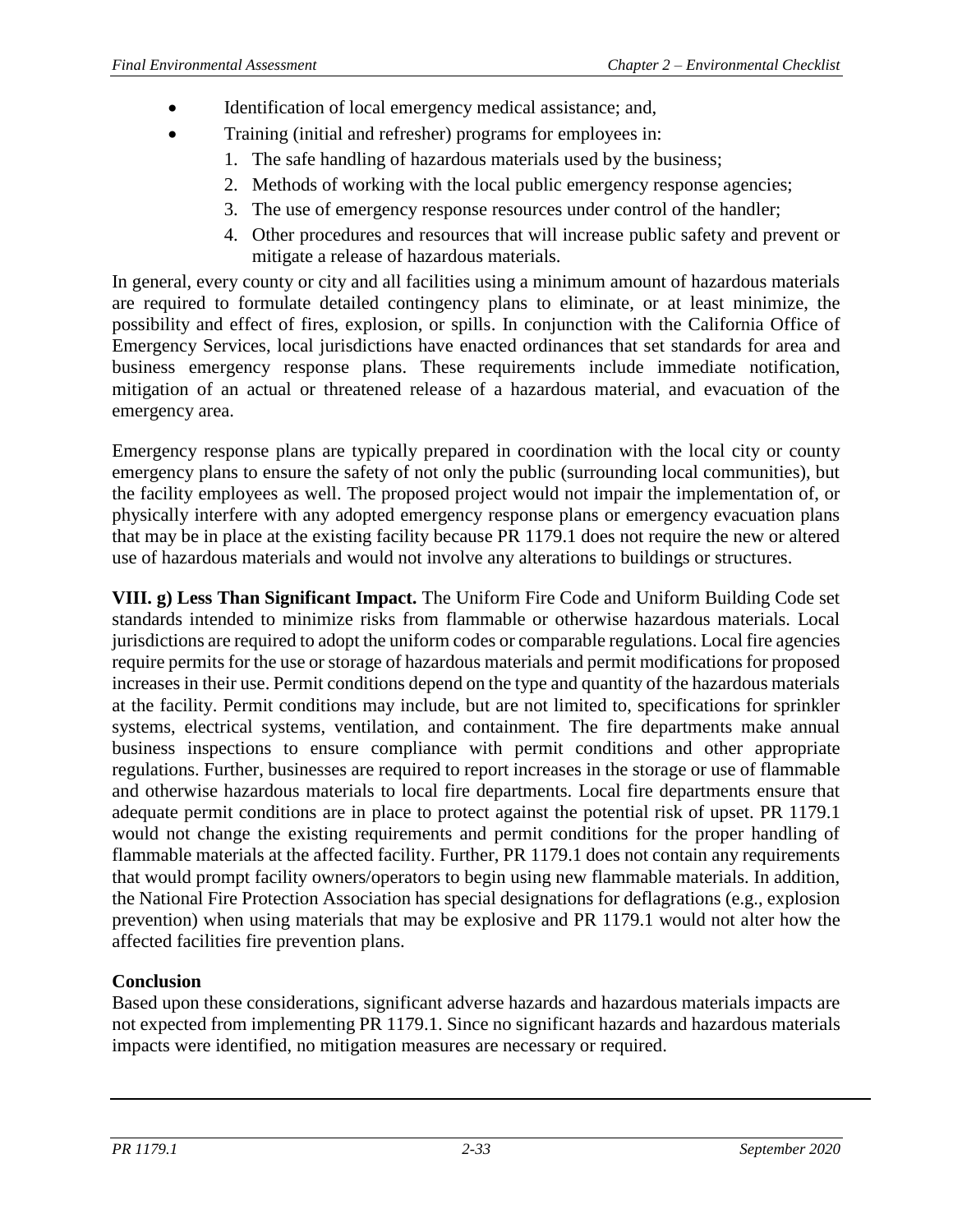|               |                                                                                                                                                                                                                                    | <b>Potentially</b><br><b>Significant</b><br><b>Impact</b> | <b>Significant</b><br>With<br><b>Mitigation</b> | <b>Less Than</b> Less Than<br><b>Significant</b><br><b>Impact</b> | <b>No Impact</b> |
|---------------|------------------------------------------------------------------------------------------------------------------------------------------------------------------------------------------------------------------------------------|-----------------------------------------------------------|-------------------------------------------------|-------------------------------------------------------------------|------------------|
| IX.           | <b>HYDROLOGY AND WATER</b>                                                                                                                                                                                                         |                                                           |                                                 |                                                                   |                  |
|               | <b>QUALITY.</b> Would the project:                                                                                                                                                                                                 |                                                           |                                                 |                                                                   |                  |
| a)            | Violate any water quality standards,<br>discharge requirements,<br>waste<br><b>or</b><br>otherwise substantially degrade surface<br>or ground water quality?                                                                       | □                                                         | □                                               | П                                                                 | ☑                |
| b)            | Substantially decrease<br>groundwater<br>supplies or interfere substantially with<br>groundwater recharge such that the<br>impede<br>sustainable<br>project<br>may<br>groundwater management of the basin?                         | □                                                         |                                                 |                                                                   | ☑                |
| $\mathbf{c})$ | Substantially alter the existing<br>drainage pattern of the site or area,<br>including through the alteration of the<br>course of a stream or river or through<br>the addition of impervious surfaces, in<br>a manner which would: |                                                           |                                                 |                                                                   |                  |
|               | Result in substantial erosion or<br>$\bullet$<br>siltation on- or off-site?                                                                                                                                                        | П                                                         | □                                               | П                                                                 | ☑                |
|               | Substantially increase the rate or<br>٠<br>amount of surface runoff in a<br>manner which would result in<br>flooding on- or off-site?                                                                                              | □                                                         | П                                               | П                                                                 | ☑                |
|               | Create or contribute runoff water<br>$\bullet$<br>which would exceed the capacity of<br>existing or planned storm water<br>drainage systems or provide<br>substantial additional sources of<br>polluted runoff?                    | $\Box$                                                    | □                                               | П                                                                 | ☑                |
|               | Impede or redirect flood flows?                                                                                                                                                                                                    | ΙI                                                        | ΙI                                              | П                                                                 | ☑                |
| d)            | In flood hazard, tsunami, or seiche<br>zones, risk release of pollutants due to<br>project inundation?                                                                                                                             | ΙI                                                        |                                                 | ΙI                                                                | ☑                |
| e)            | Conflict<br>with<br>obstruct<br><b>or</b><br>implementation of a water quality<br>control plan or sustainable groundwater                                                                                                          | □                                                         | ΙI                                              | ΙI                                                                | ☑                |

management plan?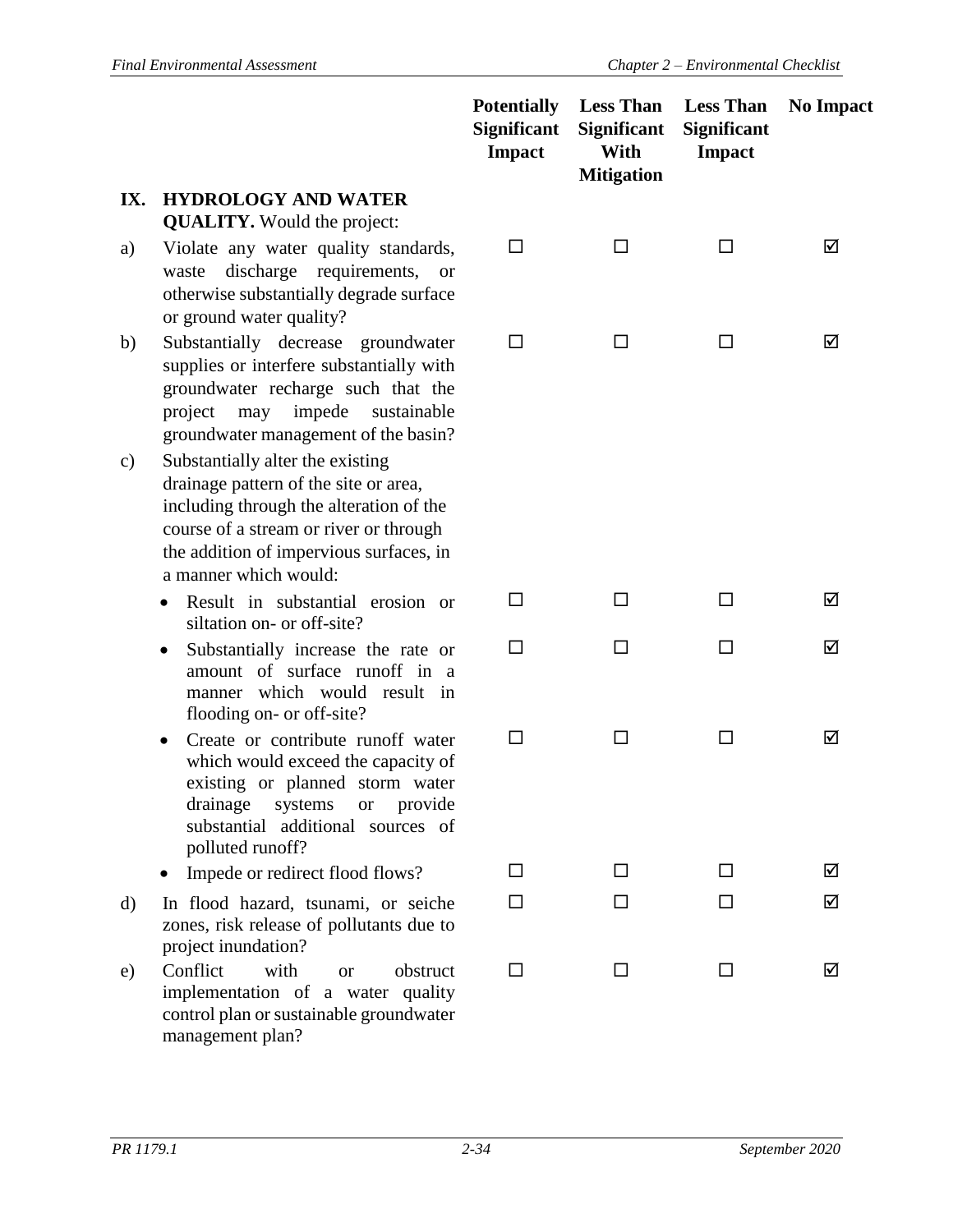|    |                                                                                                                                                                                                                                                                                            | <b>Potentially</b><br><b>Significant</b><br><b>Impact</b> | <b>Less Than</b><br><b>Significant</b><br>With<br><b>Mitigation</b> | <b>Less Than</b><br><b>Significant</b><br><b>Impact</b> | <b>No Impact</b> |
|----|--------------------------------------------------------------------------------------------------------------------------------------------------------------------------------------------------------------------------------------------------------------------------------------------|-----------------------------------------------------------|---------------------------------------------------------------------|---------------------------------------------------------|------------------|
| f  | Require or result in the relocation or<br>construction of new or expanded<br>water, wastewater treatment or storm<br>water drainage, facilities or new storm<br>water drainage facilities, the<br>construction or relocation of which<br>could cause significant environmental<br>effects? | П                                                         | П                                                                   | П                                                       | ☑                |
| g) | Have sufficient water supplies<br>available to serve the project and<br>reasonably foreseeable future<br>development during normal, dry and<br>multiple dry years?                                                                                                                         | П                                                         | П                                                                   | ☑                                                       |                  |
| h) | Result in a determination by the<br>wastewater treatment provider which<br>serves or may serve the project that it<br>has adequate capacity to serve the<br>project's projected demand in addition<br>to the provider's existing<br>commitments?                                           | П                                                         | П                                                                   | ΙI                                                      | ☑                |

Potential impacts on water resources will be considered significant if any of the following criteria apply:

#### Water Demand:

- The existing water supply does not have the capacity to meet the increased demands of the project, or the project would use more than 262,820 gallons per day of potable water.
- The project increases demand for total water by more than five million gallons per day.

#### Water Quality:

- The project will cause degradation or depletion of ground water resources substantially affecting current or future uses.
- The project will cause the degradation of surface water substantially affecting current or future uses.
- The project will result in a violation of National Pollutant Discharge Elimination System (NPDES) permit requirements.
- The capacities of existing or proposed wastewater treatment facilities and the sanitary sewer system are not sufficient to meet the needs of the project.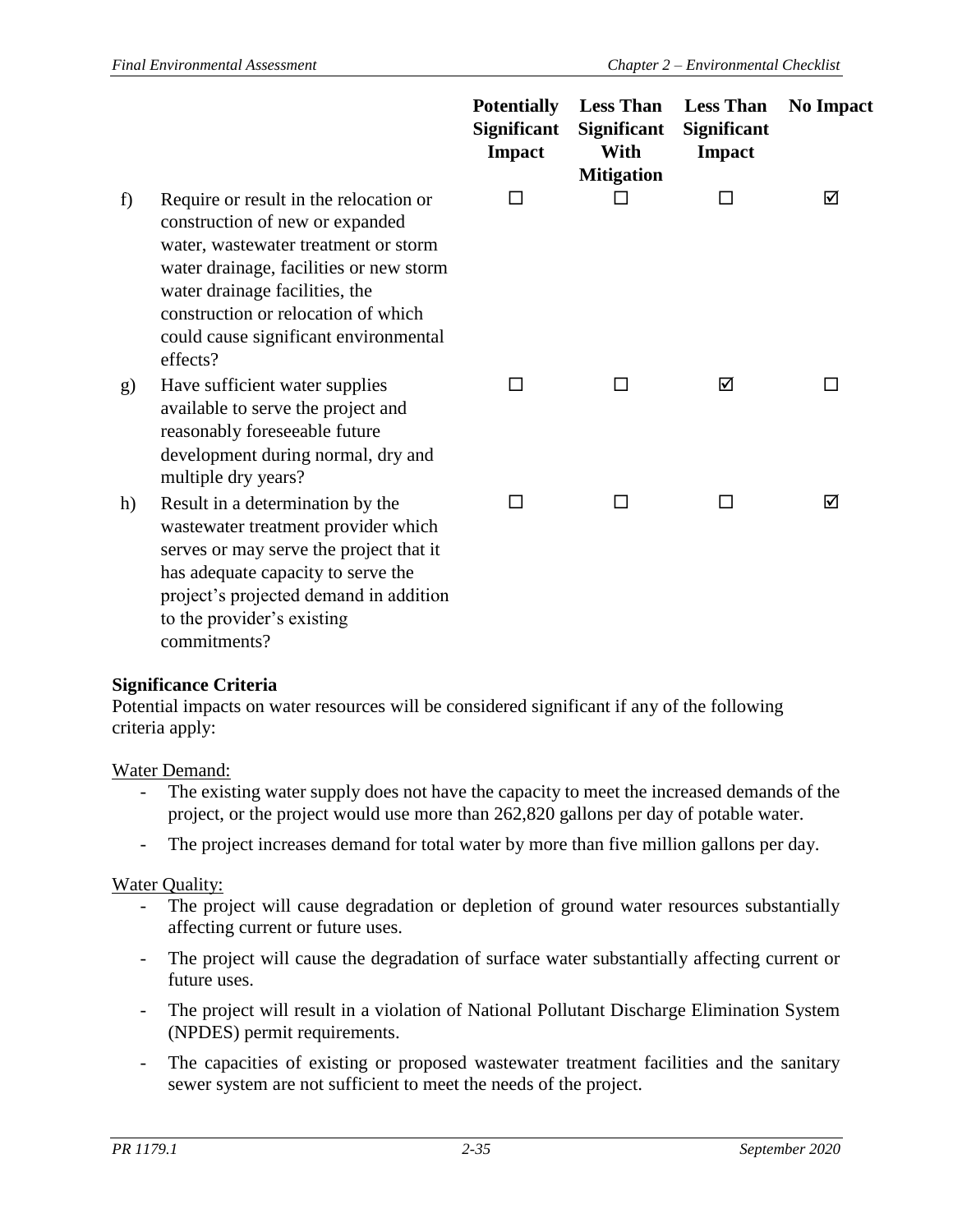- The project results in substantial increases in the area of impervious surfaces, such that interference with groundwater recharge efforts occurs.
- The project results in alterations to the course or flow of floodwaters.

# **Discussion**

PR 1179.1 establishes BARCT emission limits for 82 boilers, steam generators, process heaters, turbines and engines which operate at 30 POTW facilities. Most of the affected combustion equipment are fueled by digester gas or a digester gas blend, except for large turbines rated at greater than 0.3 MW which may also be fueled by natural gas. PR 1179.1 also establishes requirements for POTWs to conduct source tests and monitoring, keep records, and prepare reports. All but one POTW facility, which operates three large turbines, currently operate their affected equipment pursuant to South Coast AQMD permits which contain the BARCT emission limits that will be memorialized in PR 1179.1. In order to reduce NOx emissions to meet BARCT (e.g., 18 ppm NOx), the remaining facility indicated that no additional air pollution control equipment will need to be installed and no replacement or retrofit of their existing turbines will be necessary. Instead, the POTW facility indicated that further NOx emission reductions can be achieved by increasing the quantity of water currently injected into combustion chamber for each of the three turbines by approximately 8,000 gallons per day per turbine for a total daily increase of 24,000 gallons. As such, the responses to the environmental checklist questions focus on the potential secondary adverse environmental impacts associated with the increased amount of water injection that is expected to occur in order to attain the desired NOx emission reductions.

**IX. a), b), e), f), & h) No Impact.** Of the 30 facilities that will be subject to PR 1179.1, only one facility that operates three large turbines which utilize water injection as a NOx emission control method will need to use additional water in order to achieve the 18.8 ppm NOx emission limit. The type of water that is used for water injection in the turbines is demineralized deionized water. Since the POTW is by design, a wastewater treatment facility, the facility has sufficient supplies of water that it is capable of treating and deionizing to remove contaminants prior to injecting it into the turbines to prevent build-up of calcium and other minerals. The facility estimated that an additional 8,000 gallons of demineralized deionized water per day per turbine for a total of 24,000 gallons per day would be needed to supplement their existing water injection activities.

Since the turbines currently employ water injection for NOx emission control purposes, increasing the amount of water injected into the turbines is a matter of adjusting the flow rate and is expected to occur as part of normal day-to-day operations of the turbines. The facility has provided the following additional information regarding the anticipated increase in water injected into the turbines:

- The facility has its own supply of water and the increase in water injection can be employed immediately by adjusting the water input flow rate;
- No groundwater is used by this facility for the purposes of water injection into turbines because groundwater contains sand and other particles or debris which is not suitable; and
- Due to the high temperature in the combustion chamber, all of the injected water is vaporized such that there is no wastewater stream.

Since no wastewater stream is generated from the water injection process, the proposed project would not be expected to: 1) violate any water quality standards, waste discharge requirements of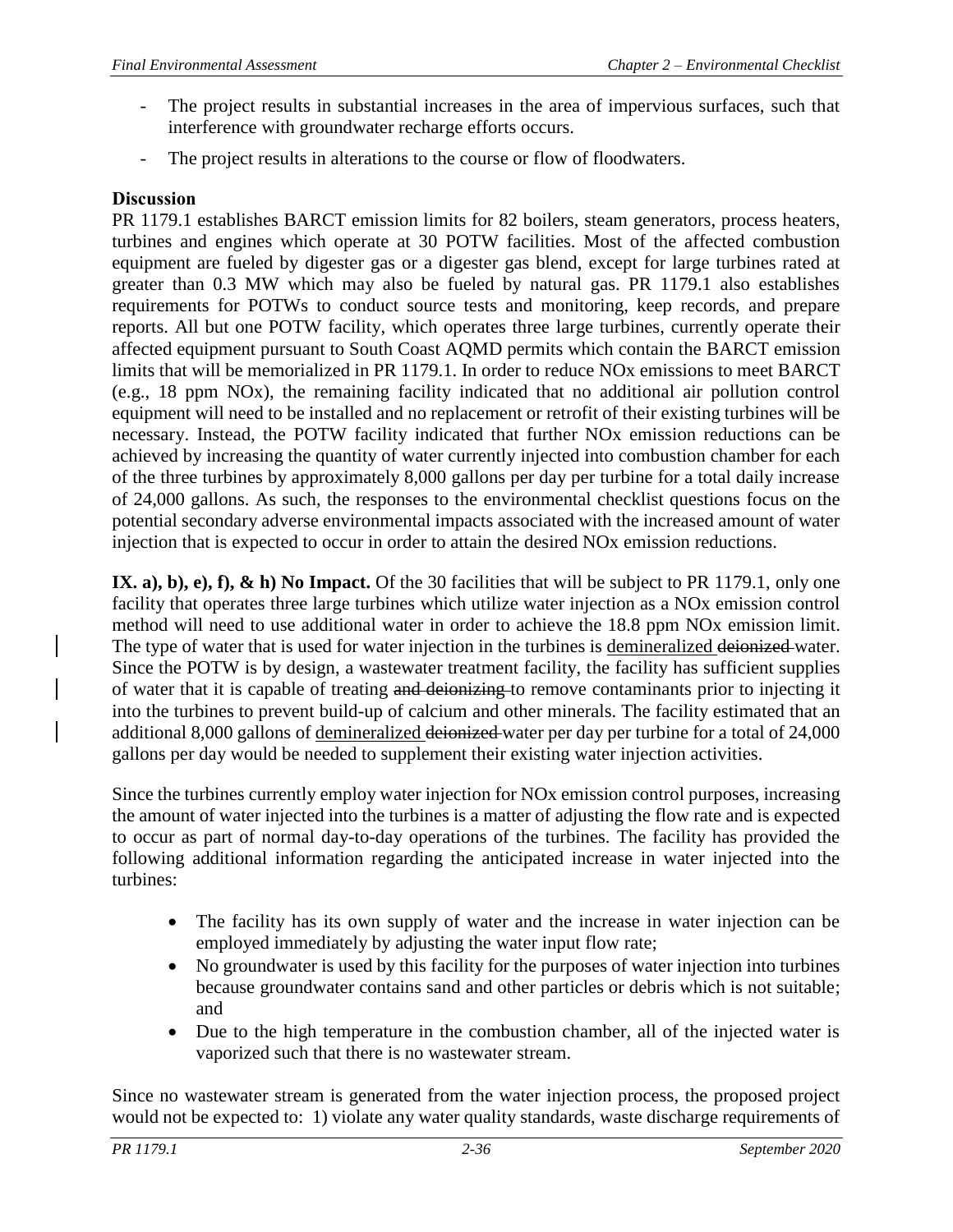the applicable Regional Water Quality Control Board, or otherwise substantially degrade surface or ground water quality; 2) require or result in the relocation or construction of new or expanded water, wastewater treatment or storm water drainage, facilities or new storm water drainage facilities; and 3) give any cause for the POTW, which is the wastewater treatment provider, to question or evaluate whether adequate wastewater capacity exists post-project.

Further, since no groundwater will be utilized to satisfy the increased demand of water for injection purposes, PR 1179.1 will not: 1) substantially decrease groundwater supplies or interfere substantially with groundwater recharge or impede sustainable groundwater management of the basin; and 2) conflict with or obstruct implementation of a water quality control plan or sustainable groundwater management plan.

**IX. g) Less than Significant Impact.** Of the 30 facilities that will be subject to PR 1179.1, only one facility that operates three large turbines which utilize water injection as a NOx emission control method will need to use additional water in order to achieve the 18.8 ppm NOx emission limit. The type of water that is used for water injection in the turbines is demineralized deionized water. Since the POTW is by design, a wastewater treatment facility, the facility has sufficient supplies of water that it is capable of treating and deionizing to remove contaminants prior to injecting it into the turbines to prevent build-up of calcium and other minerals. The facility estimated that an additional 8,000 gallons of demineralized deionized water per day per turbine for a total of 24,000 gallons per day would be needed to supplement their existing water injection activities. Since an increased use of 24,000 gallons of water per day is less than the significance threshold of 262,820 gallons per day for potable water and 5,000,000 gallons per day of total water, the proposed project will result in less than significant water demand impacts. The water demand is relatively minor when compared to the significance thresholds for water usage, and is expected to be well within the facility's existing supporting infrastructure to process, treat, and supply large quantities of water. Similarly, because the POTW has existing water supplies which are sufficient to support the implementation of additional water injection for NOx emission control purposes, the availability of sufficient water supplies to serve the project and reasonably foreseeable future development during normal, dry and multiple dry years is not expected to be significantly impacted by PR 1179.1. Further, PR 1179.1 is a rule aimed to reduce emissions from combustion equipment located at existing wastewater treatment facilities and the affected facility has the adequate capacity to serve the proposed project's demand in addition to the provider's existing commitments.

**IX. c) No Impact**. Implementation of PR 1179.1 would not be expected to substantially alter the existing drainage patterns of any POTW facility or areas beyond what currently exists at each site. Because all of the POTW facilities are sited in urban industrial areas, PR 1179.1 will not cause any changes where streams or rivers would flow through any of the POTW facilities. Thus, PR 1179.1 would not cause an alteration to the course or flow of a stream or river. In addition, PR 1179.1 would not create new or contribute to existing runoff water which would exceed the capacity of existing or planned storm water drainage systems or provide substantial additional sources of polluted runoff, because PR 1179.1 does not contain any requirements that would change existing drainage patterns or the procedures for how surface runoff is handled.

*PR 1179.1 2-37 September 2020* **IX. d) No Impact.** As previously explained in Section IV – Biological Resources, PR 1179.1 would not require new development to occur. The implementation of PR 1179.1 would not require construction, therefore, PR 1179.1 would not be expected to expose people or structures to a significant risk of loss, injury, or death involving flooding as a result of the failure of a levee or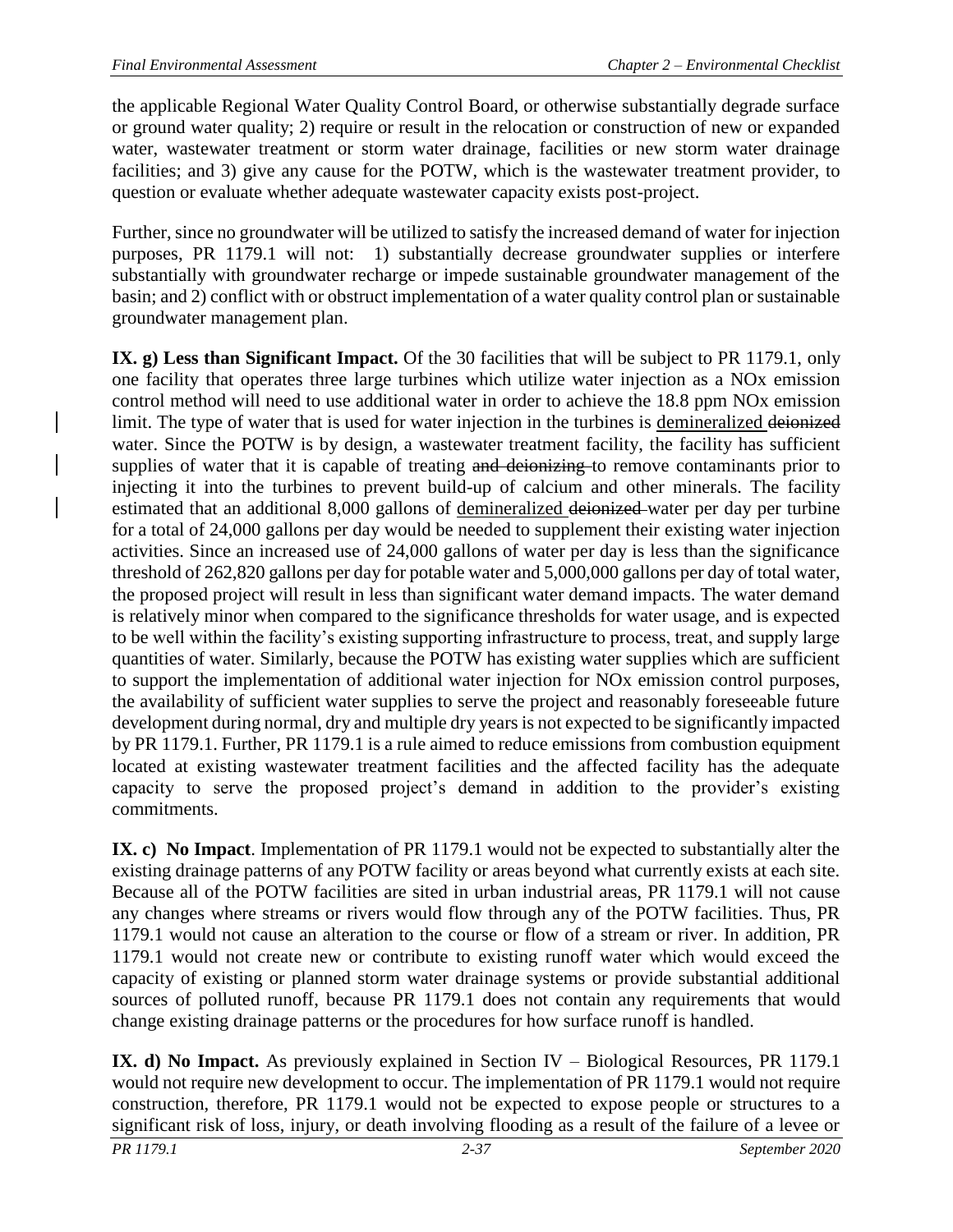dam, or inundation by seiche, tsunami, or mudflow because any flood event of this nature would be part of the existing setting or topography that is present for reasons unrelated to PR 1179.1. Similarly, there is no risk of release of pollutants due to inundation as a result of PR 1179.1.

### **Conclusion**

Based upon these considerations, significant adverse hydrology and water quality impacts are not expected from implementing PR 1179.1. Since no significant hydrology and water quality impacts were identified, no mitigation measures are necessary or required.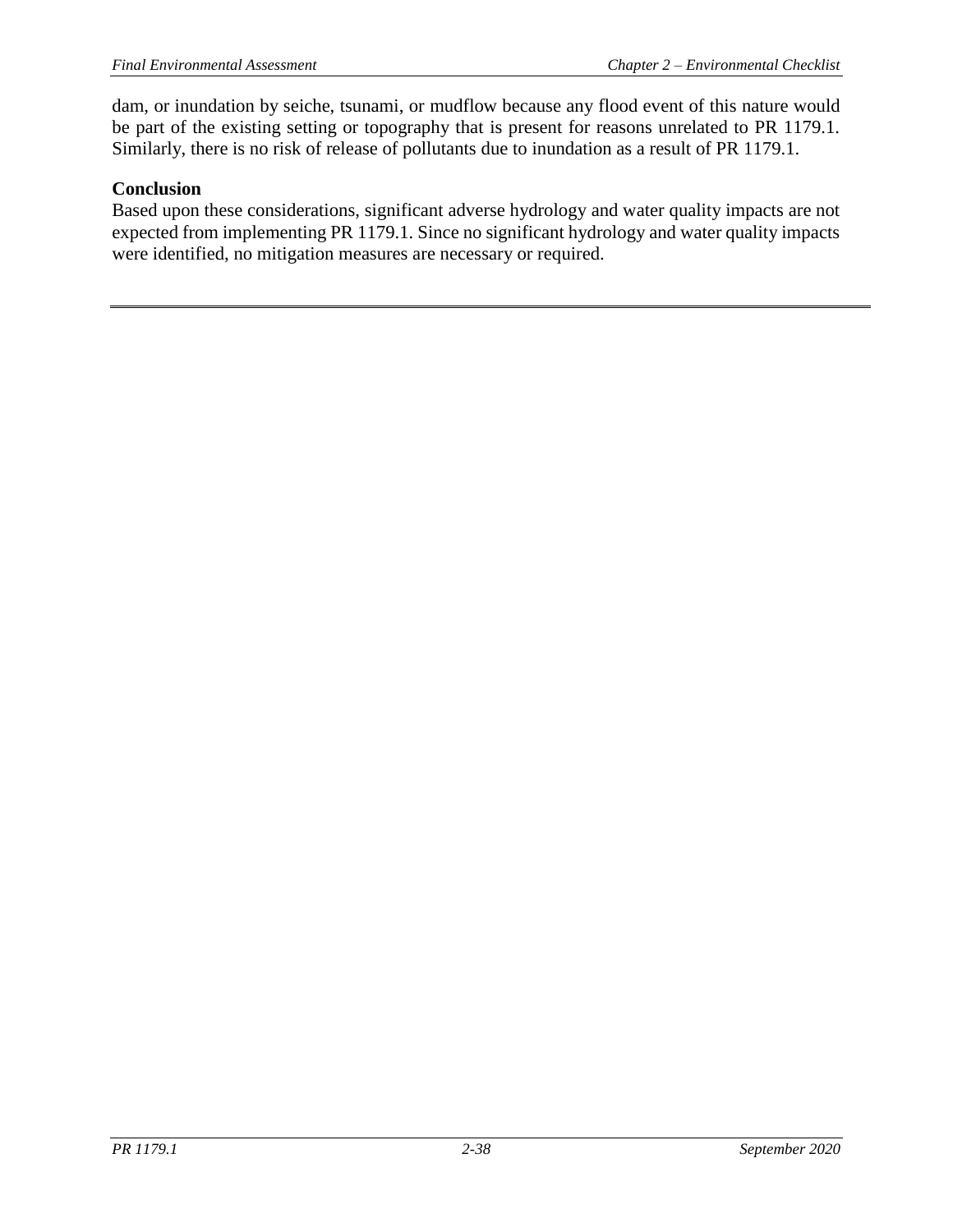|            |                                                                                                                                                                                                                                                                                                                              | <b>Potentially</b><br><b>Significant</b><br><b>Impact</b> | <b>Less Than</b><br><b>Significant</b><br>With<br><b>Mitigation</b> | <b>Less Than</b><br><b>Significant</b><br><b>Impact</b> | $\bf No$<br><b>Impact</b> |
|------------|------------------------------------------------------------------------------------------------------------------------------------------------------------------------------------------------------------------------------------------------------------------------------------------------------------------------------|-----------------------------------------------------------|---------------------------------------------------------------------|---------------------------------------------------------|---------------------------|
| <b>X</b> . | <b>LAND USE AND PLANNING.</b><br>Would the project:                                                                                                                                                                                                                                                                          |                                                           |                                                                     |                                                         |                           |
| a)         | Physically divide an established<br>community?                                                                                                                                                                                                                                                                               |                                                           | $\mathbf{I}$                                                        |                                                         | ☑                         |
| b)         | Conflict with any applicable land use<br>plan, policy, or regulation of an<br>agency with jurisdiction over the<br>project (including, but not limited to<br>the general plan, specific plan, local<br>coastal program or zoning ordinance)<br>adopted for the purpose of avoiding or<br>mitigating an environmental effect? | $\mathsf{L}$                                              |                                                                     |                                                         | ☑                         |

Land use and planning impacts will be considered significant if the project conflicts with the land use and zoning designations established by local jurisdictions.

### **Discussion**

PR 1179.1 establishes BARCT emission limits for 82 boilers, steam generators, process heaters, turbines and engines which operate at 30 POTW facilities. Most of the affected combustion equipment are fueled by digester gas or a digester gas blend, except for large turbines rated at greater than 0.3 MW which may also be fueled by natural gas. PR 1179.1 also establishes requirements for POTWs to conduct source tests and monitoring, keep records, and prepare reports. All but one POTW facility, which operates three large turbines, currently operate their affected equipment pursuant to South Coast AQMD permits which contain the BARCT emission limits that will be memorialized in PR 1179.1. In order to reduce NOx emissions to meet BARCT (e.g., 18 ppm NOx), the remaining facility indicated that no additional air pollution control equipment will need to be installed and no replacement or retrofit of their existing turbines will be necessary. Instead, the POTW facility indicated that further NOx emission reductions can be achieved by increasing the quantity of water currently injected into combustion chamber for each of the three turbines by approximately 8,000 gallons per day per turbine for a total daily increase of 24,000 gallons. As such, the responses to the environmental checklist questions focus on the potential secondary adverse environmental impacts associated with the increased amount of water injection that is expected to occur in order to attain the desired NOx emission reductions.

**X. a) & b) No Impact.** PR 1179.1 does not require the construction of new buildings or the alteration of existing buildings. For this reason, implementation of PR 1179.1 is not expected to physically divide an established community. Therefore, no impacts are anticipated.

Further, land use and other planning considerations are determined by local governments and PR 1179.1 does not alter any land use or planning requirements. PR 1179.1 would regulate emissions from combustion equipment operating at existing POTW facilities without requiring any alterations to existing buildings or structures. Thus, implementation of PR 1179.1 would not be expected to affect or conflict with any applicable land use plan, policy, or regulation of an agency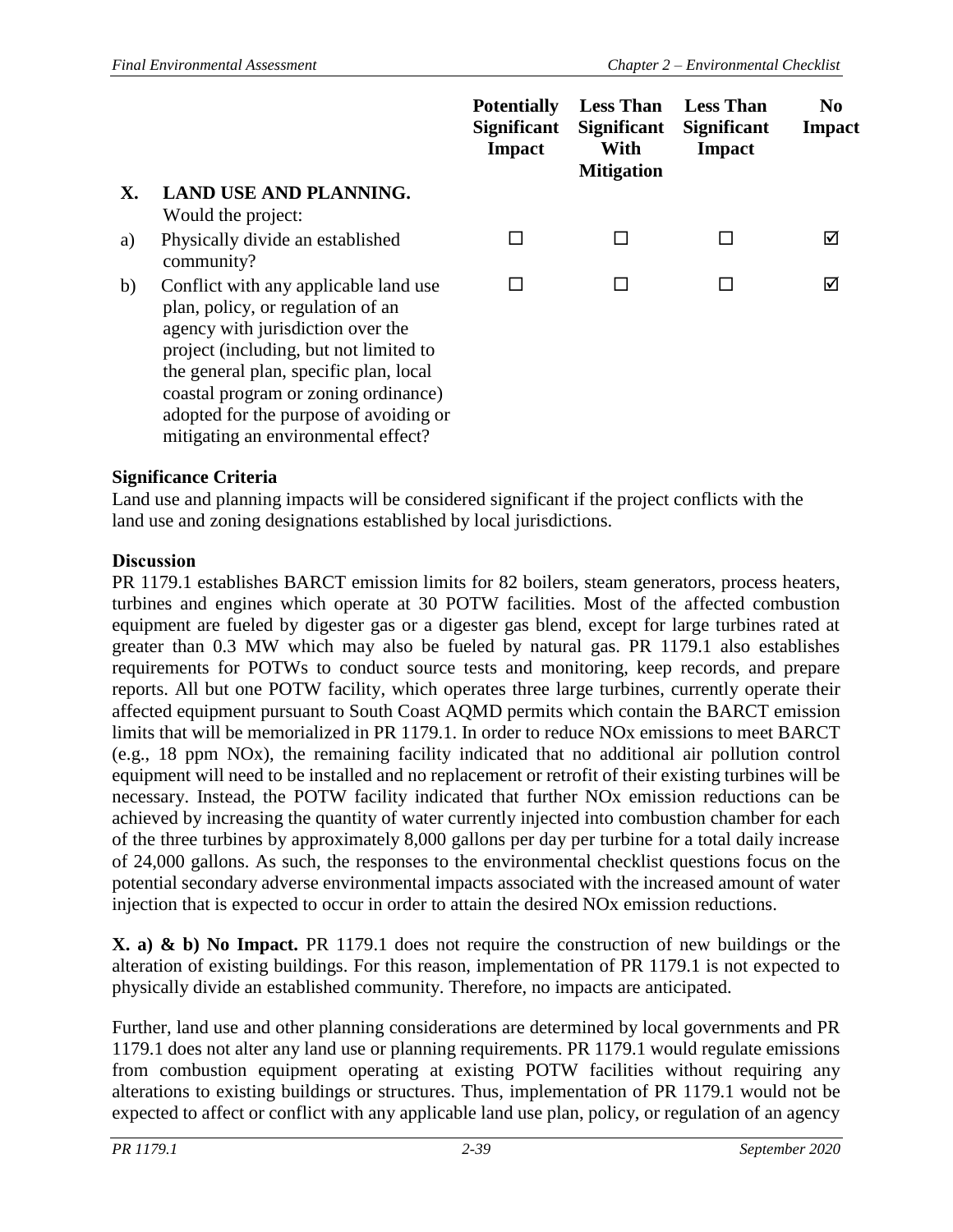with jurisdiction over the project (including, but not limited to the general plan, specific plan, local coastal program or zoning ordinance) adopted for the purpose of avoiding or mitigating an environmental effect.

### **Conclusion**

Based upon these considerations, significant adverse land use and planning impacts are not expected from implementing PR 1179.1. Since no significant land use and planning impacts were identified, no mitigation measures are necessary or required.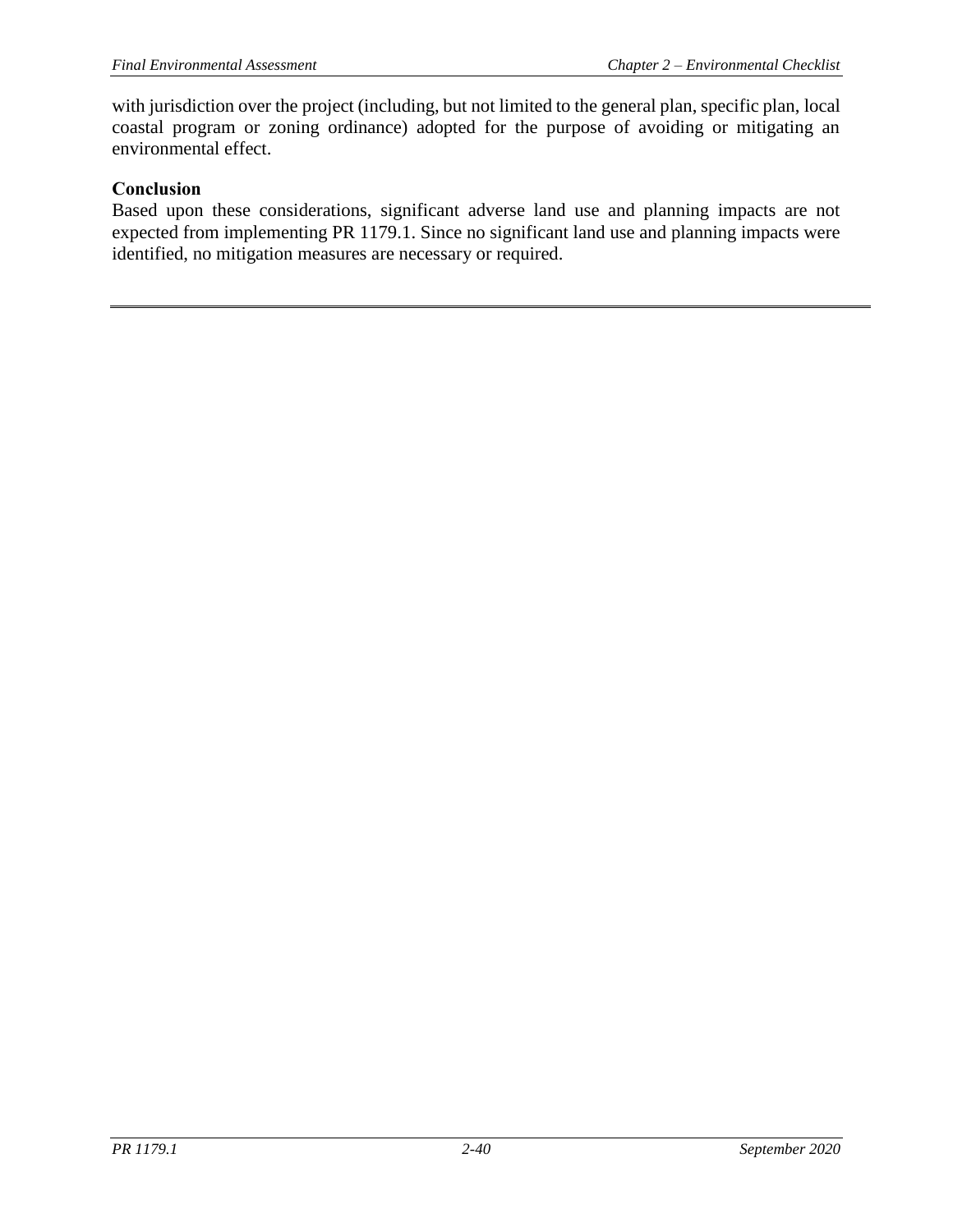|     |                                                                                                                                                                                | <b>Potentially</b><br><b>Significant</b><br><b>Impact</b> | <b>Less Than</b><br><b>Significant</b><br>With<br><b>Mitigation</b> | <b>Less Than</b><br><b>Significant</b><br>Impact | N <sub>0</sub><br><b>Impact</b> |
|-----|--------------------------------------------------------------------------------------------------------------------------------------------------------------------------------|-----------------------------------------------------------|---------------------------------------------------------------------|--------------------------------------------------|---------------------------------|
| XI. | <b>MINERAL RESOURCES. Would</b><br>the project:                                                                                                                                |                                                           |                                                                     |                                                  |                                 |
| a)  | Result in the loss of availability of a<br>known mineral resource that would be<br>of value to the region and the residents<br>of the state?                                   |                                                           |                                                                     |                                                  | ☑                               |
| b)  | Result in the loss of availability of a<br>locally-important mineral resource<br>recovery site delineated on a local<br>general plan, specific plan or other<br>land use plan? |                                                           |                                                                     |                                                  | ⊠                               |

Project-related impacts on mineral resources will be considered significant if any of the following conditions are met:

- The project would result in the loss of availability of a known mineral resource that would be of value to the region and the residents of the state.
- The proposed project results in the loss of availability of a locally-important mineral resource recovery site delineated on a local general plan, specific plan or other land use plan.

#### **Discussion**

PR 1179.1 establishes BARCT emission limits for 82 boilers, steam generators, process heaters, turbines and engines which operate at 30 POTW facilities. Most of the affected combustion equipment are fueled by digester gas or a digester gas blend, except for large turbines rated at greater than 0.3 MW which may also be fueled by natural gas. PR 1179.1 also establishes requirements for POTWs to conduct source tests and monitoring, keep records, and prepare reports. All but one POTW facility, which operates three large turbines, currently operate their affected equipment pursuant to South Coast AQMD permits which contain the BARCT emission limits that will be memorialized in PR 1179.1. In order to reduce NOx emissions to meet BARCT (e.g., 18 ppm NOx), the remaining facility indicated that no additional air pollution control equipment will need to be installed and no replacement or retrofit of their existing turbines will be necessary. Instead, the POTW facility indicated that further NOx emission reductions can be achieved by increasing the quantity of water currently injected into combustion chamber for each of the three turbines by approximately 8,000 gallons per day per turbine for a total daily increase of 24,000 gallons. As such, the responses to the environmental checklist questions focus on the potential secondary adverse environmental impacts associated with the increased amount of water injection that is expected to occur in order to attain the desired NOx emission reductions.

**XI. a) & b) No Impact.** There are no provisions in PR 1179.1 that would result in the loss of availability of a known mineral resource of value to the region and the residents of the state, or of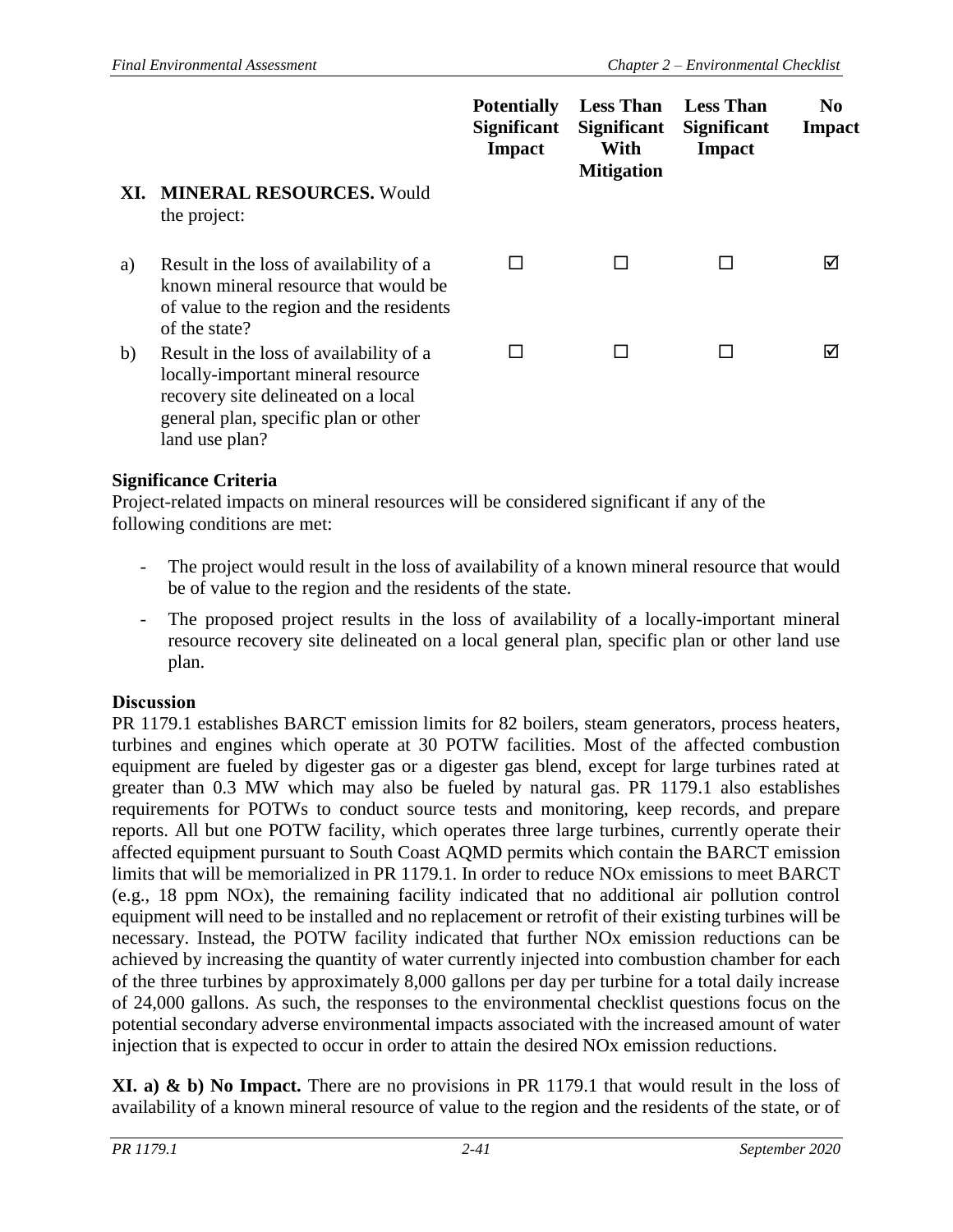a locally-important mineral resource recovery site delineated on a local general plan, specific plant, or other land use plant. The proposed project would not require construction activities or place new demand on mineral resources in order to reduce emissions from combustion equipment operating at POTW facilities. Therefore, no significant adverse mineral resources impacts are expected from implementing PR 1179.1 are anticipated.

#### **Conclusion**

Based upon these considerations, significant adverse mineral resource impacts are not expected from implementing PR 1179.1. Since no significant mineral resource impacts were identified, no mitigation measures are necessary or required.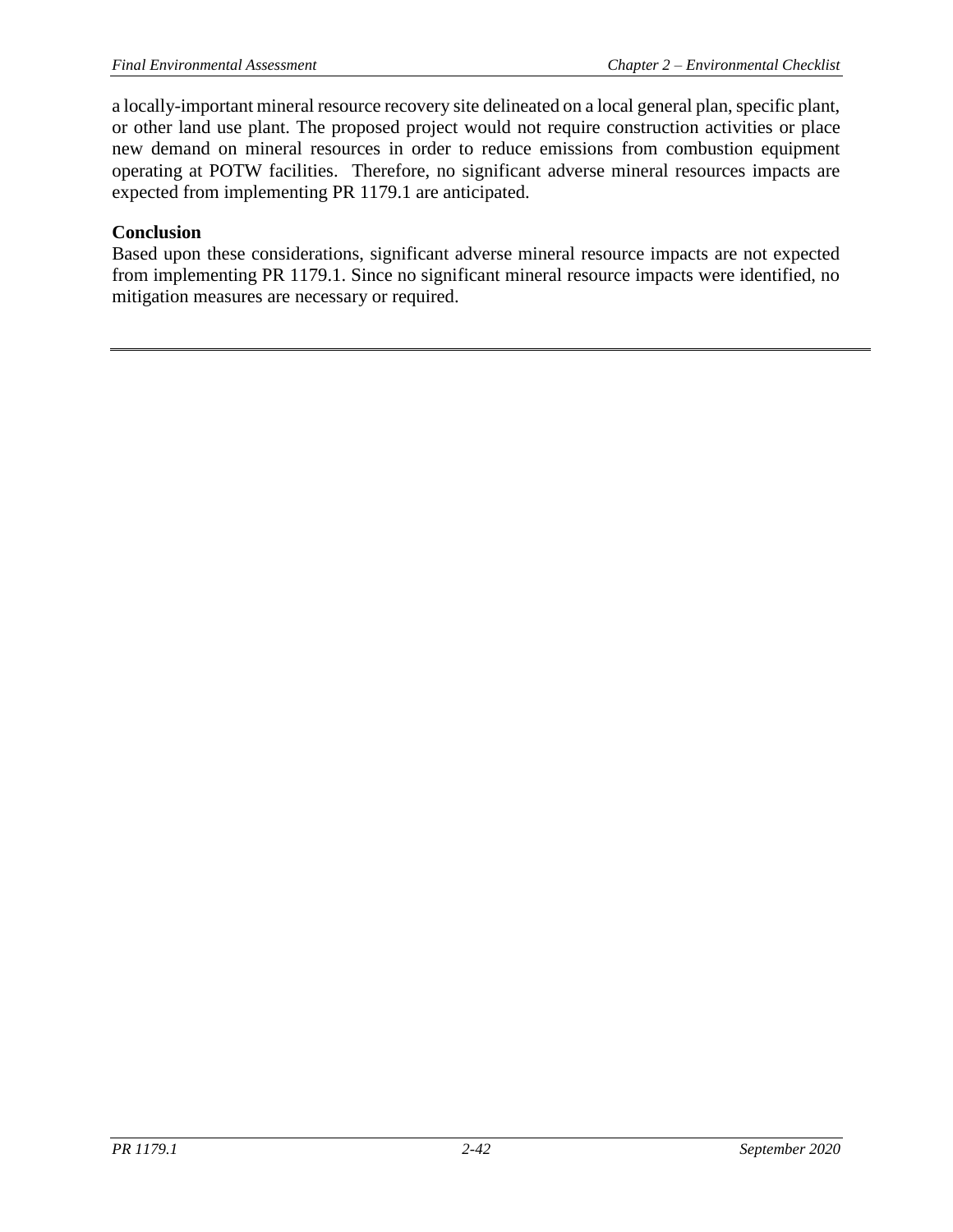|    |                                                                                                                                                                                                                                                                                  | <b>Potentially</b><br><b>Significant</b><br><b>Impact</b> | <b>Less Than</b><br><b>Significant</b><br>With<br><b>Mitigation</b> | <b>Less Than</b><br><b>Significant</b><br><b>Impact</b> | N <sub>0</sub><br><b>Impact</b> |
|----|----------------------------------------------------------------------------------------------------------------------------------------------------------------------------------------------------------------------------------------------------------------------------------|-----------------------------------------------------------|---------------------------------------------------------------------|---------------------------------------------------------|---------------------------------|
|    | <b>XII. NOISE.</b> Would the project result in:                                                                                                                                                                                                                                  |                                                           |                                                                     |                                                         |                                 |
| a) | Generation of a substantial temporary<br>or permanent increase in ambient noise<br>levels in the vicinity of the project in<br>excess of standards established in the<br>local general plan or noise ordinance,<br>or applicable standards of other<br>agencies?                 | П                                                         |                                                                     |                                                         | ☑                               |
| b) | Generation of excessive groundborne<br>vibration or groundborne noise levels?                                                                                                                                                                                                    |                                                           |                                                                     |                                                         | ☑                               |
| c) | For a project located within the<br>vicinity of a private airstrip or an<br>airport land use plan or, where such a<br>plan has not been adopted, within two<br>miles of a public airport or public use<br>airport, would the project expose<br>people residing or working in the | $\blacksquare$                                            |                                                                     | □                                                       | ⊠                               |

Noise impact will be considered significant if:

project area to excessive noise levels?

- Construction noise levels exceed the local noise ordinances or, if the noise threshold is currently exceeded, project noise sources increase ambient noise levels by more than three decibels (dBA) at the site boundary. Construction noise levels will be considered significant if they exceed federal Occupational Safety and Health Administration (OSHA) noise standards for workers.
- The proposed project operational noise levels exceed any of the local noise ordinances at the site boundary or, if the noise threshold is currently exceeded, project noise sources increase ambient noise levels by more than three dBA at the site boundary.

# **Discussion**

PR 1179.1 establishes BARCT emission limits for 82 boilers, steam generators, process heaters, turbines and engines which operate at 30 POTW facilities. Most of the affected combustion equipment are fueled by digester gas or a digester gas blend, except for large turbines rated at greater than 0.3 MW which may also be fueled by natural gas. PR 1179.1 also establishes requirements for POTWs to conduct source tests and monitoring, keep records, and prepare reports. All but one POTW facility, which operates three large turbines, currently operate their affected equipment pursuant to South Coast AQMD permits which contain the BARCT emission limits that will be memorialized in PR 1179.1. In order to reduce NOx emissions to meet BARCT (e.g., 18 ppm NOx), the remaining facility indicated that no additional air pollution control equipment will need to be installed and no replacement or retrofit of their existing turbines will be necessary. Instead, the POTW facility indicated that further NOx emission reductions can be achieved by increasing the quantity of water currently injected into combustion chamber for each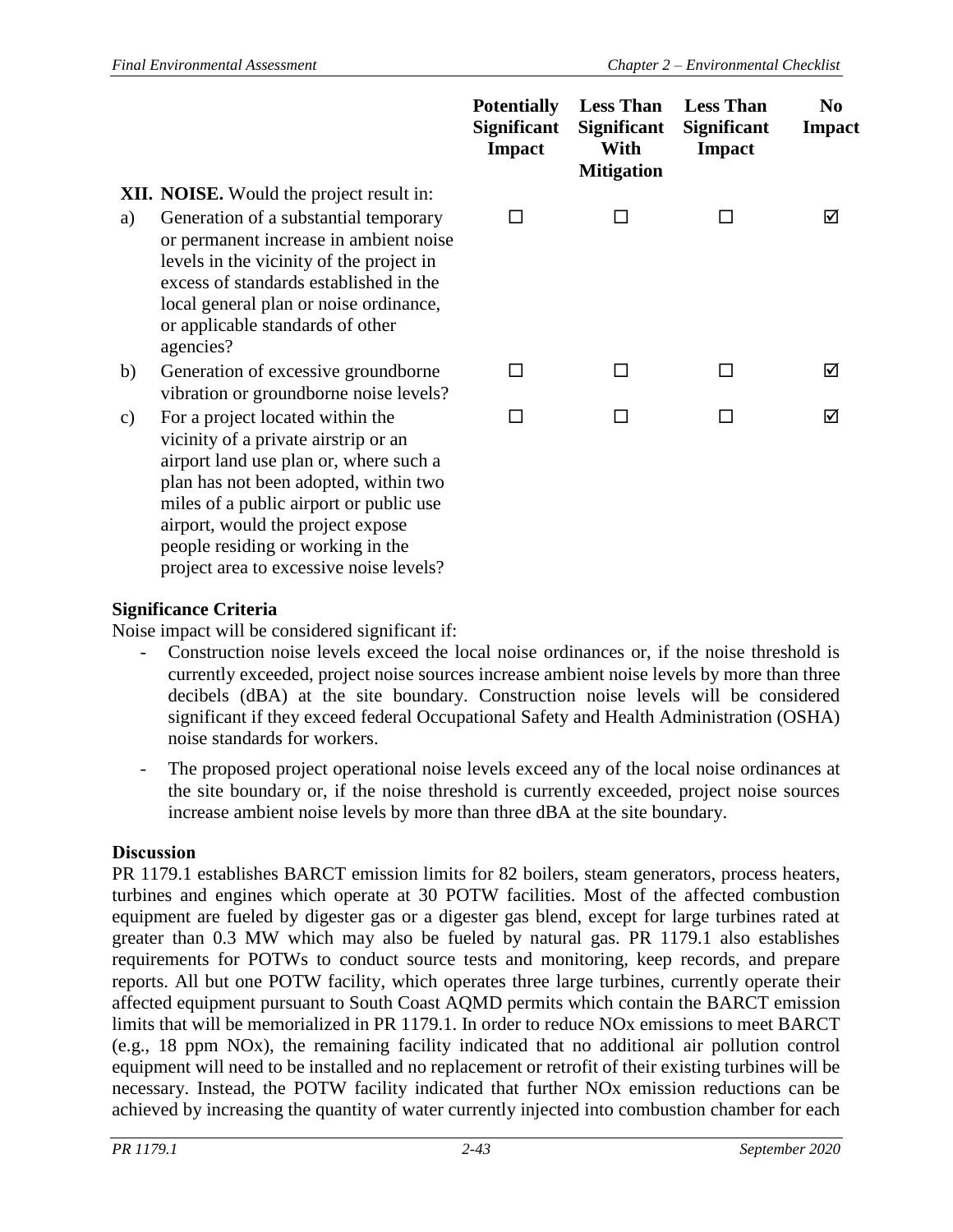of the three turbines by approximately 8,000 gallons per day per turbine for a total daily increase of 24,000 gallons. As such, the responses to the environmental checklist questions focus on the potential secondary adverse environmental impacts associated with the increased amount of water injection that is expected to occur in order to attain the desired NOx emission reductions.

**XII. a), b) & c) No Impact.** All of the 30 facilities affected by PR 1179.1 are located in urbanized, industrial areas and the existing noise environment at these facilities is typically dominated by noise from existing equipment on-site, vehicular traffic around the facilities, and trucks entering and exiting facility premises. Further, none of the facilities and their various existing combustion equipment will need to make any physical modifications to comply with the emission reduction requirements in PR 1179.1 because they currently operate pursuant to South Coast AQMD permits which contain applicable emission limits. Only one POTW facility that operates three turbines rated greater than 0.3 MW would be expected to make some relatively minor operational changes in order to achieve the 18.8 ppm NOx emission limit to comply with PR 1179.1. To specifically reduce NOx emissions, one facility would need to increase their total water usage by 24,000 gallons per day as part of their existing water injection process for their three turbines. Thus, no additional construction and associated noise-producing construction equipment and vehicles would be needed at any of the affected facilities. As such, no changes to the existing overall noise profiles of the affected facilities are expected to occur and noise levels would be expected to stay within existing baseline noise levels from day-to-day operations at each facility.

Finally, as explained in Section VIII. e), even if any of the affected facilities are located within an airport land use plan or, within two miles of a public airport or public use airport, PR 1179.1 will not result in the alteration of any buildings or structures requiring construction and associated noise-producing construction equipment and vehicles. Thus, persons residing or working within two miles of a public airport or private airstrip would not be exposed to excessive noise levels if PR 1179.1 is implemented.

# **Conclusion**

Based upon these considerations, significant adverse noise impacts are not expected from the implementing PR 1179.1. Since no significant noise impacts were identified, no mitigation measures are necessary or required.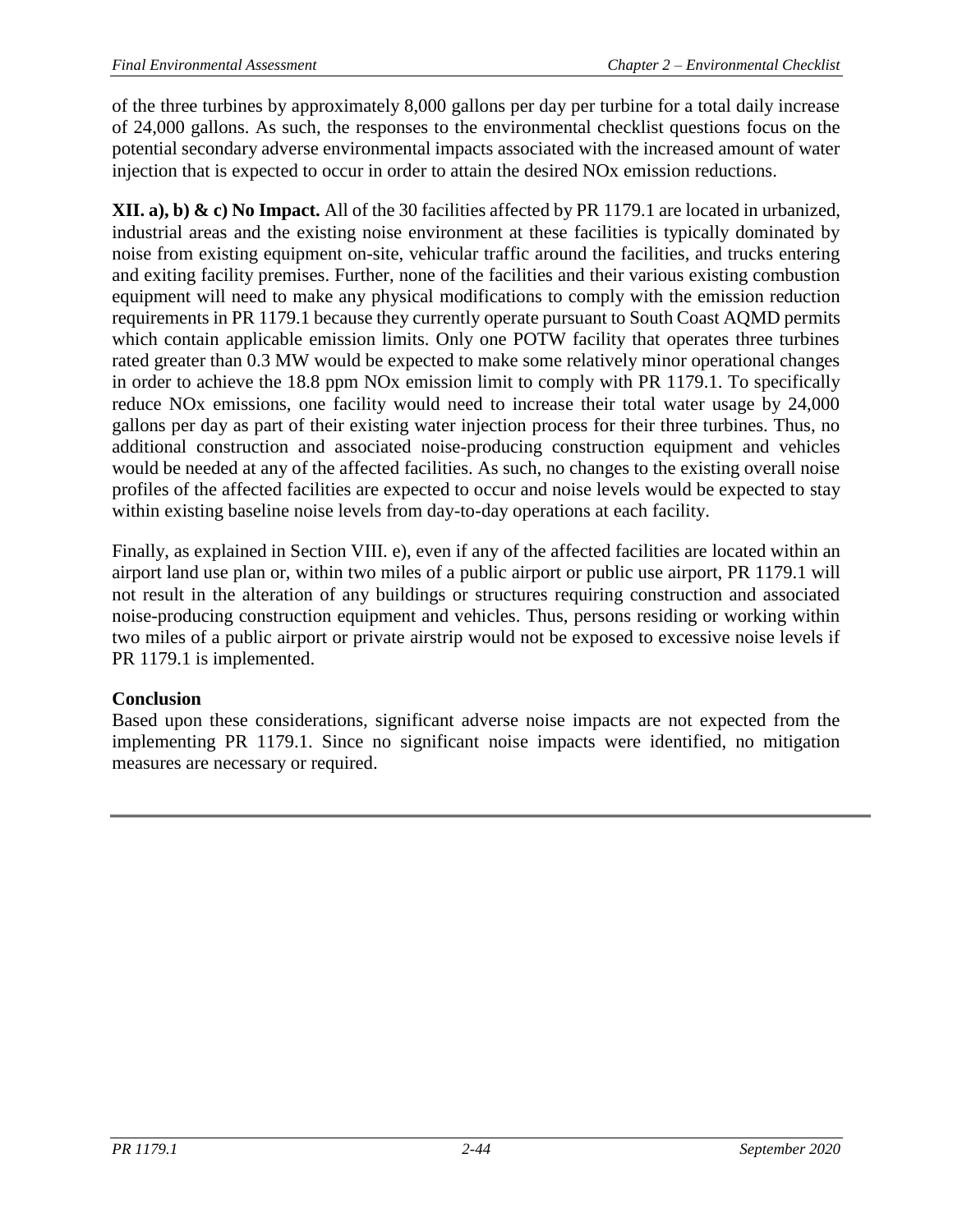|    |                                                                                                                                                                                                 | <b>Potentially</b><br><b>Significant</b><br><b>Impact</b> | <b>Less Than</b><br><b>Significant</b><br>With<br><b>Mitigation</b> | <b>Less Than</b><br><b>Significant</b><br><b>Impact</b> | N <sub>0</sub><br>Impact |
|----|-------------------------------------------------------------------------------------------------------------------------------------------------------------------------------------------------|-----------------------------------------------------------|---------------------------------------------------------------------|---------------------------------------------------------|--------------------------|
|    | XIII. POPULATION AND HOUSING.                                                                                                                                                                   |                                                           |                                                                     |                                                         |                          |
|    | Would the project:                                                                                                                                                                              |                                                           |                                                                     |                                                         |                          |
| a) | Induce substantial growth in an area<br>either directly (for example, by<br>proposing new homes and businesses)<br>or indirectly (e.g., through extension<br>of roads or other infrastructure)? |                                                           |                                                                     |                                                         | ☑                        |
| b) | Displace substantial numbers of<br>people or existing housing,<br>necessitating the construction of<br>replacement housing elsewhere?                                                           |                                                           |                                                                     |                                                         | ⊠                        |

Impacts of the proposed project on population and housing will be considered significant if the following criteria are exceeded:

- The demand for temporary or permanent housing exceeds the existing supply.
- The proposed project produces additional population, housing or employment inconsistent with adopted plans either in terms of overall amount or location.

#### **Discussion**

PR 1179.1 establishes BARCT emission limits for 82 boilers, steam generators, process heaters, turbines and engines which operate at 30 POTW facilities. Most of the affected combustion equipment are fueled by digester gas or a digester gas blend, except for large turbines rated at greater than 0.3 MW which may also be fueled by natural gas. PR 1179.1 also establishes requirements for POTWs to conduct source tests and monitoring, keep records, and prepare reports. All but one POTW facility, which operates three large turbines, currently operate their affected equipment pursuant to South Coast AQMD permits which contain the BARCT emission limits that will be memorialized in PR 1179.1. In order to reduce NOx emissions to meet BARCT (e.g., 18 ppm NOx), the remaining facility indicated that no additional air pollution control equipment will need to be installed and no replacement or retrofit of their existing turbines will be necessary. Instead, the POTW facility indicated that further NOx emission reductions can be achieved by increasing the quantity of water currently injected into combustion chamber for each of the three turbines by approximately 8,000 gallons per day per turbine for a total daily increase of 24,000 gallons. As such, the responses to the environmental checklist questions focus on the potential secondary adverse environmental impacts associated with the increased amount of water injection that is expected to occur in order to attain the desired NOx emission reductions.

*PR 1179.1 2-45 September 2020* **XIII. a) & b) No Impact.** PR 1179.1 is designed to establish emission limits that are representative of BARCT for NOx, CO, and VOC emissions from engines and BARCT for NOx and CO emissions from boilers/steam generators, process heaters, and turbines located at POTWs that were not addressed in other source-specific rules. Of the 30 facilities that will be subject to PR 1179.1 after adoption, none of the facilities will need to make any physical modifications changes to comply with the emission reduction requirements in PR 1179.1 because their combustion equipment currently operate pursuant to South Coast AQMD permits which contain applicable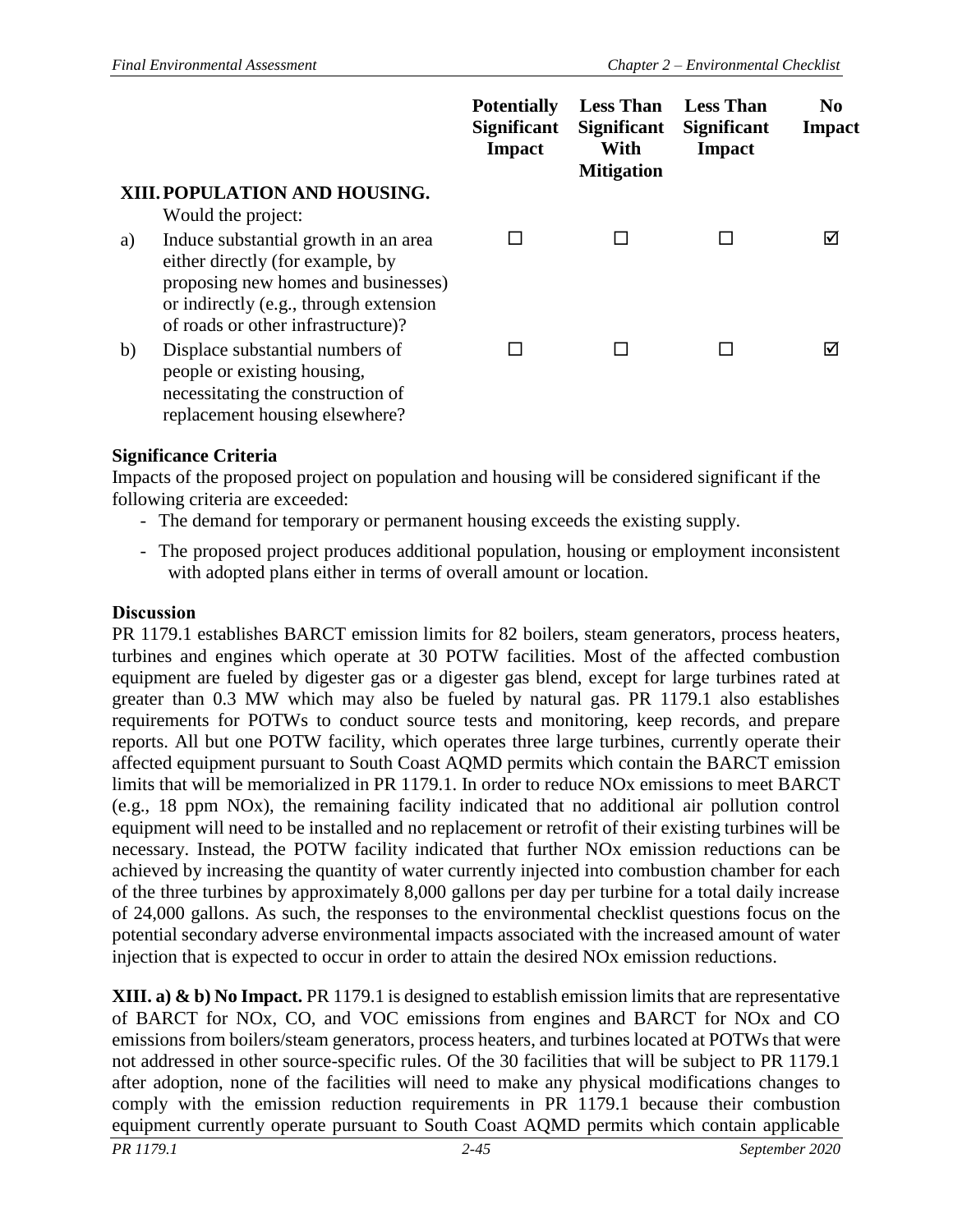emission limits. Only one POTW facility that operates three large turbines (each are rated greater than 0.3 MW) is expected to make relatively minor operational changes related to increasing the amount of water injected into the combustion chambers in order to achieve the 18.8 ppm NOx emission limit to comply with PR 1179.1. The facility has indicated that they can achieve this NOx emission limit by increasing the amount of water that is currently injected into the combustion chamber as a NOx emission reduction measure without having to either install additional NOx emission control equipment such as SCR or replace their turbines. Thus, no construction activities are expected to occur. Since the turbines currently employ water injection for NOx emission control purposes, increasing the amount of water injected into the turbines is a matter of adjusting the flow rate and is expected to occur as part of normal day-to-day operations of the turbines. The facility has indicated that injecting additional water may require increased maintenance due to erosion and wear on turbine equipment, but the maintenance can be conducted by existing employees so no additional workers or vendors will be needed. Thus, PR 1179.1 is not expected to involve the relocation of individuals, require new housing or commercial facilities, or change the distribution of the population. Maintenance activities resulting from PR 1179.1 would also not be expected to result in the need for additional employees because existing personnel are available to perform the required day-to-day maintenance. PR 1179.1 is not anticipated to not result in changes in population densities, population distribution, or induce significant growth in population.

# **Conclusion**

Based upon these considerations, significant adverse population and housing impacts are not expected from implementing PR 1179.1. Since no significant population and housing impacts were identified, no mitigation measures are necessary or required.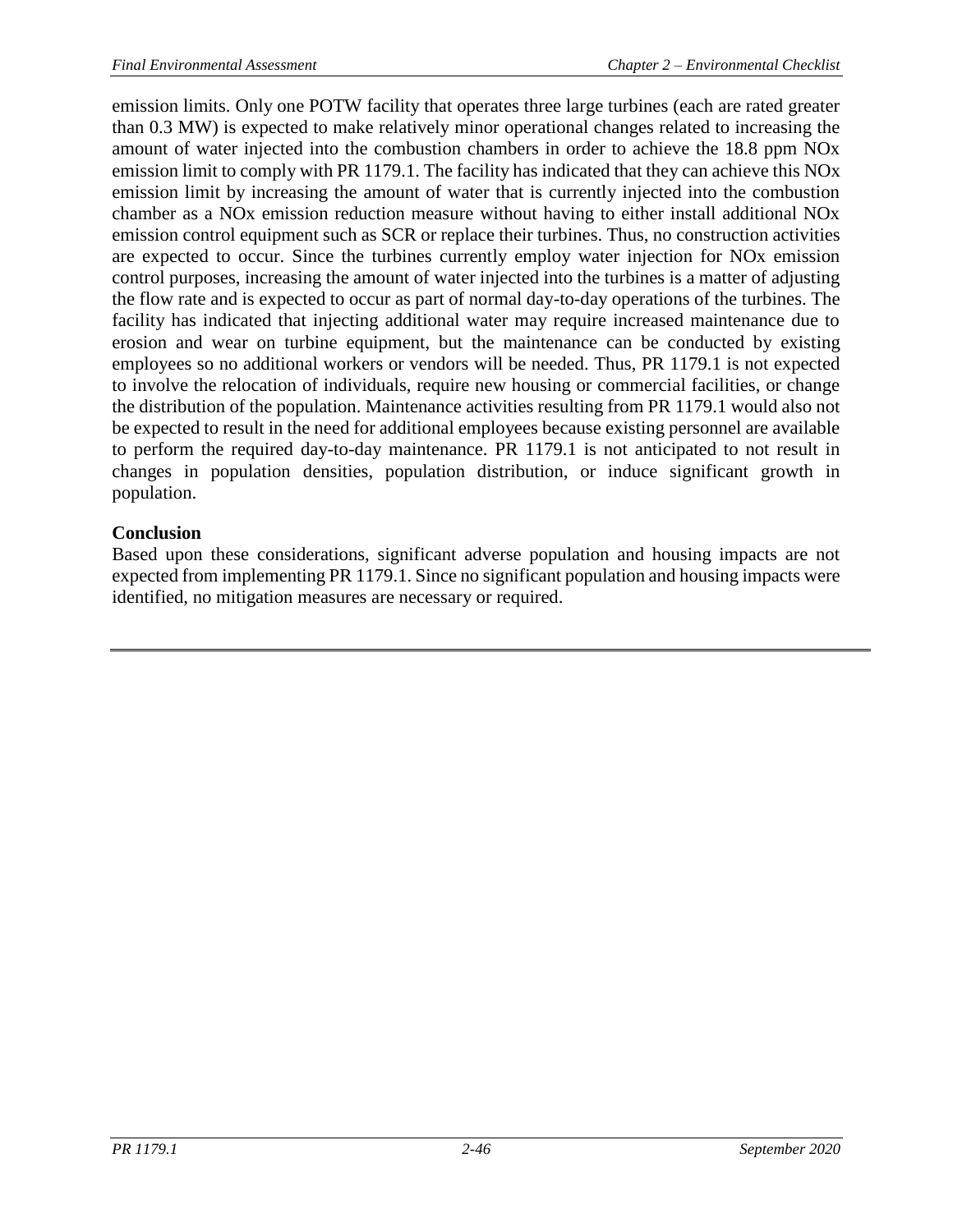|                                                                             | <b>Potentially</b><br><b>Significant</b><br><b>Impact</b> | <b>Less Than</b><br><b>Significant</b><br>With<br><b>Mitigation</b> | <b>Less Than</b><br><b>Significant</b><br><b>Impact</b> | N <sub>0</sub><br><b>Impact</b> |
|-----------------------------------------------------------------------------|-----------------------------------------------------------|---------------------------------------------------------------------|---------------------------------------------------------|---------------------------------|
| <b>XIV. PUBLIC SERVICES.</b> Would the                                      |                                                           |                                                                     |                                                         |                                 |
| project result in substantial adverse                                       |                                                           |                                                                     |                                                         |                                 |
| physical impacts associated with the                                        |                                                           |                                                                     |                                                         |                                 |
| provision of new or physically altered                                      |                                                           |                                                                     |                                                         |                                 |
| governmental facilities, need for new                                       |                                                           |                                                                     |                                                         |                                 |
| or physically altered governmental<br>facilities, the construction of which |                                                           |                                                                     |                                                         |                                 |
| could cause significant environmental                                       |                                                           |                                                                     |                                                         |                                 |
| impacts, in order to maintain                                               |                                                           |                                                                     |                                                         |                                 |
| acceptable service ratios, response                                         |                                                           |                                                                     |                                                         |                                 |
| times or other performance objectives                                       |                                                           |                                                                     |                                                         |                                 |
| for any of the following public                                             |                                                           |                                                                     |                                                         |                                 |
| services:                                                                   |                                                           |                                                                     |                                                         |                                 |
| Fire protection?<br>a)                                                      | H                                                         | П                                                                   | H                                                       | ☑                               |
| Police protection?<br>b)                                                    |                                                           | ΓI                                                                  |                                                         | ☑                               |
| Schools?<br>$\mathbf{c})$                                                   |                                                           | П                                                                   |                                                         | ☑                               |
| Parks?<br>$\rm d$                                                           |                                                           |                                                                     |                                                         | ☑                               |
| Other public facilities?<br>e)                                              |                                                           |                                                                     |                                                         | ☑                               |

Impacts on public services will be considered significant if the project results in substantial adverse physical impacts associated with the provision of new or physically altered governmental facilities, or the need for new or physically altered government facilities, the construction of which could cause significant environmental impacts, in order to maintain acceptable service ratios, response time, or other performance objectives.

#### **Discussion**

PR 1179.1 establishes BARCT emission limits for 82 boilers, steam generators, process heaters, turbines and engines which operate at 30 POTW facilities. Most of the affected combustion equipment are fueled by digester gas or a digester gas blend, except for large turbines rated at greater than 0.3 MW which may also be fueled by natural gas. PR 1179.1 also establishes requirements for POTWs to conduct source tests and monitoring, keep records, and prepare reports. All but one POTW facility, which operates three large turbines, currently operate their affected equipment pursuant to South Coast AQMD permits which contain the BARCT emission limits that will be memorialized in PR 1179.1. In order to reduce NOx emissions to meet BARCT (e.g., 18 ppm NOx), the remaining facility indicated that no additional air pollution control equipment will need to be installed and no replacement or retrofit of their existing turbines will be necessary. Instead, the POTW facility indicated that further NOx emission reductions can be achieved by increasing the quantity of water currently injected into combustion chamber for each of the three turbines by approximately 8,000 gallons per day per turbine for a total daily increase of 24,000 gallons. As such, the responses to the environmental checklist questions focus on the potential secondary adverse environmental impacts associated with the increased amount of water injection that is expected to occur in order to attain the desired NOx emission reductions.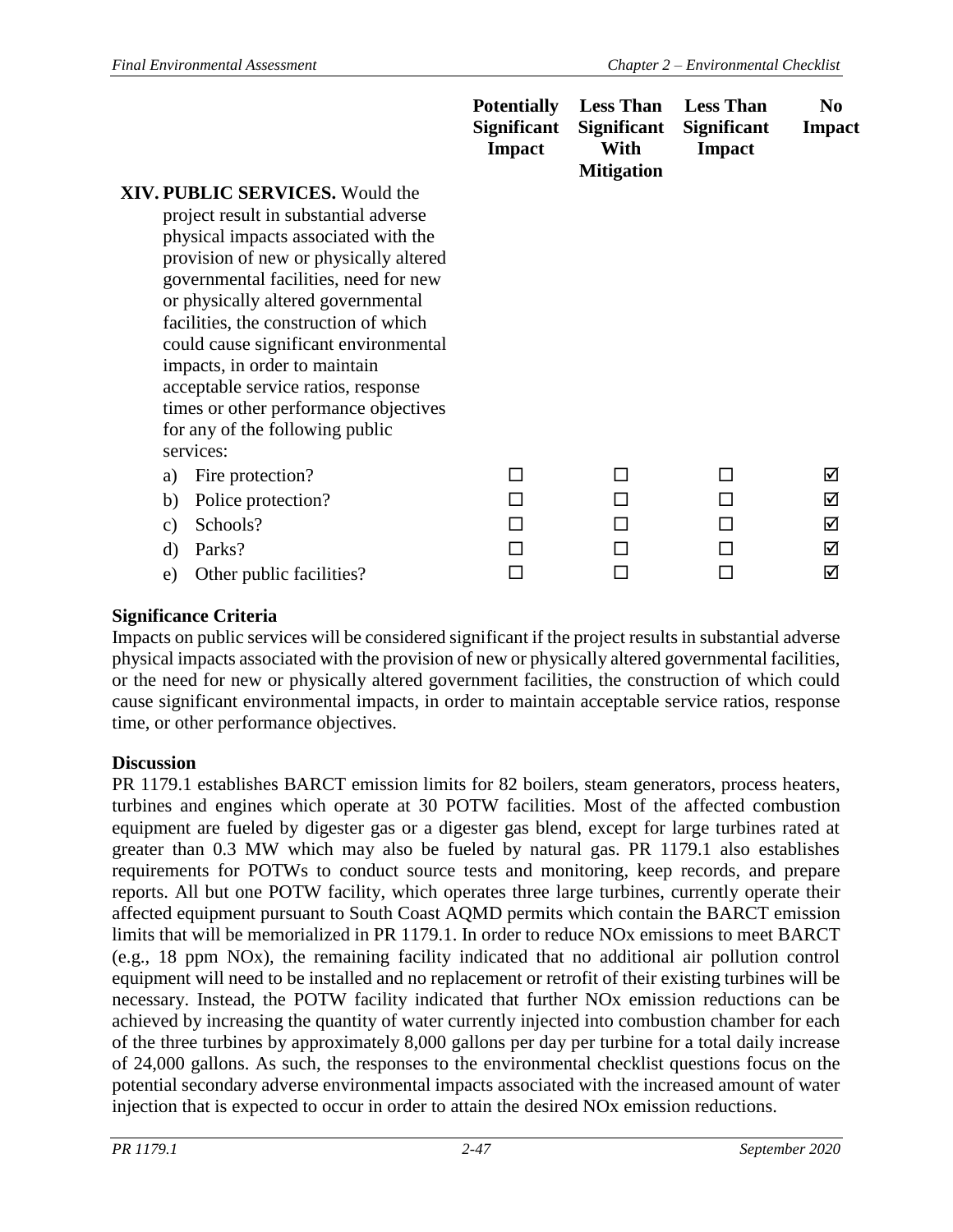**XIV. a) & b) No Impact.** PR 1179.1 is designed to establish emission limits that are representative of BARCT for NOx, CO, and VOC emissions from engines and BARCT for NOx and CO emissions from boilers/steam generators, process heaters, and turbines located at POTWs that were not addressed in other source-specific rules. Of the 30 facilities that will be subject to PR 1179.1 after adoption, none of the facilities will need to make any physical modifications to comply with the emission reduction requirements in PR 1179.1 because their combustion equipment currently operate pursuant to South Coast AQMD permits which contain applicable emission limits. Only one POTW facility that operates three large turbines (each are rated greater than 0.3 MW) is expected to make some relatively minor operational changes related to increasing the amount of water injected into the combustion chambers in order to achieve the 18.8 ppm NOx emission limit to comply with PR 1179.1. The facility has indicated that they can achieve this NOx emission limit by increasing the amount of water that is currently injected into the combustion chamber as a NOx emission reduction measure without having to either install additional NOx emission control equipment such as SCR or replace or retrofit their turbines. Thus, no construction activities are expected to occur. Since the turbines currently employ water injection for NOx emission control purposes, increasing the amount of water injected into the turbines is a matter of adjusting the flow rate and is expected to occur as part of normal day-to-day operations of the turbines. The facility has indicated that injecting additional water may require increased maintenance due to erosion and wear on turbine equipment but the maintenance can be conducted by existing employees so no additional workers or vendors will be needed. Further, injecting additional water is not expected to pose a safety issue requiring the support of public service personnel. Thus, implementation of PR 1179.1 is not expected to substantially alter or increase the need or demand for additional public services (e.g., fire and police departments and related emergency services, etc.) above current levels, so no significant impact to these existing services is anticipated.

**XIV. c), d), & e) No Impact.** As explained in Section XIII. a) and b), PR 1179.1 is not anticipated to generate any significant effects, either direct or indirect, on the population or population distribution within South Coast AQMD's jurisdiction as no additional workers are anticipated to be needed in order to comply with PR 1179.1. Because PR 1179.1 is not expected to induce substantial population growth in any way, and because the local labor pool (e.g., workforce) would remain the same since PR 1179.1 would not trigger changes to current employment levels, no additional schools would need to be constructed as a result of implementing PR 1179.1. Therefore, since no substantial increase in local population would be anticipated as a result of implementing PR 1179.1, there would be no corresponding impacts to local schools or parks and there would be no corresponding need for new or physically altered public facilities in order to maintain acceptable service ratios, response times, or other performance objectives. Therefore, no impacts would be expected to schools, parks, or other public facilities.

# **Conclusion**

Based upon these considerations, significant adverse public services impacts are not expected from implementing PR 1179.1. Since no significant public services impacts were identified, no mitigation measures are necessary or required.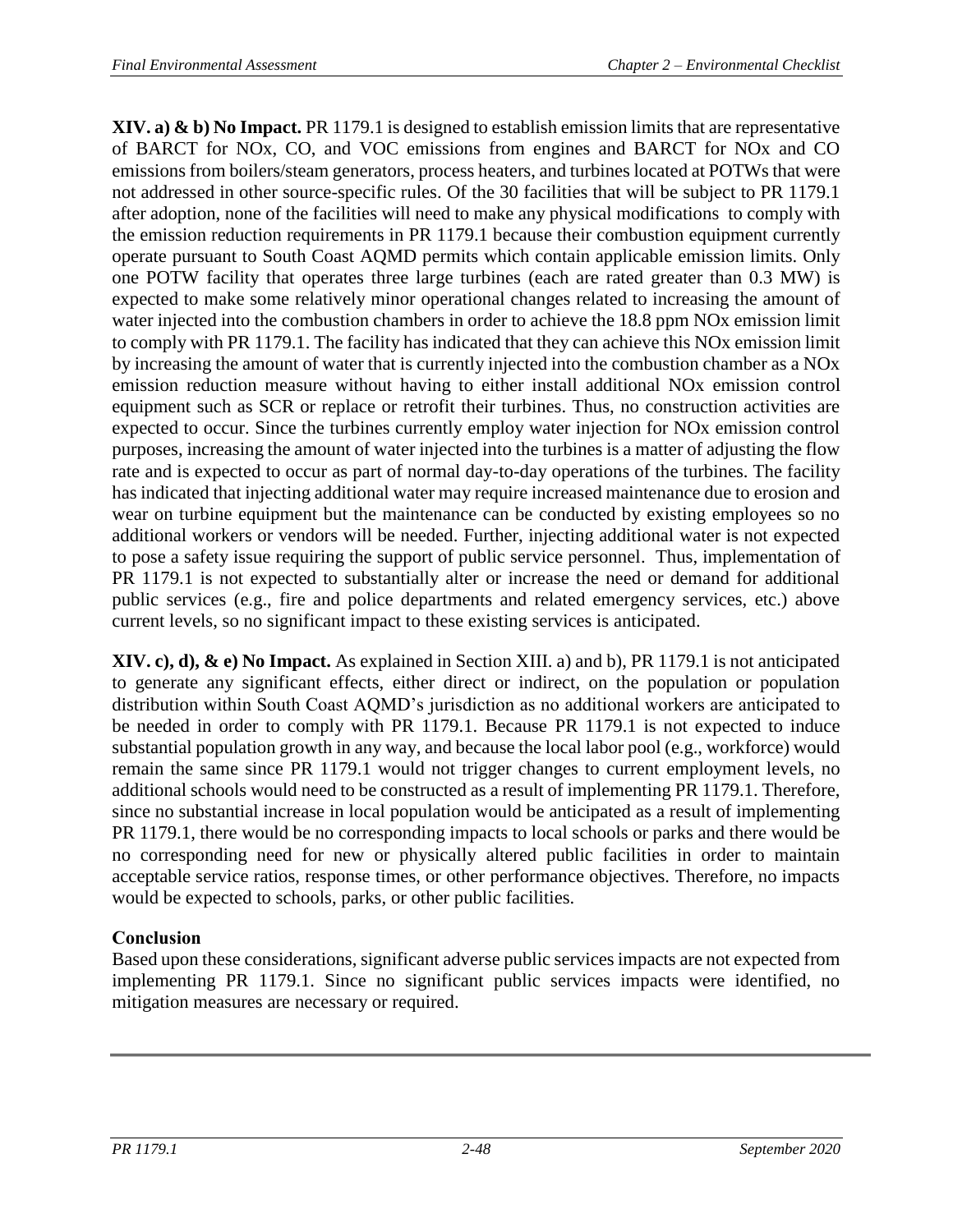|    |                                                                                                                                                                                                                             | <b>Potentially</b><br><b>Significant</b><br><b>Impact</b> | <b>Less Than</b><br><b>Significant</b><br>With<br><b>Mitigation</b> | <b>Less Than</b><br><b>Significant</b><br>Impact | N <sub>0</sub><br><b>Impact</b> |
|----|-----------------------------------------------------------------------------------------------------------------------------------------------------------------------------------------------------------------------------|-----------------------------------------------------------|---------------------------------------------------------------------|--------------------------------------------------|---------------------------------|
|    | XV. RECREATION.                                                                                                                                                                                                             |                                                           |                                                                     |                                                  |                                 |
| a) | Would the project increase the use of<br>existing neighborhood and regional<br>parks or other recreational facilities<br>such that substantial physical<br>deterioration of the facility would<br>occur or be accelerated?  | $\mathsf{L}$                                              |                                                                     |                                                  | ☑                               |
| b) | Does the project include recreational<br>facilities or require the construction or<br>expansion of recreational facilities that<br>might have an adverse physical effect<br>on the environment or recreational<br>services? | ΙI                                                        |                                                                     |                                                  | ☑                               |

Impacts to recreation will be considered significant if:

- The project results in an increased demand for neighborhood or regional parks or other recreational facilities.
- The project adversely affects existing recreational opportunities.

#### **Discussion**

PR 1179.1 establishes BARCT emission limits for 82 boilers, steam generators, process heaters, turbines and engines which operate at 30 POTW facilities. Most of the affected combustion equipment are fueled by digester gas or a digester gas blend, except for large turbines rated at greater than 0.3 MW which may also be fueled by natural gas. PR 1179.1 also establishes requirements for POTWs to conduct source tests and monitoring, keep records, and prepare reports. All but one POTW facility, which operates three large turbines, currently operate their affected equipment pursuant to South Coast AQMD permits which contain the BARCT emission limits that will be memorialized in PR 1179.1. In order to reduce NOx emissions to meet BARCT (e.g., 18 ppm NOx), the remaining facility indicated that no additional air pollution control equipment will need to be installed and no replacement or retrofit of their existing turbines will be necessary. Instead, the POTW facility indicated that further NOx emission reductions can be achieved by increasing the quantity of water currently injected into combustion chamber for each of the three turbines by approximately 8,000 gallons per day per turbine for a total daily increase of 24,000 gallons. As such, the responses to the environmental checklist questions focus on the potential secondary adverse environmental impacts associated with the increased amount of water injection that is expected to occur in order to attain the desired NOx emission reductions.

**XV. a) & b) No Impact.** As previously explained in Section XIII – Population and Housing, PR 1179.1 is not expected to affect population growth or distribution within the South Coast AQMD's jurisdiction because no additional workers are needed to implement PR 1179.1 at the affected facilities. Thus, PR 1179.1 will have no effect on the existing labor pool supply in the local Southern California area. As such, PR 1179.1 is not anticipated to generate any significant adverse effects, either indirectly or directly on population growth within the South Coast AQMD's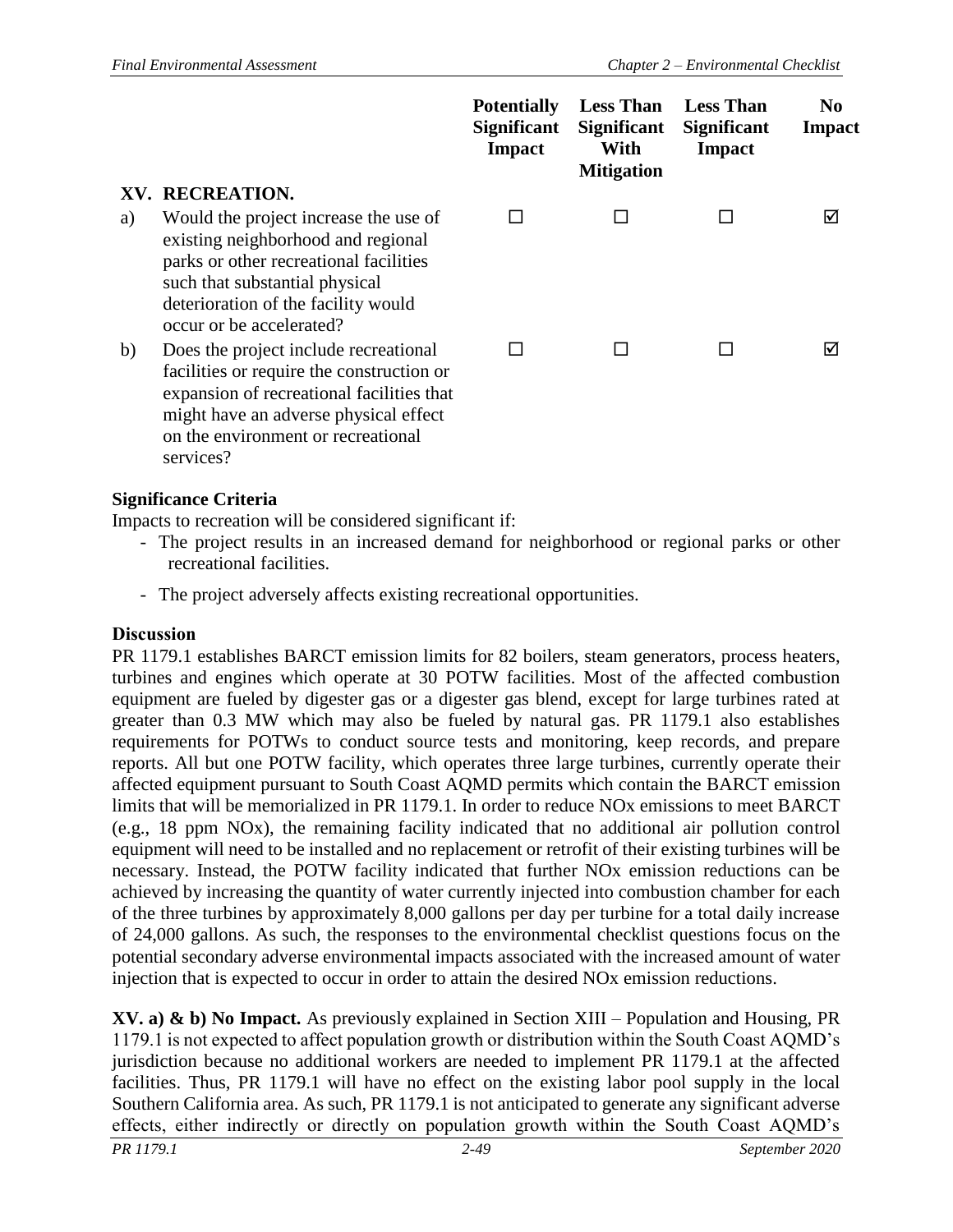jurisdiction or population distribution, thus no additional demand for recreational facilities would be expected. PR 1179.1 would not be expected to affect recreation in any way because PR 1179.1 would not increase the demand for or use of existing neighborhood and regional parks or other recreational facilities or require the construction of new or expansion of existing recreational facilities that might have an adverse physical modification or effect on the environment because it would not directly or indirectly increase or redistribute population.

### **Conclusion**

Based upon these considerations, significant adverse recreation impacts are not expected from implementing PR 1179.1. Since no significant recreation impacts were identified, no mitigation measures are necessary or required.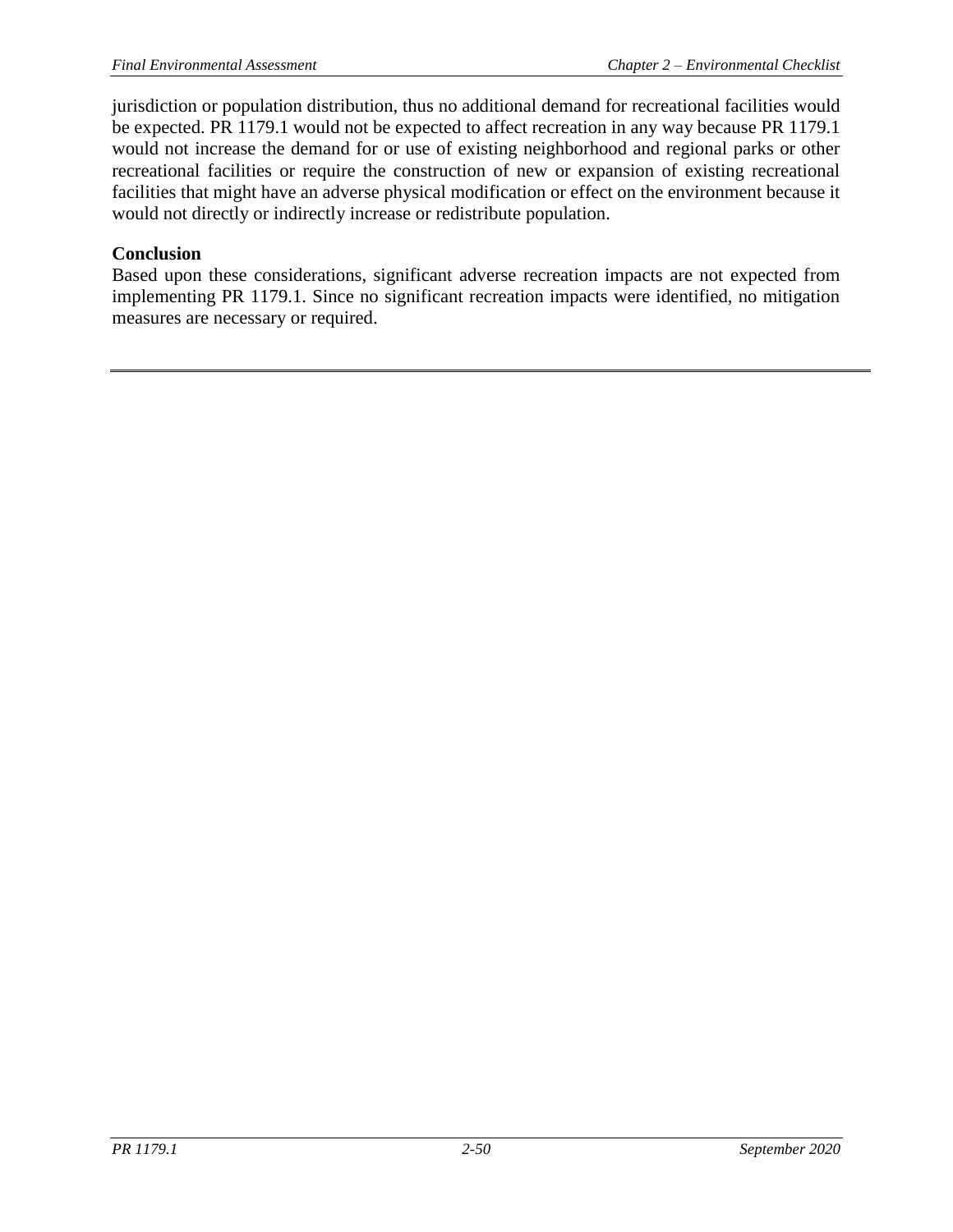|    |                                                                                                                    | <b>Potentially</b><br><b>Significant</b><br><b>Impact</b> | <b>Less Than</b><br><b>Significant</b><br>With<br><b>Mitigation</b> | <b>Less Than</b><br><b>Significant</b><br><b>Impact</b> | N <sub>0</sub><br><b>Impact</b> |
|----|--------------------------------------------------------------------------------------------------------------------|-----------------------------------------------------------|---------------------------------------------------------------------|---------------------------------------------------------|---------------------------------|
|    | XVI. SOLID AND HAZARDOUS                                                                                           |                                                           |                                                                     |                                                         |                                 |
|    | <b>WASTE.</b> Would the project:                                                                                   |                                                           |                                                                     |                                                         |                                 |
| a) | Be served by a landfill with sufficient<br>permitted capacity to accommodate<br>the project's solid waste disposal |                                                           |                                                                     | ⋈                                                       |                                 |
|    | needs?                                                                                                             |                                                           |                                                                     |                                                         |                                 |
| b) | Comply with federal, state, and local<br>statutes and regulations related to solid<br>and hazardous waste?         |                                                           |                                                                     |                                                         | ∇                               |

The proposed project impacts on solid and hazardous waste will be considered significant if the following occurs:

- The generation and disposal of hazardous and non-hazardous waste exceeds the capacity of designated landfills.

### **Discussion**

PR 1179.1 establishes BARCT emission limits for 82 boilers, steam generators, process heaters, turbines and engines which operate at 30 POTW facilities. Most of the affected combustion equipment are fueled by digester gas or a digester gas blend, except for large turbines rated at greater than 0.3 MW which may also be fueled by natural gas. PR 1179.1 also establishes requirements for POTWs to conduct source tests and monitoring, keep records, and prepare reports. All but one POTW facility, which operates three large turbines, currently operate their affected equipment pursuant to South Coast AQMD permits which contain the BARCT emission limits that will be memorialized in PR 1179.1. In order to reduce NOx emissions to meet BARCT (e.g., 18 ppm NOx), the remaining facility indicated that no additional air pollution control equipment will need to be installed and no replacement or retrofit of their existing turbines will be necessary. Instead, the POTW facility indicated that further NOx emission reductions can be achieved by increasing the quantity of water currently injected into combustion chamber for each of the three turbines by approximately 8,000 gallons per day per turbine for a total daily increase of 24,000 gallons. As such, the responses to the environmental checklist questions focus on the potential secondary adverse environmental impacts associated with the increased amount of water injection that is expected to occur in order to attain the desired NOx emission reductions.

**XVI. a) Less Than Significant Impact.** PR 1179.1 is designed to establish emission limits that are representative of BARCT for NOx, CO, and VOC emissions from engines and BARCT for NOx and CO emissions from boilers/steam generators, process heaters, and turbines located at POTWs that were not addressed in other source-specific rules. Of the 30 facilities that will be subject to PR 1179.1 after adoption, none of the facilities will need to make any physical modifications to their various combustion equipment comply with the emission reduction requirements in PR 1179.1 because they currently operate pursuant to South Coast AQMD permits which contain applicable emission limits.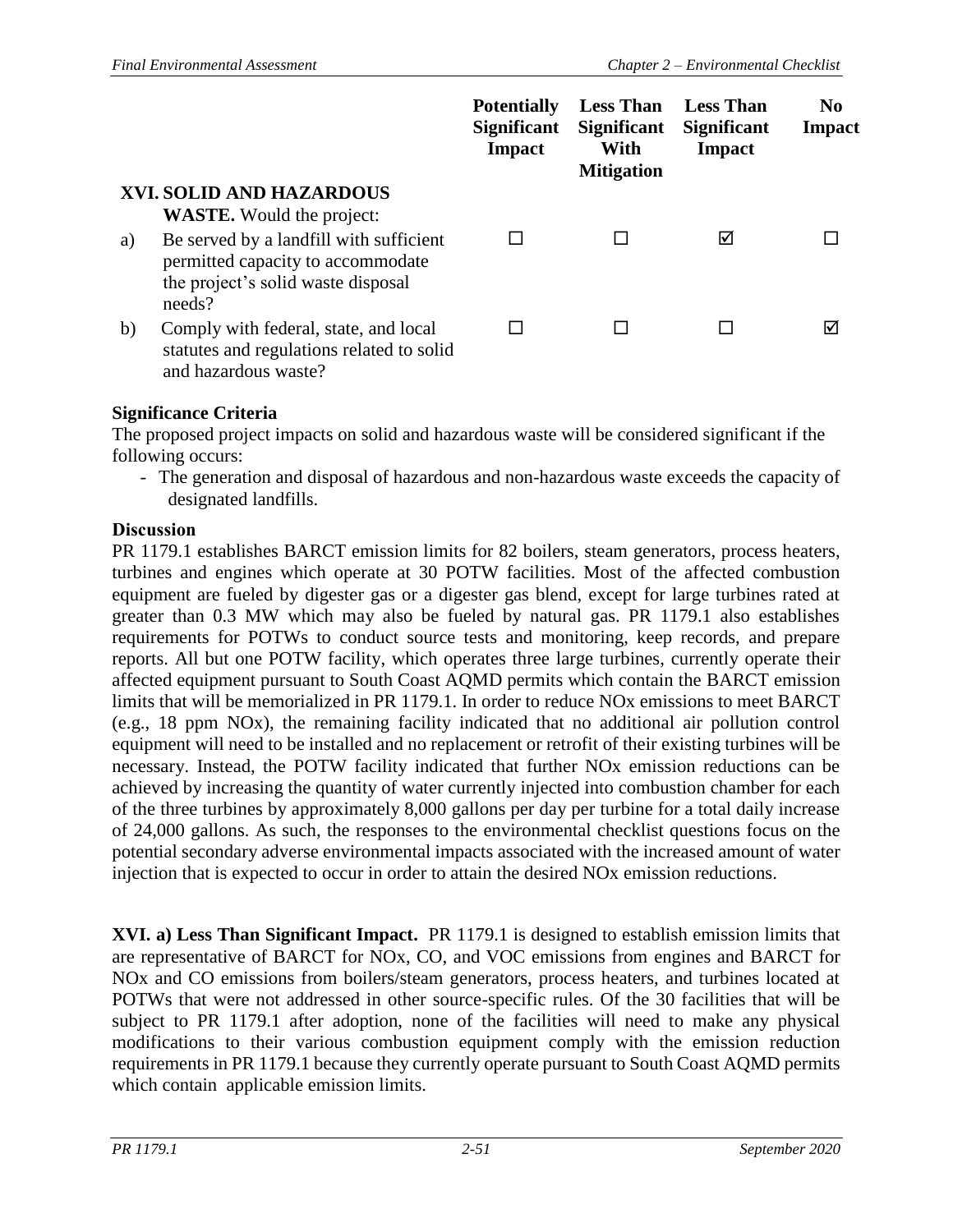Only one POTW facility that operates three large turbines (each are rated greater than 0.3 MW) is expected to make some relatively minor operational changes related to increasing the amount of water injected into the combustion chambers in order to achieve the 18.8 ppm NOx emission limit to comply with PR 1179.1. The facility has indicated that they can achieve this NOx emission limit by increasing the amount of water that is currently injected into the combustion chamber as a NOx emission reduction measure without having to either install additional NOx emission control equipment such as SCR or replace or retrofit their turbines. Thus, no construction activities are expected to occur, which means no construction waste will be generated. Since the turbines currently employ water injection for NOx emission control purposes, increasing the amount of water injected into the turbines is a matter of adjusting the flow rate and is expected to occur as part of normal day-to-day operations of the turbines. The facility has indicated that injecting additional water may require increased maintenance due to erosion and wear on turbine equipment but the maintenance can be conducted by existing employees so no additional workers or vendors will be needed. Further, injecting additional water is not expected to generate any solid or hazardous waste requiring disposal.

Further, PR 1179.1 will not alter the quantities generated or the manner in which the existing affected facilities currently handle and dispose of their solid and hazardous waste. Thus, the existing solid and hazardous waste generation at each of the affected facilities will remain unchanged such that PR 1179.1 will have no impacts on existing permitted landfill capacities.

**XVI. b) No Impact.** Operators of all affected facilities subject to PR 1179.1 are required to comply with all applicable local, state, or federal waste disposal regulations, and PR 1179.1 does not contain any provisions that would weaken or alter current practices. Further, as explained in Section XVI. a), PR 1179.1 does not have any provision that would increase the disposal of solid or hazardous waste. Thus, implementation of PR 1179.1 is not expected to interfere with any affected facility's ability to comply with applicable local, state, or federal waste disposal regulations in a manner that would cause a significant adverse solid and hazardous waste impact.

# **Conclusion**

Based upon these considerations, significant adverse solid and hazardous waste impacts are not expected from implementing PR 1179.1. Since no significant solid and hazardous waste impacts were identified, no mitigation measures are necessary or required.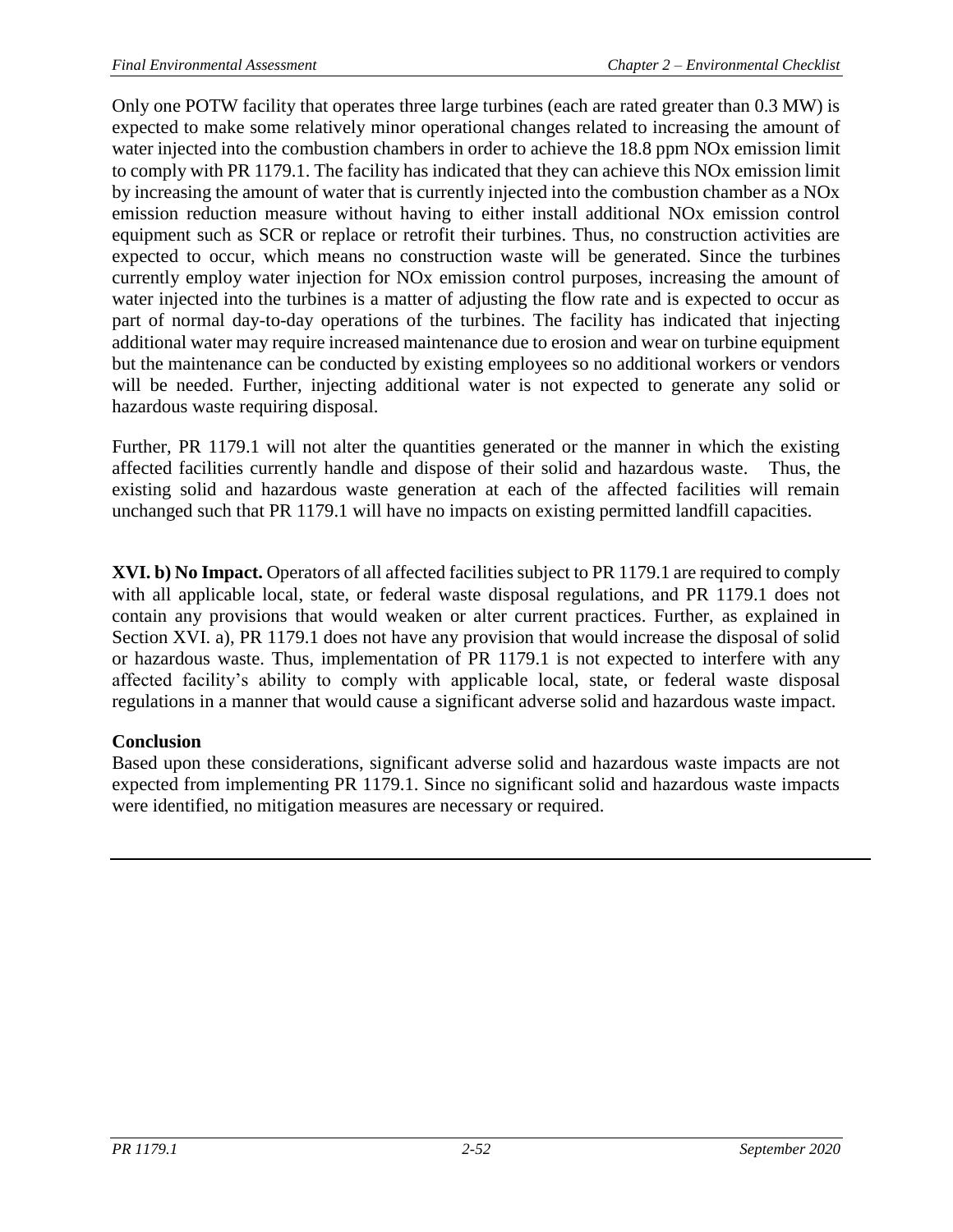|               |                                                                                                                                                                                | <b>Potentially</b><br><b>Significant</b><br><b>Impact</b> | <b>Less Than</b><br><b>Significant</b><br>With<br><b>Mitigation</b> | <b>Less Than</b><br><b>Significant</b><br><b>Impact</b> | N <sub>0</sub><br>Impact |
|---------------|--------------------------------------------------------------------------------------------------------------------------------------------------------------------------------|-----------------------------------------------------------|---------------------------------------------------------------------|---------------------------------------------------------|--------------------------|
|               | XVII. TRANSPORTATION.                                                                                                                                                          |                                                           |                                                                     |                                                         |                          |
|               | Would the project:                                                                                                                                                             |                                                           |                                                                     |                                                         |                          |
| a)            | Conflict<br>with<br>program<br>plan,<br>a<br>ordinance or policy addressing the<br>circulation system, including transit,<br>bicycle and pedestrian<br>roadway,<br>facilities? | ΙI                                                        |                                                                     |                                                         | M                        |
| b)            | Conflict with or be inconsistent with<br>CEQA Guidelines Section 15064.3(b)?                                                                                                   | ΙI                                                        |                                                                     | П                                                       | ⊠                        |
| $\mathbf{c})$ | Substantially increase hazards due to a<br>geometric design feature (e.g., sharp<br>curves or dangerous intersections) or<br>incompatible uses (e.g., farm<br>equipment)?      | ΙI                                                        |                                                                     |                                                         | ⊠                        |
| d)            | Result in inadequate emergency<br>access?                                                                                                                                      |                                                           |                                                                     |                                                         | ☑                        |

Impacts on transportation and traffic will be considered significant if any of the following criteria apply:

- A major roadway is closed to all through traffic, and no alternate route is available.
- The project conflicts with applicable policies, plans, or programs establishing measures of effectiveness, thereby decreasing the performance or safety of any mode of transportation.
- There is an increase in traffic that is substantial in relation to the existing traffic load and capacity of the street system.
- The demand for parking facilities is substantially increased.
- Water borne, rail car or air traffic is substantially altered.
- Traffic hazards to motor vehicles, bicyclists, or pedestrians are substantially increased.
- The need for more than 350 employees.
- An increase in heavy-duty transport truck traffic to and/or from the facility by more than 350 truck round trips per day.
- Increase customer traffic by more than 700 visits per day.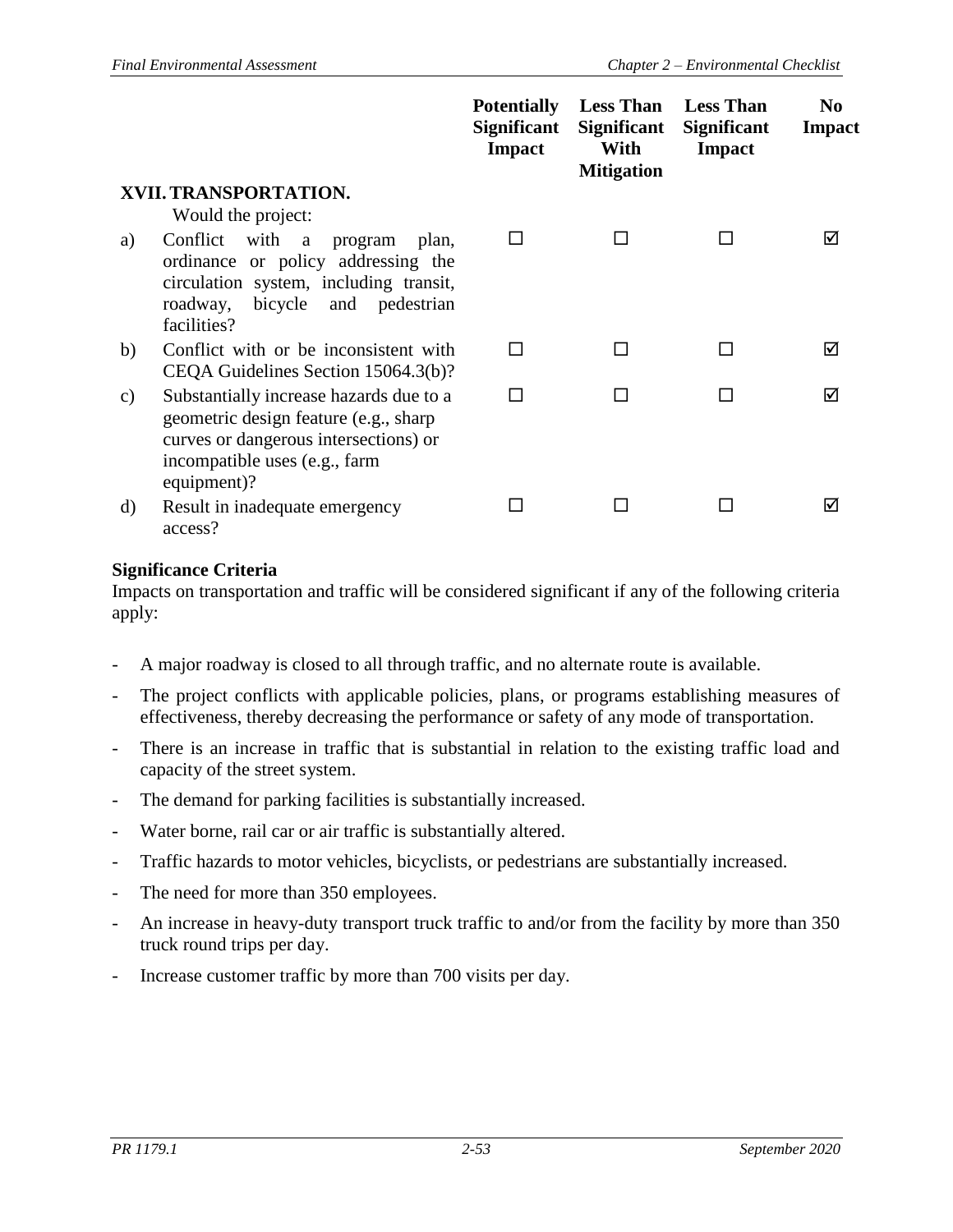## **Discussion**

PR 1179.1 establishes BARCT emission limits for 82 boilers, steam generators, process heaters, turbines and engines which operate at 30 POTW facilities. Most of the affected combustion equipment are fueled by digester gas or a digester gas blend, except for large turbines rated at greater than 0.3 MW which may also be fueled by natural gas. PR 1179.1 also establishes requirements for POTWs to conduct source tests and monitoring, keep records, and prepare reports. All but one POTW facility, which operates three large turbines, currently operate their affected equipment pursuant to South Coast AQMD permits which contain the BARCT emission limits that will be memorialized in PR 1179.1. In order to reduce NOx emissions to meet BARCT (e.g., 18 ppm NOx), the remaining facility indicated that no additional air pollution control equipment will need to be installed and no replacement or retrofit of their existing turbines will be necessary. Instead, the POTW facility indicated that further NOx emission reductions can be achieved by increasing the quantity of water currently injected into combustion chamber for each of the three turbines by approximately 8,000 gallons per day per turbine for a total daily increase of 24,000 gallons. As such, the responses to the environmental checklist questions focus on the potential secondary adverse environmental impacts associated with the increased amount of water injection that is expected to occur in order to attain the desired NOx emission reductions.

**XVII. a) & b) No Impact.** PR 1179.1 is designed to establish emission limits that are representative of BARCT for NOx, CO, and VOC emissions from engines and BARCT for NOx and CO emissions from boilers/steam generators, process heaters, and turbines located at POTWs that were not addressed in other source-specific rules. Of the 30 facilities that will be subject to PR 1179.1 after adoption, none will need to make any physical modifications to comply with the emission reduction requirements in PR 1179.1 because their combustion equipment currently operate pursuant to South Coast AQMD permits which contain applicable emission limits. Only one POTW facility that operates three large turbines (each are rated greater than 0.3 MW) is expected to make relatively minor operational changes related to increasing the amount of water injected into the combustion chambers in order to achieve the 18.8 ppm NOx emission limit to comply with PR 1179.1. The facility has indicated that they can achieve this NOx emission limit by increasing the amount of water that is currently injected into the combustion chamber as a NOx emission reduction measure without having to either install additional NOx emission control equipment such as SCR or replace or retrofit their turbines. Thus, no construction activities are expected to occur. Since the turbines currently employ water injection for NOx emission control purposes, increasing the amount of water injected into the turbines is a matter of adjusting the flow rate and is expected to occur as part of normal day-to-day operations of the turbines. As previously discussed in Section III – Air Quality and Greenhouse Gas Emissions, the facility has indicated that injecting additional water may require increased maintenance due to erosion and wear on turbine equipment but the maintenance can be conducted by existing employees so no additional workers or vendors, and in turn, no additional vehicle trips will be needed.

In accordance with the promulgation of SB 743 which requires analyses of transportation impacts in CEQA documents to consider a project's vehicle miles traveled (VMT) in lieu of applying a Level of Service (LOS) metric when determining significance for transportation impacts, CEQA Guidelines Section 15064.3(b)(4) gives a lead agency to use discretion to choose the most appropriate methodology to evaluate a project's VMT, allowing the metric to be expressed as a change in absolute terms, per capita, per household, or in any other measure.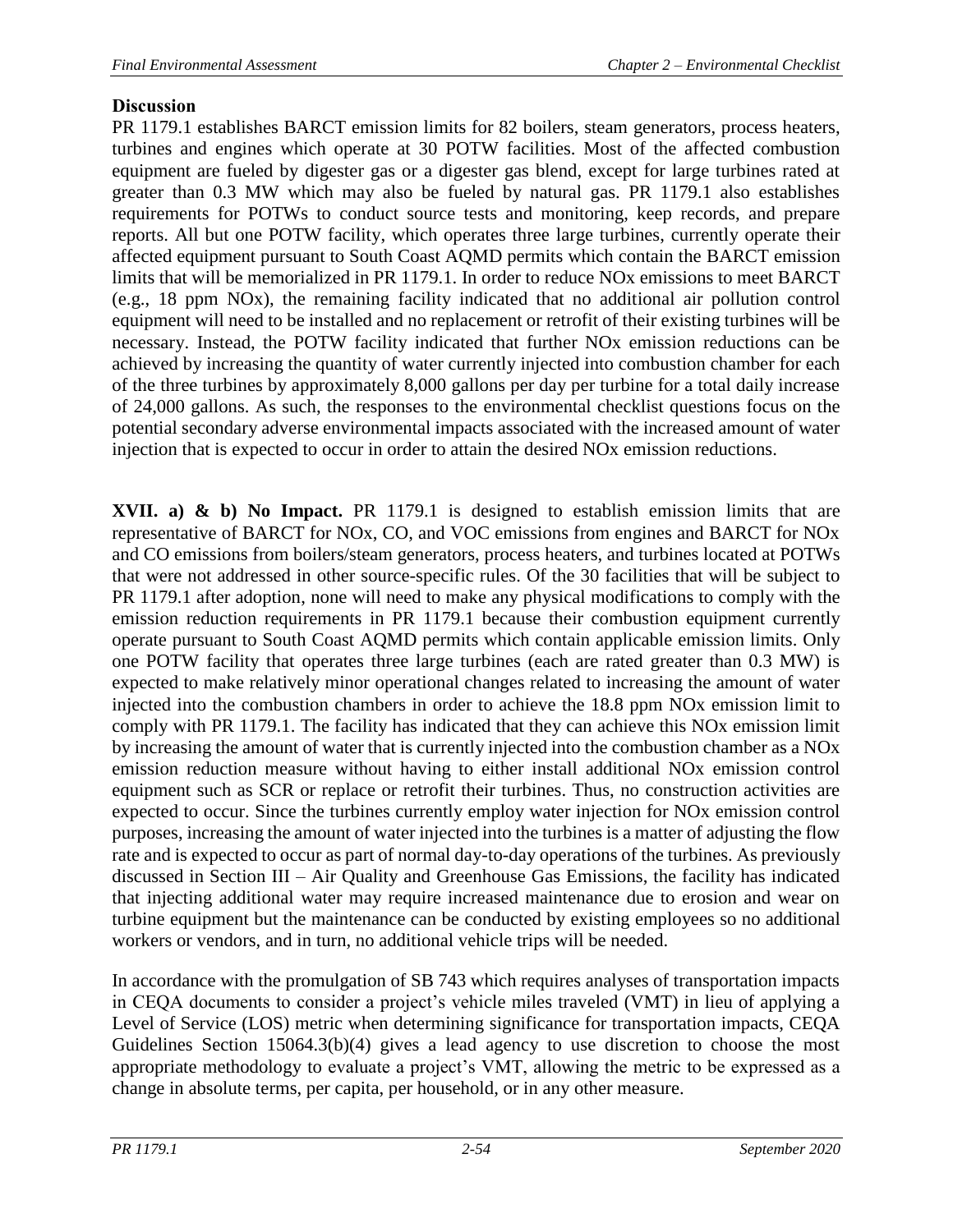No additional need for vehicle trips means that PR 1179.1 would not increase construction or operational VMT. Further, since PR 1179.1 will not create a need for additional vehicle trips, the proposed project will not conflict with or be inconsistent with CEQA Guidelines Section 15064.3(b). Similarly, because implementation of PR 1179.1 will not alter any transportation plans, PR 1179.1 will also not conflict with a program plan, ordinance, or policy addressing the circulation system, including transit, roadway, bicycle, and pedestrian facilities.

**XVII. c) & d) No Impact.** PR 1179.1 does not involve or require the construction of new roadways, because the focus of PR 1179.1 is to control emissions from certain combustion equipment operating at POTW facilities. Thus, no changes to current public roadway designs including a geometric design feature that could increase traffic hazards are expected. Further, PR 1179.1 is not expected to substantially increase traffic hazards or create incompatible uses at or adjacent to the affected facilities, or alter the existing long-term circulation patterns within the area of each affected facility. Further, impacts to existing emergency access at the affected facilities would also not be affected because PR 1179.1 does not contain any requirements specific to emergency access points and each affected facility would be expected to continue to maintain their existing emergency access. As a result, PR 1179.1 is not expected to result in inadequate emergency access.

## **Conclusion**

Based upon these considerations, significant adverse transportation and traffic impacts are not expected from implementing PR 1179.1. Since no significant transportation and traffic impacts were identified, no mitigation measures are necessary or required.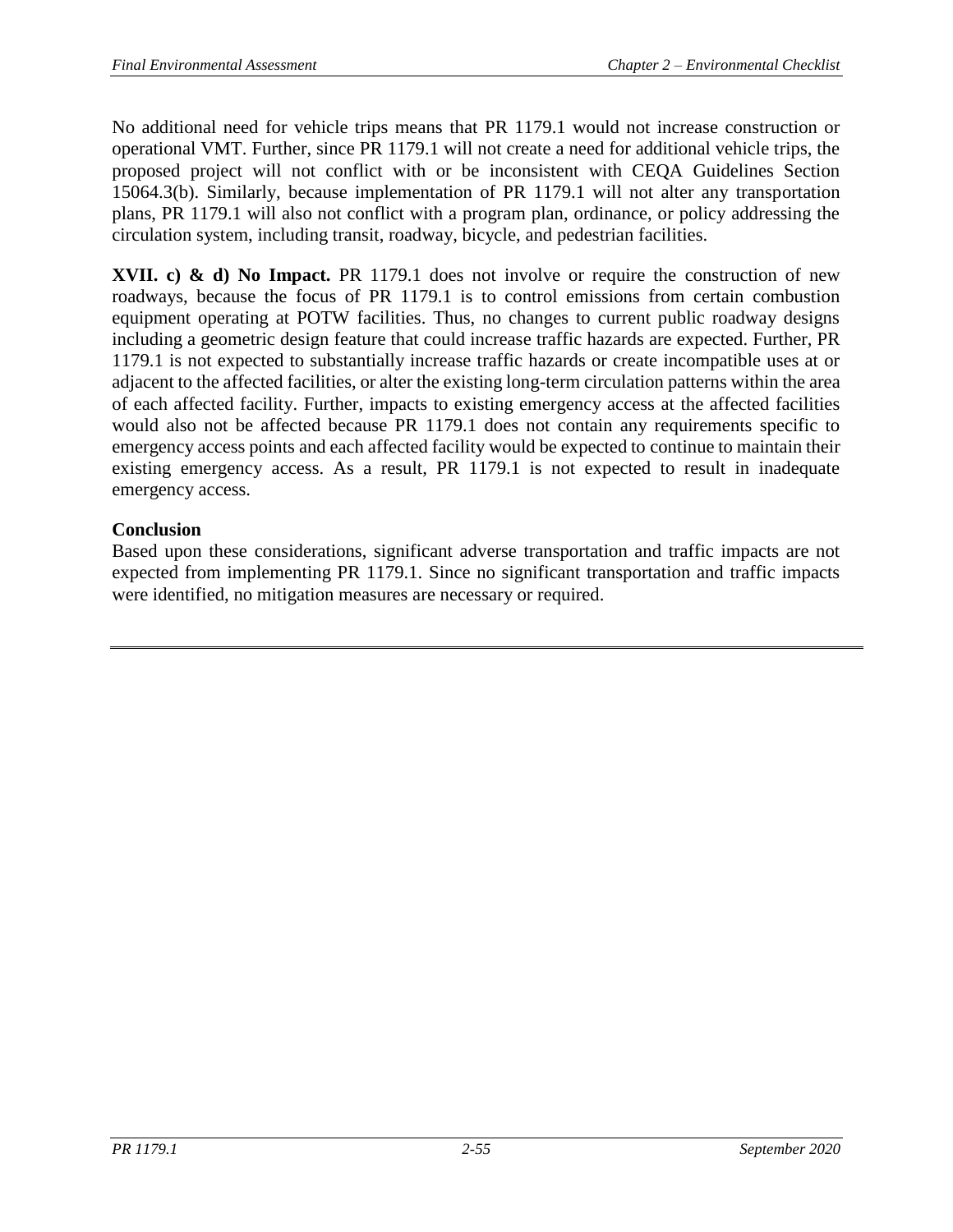|    |                                                                                                                                                                                                                                                                                    | <b>Potentially</b><br><b>Significant</b><br><b>Impact</b> | <b>Less Than</b><br><b>Significant</b><br>With<br><b>Mitigation</b> | <b>Less Than</b><br><b>Significant</b><br><b>Impact</b> | N <sub>0</sub><br><b>Impact</b> |
|----|------------------------------------------------------------------------------------------------------------------------------------------------------------------------------------------------------------------------------------------------------------------------------------|-----------------------------------------------------------|---------------------------------------------------------------------|---------------------------------------------------------|---------------------------------|
|    | <b>XVIII. WILDFIRE.</b> If located in or near<br>state responsibility areas or lands<br>classified as very high fire hazard<br>severity zones, would the project:                                                                                                                  |                                                           |                                                                     |                                                         |                                 |
| a) | impair<br>Substantially<br>an<br>adopted<br>emergency response plan or emergency<br>evacuation plan?                                                                                                                                                                               | $\Box$                                                    | П                                                                   | П                                                       | ☑                               |
|    | b) Due to slope, prevailing winds, and other<br>factors, exacerbate wildfire risks, and<br>thereby expose project occupants to,<br>pollutant concentrations from a wildfire<br>or the uncontrolled spread of a wildfire?                                                           | □                                                         | П                                                                   | ΙI                                                      | ☑                               |
| c) | Require the installation or maintenance<br>of associated infrastructure (such as<br>roads, fuel breaks, emergency water<br>sources, power lines, or other utilities)<br>that may exacerbate fire risk or that may<br>result in temporary or ongoing impacts to<br>the environment? | □                                                         | П                                                                   | П                                                       | ⊠                               |
| d) | Expose people or structures to significant<br>including<br>downslope<br>risks,<br><sub>or</sub><br>downstream flooding or landslides, as a<br>runoff,<br>result<br>of<br>post-fire<br>slope<br>instability, or drainage changes?                                                   | П                                                         |                                                                     |                                                         | ⊠                               |
|    | e) Expose people or structures, either<br>directly or indirectly, to a significant risk                                                                                                                                                                                            | $\mathsf{L}$                                              |                                                                     | $\mathbf{I}$                                            | ☑                               |

# **Significance Criteria**

wildfires?

of loss, injury or death involving

A project's ability to contribute to a wildfire will be considered significant if the project is located in or near state responsibility areas or lands classified as very high fire hazard severity zones, and any of the following conditions are met:

- The project would substantially impair an adopted emergency response plan or emergency evacuation plan.
- The project may exacerbate wildfire risks by exposing the project's occupants to pollutant concentrations from a wildfire or the uncontrolled spread of a wildfire due to slope, prevailing winds, and other factors.
- The project may exacerbate wildfire risks or may result in temporary or ongoing impacts to the environment because the installation or maintenance of associated infrastructure (such as roads, fuel breaks, emergency water sources, power lines, or other utilities) are required.
- The project would expose people or structures to significant risks such as downslope or downstream flooding or landslides, as a result of runoff, post-fire slope instability, or drainage changes.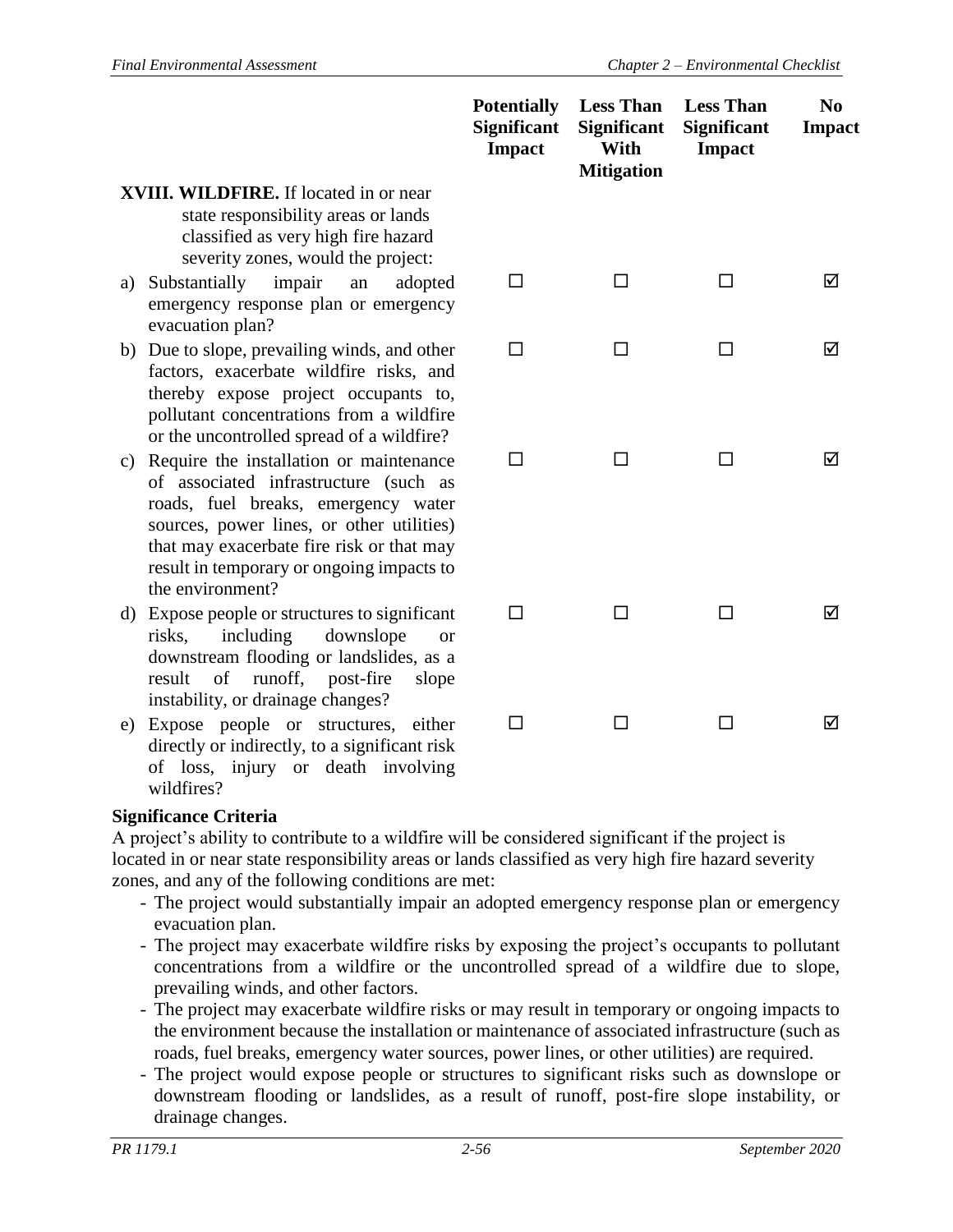- The project would expose people or structures, either directly or indirectly, to a significant risk of loss, injury or death involving wildfires.

# **Discussion**

PR 1179.1 establishes BARCT emission limits for 82 boilers, steam generators, process heaters, turbines and engines which operate at 30 POTW facilities. Most of the affected combustion equipment are fueled by digester gas or a digester gas blend, except for large turbines rated at greater than 0.3 MW which may also be fueled by natural gas. PR 1179.1 also establishes requirements for POTWs to conduct source tests and monitoring, keep records, and prepare reports. All but one POTW facility, which operates three large turbines, currently operate their affected equipment pursuant to South Coast AQMD permits which contain the BARCT emission limits that will be memorialized in PR 1179.1. In order to reduce NOx emissions to meet BARCT (e.g., 18 ppm NOx), the remaining facility indicated that no additional air pollution control equipment will need to be installed and no replacement or retrofit of their existing turbines will be necessary. Instead, the POTW facility indicated that further NOx emission reductions can be achieved by increasing the quantity of water currently injected into combustion chamber for each of the three turbines by approximately 8,000 gallons per day per turbine for a total daily increase of 24,000 gallons. As such, the responses to the environmental checklist questions focus on the potential secondary adverse environmental impacts associated with the increased amount of water injection that is expected to occur in order to attain the desired NOx emission reductions.

**XVIII. a), b), c), d), & e) No Impact.** Of the 30 facilities subject to PR 1179.1, none are located in or near state responsibility areas or lands classified as very high fire hazard severity zones. Further, as explained in Section VIII. f), the proposed project would not impair the implementation of, or physically interfere with any adopted emergency response plans or emergency evacuation plans that may be in place at the existing facilities because PR 1179.1 does not require the new or altered use of hazardous materials and would not involve any alterations to buildings or structures. In addition, implementation of PR 1179.1 will not require the construction of any new buildings or structures. Thus, PR 1179.1 is not expected to substantially impair an adopted emergency response plan or emergency evacuation plan in effect at any of the facilities subject to PR 1179.1. In the event of a wildfire, no exacerbation of wildfire risks, and no consequential exposure of pollutant concentrations from a wildfire or the uncontrolled spread of a wildfire due to slope, prevailing winds, or other factors would be expected to occur. Thus, PR 1179.1 would neither expose people or structures to new significant risks, including downslope or downstream flooding or landslides, as a result of runoff, post-fire slope instability, or drainage changes, nor would it expose people or structures, either directly or indirectly, to a new significant risk of loss, injury, or death involving wildfires. Finally, PR 1179.1 does not require new or alter existing maintenance of associated infrastructure at or surrounding affected facilities (such as roads, fuel breaks, emergency water sources, power lines, or other utilities) that may exacerbate fire risk or that may result in temporary or ongoing impacts to the environment. Thus, PR 1179.1 is not expected to have any influence on the occurrence of wildfires or any facility's ability to combat or prepare for wildfires.

# **Conclusion**

Based upon these considerations, significant adverse wildfire risks are not expected from implementing PR 1179.1. Since no significant wildfire risks were identified, no mitigation measures are necessary or required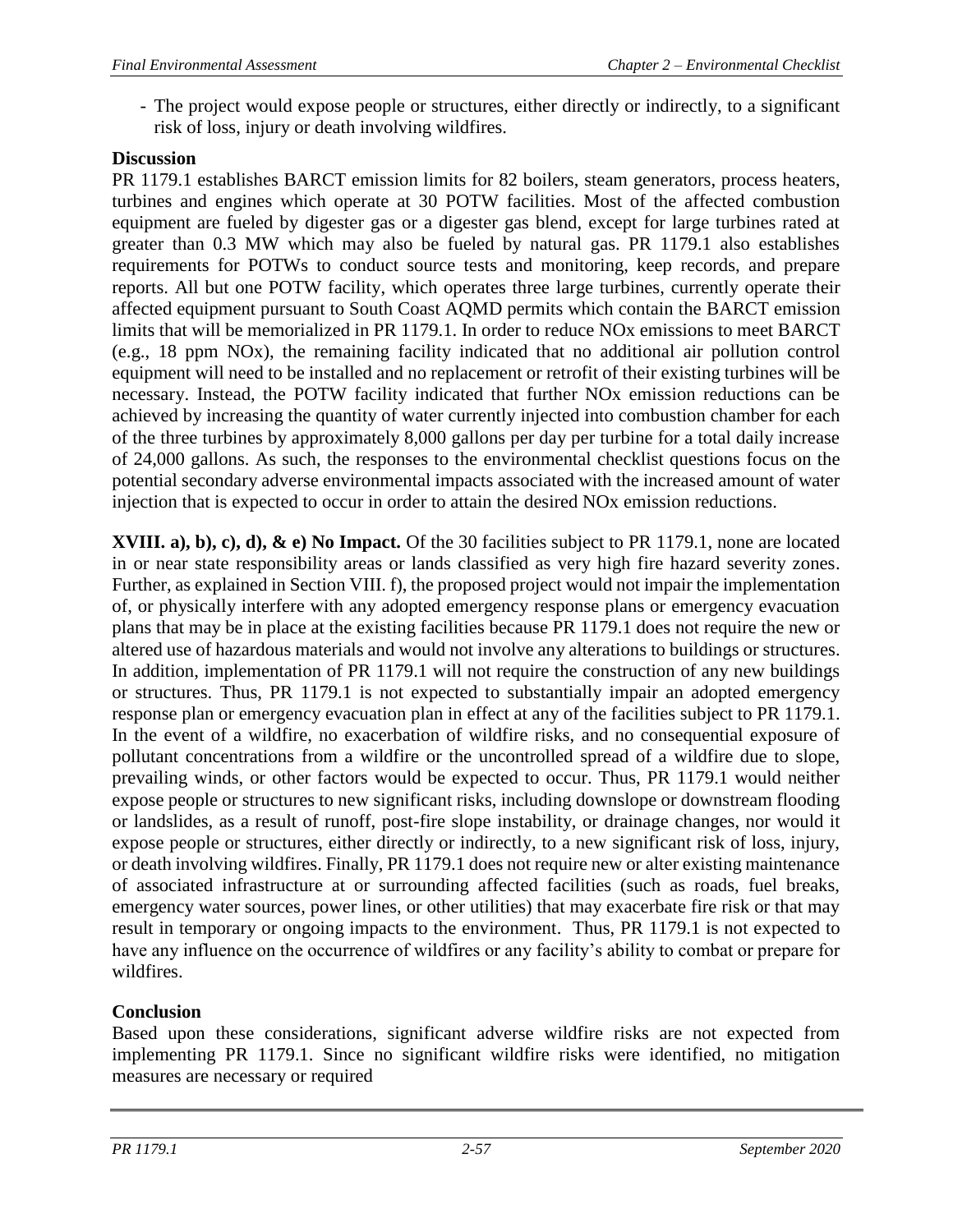|    |                                                                                                                                                                                                                                                                                                                                                                                                                                                                                           | <b>Potentially</b><br><b>Significant</b><br><b>Impact</b> | <b>Less Than</b><br><b>Significant</b><br>With<br><b>Mitigation</b> | <b>Less Than</b><br><b>Significant</b><br><b>Impact</b> | N <sub>0</sub><br><b>Impact</b> |
|----|-------------------------------------------------------------------------------------------------------------------------------------------------------------------------------------------------------------------------------------------------------------------------------------------------------------------------------------------------------------------------------------------------------------------------------------------------------------------------------------------|-----------------------------------------------------------|---------------------------------------------------------------------|---------------------------------------------------------|---------------------------------|
|    | XIX. MANDATORY FINDINGS OF<br>SIGNIFICANCE.                                                                                                                                                                                                                                                                                                                                                                                                                                               |                                                           |                                                                     |                                                         |                                 |
| a) | Does the project have the potential to<br>degrade the quality of the<br>environment, substantially reduce the<br>habitat of a fish or wildlife species,<br>cause a fish or wildlife population to<br>drop below self-sustaining levels,<br>threaten to eliminate a plant or animal<br>community, reduce the number or<br>restrict the range of a rare or<br>endangered plant or animal or<br>eliminate important examples of the<br>major periods of California history or<br>prehistory? | □                                                         | □                                                                   | □                                                       | ☑                               |
| b) | Does the project have impacts that are<br>individually limited, but cumulatively<br>considerable?<br>("Cumulatively<br>considerable"<br>that<br>the<br>means<br>incremental effects of a project are<br>considerable<br>when<br>viewed<br>in<br>connection with the effects of past<br>projects, the effects of other current<br>projects, and the effects of probable<br>future projects)                                                                                                | □                                                         | П                                                                   | ☑                                                       |                                 |
| c) | Does the project have environmental<br>effects that will cause substantial<br>adverse effects on human beings,<br>either directly or indirectly?                                                                                                                                                                                                                                                                                                                                          | П                                                         | П                                                                   | ☑                                                       | $\mathsf{L}$                    |

#### **Discussion**

PR 1179.1 establishes BARCT emission limits for 82 boilers, steam generators, process heaters, turbines and engines which operate at 30 POTW facilities. Most of the affected combustion equipment are fueled by digester gas or a digester gas blend, except for large turbines rated at greater than 0.3 MW which may also be fueled by natural gas. PR 1179.1 also establishes requirements for POTWs to conduct source tests and monitoring, keep records, and prepare reports. All but one POTW facility, which operates three large turbines, currently operate their affected equipment pursuant to South Coast AQMD permits which contain the BARCT emission limits that will be memorialized in PR 1179.1. In order to reduce NOx emissions to meet BARCT (e.g., 18 ppm NOx), the remaining facility indicated that no additional air pollution control equipment will need to be installed and no replacement or retrofit of their existing turbines will be necessary. Instead, the POTW facility indicated that further NOx emission reductions can be achieved by increasing the quantity of water currently injected into combustion chamber for each of the three turbines by approximately 8,000 gallons per day per turbine for a total daily increase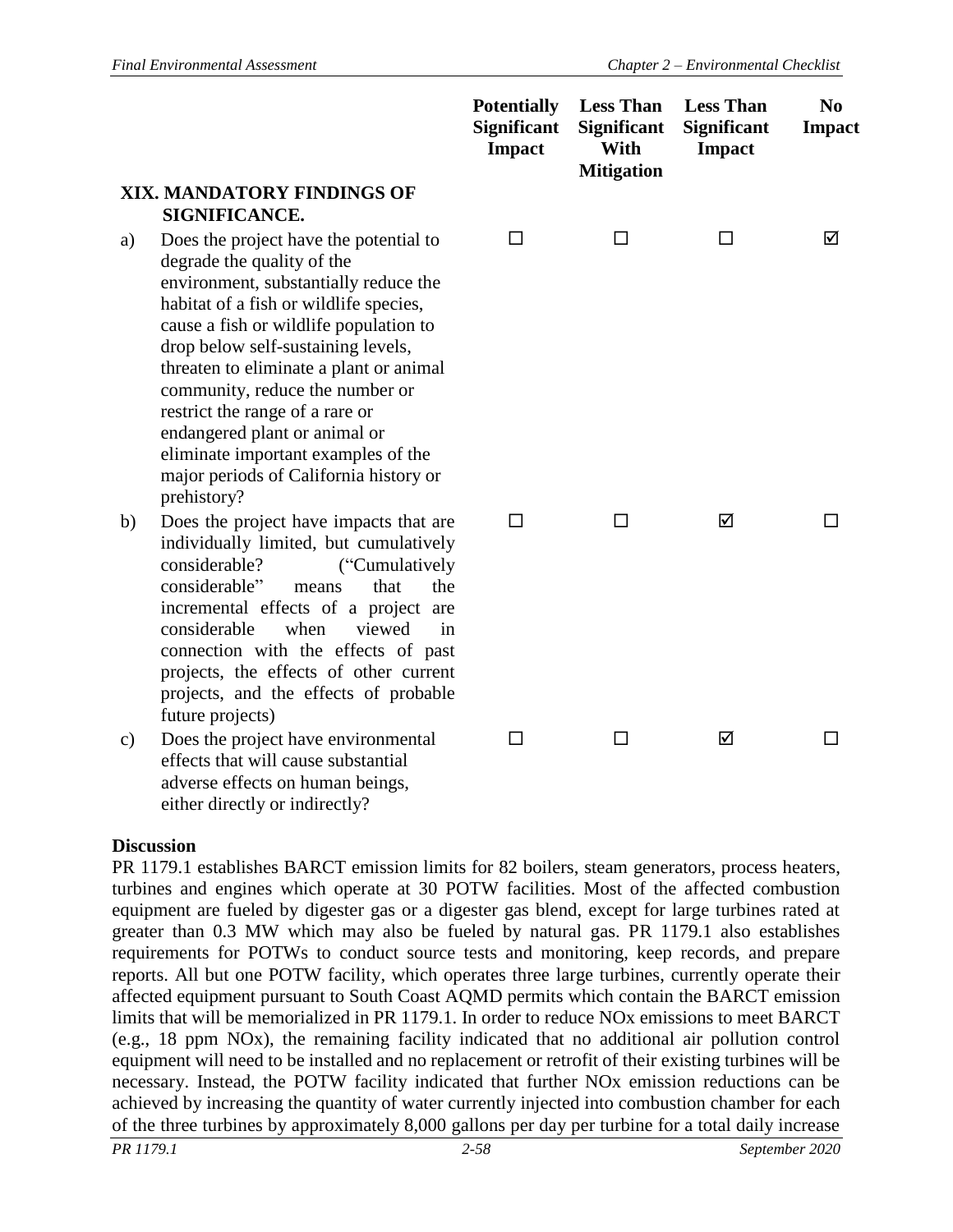of 24,000 gallons. As such, the responses to the environmental checklist questions focus on the potential secondary adverse environmental impacts associated with the increased amount of water injection that is expected to occur in order to attain the desired NOx emission reductions.

**XIX. a) No Impact.** The 30 existing facilities that are subject to PR 1179.1 are located within existing developed areas that have been greatly disturbed and that currently do not support any species of concern or the habitat on which they rely. Further, as explained in Section IV - Biological Resources, PR 1179.1 is not expected to significantly adversely affect plant or animal species or the habitat on which they rely because the proposed project will not lead to any activities that will reduce or eliminate any plant or animal species or destroy prehistoric records of the past.

**XIX. b) Less Than Significant Impact**. Based on the foregoing analyses, PR 1179.1 would not result in significant adverse project-specific environmental impacts. Potential adverse impacts from implementing PR 1179.1 would not be "cumulatively considerable" as defined by CEQA Guidelines Section 15064(h)(1) for any environmental topic because there are no, or only minor incremental project-specific impacts that were concluded to be less than significant. Per CEQA Guidelines Section 15064(h)(4), the mere existence of significant cumulative impacts caused by other projects alone shall not constitute substantial evidence that the proposed project's incremental effects are cumulatively considerable. South Coast AQMD cumulative significant thresholds are the same as project-specific significance thresholds.

Therefore, there is no potential for significant adverse cumulative or cumulatively considerable impacts to be generated by PR 1179.1 for any environmental topic area.

**XIX. c) Less Than Significant Impact**. Based on the foregoing analyses, PR 1179.1 is not expected to cause adverse effects on human beings for any environmental topic, either directly or indirectly because: 1) the reduction of NOx emissions is an air quality benefit and no adverse air quality or GHG impacts were identified in Section III – Air Quality and Greenhouse Gases; 2) energy impacts were determined to be less than significant as analyzed in Section VI – Energy; and 3) the increased water usage and wastewater was determined to be less than significant as analyzed in Section IX – Hydrology and Water Quality.; . In addition, the analysis concluded that there would be no significant environmental impacts for the remaining environmental impact topic areas: aesthetics, agriculture and forestry resources, biological resources, cultural and tribal cultural resources, geology and soils, hazards and hazardous materials land use and planning, mineral resources, noise, population and housing, public services, recreation, solid and hazardous waste, transportation, and wildfire.

## **Conclusion**

As previously discussed in environmental topics I through XIX, the proposed project has no potential to cause significant adverse environmental effects. Since no significant impacts were identified, no mitigation measures are necessary or required.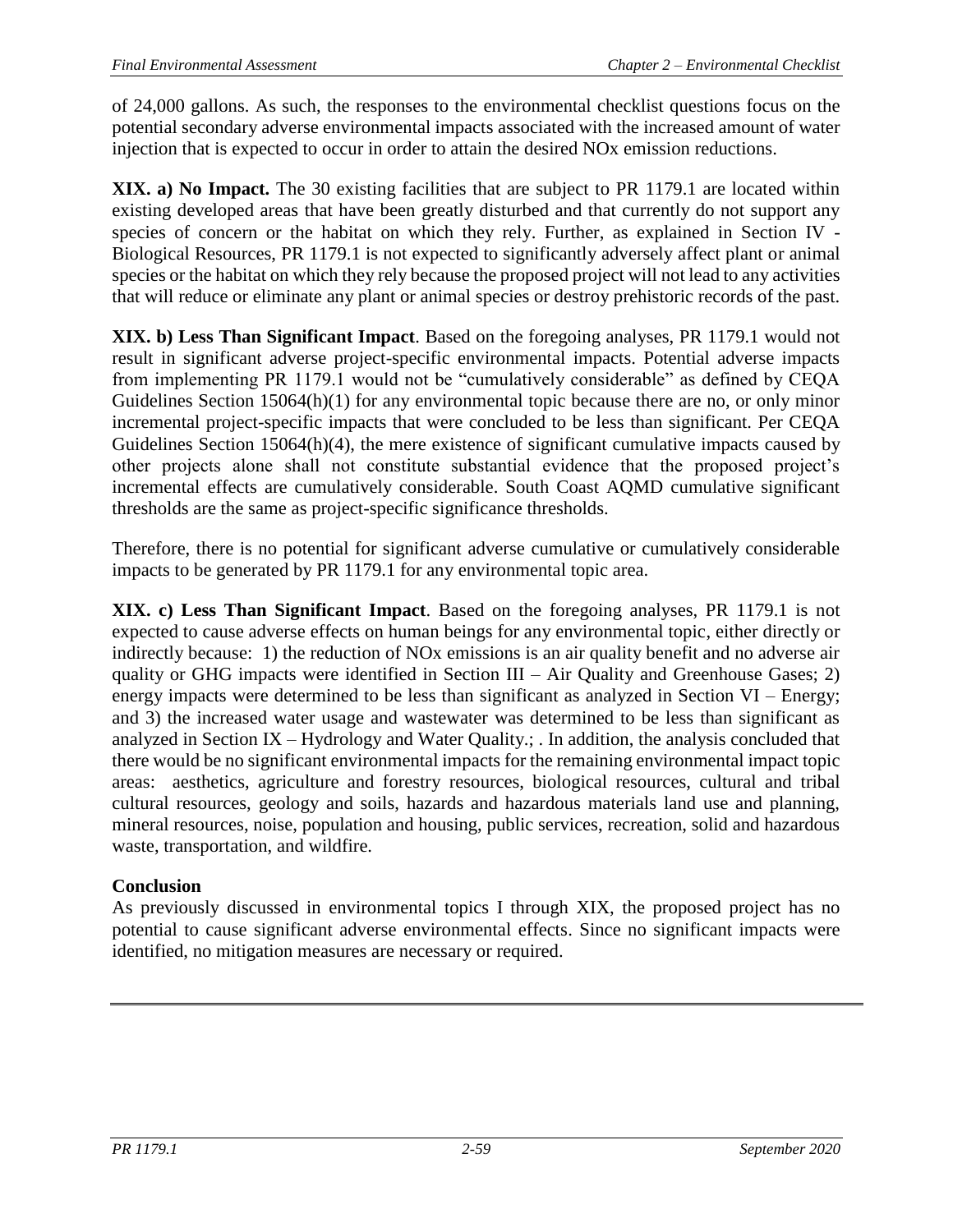# **APPENDICES**

| Appendix A:        | Proposed Rule 1179.1 – NO <sub>x</sub> Emissions Reductions<br>from Combustion Equipment at Publicly Owned<br><b>Treatment Works Facilities</b> |
|--------------------|-------------------------------------------------------------------------------------------------------------------------------------------------|
| <b>Appendix B:</b> | <b>Operational Emissions Assumptions and Calculations</b>                                                                                       |
| Appendix C:        | <b>PR 1179.1 List of Affected Facilities and Affected</b><br>Industry                                                                           |
| <b>Appendix D:</b> | <b>Comment Letter Received on the Draft EA and</b><br><b>Response</b>                                                                           |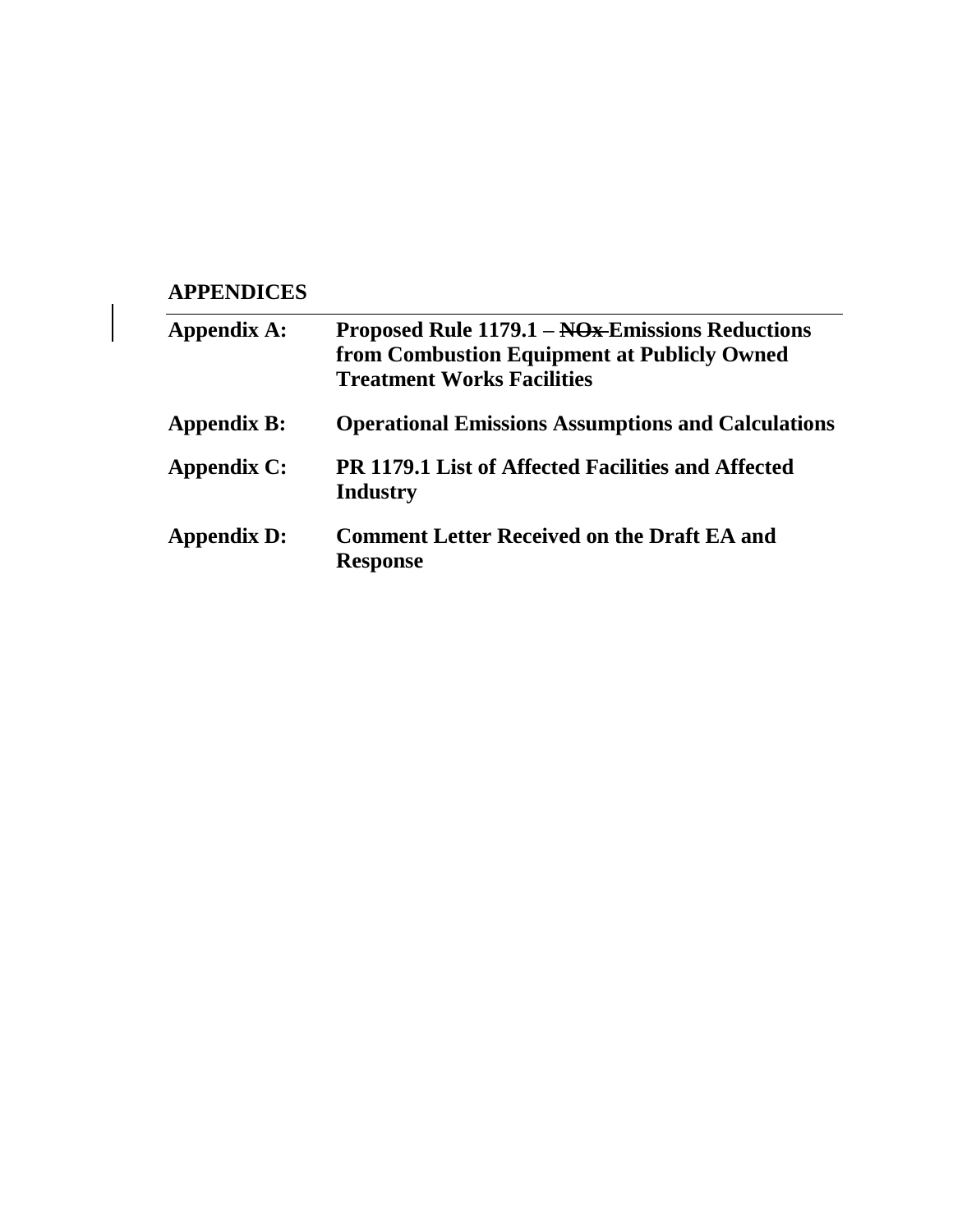## **APPENDIX A**

# **Proposed Rule 1179.1 – NOx Emissions Reductions from Combustion Equipment at Publicly Owned Treatment Works Facilities**

In order to save space and avoid repetition, please refer to the latest version of PR 1179.1 located elsewhere in the Governing Board Package (meeting date October 2, 2020). The version of PR 1179.1 that was circulated with the Draft EA and released on August 12, 2020 for a 30-day public review and comment period ending on September 11, 2020 was identified as Proposed Rule 1179.1 - Preliminary Draft Rule Language (July 22, 2020) which is available from the South Coast AQMD's website at: [http://www.aqmd.gov/docs/default-source/rule-book/Proposed-Rules/1179.1/pr-1179-1--](http://www.aqmd.gov/docs/default-source/rule-book/Proposed-Rules/1179.1/pr-1179-1---final.pdf) [final.pdf.](http://www.aqmd.gov/docs/default-source/rule-book/Proposed-Rules/1179.1/pr-1179-1---final.pdf) Original hard copies of the Draft EA, which include the draft version of the proposed rule listed above, can be obtained by contacting the Public Information Center by phone at (909) 396-2001 or by email at PICrequests@aqmd.gov.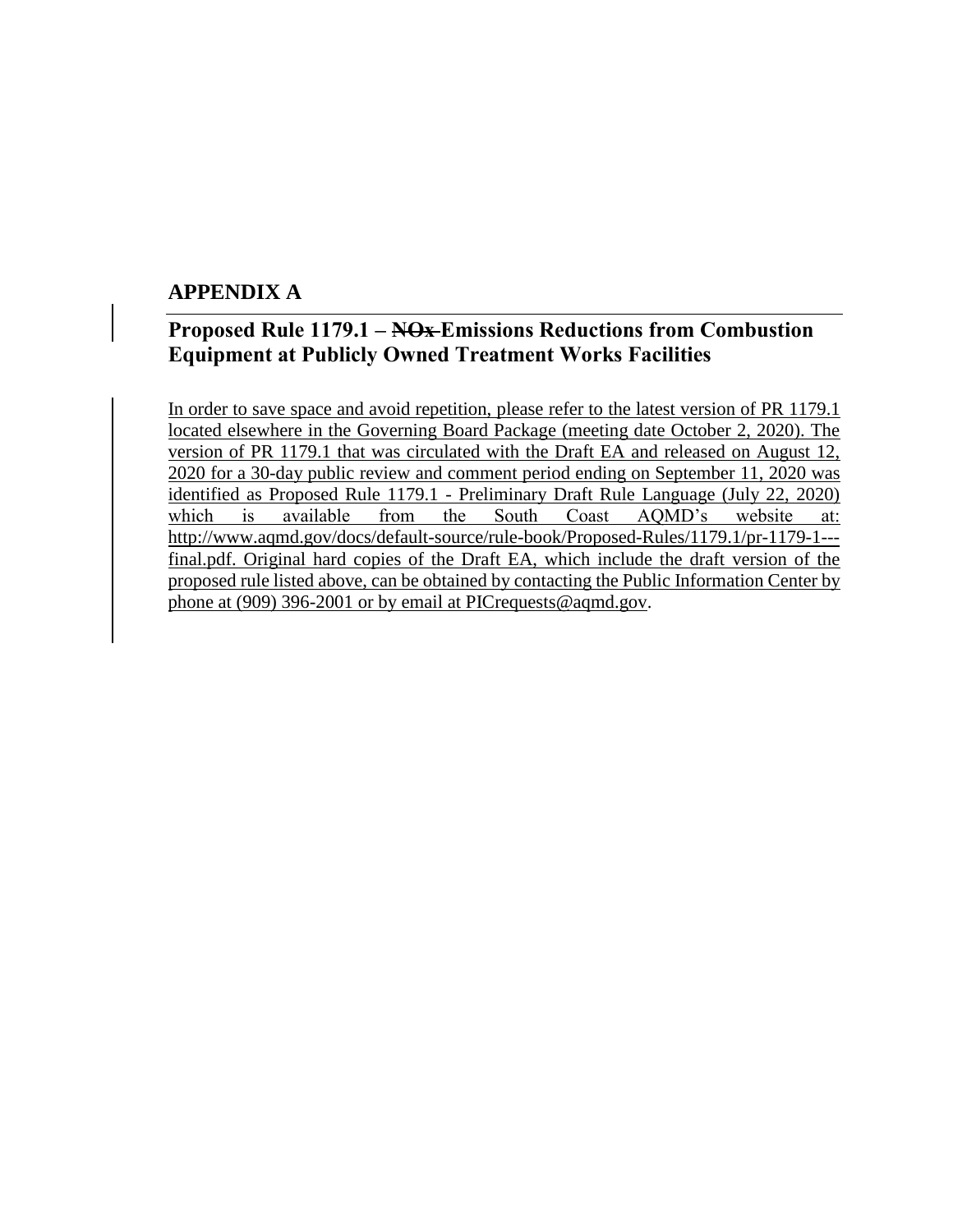# **APPENDIX B**

**Operational Emissions Assumptions and Calculations**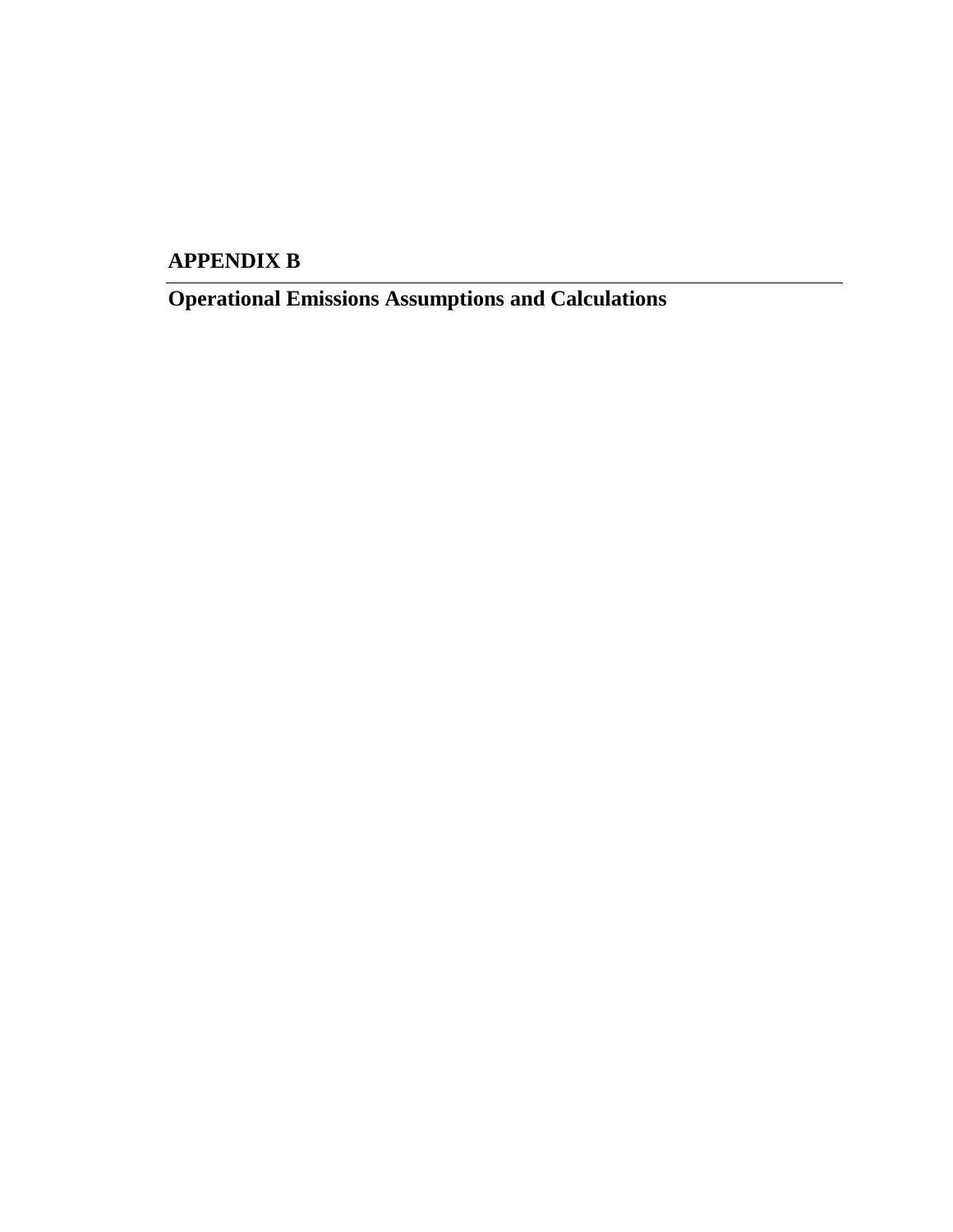# **Appendix B: Operational Emissions Assumptions and Calculations**

| <b>NODIE SOUTCE EMISSIONS TOT OPETATION</b>     |                                           |                                                  |                           |                                                |                                                |  |  |  |  |
|-------------------------------------------------|-------------------------------------------|--------------------------------------------------|---------------------------|------------------------------------------------|------------------------------------------------|--|--|--|--|
| <b>Activity</b>                                 | <b>Trip</b><br><b>Distance</b><br>(miles) | CO <sub>2</sub><br><b>Emissions</b><br>(lb/mile) | <b>Number</b><br>Trips/yr | CO <sub>2</sub><br><b>Emissions</b><br>(lb/yr) | CO <sub>2</sub><br><b>Emissions</b><br>(MT/yr) |  |  |  |  |
| Source Test Trips -<br>Passenger Auto           | 40                                        | 1.93                                             | 2.00                      | 154.40                                         | 0.07                                           |  |  |  |  |
| Source Test Trips -<br><b>Medium Duty Truck</b> | 40                                        | 0.79                                             | 2.00                      | 63.20                                          | 0.03                                           |  |  |  |  |
| Total                                           |                                           |                                                  |                           | 217.60                                         | 0.10                                           |  |  |  |  |

## **Mobile Source Emissions for Operation**

CO2 emission factors obtained from EMFAC 2017

#### **Onroad Vehicles, VMT + Fuel Usage**

|       | <b>Activity</b>                                    | <b>Description</b>                     | <b>Trip</b><br><b>Distance</b><br>(miles) | <b>Number</b><br>Trips/yr | <b>VMT</b> | <b>Fuel</b><br><b>Type</b> | <b>MPG</b> | <b>Gallons</b><br><b>Fuel</b> | <b>Peak</b><br>Day<br><b>Trips</b> |
|-------|----------------------------------------------------|----------------------------------------|-------------------------------------------|---------------------------|------------|----------------------------|------------|-------------------------------|------------------------------------|
| Phase | <b>Source Test</b><br>Trips -<br>Passenger<br>Auto | 10 Source<br>Tests (5 per<br>facility) | 40                                        | 2.0                       | 80.0       | Gasoline                   | 21         | $\overline{4}$                | $\overline{2}$                     |
|       | Source Test<br>Trips -<br>Medium<br>Duty Truck     | 10 Source<br>Tests (5 per<br>facility) | 40                                        | 2.0                       | 80.0       | Diesel                     | 10         | 8                             | $\overline{2}$                     |
|       | <b>Total VMT</b>                                   |                                        |                                           |                           | 160        |                            |            |                               | 4                                  |

VMT = vehicle miles traveled

MPG = miles per gallon

Fuel Usage  $=$  VMT / MPG

#### **EMFAC 2017 Emission Factors (lbs/mile) EMFAC 2017 Emission Factors (lbs/mile)**

| Fuel Usage = $VMT / MPC$                         |              |                                    |            |           |          |             |              |                 |                 |                  |
|--------------------------------------------------|--------------|------------------------------------|------------|-----------|----------|-------------|--------------|-----------------|-----------------|------------------|
|                                                  |              |                                    |            |           |          |             |              |                 |                 |                  |
|                                                  |              |                                    |            |           |          |             |              |                 |                 |                  |
| <b>EMFAC 2017 Emission Factors (lbs/mile)</b>    |              |                                    |            |           |          |             |              |                 |                 |                  |
| <b>Vehicle Type</b>                              |              | <b>VOC</b>                         | <b>NOx</b> | <b>CO</b> | SOx      | <b>PM10</b> | <b>PM2.5</b> | CO <sub>2</sub> | CH4             |                  |
| Light Duty Auto                                  |              | 0.000440                           | 0.004682   | 0.002427  | 0.000019 | 0.000388    | 0.000244     | 1.927986        | 0.000042        |                  |
| Medium Duty/ Delivery                            |              | 0.000392                           | 0.000299   | 0.003638  | 0.000008 | 0.000104    | 0.000044     | 0.789383        | 0.000041        |                  |
|                                                  |              |                                    |            |           |          |             |              |                 |                 |                  |
|                                                  |              | <b>Mobile Emissions (Ibs/trip)</b> |            |           |          |             |              |                 |                 |                  |
| <b>Trip Type</b>                                 | <b>Miles</b> | <b>VOC</b>                         | <b>NOx</b> | <b>CO</b> | SOx      | <b>PM10</b> | <b>PM2.5</b> | CO <sub>2</sub> | CH <sub>4</sub> | CO <sub>2e</sub> |
| One Light Duty Auto Worker Trip - Source Testing | 40           | 0.018                              | 0.187      | 0.097     | 0.001    | 0.016       | 0.010        | 77.119          | 0.002           | 77.161           |
| One Medium Duty Source Testing Trip              | 40           | 0.016                              | 0.012      | 0.146     | 0.000    | 0.004       | 0.002        | 31.575          | 0.002           | 31.617           |

| <b>Calculations</b>                        |
|--------------------------------------------|
| Mobile Emissions = Emission Factor * Miles |
| $CO2e = CO2 + 25^{\circ}CH4$               |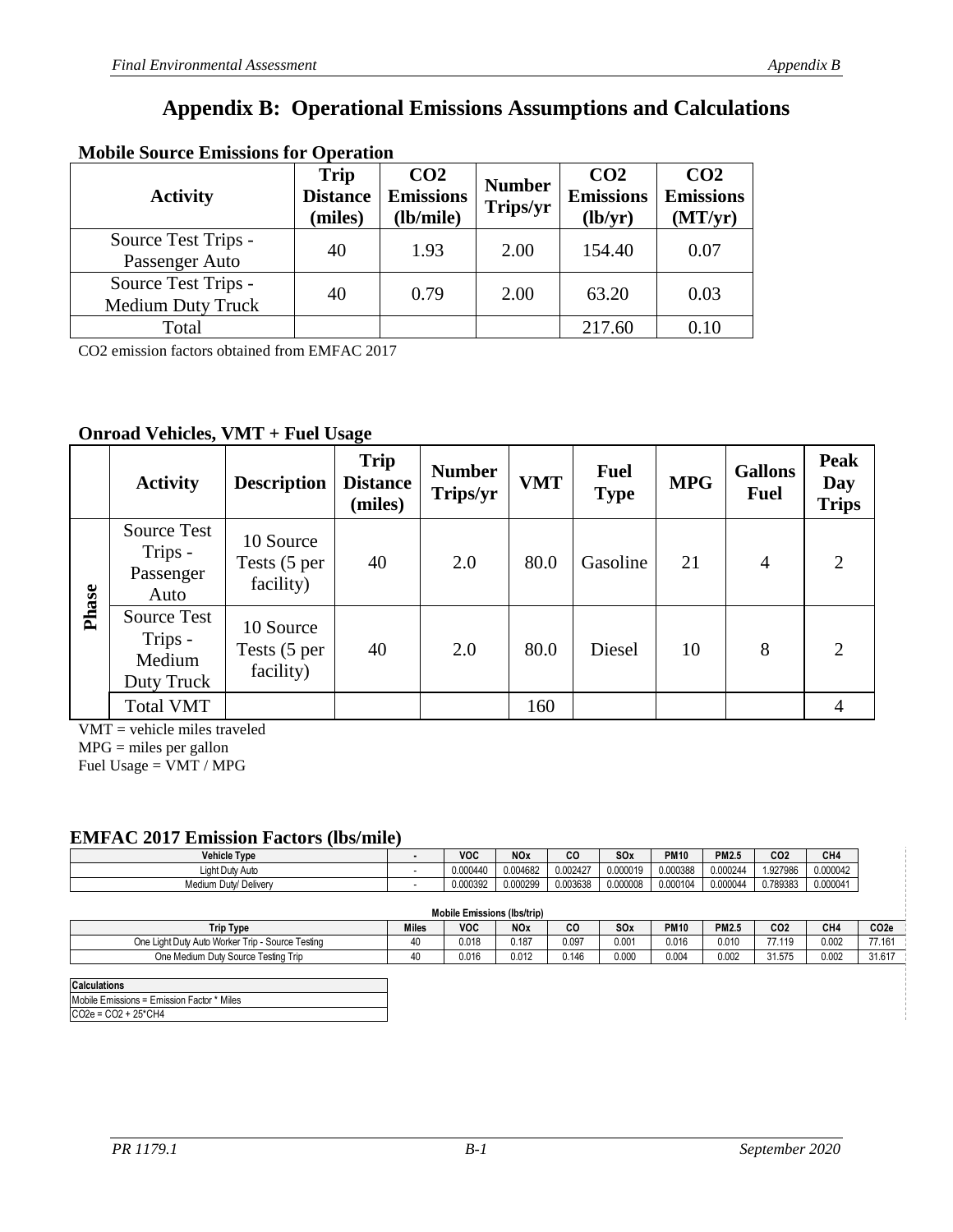**APPENDIX C**

**PR 1179.1 List of Affected Facilities and Affected Industry**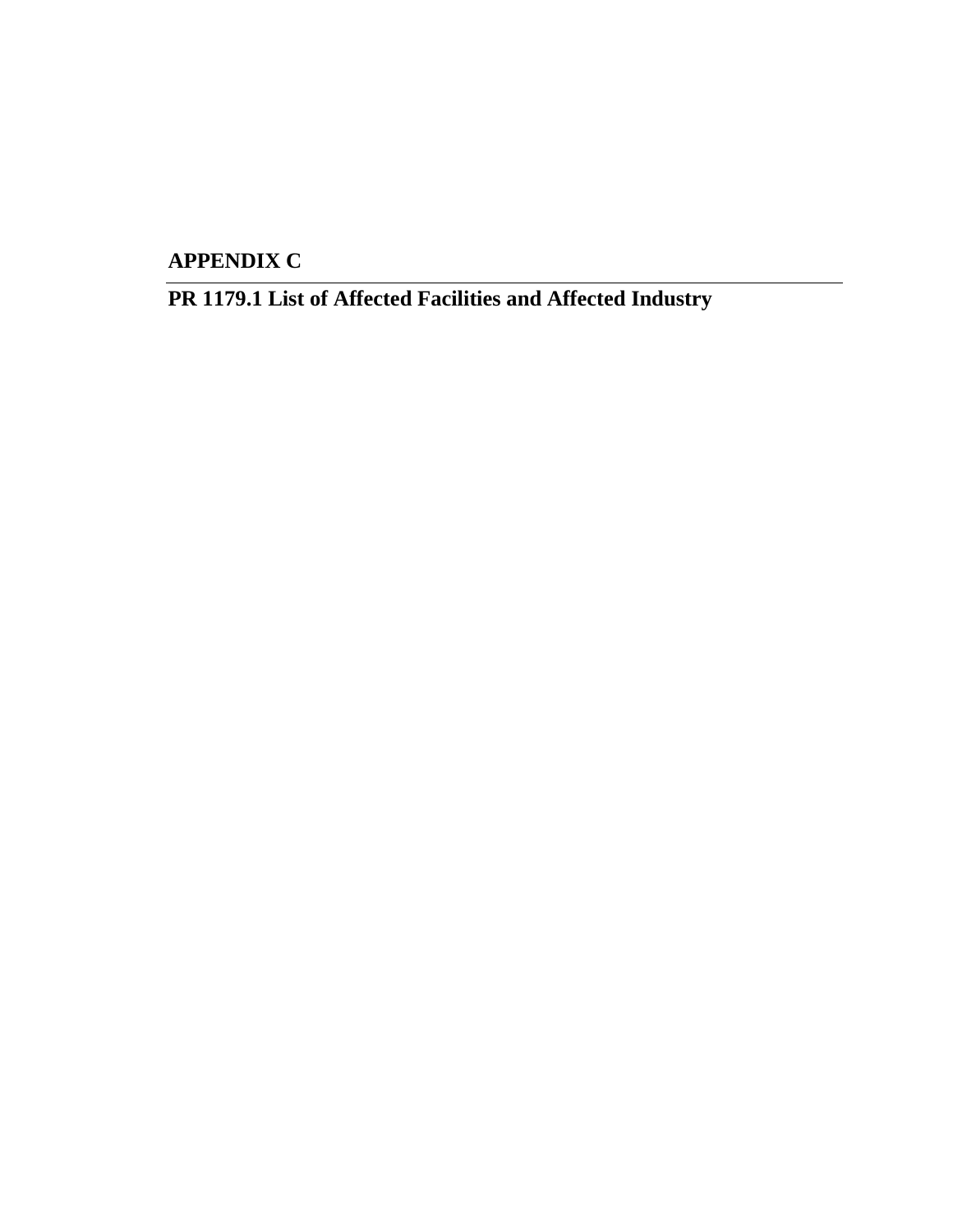#### **Appendix C: PR 1179.1 List of Affected Facilities and Affected Industry**

| <b>Facility ID</b>                                | <b>Facility Name</b>                                                        | <b>Facility Address</b>                            | On List per<br>Government<br>Code<br>65962.5 | <b>Distance</b><br>from<br><b>School</b><br>(meters) | <b>Distance</b><br>from<br><b>Sensitive</b><br>Receptor<br>(meters) | Located<br>Within<br><b>Two Miles</b><br>of an<br>Airport? |
|---------------------------------------------------|-----------------------------------------------------------------------------|----------------------------------------------------|----------------------------------------------|------------------------------------------------------|---------------------------------------------------------------------|------------------------------------------------------------|
| 1179                                              | Inland Empire Utilities Agency Water Reclamation Facility Regional Plant #2 | 16400 El Prado Rd, Chino 91710                     | No                                           | 1370                                                 | 694                                                                 | Yes                                                        |
| 1703                                              | Eastern Municipal Water District                                            | 42565 Avenida Alvarado, Temecula 92590             | No                                           | 2090                                                 | 928                                                                 | No                                                         |
| 2537                                              | Corona City, Department of Water & Power                                    | 2205 Railroad St, Corona 92880                     | No                                           | 1870                                                 | 1190                                                                | Yes                                                        |
| 3513                                              | Irvine Ranch Water District                                                 | 3512 Michelson Dr., Irvine 92612                   | No                                           | 1530                                                 | 649                                                                 | Yes                                                        |
| 3866                                              | South Orange County Wastewater Authority                                    | 34156 Del Obispo St., Dana Point 92629             | No                                           | 410                                                  | 45                                                                  | No                                                         |
| 5756                                              | Redlands Wastewater Treatment Plant                                         | 1950 Nevada St., Redlands 92373                    | No                                           | 1450                                                 | 1800                                                                | Yes                                                        |
| 7417                                              | Eastern Municipal Water District                                            | 1301 Case Rd., Perris 92570                        | No                                           | 1770                                                 | 896                                                                 | Yes                                                        |
| 9163                                              | Inland Empire Utilities Agency                                              | 2662 E. Walnut St., Ontario 91761                  | Yes                                          | 419                                                  | 5                                                                   | Yes                                                        |
| 9961                                              | Riverside Water Quality Control Plant                                       | 5950 Acorn St., Riverside 92504                    | No                                           | 812                                                  | 589                                                                 | Yes                                                        |
| 10198                                             | <b>Valley Sanitary District</b>                                             | 45-500 Van Buren St., Indio 92201                  | No                                           | 882                                                  | 587                                                                 | No                                                         |
| 10245                                             | Terminal Island Water Reclamation Plant                                     | 445 Ferry St., San Pedro 90731                     | Yes                                          | 2010                                                 | 1260                                                                | No                                                         |
| 11301                                             | San Bernardino Water Reclamation Facility                                   | 399 Chandler Pl., San Bernardino 92408             | No                                           | 1620                                                 | 344                                                                 | Yes                                                        |
| 12923                                             | <b>Rialto City</b>                                                          | 501 E Santa Ana Ave., Bloomington 92316            | No                                           | 2690                                                 | 1740                                                                | No                                                         |
| 13088                                             | <b>Eastern Municipal Water District</b>                                     | 17140 Kitching St., Moreno Valley 92551            | N <sub>o</sub>                               | 686                                                  | 72                                                                  | Yes                                                        |
| 13433                                             | South Orange County Wastewater Authority-Regional Treatment Plant           | 29200-01 La Paz Rd., Laguna Niguel 92677           | No                                           | 622                                                  | 255                                                                 | No                                                         |
| 17301                                             | <b>Orange County Sanitation District</b>                                    | 10844 Ellis Ave., Fountain Valley 92708            | No                                           | 413                                                  | 234                                                                 | N <sub>0</sub>                                             |
| 19159                                             | Eastern Municipal Water District                                            | 770 N Sanderson Ave., San Jacinto 92582            | No                                           | 1090                                                 | 648                                                                 | No                                                         |
| 20237                                             | San Clemente City, Wastewater Division                                      | 380 Avenida Pico, San Clemente 92672               | N <sub>o</sub>                               | 593                                                  | 53                                                                  | N <sub>0</sub>                                             |
| 20252                                             | Banning City Waste Water Treatment Plant                                    | 2242 E Charles St., Banning 92220                  | No                                           | 2180                                                 | 378                                                                 | Yes                                                        |
| 22674                                             | Los Angeles County Sanitation District Valencia Plant                       | 28185 The Old Rd., Valencia 91355                  | N <sub>o</sub>                               | 2650                                                 | 1430                                                                | N <sub>0</sub>                                             |
| 29110                                             | <b>Orange County Sanitation District</b>                                    | 22212 Brookhurst St., Huntington Beach 92646       | No                                           | 598                                                  | 38                                                                  | No                                                         |
| 50402                                             | Yucaipa Valley Water District                                               | 880 W County Line Rd., Yucaipa 92399               | N <sub>o</sub>                               | 2230                                                 | 698                                                                 | N <sub>0</sub>                                             |
| 51304                                             | Santa Margarita Water District                                              | 26111 Antonio Pkwy., Rancho Santa Margarita, 92688 | No                                           | 800                                                  | 800                                                                 | No                                                         |
| 94009                                             | Las Virgenes                                                                | 3700 Las Virgenes Rd., Calabasas 91302             | No                                           | 730                                                  | 185                                                                 | No                                                         |
| 111176                                            | Western Riverside County Regional Wastewater Authority                      | 14634 River Rd., Corona 92880                      | No                                           | 747                                                  | 37                                                                  | Yes                                                        |
| 118526                                            | Western Municipal Water District                                            | 22751 Nandina Ave., Riverside 92518                | No                                           | 2550                                                 | 1020                                                                | Yes                                                        |
| 147371                                            | <b>Inland Empire Utilities Agency</b>                                       | 6063 Kimball Ave., Chino 91710                     | No                                           | 1020                                                 | 410                                                                 | Yes                                                        |
| 181040                                            | Santa Margarita Water District - 3A Treatment Plant                         | 26801 Camino Capistrano, Laguna Niguel, 92677      | No                                           | 2800                                                 | 370                                                                 | No                                                         |
| 800214<br><b>Hyperion Water Reclamation Plant</b> |                                                                             | 12000 Vista Del Mar, Playa Del Rey 90293           | No                                           | 668                                                  | 100                                                                 | Yes                                                        |
| 800236                                            | Los Angeles County Joint Water Pollution Control Plant                      | 24501 S. Figueroa St., Carson 90745                | N <sub>0</sub>                               | 822                                                  | 232                                                                 | N <sub>0</sub>                                             |
| <b>NAICS Code</b><br>221320                       | <b>Description of Industry</b><br><b>Sewage Treatment Facilities</b>        |                                                    |                                              |                                                      |                                                                     |                                                            |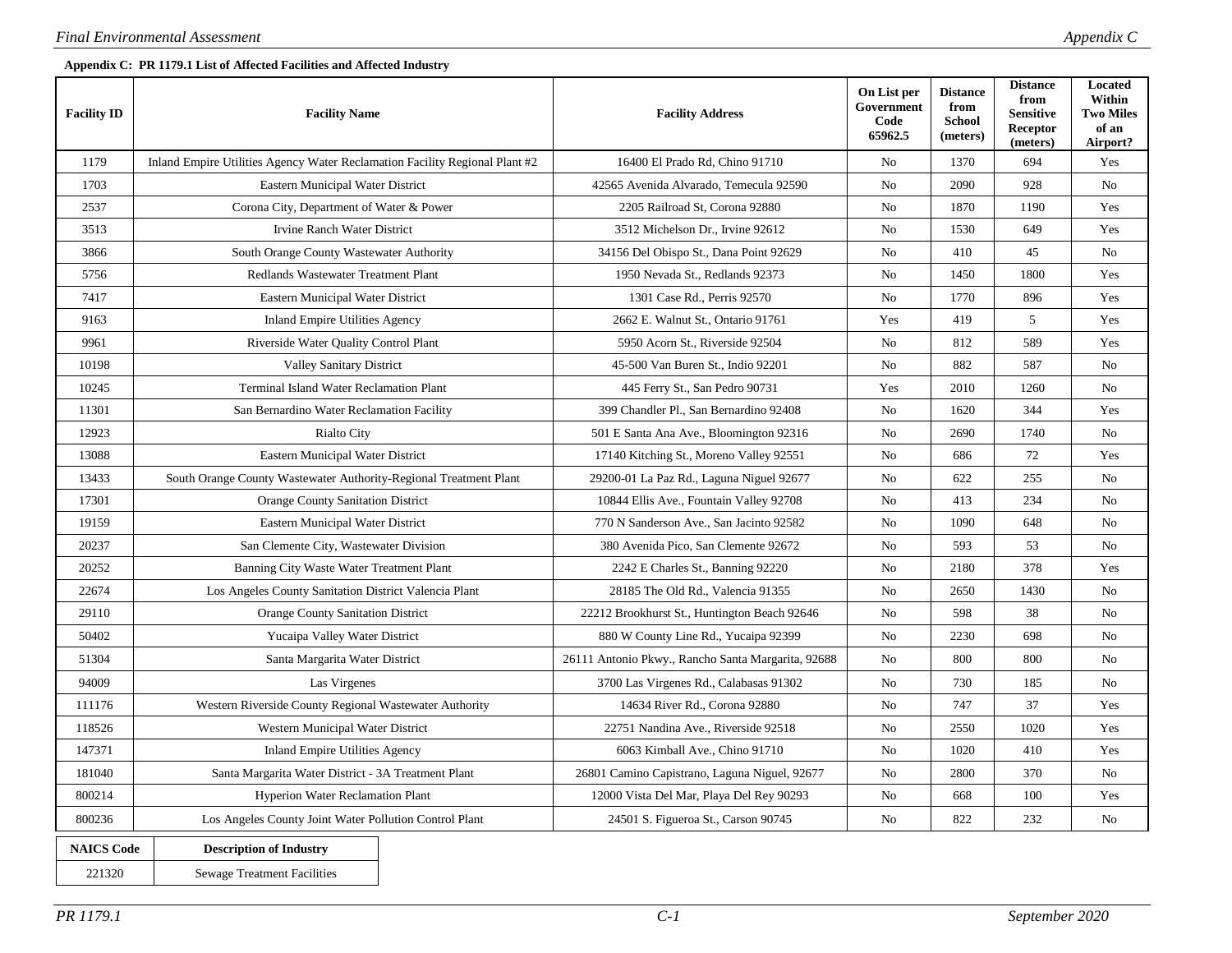**APPENDIX D**

**Comment Letter Received on the Draft EA and Response**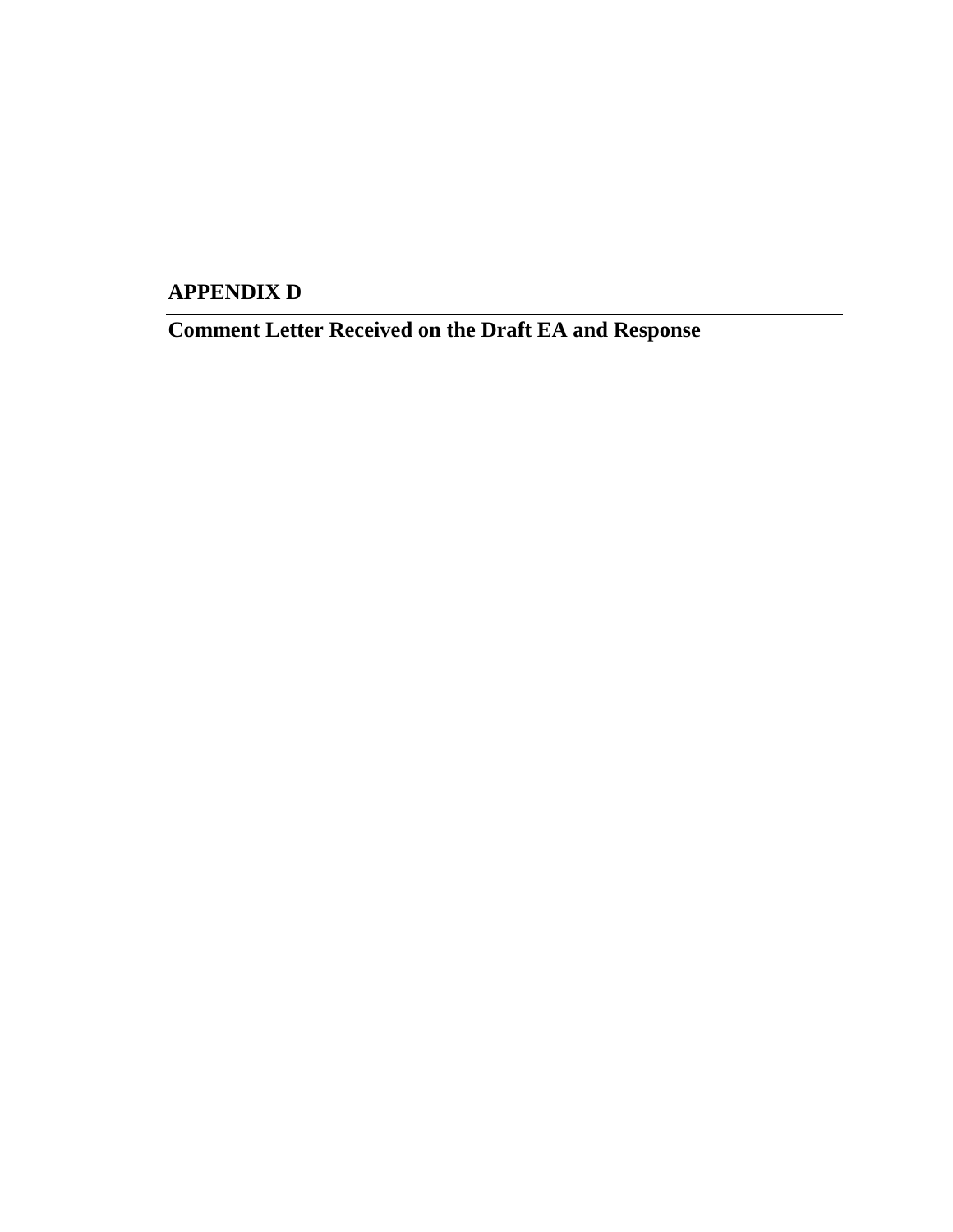#### **Comment Letter #1**